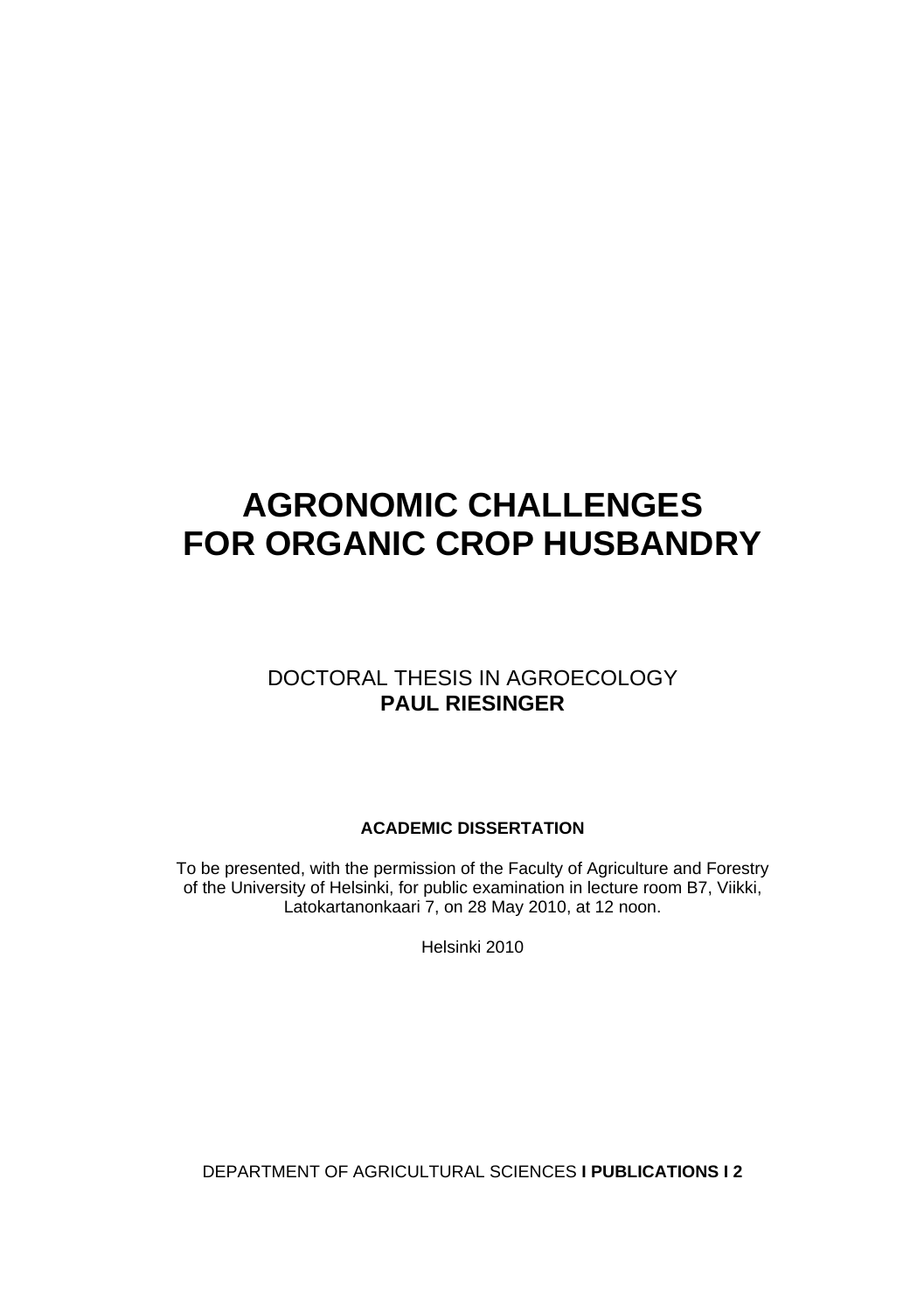#### **Supervisors: Professor Juha Helenius**

University of Helsinki Department of Agricultural Sciences FIN – 00014 Helsinki, Finland

#### **Dr Irina Herzon**

University of Helsinki Department of Agricultural Sciences FIN – 00014 Helsinki, Finland

### **Dr Terho Hyvönen**

MTT Agrifood Research Finland Plant Production Research/Plant Protection FIN – 31600 Jokioinen, Finland

#### **Dr Frederick Stoddard**

University of Helsinki Department of Agricultural Sciences FIN – 00014 Helsinki, Finland

**Reviewers: Dr Henning Høgh-Jensen**  National Environmental Research Institute Aarhus University DK – 8830 Tjele, Denmark

#### **Docent, Dr Jari Peltonen**  Crop Science University of Helsinki FIN – 00014 Helsinki, Finland

**Opponent: Docent, Dr Perttu Virkajärvi**  MTT Agrifood Research Finland Maaninka Halolantie 31 A FIN – 71750 Maaninka, Finland

**Cover photograph:** Paul Riesinger

**Language check:** Dr Alisdair McLean, Language Services, University of Helsinki

**Author´s address:** Edenkatu 5, FIN – 10300 KARJAA, Finland e-mail: paul.riesinger@novia.fi

ISBN 978-952-10-4301-7 (paperback) ISBN 978-952-10-4302-4 (PDF) ISSN 1798-7407 (paperback ISSN 1798-744X (PDF) ISSN-L 1798-7407 Electronic publication at http://ethesis.helsinki.fi © 2010 Paul Riesinger, Helsinki Helsinki University Print Helsinki 2010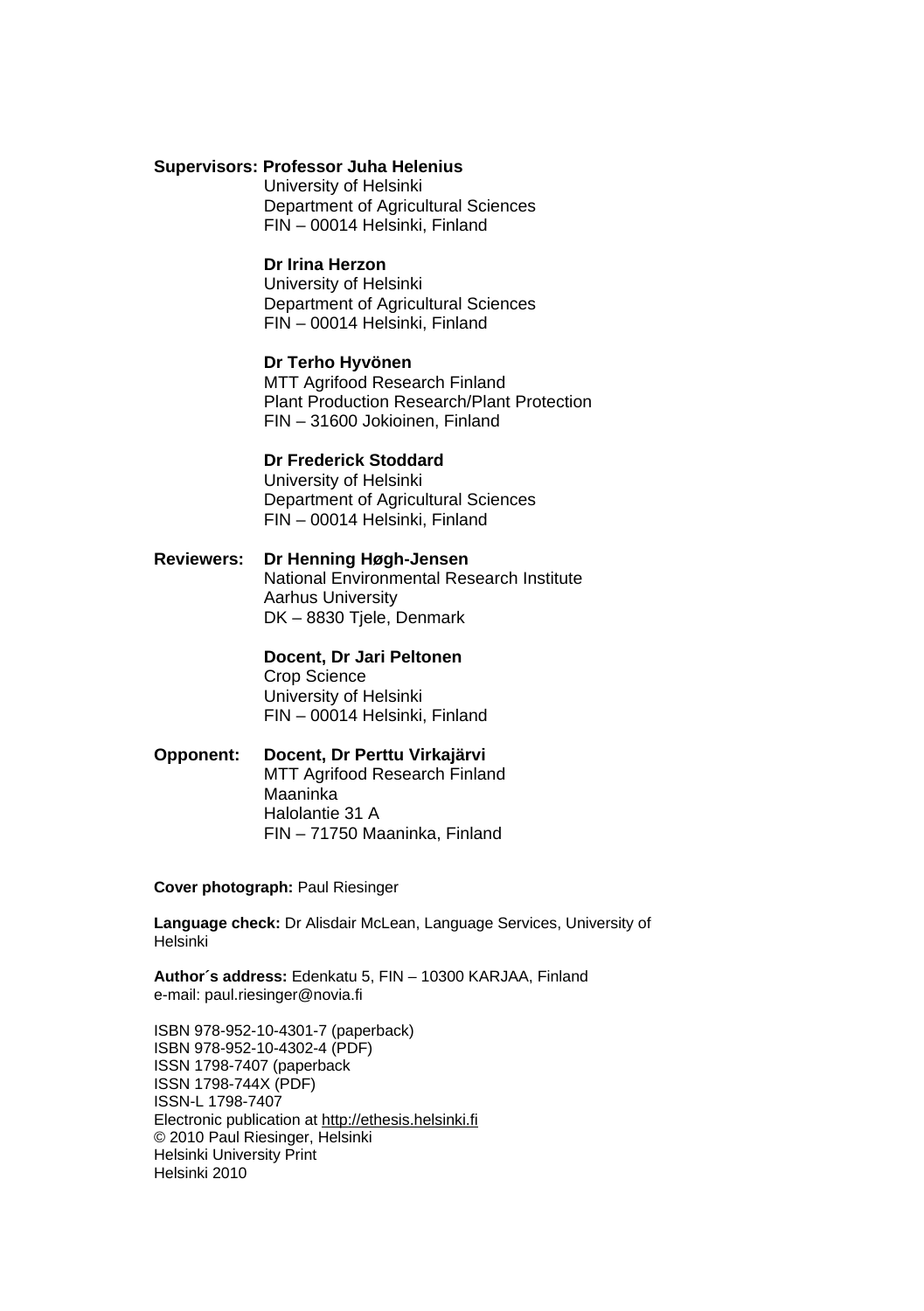*We now need an ecological enlightenment which revolutionizes our world and worldviews ... The change I have in mind is not easy to define, but it certainly would include a broad attachment to qualities of health, harmony, balance, diversity, peace, participation, and justice. Such a commitment does nothing to weaken the objectivity with which scholars handle facts and data. To the contrary, the crisis of sustainability has occurred precisely because of flaws, incompleteness, and biases in our data, facts, and logic. The transition to sustainability will require more complete facts, broader sorts of data, a more thorough integrative logic, greater intellectual creativity, and an even deeper commitment to truth. Environmental education is unavoidably political. At the heart of the issue is the total demand humans make on the biosphere and the way we have organized the flows of energy, water, material, food, and wastes, which in turn affects what political scientists define as the essential issues of politics: "Who gets what, when, and how"?* 

Orr 1994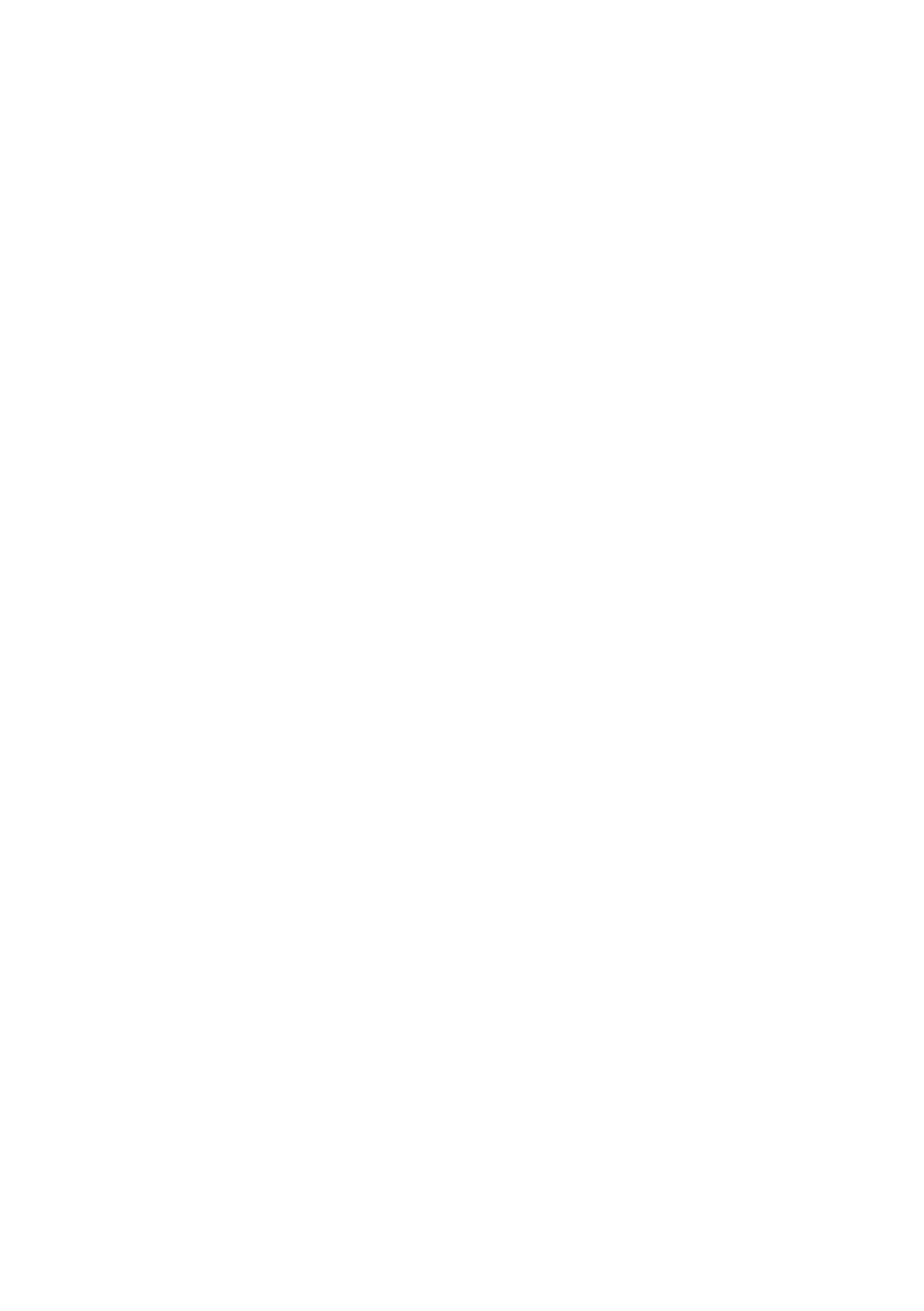## **ABSTRACT**

With respect to resource management and environmental impact, organic farming offers rationales for agricultural sustainability. However, agronomic productivity is usually higher with conventional farming. This work aimed at investigating two factors of major importance for the agronomic productivity of organic crop husbandry, nitrogen (N) supply through symbiotic N fixation (SNF) and weed occurrence. Perennial red clover-grass leys and spring cereal crops subjected to regular agricultural practices were studied on 34 organic farms located in the southern and the north-western coastal regions of Finland. Herbage growth, clover content as a proportion of the ley and extent of SNF in perennial leys, and the occurrence of weed species and weed-crop competition in spring cereal stands were related to climate conditions, soil properties, and management measures.

The herbage accumulated from the first and the second cut of oneand two-year-old leys averaged 7.5 t DM ha<sup>-1</sup> (SD  $\pm$ 1.7 t DM ha<sup>-1</sup>); the clover content averaged 43.9% (SD  $\pm$  18.8%). Along with the clover content, herbage production decreased with ley age. Radiation use efficiency (RUE) correlated positively with clover proportion but despite low clover contents, three-year-old leys were still productive with regard to RUE. SNF in the accumulated annual growth of one- and two-year-old leys averaged 247.5 kg N ha<sup>-1</sup> yr<sup>-1</sup> (SD  $\pm$  114.4 kg N ha<sup>-1</sup> yr<sup>-1</sup>). It was supposed that if red clover-grass leys constituted 40% of the rotation, then the mean N supply by SNF would be able to sustain two or three succeeding cereal crops (green manure and forage ley, respectively), yielding 3.0 to 4.0 t grain ha<sup>-1</sup>. Being a function of clover biomass, the SNF increased from the first to the second cut and thereafter declined with ley age. Coefficients of variation of clover contents (and SNF) between and within fields were around 50%, which was about twice as high as those of herbage production. The lower were the clover contents, the higher were the within-field variations of clover as a proportion of the ley. Low clover contents in one-year-old leys and increasing variability with ley age suggested that red clover growth was limited by poor establishment and poor overwintering. The proportions of clover in leys were lower and their variability was higher in the northwest than in the south. Soil properties, primarily texture and structure, had a major impact on clover proportion and herbage production, which largely explained regional differences in ley growth. Within-field variability of soil properties can be amended through site-specific measures, including drainage, liming, and applications of organic manures and mineral fertilizers. Overwintering and the persistence of leys can be improved by the choice of winter-hardy varieties, careful establishment and the appropriate harvest regime.

Mean grain yields of spring cereal crops amounted to 3.2 t ha<sup>-1</sup> in the south and 3.6 t ha<sup>-1</sup> in the northwest. At 570 and 565 m<sup>-2</sup> for the south and northwest respectively, mean weed densities did not differ between the regions, whereas the respective mean weed biomass of 697 and 1594 kg dry weight ha<sup>-1</sup>, respectively did differ. Weed abundance varied remarkably between single fields. The number of weed species was higher in the south than in the northwest. For example, *Fumaria officinalis* and *Lamium* spp.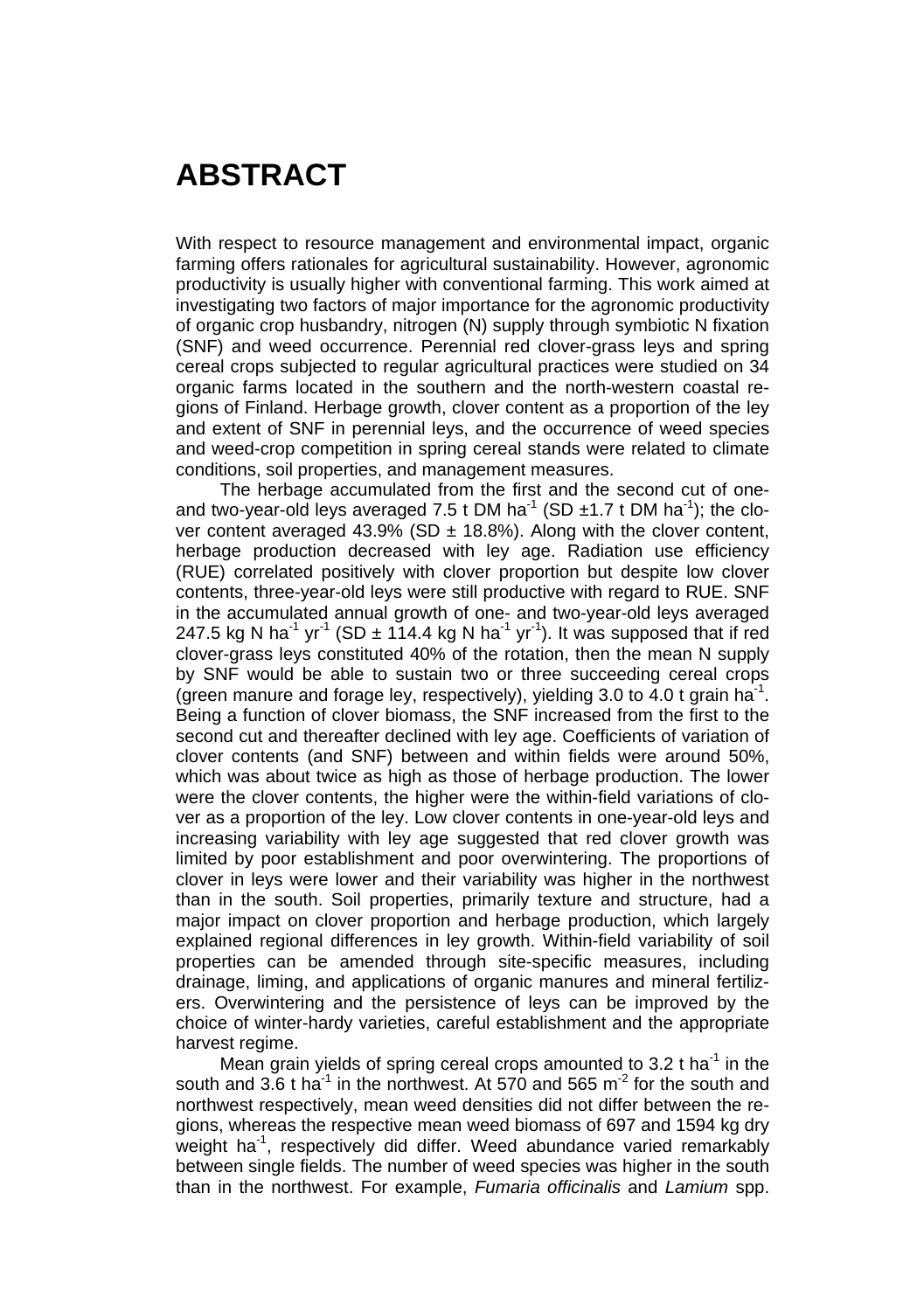were found only in the south. Frequencies and abundances of *Lapsana communis, Myosotis arvensis*, *Polygonum aviculare*, *Tripleurospermum inodorum*, and *Vicia* spp. were higher in the south, whereas those of *Elymus repens, Persicaria* spp. and *Spergula arvensis* were higher in the northwest. The number of years since conversion to organic farming, i.e. long-term management, was one of the variables that explained the abundance of single weed species. *E. repens* was the weed species whose biomass increased most with the duration of organic farming. Another significant variable was crop biomass, which was affected by short-term management. The presence of different weed species was related to the duration of organic farming and to low crop yield. This finding demonstrated that it was not the organic farming regime *per se*, which resulted in high weed infestation and low yielding crops, but failures in the understanding and the management of organic farming systems. Successful weed control relies on farm- and field-specific long- and short-term management approaches.

The agronomic productivity of ley and spring cereal crops managed by full-time farmers with an interest in organic farming was on the same level as of the mean for conventional farming. Given the many options for further improvements of the agronomic performance of organic arable systems, organic farming offers foundations for the development of sustainable agriculture. The main threat to the sustainability of farming in Finland, both conventional and organic, is the spatial separation of crop production and animal husbandry by region, along with the simplification of associated crop rotations.

**Keywords:** biological nitrogen fixation, BNF, case study, cereals, clover content, clover percentage, clover proportion, coastal regions, farm study, farm survey, Finland, growth model, herbage production, mixed ley, mixed grassland, organic farming, radiation use efficiency, RUE, red clover, spatial heterogeneity, soil properties, symbiotic nitrogen fixation, SNF, *Trifolium pratense*, variability, weed flora, weed occurrence, weed management.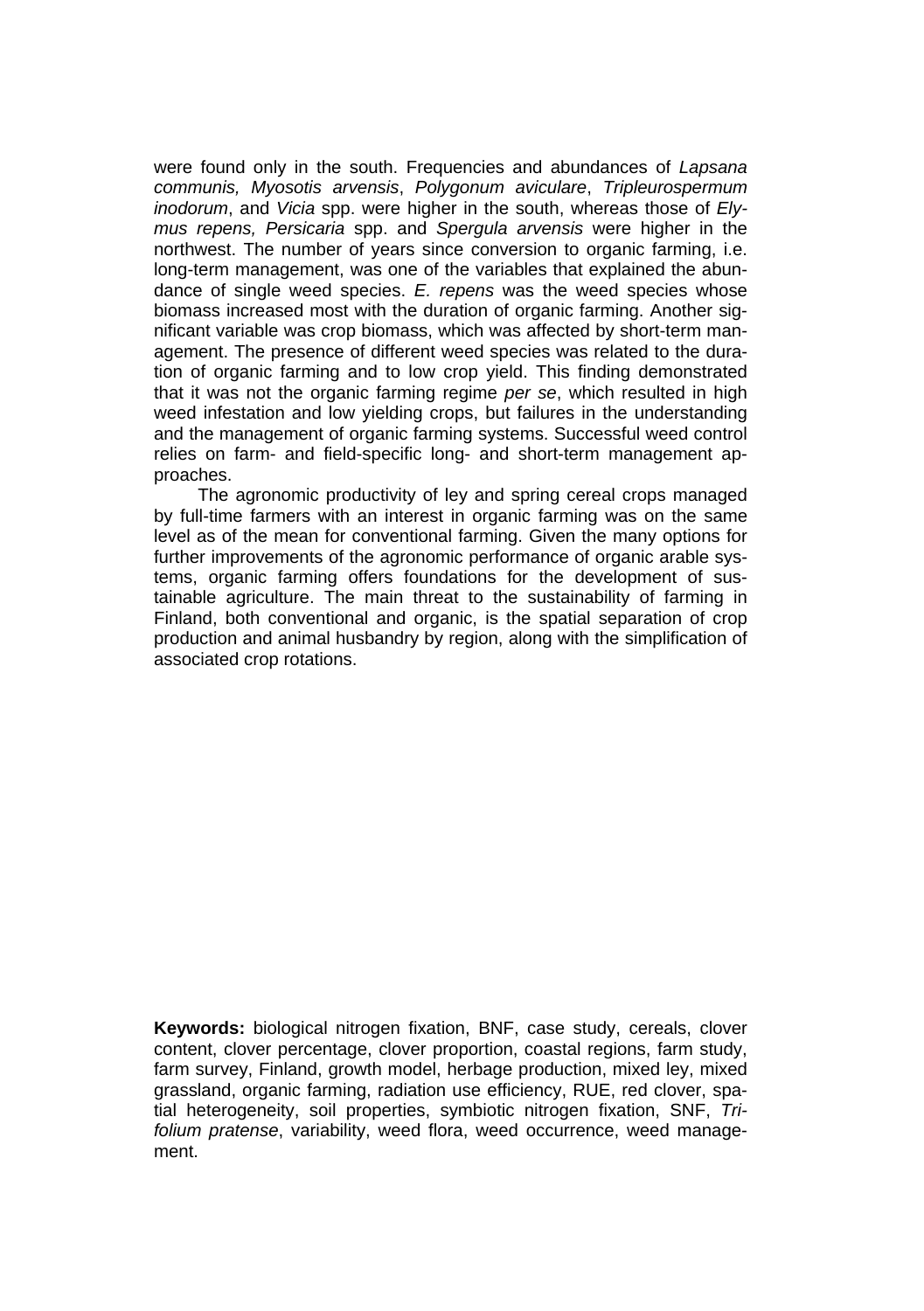## **CONTENTS**

Abstract

List of original publications

Glossary and abbreviations

|                                                                   | 11 |
|-------------------------------------------------------------------|----|
| 1.1 Agricultural sustainability through organic farming?          | 11 |
| 1.1.1 Dimensions of agricultural sustainability                   | 11 |
|                                                                   | 13 |
| 1.1.3 Paradigms and practices of organic farming                  | 15 |
|                                                                   | 17 |
|                                                                   | 17 |
|                                                                   | 18 |
|                                                                   | 19 |
|                                                                   | 20 |
| 1.2 Determinants of agronomic productivity under organic farming  | 22 |
| 1.2.1 Herbage production and persistence of red clover-grass leys | 22 |
| 1.2.2 Nitrogen supply through symbiotic fixation                  | 25 |
| 1.2.3 Weed occurrence and weed management in spring cereals       | 29 |
|                                                                   |    |
|                                                                   | 33 |
|                                                                   |    |
|                                                                   | 35 |
|                                                                   | 35 |
|                                                                   | 39 |
|                                                                   | 40 |
|                                                                   |    |
|                                                                   | 41 |
|                                                                   | 41 |
| 4.1.1 Herbage production and symbiotic nitrogen fixation          | 41 |
|                                                                   | 44 |
|                                                                   | 46 |
| 4.1.4 Influences of soil properties on ley growth                 | 47 |
| 4.1.5 Nitrogen supply of mixed leys to succeeding crops           | 49 |
|                                                                   | 53 |
| 4.2.1 Weed communities in Finnish coastal regions                 | 53 |
|                                                                   | 56 |
| 4.2.3 Development of weed occurrence over time                    | 57 |
|                                                                   | 61 |
|                                                                   | 62 |
|                                                                   |    |
|                                                                   | 65 |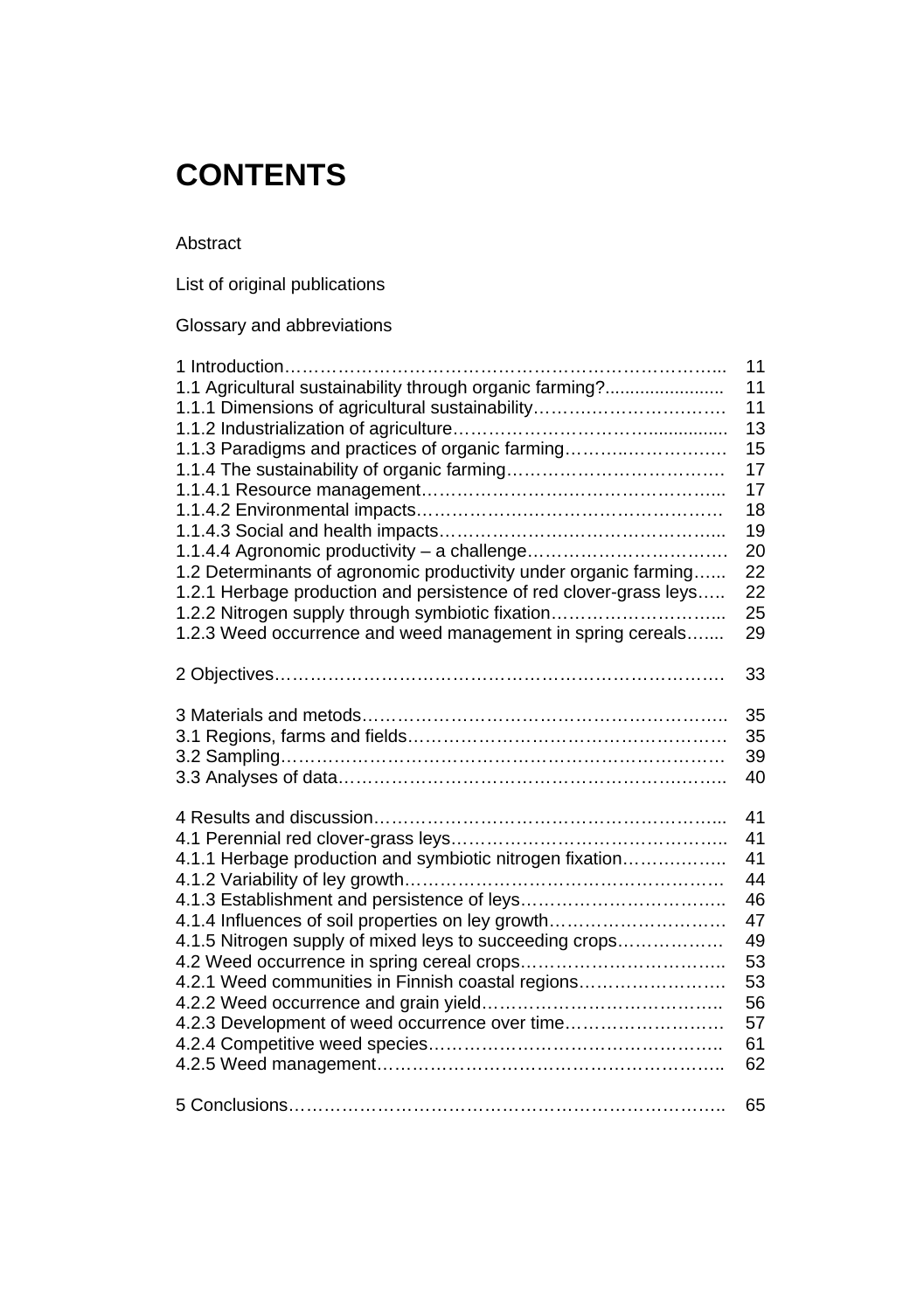| Original publications |  |
|-----------------------|--|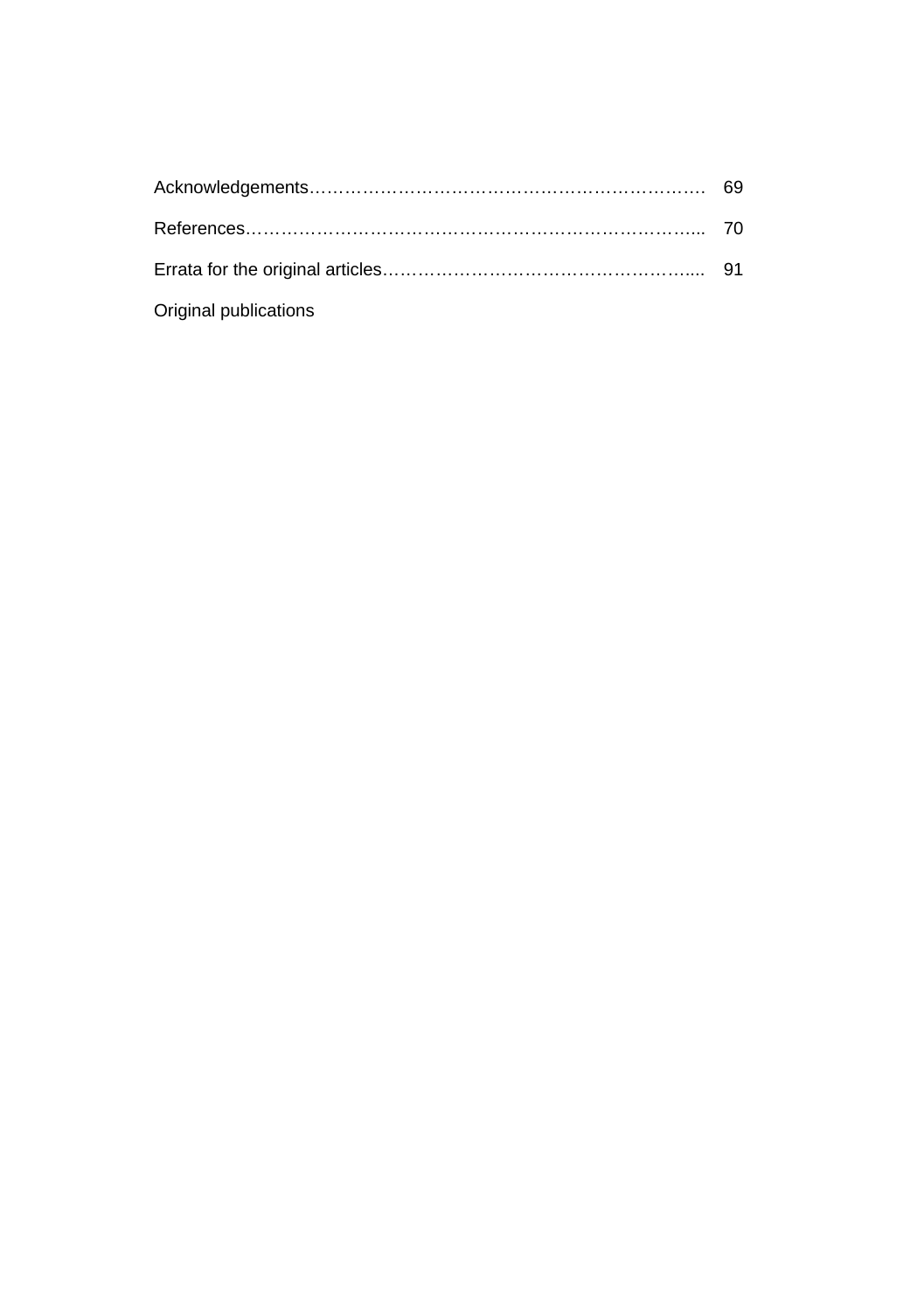## **LIST OF ORIGINAL PUBLICATIONS**

This thesis is based on the following publications:

- I Riesinger P, Eckersten H, Torssell B & Forkman J (2009). Radiation-use efficiency in leys: influences of growth period and clover proportion. Acta Agriculturae Scandinavica, Section B, Soil and Plant Science, 59, 465-474.
- II Riesinger P & Herzon I (2008). Variability of herbage production in mixed leys as related to ley age and environmental conditions: a farm survey. Agricultural and Food Science, 17, 394-412.
- III Riesinger P & Herzon I (XXXX). Symbiotic nitrogen fixation in organically managed red clover-grass leys under farming conditions. Accepted article. Acta Agriculturae Scandinavica, Section B, Soil and Plant Science.
- IV Riesinger P & Hyvönen T (2006). Weed occurrence in Finnish coastal regions: a survey of organically cropped spring cereals. Agricultural and Food Science, 15, 166-182.
- V Riesinger P & Hyvönen T (2006). Impact of management on weed species composition in organically cropped spring cereals. Biological Agriculture and Horticulture, 24, 257-274.

The publications are referred to in the text by their Roman numerals.

## **CONTRIBUTIONS**

The following table shows the major contributions of authors to the original articles:

|                       |                |        | Ш      | IV        |           |
|-----------------------|----------------|--------|--------|-----------|-----------|
| Initial idea          | PR.            | РR     | PR     | <b>PR</b> | <b>PR</b> |
| Logic of<br>reasoning | PR.            | PR. IH | PR. IH | PR, TH    | PR, TH    |
| Material              | PR.            | РR     | PR.    | PR.       | PR.       |
| Analyses              | PR, HE, JF, BT | IH. PR | IH. PR | PR, TH    | TH, PR    |
| Manuscript            | PR, HE, BT     | PR, IH | PR. IH | PR. TH    | PR, TH    |

BT = Bengt Torssell, HE = Henrik Eckersten, IH = Irina Herzon, JH = Johannes Forkman, PR = Paul Riesinger, TH = Terho Hyvönen.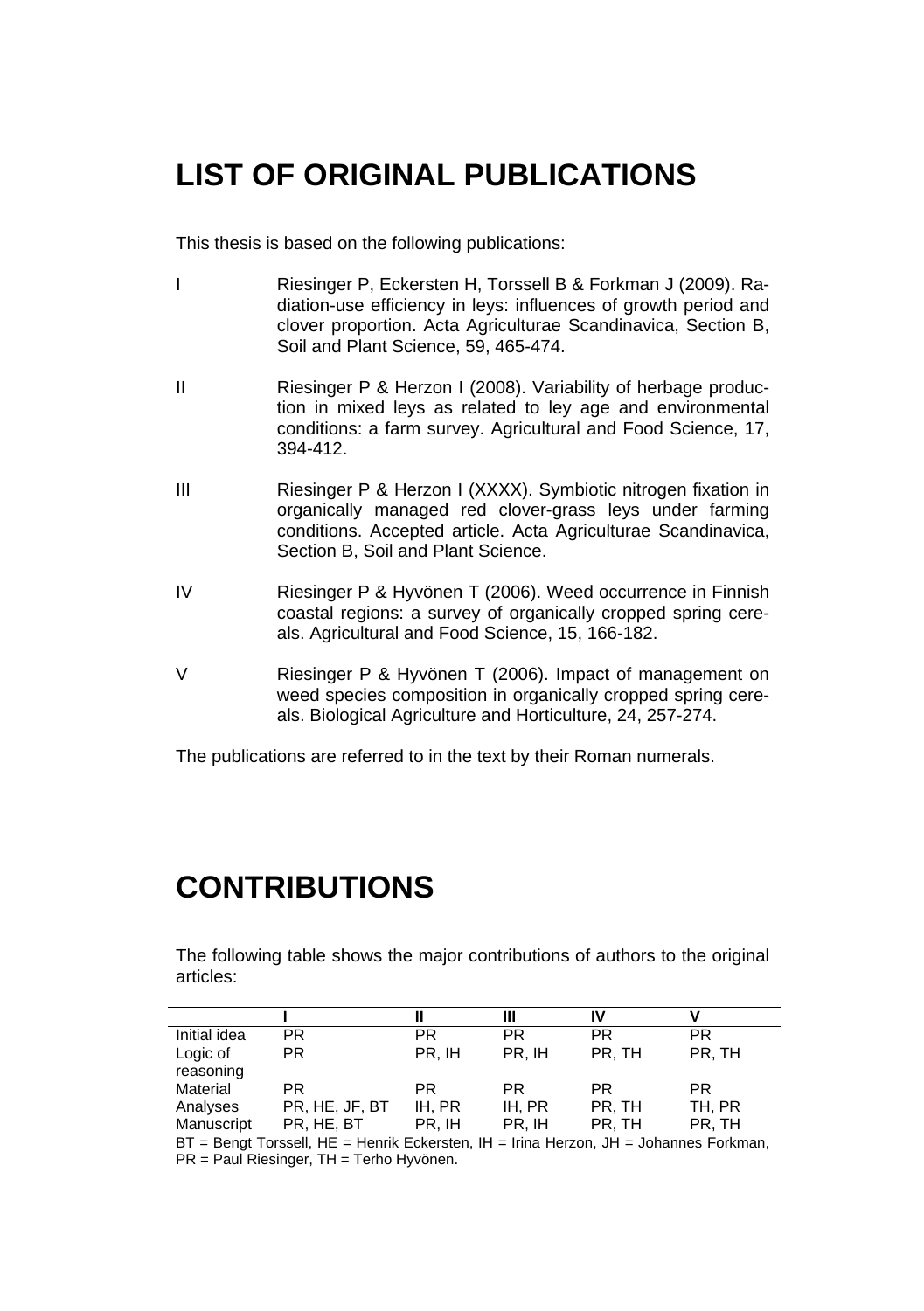# **GLOSSARY AND ABBREVIATIONS**

| Accumulated herbage | In this work, calculated as accumulated first and |  |  |  |  |
|---------------------|---------------------------------------------------|--|--|--|--|
| growth              | second cuts plus (non-cut) aftermath of ley       |  |  |  |  |
|                     | herbage.                                          |  |  |  |  |
| Accumulated herbage | In this work, calculated as accumulated first and |  |  |  |  |
| production          | second cuts of ley herbage.                       |  |  |  |  |
| Arable farming      | Specialization in crop husbandry, no livestock    |  |  |  |  |
| $b_{r}$             | Root allocation                                   |  |  |  |  |
| С                   | Carbon                                            |  |  |  |  |
| CAP                 | <b>Common Agricultural Policy</b>                 |  |  |  |  |
| CEC                 | Cation exchange capacity                          |  |  |  |  |
|                     | In this work, the clover content expressed as a   |  |  |  |  |
| Clover proportion   |                                                   |  |  |  |  |
|                     | percentage of the clover-grass ley.               |  |  |  |  |
| DC                  | Decimal Code                                      |  |  |  |  |
| <b>DCA</b>          | Detrended Correspondence Analysis                 |  |  |  |  |
| <b>DM</b>           | Dry matter                                        |  |  |  |  |
| EU                  | European Union                                    |  |  |  |  |
| <b>FAO</b>          | Food and Agricultural Organization                |  |  |  |  |
| <b>GLM</b>          | <b>General Linear Modelling</b>                   |  |  |  |  |
| GHG                 | Greenhouse gases                                  |  |  |  |  |
| <b>IFOAM</b>        | International Federation of Organic Agriculture   |  |  |  |  |
|                     | Movements                                         |  |  |  |  |
| IP                  | Integrated Production                             |  |  |  |  |
| <b>IUCN</b>         | International Union for the Conservation of Na-   |  |  |  |  |
|                     | ture and Natural Resources                        |  |  |  |  |
| Κ                   | Potassium                                         |  |  |  |  |
| Livestock farming   | Specialization in animal husbandry                |  |  |  |  |
| Mixed farming       | Integration of crop and animal husbandry on the   |  |  |  |  |
|                     | same farm.                                        |  |  |  |  |
| N                   | Nitrogen                                          |  |  |  |  |
| <b>OECD</b>         | Organization of Economic Cooperation<br>and       |  |  |  |  |
|                     | Development                                       |  |  |  |  |
| OМ                  | Organic matter                                    |  |  |  |  |
| P                   | Phosphorus                                        |  |  |  |  |
| <b>PCA</b>          | <b>Principal Component Analysis</b>               |  |  |  |  |
| pNdfa               | Proportion of nitrogen derived from the air by    |  |  |  |  |
|                     | symbiosis between bacteria and legumes.           |  |  |  |  |
| SD                  | <b>Standard Deviation</b>                         |  |  |  |  |
| <b>SNF</b>          | Symbiotic nitrogen fixation                       |  |  |  |  |
| <b>SOM</b>          | Soil organic matter                               |  |  |  |  |
| <b>RDA</b>          | <b>Redundancy Analysis</b>                        |  |  |  |  |
| <b>RUE</b>          | Radiation use efficiency                          |  |  |  |  |
| UN.                 | United Nations                                    |  |  |  |  |
| <b>UNPFA</b>        | United Nations Population Fund                    |  |  |  |  |
|                     | World Commission on Environment and Devel-        |  |  |  |  |
| WCED                |                                                   |  |  |  |  |
|                     | opment                                            |  |  |  |  |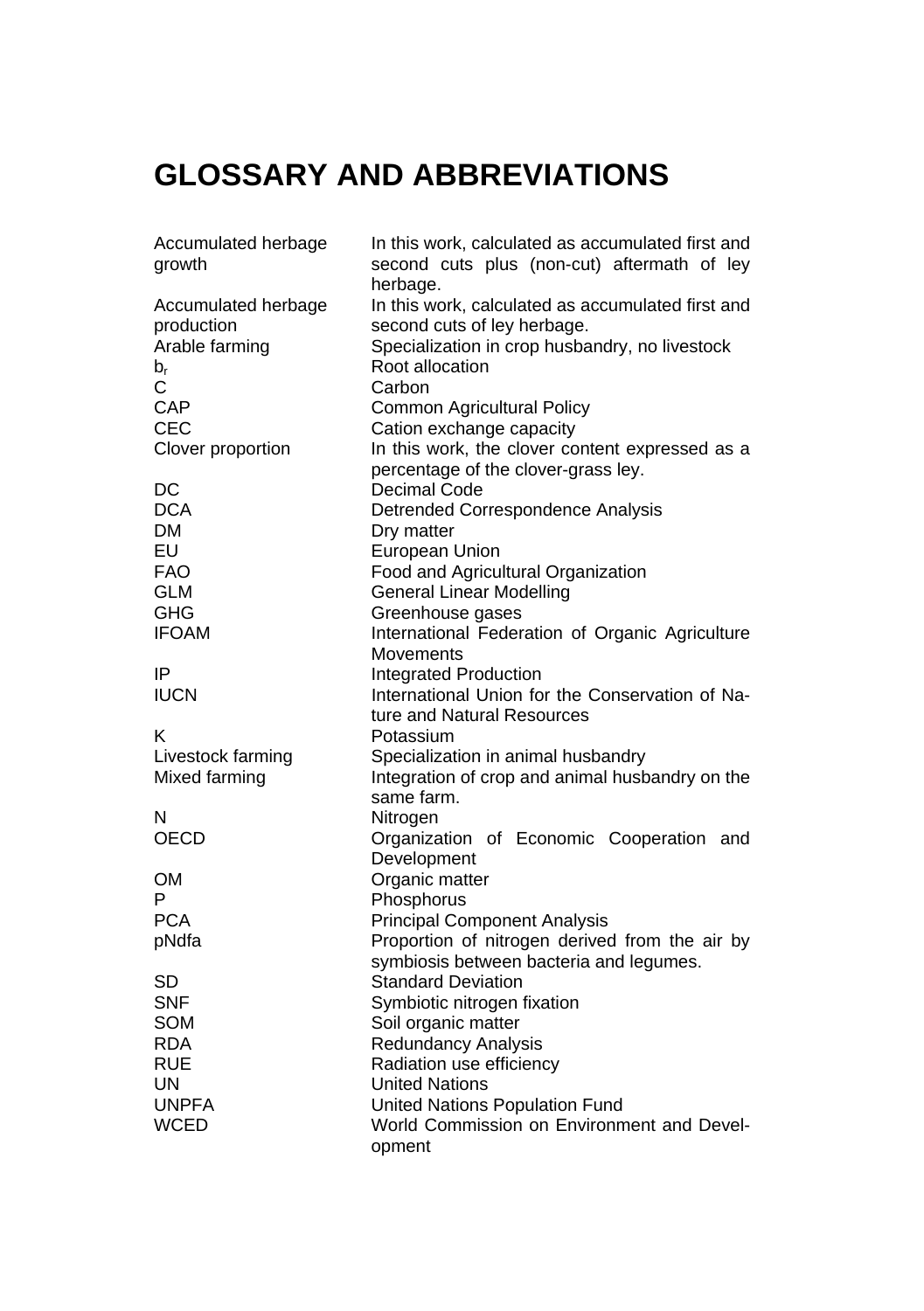# **1 INTRODUCTION**

## **1.1 Agricultural sustainability through organic farming?**

#### **1.1.1 Dimensions of agricultural sustainability**

Organic farming aims at sustainable agriculture, as discussed under the theme of the first international scientific conference of the International Federation of Organic Agriculture Movements (IFOAM) in 1977, 'Towards a Sustainable Agriculture' (Gips 1988). Research in organic farming is justified, provided that the particular farming concept in question is synonymous with sustainable farming practice, or that it can be further developed to meet most or all of the criteria for sustainable farming practice. The development of organic farming should also be expected to contribute rationales that improve the sustainability of conventional farming systems (Stockdale et al. 2001, Pimentel et al. 2005). Although some strongly dispute that organic farming might play any important role in the development of sustainable agriculture (Kirchmann & Thorvaldsson 2000, Trewavas 2004), there is general agreement that organic farming complies with a number of parameters of sustainable agriculture to a larger extent than conventional farming, including: (i) resources economy, (ii) environmental stewardship, and (iii) social effects. However, agronomic productivity appears to be a significant challenge for organic farming. Often discussion arises around the question of whether organic agriculture can feed the world, or not (Gewin 2004, Halweil 2006, Connor 2008). Driven by the conclusions resulting from literature reviews on the framework of agricultural sustainability, the paradigms and principles of organic farming, and the sustainability of organic farming, this work focuses on two main factors restricting the productivity of organic crop husbandry in northern conditions, nitrogen (N)-deficiency and weed infestation.

The environmental impact of any population is expressed as a product of three characteristics: population size, affluence, and the damage inflicted by the technologies used to supply each unit of consumption (Ehrlich & Holdren 1971). These factors are influenced by economic interests, cultures and values, and societal organisation (Dunlap 1993). There are limitations to the capacity of the ecosphere to satisfy human resource demands, assimilate wastes generated by human economic activity and regenerate its own viability (Costanza & Daly 1992). The sustainable use of natural resources indicates a consideration of these limitations. Literally, sustainability is the ability to 'keep in existence; keep up; maintain or prolong' (Neufeldt 1988). The idea of sustained yield is rooted in scientific conservation, the use of science to manage nature and natural resources efficiently and in the long term. Scientific conservation is one of the three generic modes of environmentalism documented by Guha (2000). Other strands include the moral and cultural critique of the Industrial Revolution and the idea of wilderness conservation, combining elements of morality, science and aesthetics. Each of these three varieties of environmentalism constituted a distinct response to the emergence and the impact of the in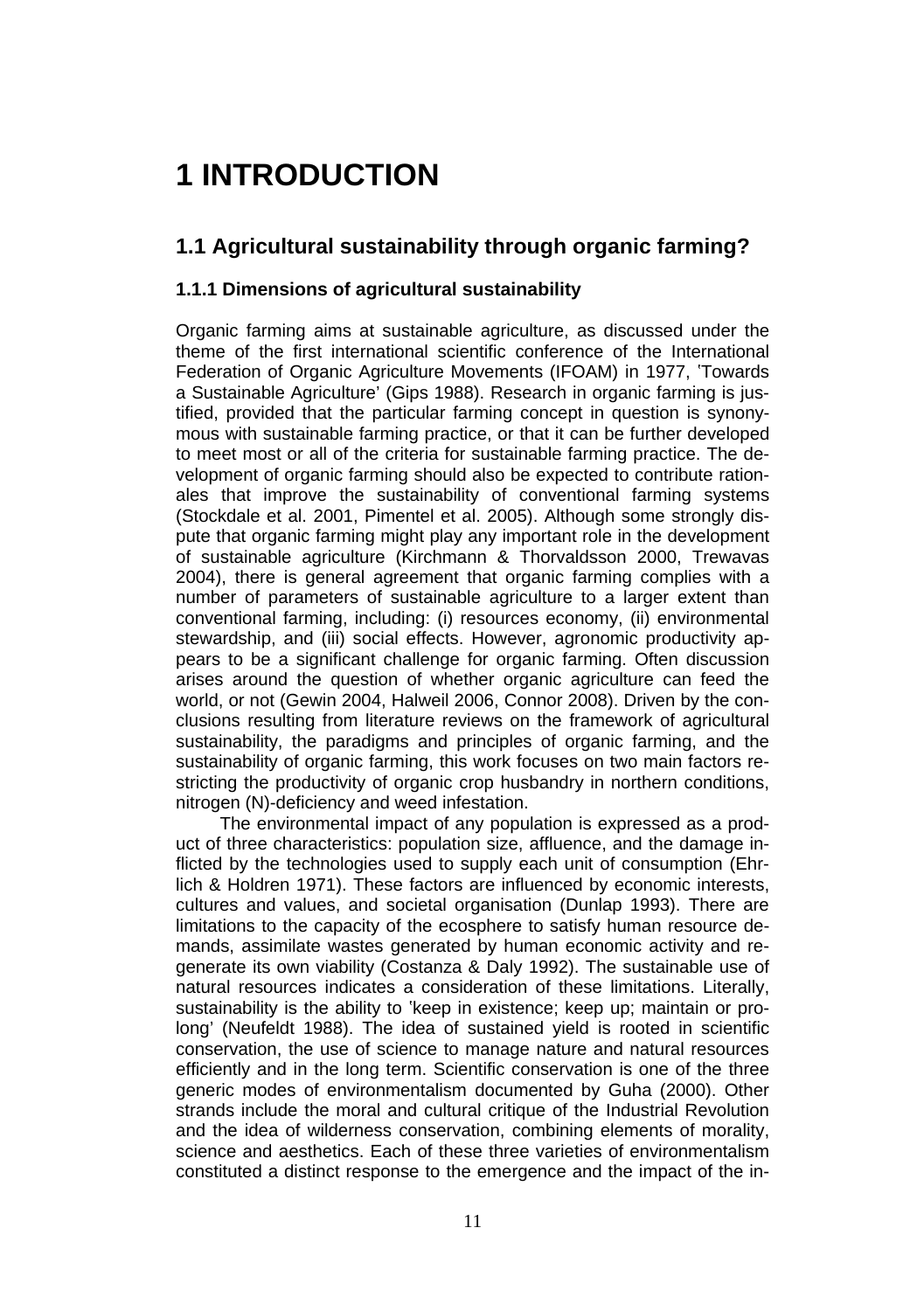dustrial society (Guha 2000). Moreover, each of them has influenced the environmental movement (*ibid*.). In 1980 the International Union for the Conservation of Nature and Natural Resources (IUCN) introduced the term Sustainable Development, and suggested that the development of social and economic welfare ought to include considerations of resource limitations and ecosystem carrying capacities, in addition to taking into account the needs of future generations. The World Commission on Environment and Development (WCED) developed this new paradigm, and emphasized that attention ought to be paid not only to the ambiguous relationship between conservation and utilization of natural resources but also to the need for poverty alleviation and social equity (WCED 1987). Problems may arise in the reconciliation of the biophysical, social and economic dimensions of the Sustainable Development paradigm because of different time-scales and objectives (Tisdell 1996, Farrel & Hart 1998).

Food security is one of the universal human rights (UN 1948). In spite of the growth in the human economy during the last 50 years, undernourishment and starvation still prevail (FAO 2006). Agricultural yield increases are offset by rapid population growth (UNFPA 2007). Agronomic options for increasing food production include more cultivated land, improvement of soil fertility, intensified production and more efficient production per unit land area (Cakmak 2002). The fundamental need for food required by the expanding human population is ultimately restricted by the availability of suitable land (Wackernagel et al. 2006). The full scale launch of the Green Revolution in the 1960s was an attempt to shift the emphasis away from the carrying capacity in terms of space to increased agricultural productivity (Borlaug 2007). By increased crop yields the Green Revolution helped food supply to keep pace with the increase of 3.0 to 6.1 billion people of the world population from 1960 to 2000 (UNFPA 2007). High productivity per unit of agricultural land has relieved some of the pressure to increase the area of arable land, and saved erosive lands and areas rich in biological diversity from cultivation. However, on the land under agricultural management, intensification of production contributed to soil degradation, biodiversity loss, environmental pollution and global climate change (Cassman 1999). Agricultural productivity depends on fertile soils, water availability and life supporting services from natural ecosystems (Odum 1983, Bridges & Oldeman 1999). Thus, intensified agricultural practices also threaten the foundations of agricultural productivity. There is also increasing concern over the limitations of the fuel and mineral nutrient inputs necessary for modern agriculture (Pimentel et al. 1973, Smil 2002). Pretty et al. (2006) demonstrated that there are alternative methods to those of the green revolution that boost crop yields in developing countries.

Agricultural sustainability manifests as a desired outcome for agriculture that has been developed in response to concerns about environmental and socioeconomic threats to agriculture, and also as an approach to agricultural practices developed in response to concerns about detrimental impacts of agriculture to the environment and to the society. Lehman et al. (1993) define sustainable agriculture as consisting of agricultural practices that do not undermine our future capacity to engage in the production of food, fibres and certain other products. Crews et al. (1991) argue that long-term sustainability in agriculture is constrained solely by eco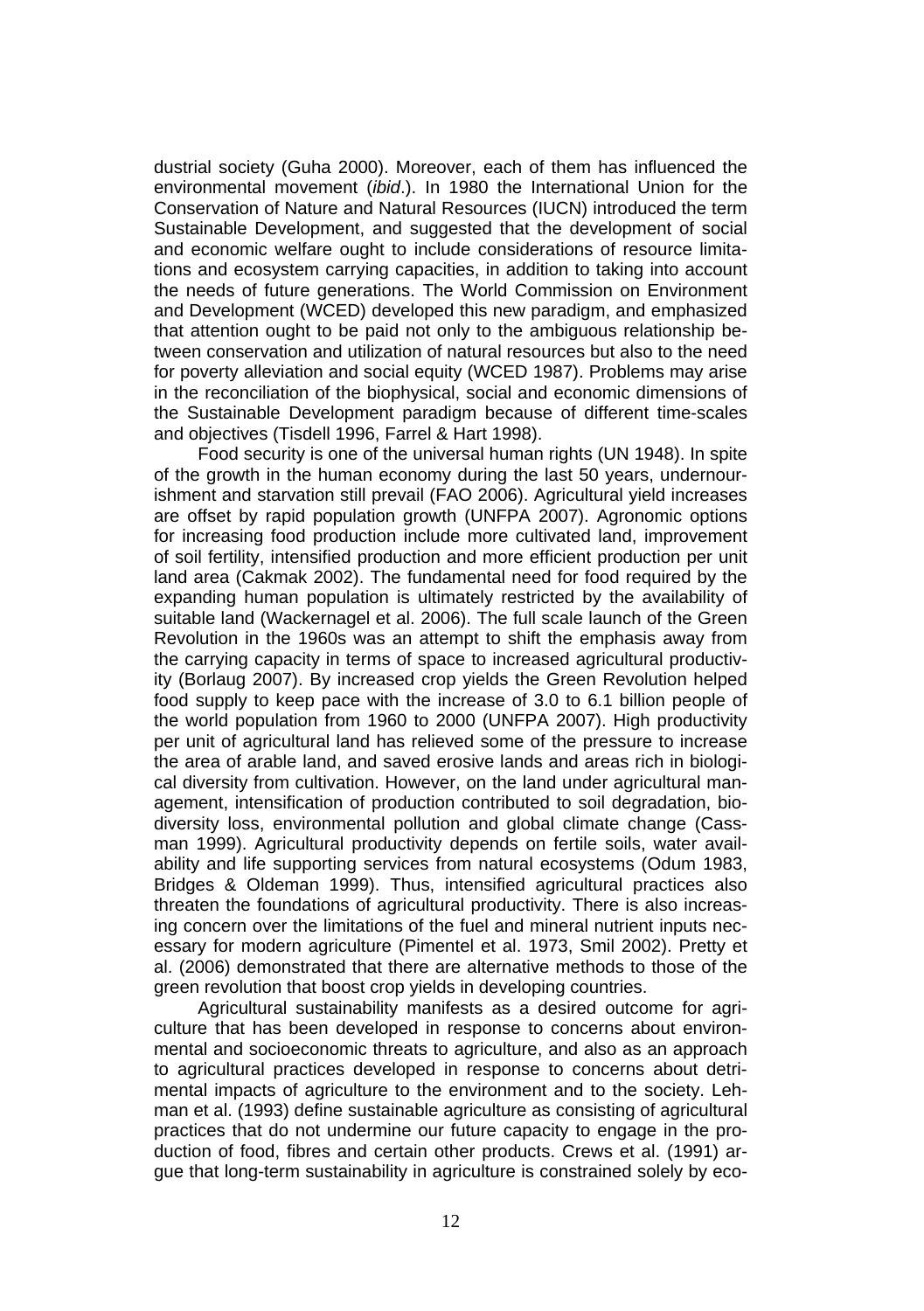logical conditions. The definition of sustainable agriculture might even be restricted to the maintenance of soil fertility (Thomas & Kevan 1993, Swift & Woomer 1993). However, others assume that in defining its sustainability, agricultural production cannot be separated from its ecological, social and economic environment. Consequently, a sustainable agricultural system is often defined as one that fulfils a balance of goals through time. These goals generally include the adequate provision for human food needs, environmental stewardship, social welfare and economic viability (Geng et al. 1990, Farshad & Zinck 1993). Emphasis either on biophysical constraints or on human needs and preferences lead to different and competing views of agricultural sustainability (Tait & Morris 2000).

Theoretical definitions of sustainability need to be transformed into practically oriented approaches. A framework of indicators is helpful in identifying and quantifying aspects of sustainability (OECD 2001). For example, indicators of agricultural sustainability proposed by Yli-Viikari (1999) for Finland relate to land use and crop management practices, resource utilization, impacts on the abiotic and biotic environment, human welfare in addition to that of animal production systems, and profitability.

#### **1.1.2 Industrialization of agriculture**

Agricultural production is a function of environmental conditions, socioeconomic structures and cultural preferences, and varies by scale, diversity and input intensity (Conway 1987). Subsistence agriculture is characterized by small enterprise scale, diversified plant husbandry and, usually, integration of animal husbandry in the farming system (i.e. mixed farm). The primary goal is security for the family. Having evolved through centuries, subsistence agriculture is structurally and functionally integrated in local environmental and cultural conditions (Lu & Li 2006, Devendra 2007). Where climatic and edaphic disadvantages constrain productivity, agriculture still primarily aims at subsistence (FAO 2006), but elsewhere urbanization, industrialization, and/or export-oriented agricultural policies have resulted in a transition from subsistence to commercial agriculture (Altieri & Rosset 1996). Commercial agriculture is based on plant varieties and livestock bred for output at higher production intensities. External inputs of fuels, fertilizers, pesticides, and feed increase the productivity per unit land and livestock. Costs for mechanization are compensated for by specialization and/or increase of farm hecterage. Mechanization replaces labour, and contributes to increases in scale and a decline in the number of farms (Pimentel et al. 1973).

Intensification, specialization and increase of scale imply an industrialization of agriculture (Pimentel 1984). Specialization in either crop production (i.e. arable farm) or animal husbandry (i.e. livestock farm), along with an external supply of fertilizers and feeds, do not foster crop rotations. The resulting vulnerability is compensated for by an increase of curative interventions with external inputs, including: draught power, machinery, fertilizers and pesticides. Significant amounts of nutrients and pesticides are lost to surrounding areas (Vuorenmaa et al. 2002, Gil & Sinfort 2005, Schriever & Liess 2007), which affect non-target organisms and contribute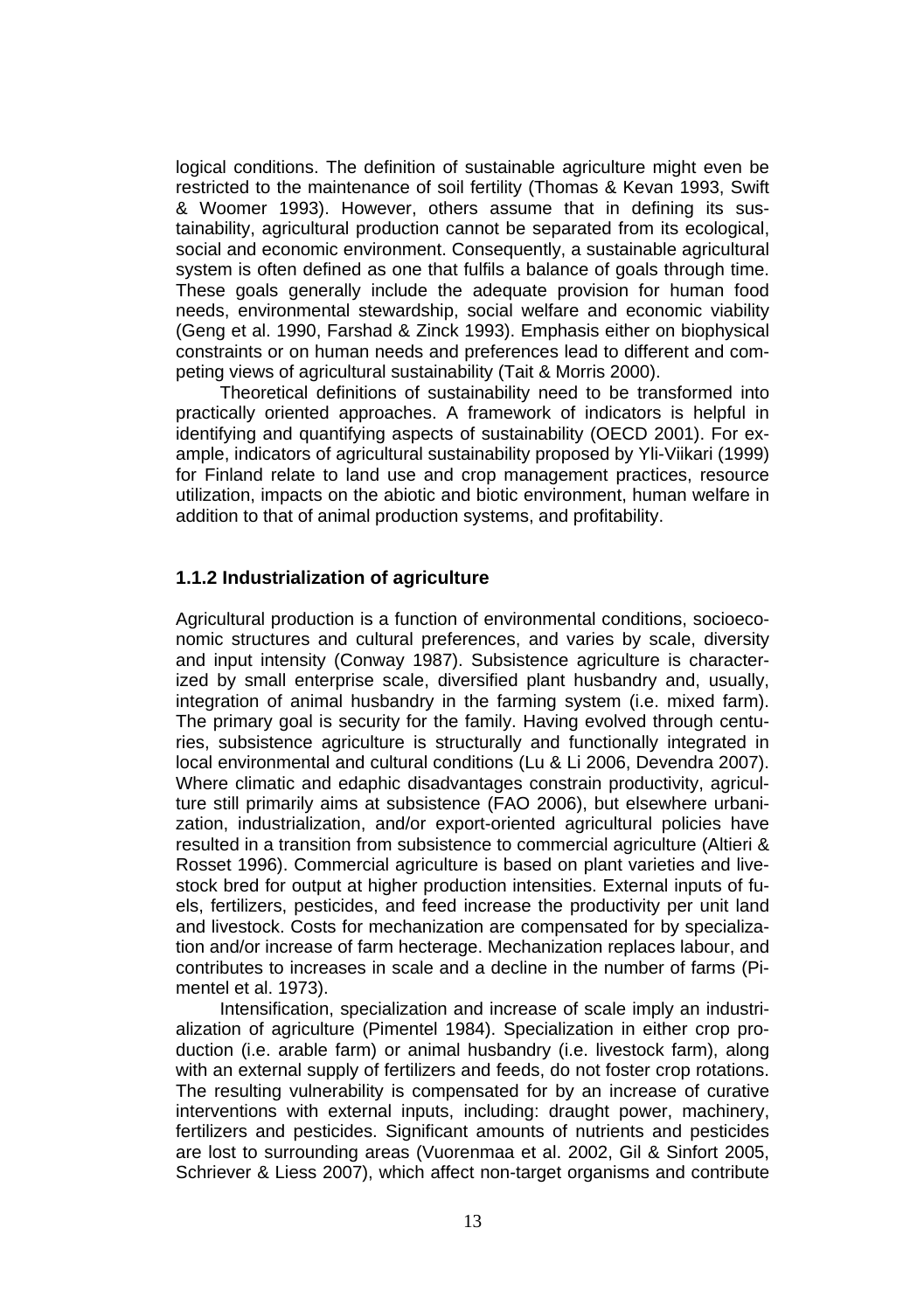to deteriorating soil, water and air quality. Plant cropping and animal husbandry become decoupled, both on a farm level and regionally (Oomen et al. 1998). An external supply of feeds, an insufficient land base and a concomitant improper handling and allocation of manures increase the probability of nutrient losses from livestock farms (Thomassen et al. 2008). Increased field and farm size, high fertilizer and pesticide inputs, simplified arable systems, and the loss of non-crop features such as ditches and hedges lead to a decline of farmland and landscape biodiversity (Stoate et al. 2009). Intensification in some regions is accompanied by the abandonment of agricultural production in others; both actions constitute major threats to the ecology of agri-ecosystems (*ibid*.). Industrial agriculture heavily relies on an external supply network. Instead of being embedded in the local economy, industrial agriculture is integrated in the global market (Borgström-Hansson & Wackernagel 1999). There are fewer multiplier effects for local rural development. The integration of industrial agricultural systems with global industries and markets also result in low level of food sovereignty and food security (Kloppenburg et al. 1996). Most of the negative environmental and social consequences of industrial agriculture are externalized to become a cost to society as a whole (Pretty et al. 2000).

Evidence of the drawbacks of industrial agriculture, in addition to progress in agricultural and ecological knowledge provoked the development of Integrated Production (IP). In turn, IP is defined as a farming method that integrates natural resources, natural regulation mechanisms and farming system components to achieve the maximum replacement of off-farm inputs, such as fuels, fertilizers and pesticides (Vereijken 1992). Consequently, IP ordains diverse crop rotations, minimum soil cultivation, disease resistant cultivars, targeted application of nutrients and pesticides, and the promotion of biodiversity (Jordan et al. 1997). Since IP lacks strict regulations, degrees of integration vary between different production systems and between individual farms (Morris & Winter 1999). The 'Agri-Environmental Programmes' implemented in the European Union (EU) since the 1990s can be characterized as a large-scale introduction of certain IP principles. However, so far, these Agri-Environmental Programmes only marginally contributed to the alleviation of the negative environmental impacts of industrialized agriculture (Stoate et al. 2009).

Like elsewhere in the EU member states, the implementation of the Agri-Environmental Programme has not prevented or slowed down further intensification of agriculture in Finland (Valpasvuo-Jaatinen et al. 1997, Stoate et al. 2009). Continuous specialization of production on farm and regional level, and amalgamation of fields and farms into larger units result in more and more homogeneous agricultural landscapes (Hietala-Koivu 2002). Grazing is often confined to a limited area close to the farmsteading whereas forage production is based on arable leys, which either leads to the conversion of semi-natural grassland into arable land, or to the abandonment of land (Pykälä et al. 2005). Both specialization and abandonment contribute to biodiversity loss (Pitkänen & Tiainen 2001). Extensive regulation of watercourses and replacement of open ditches by subsurface drainage also negatively impact on biodiversity (Herzon & Helenius 2008). Moreover, these measures tend to increase nutrient losses (*ibid.*). Marked regional segregation of crop and animal husbandry has negative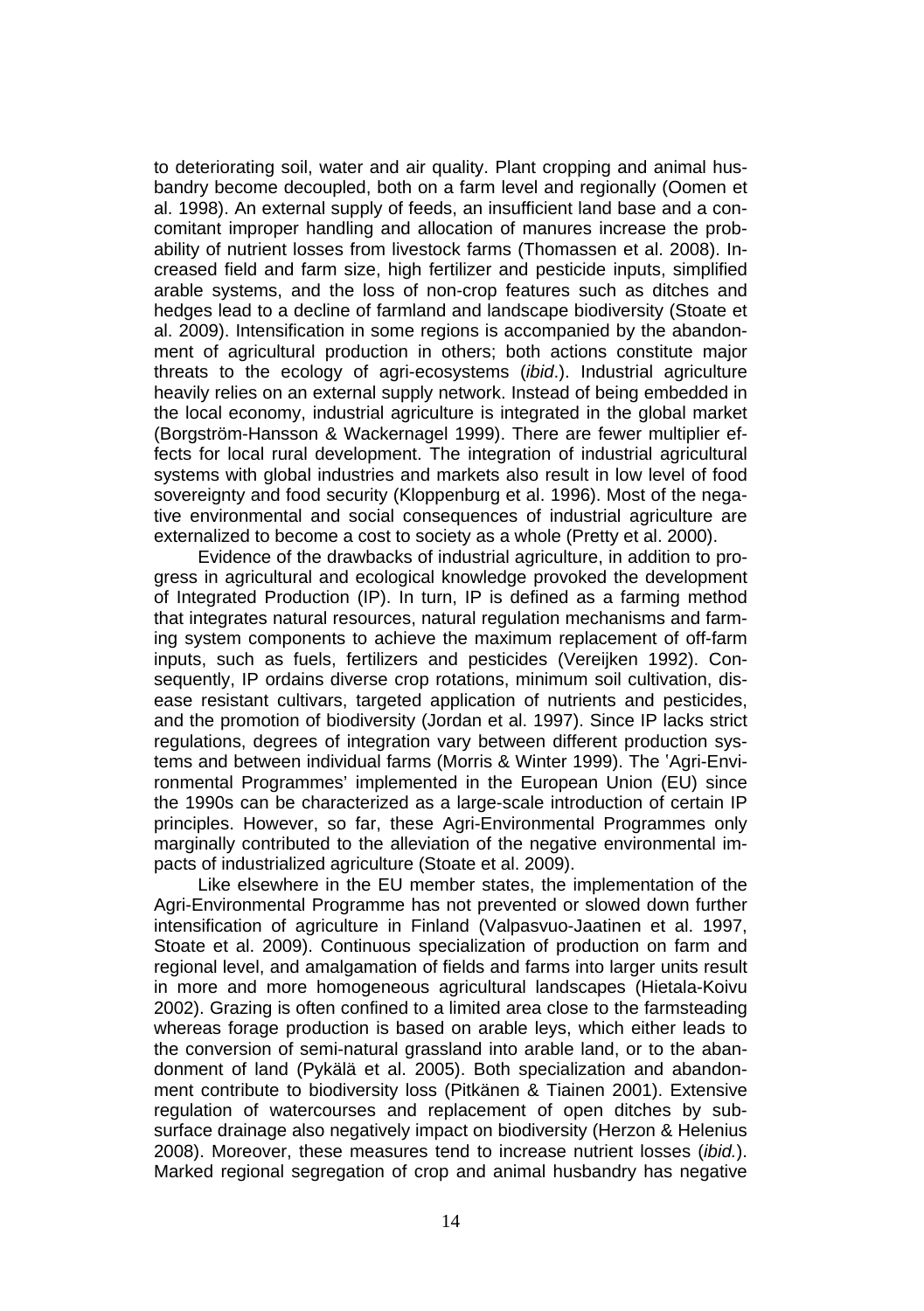environmental consequences (Information Centre of the Ministry of Agriculture and Forestry 2008a). In the southern parts of the country, monotonous cultivation of annual cash crops leads to a decrease of soil organic matter (SOM) (Mäkelä-Kurtto & Sippola 2002), increasing the risk for erosion (Alakukku 1999). In central and north-western Finland, high livestock densities and imported feed grain result in nutrient surpluses (Salo et al. 2007). If they occur, soil erosion on arable farms and increased nutrient enrichment of soils on livestock farms both contribute to the loss of nutrients from fields that result in the eutrophication of water courses (Uusitalo et al. 2007).

#### **1.1.3 Paradigms and practices of organic farming**

Much of agricultural science and production developed along with the dominating anthropocentric paradigm (as opposed to the environmental paradigm) (Catton & Dunlap 1978). Consequently, this mainstream is characterized as conventional farming. In contrast, alternative world views, principles and attitudes initiated alternative farming practices (Merrill 1983, Vogt 2000). Since the 1970s, alternative agriculture movements united under the umbrella organization of IFOAM. The general term for alternative agriculture now used in the English language is 'organic farming'. During the 1990s the EU within the frames of its Common Agricultural Policy (CAP) encouraged the adoption of organic farming (EC 1991 and 1992). For example, in Finland the area devoted to organic farming increased from 0.3 per cent in 1990 to 6.6 per cent in 2007 (Information Centre of the Ministry of Agriculture and Forestry 2003 and 2008a).

Organic farming is rooted in a social paradigm different to that of conventional farming. Thus this difference is expressed in the following perspectives of organic vs. conventional farming: (i) decentralization vs. centralization, (ii) independence vs. dependence, (iii) community vs. competition, (iv) harmony with nature vs. domination of nature, (v) diversity vs. specialization, and (vi) restraint vs. exploitation (Beus & Dunlap 1990). The foundation of organic agriculture in a paradigm different from that of conventional farming indicates that organic farming often is described by principles, i.e., by a goal-prescribing concept that guides the creation of farming systems. The recent guiding principles of organic agriculture include health, ecology, fairness, and care (IFOAM 2005). These four principles lead further to the definition of organic agriculture:

*Organic agriculture is a production system that sustains the health of soils, ecosystems and people. It relies on ecological processes, biodiversity and cycles adapted to local conditions, rather than the use of inputs with adverse effects. Organic agriculture combines tradition, innovation and science to benefit the shared environment and promote fair relationships and a good quality of life for all involved.*

IFOAM 2008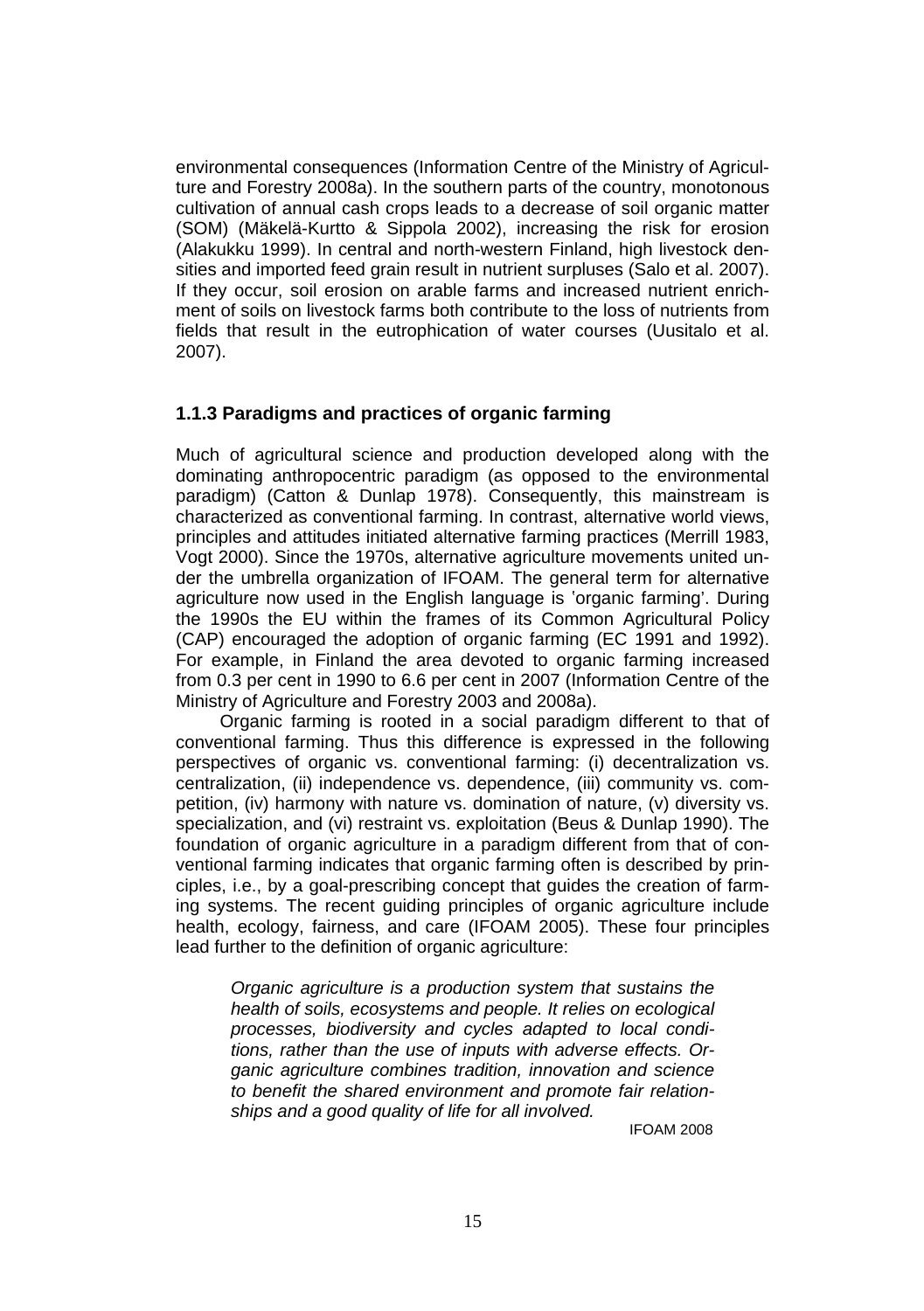Hansen (1996) rejects the introduction of sustainable agriculture through goal-prescribing concepts and emphasizes that in order for sustainability to be a useful criterion for guiding change its characterization should be literal, system oriented, quantitative, stochastic and diagnostic. Thus, the term sustainability should be interpreted as a system-describing concept of agriculture, with the goal of using sustainability as a criterion for guiding agriculture. This criterion could be the ability to fulfil a diverse set of goals or as the ability to continue through time (*ibid*.). However, goalprescribing and system-describing concepts can also be unified. Principles are useful for motivating and guiding changes, whereas practical applications aim to imply the goals proposed by principles. Principles make up the theoretical backbone of organic farming and practical organic farming is specified by detailed regulations both on international and national levels (EC 2007 and 2008).

Organic farms strive for a high degree of self-sufficiency in plant nutrition, plant protection and animal nutrition. Organic agriculture out of principle excludes easily-soluble inorganic fertilizers and synthetic pesticides (EC 2008). Agricultural productivity is achieved by the enhancement of soil fertility, mediated by diverse crop rotations and the application of organic manures (Lampkin 1992). Crop rotation and soil tillage are important tools for preventive weed and pest control (*ibid.*). Crop competitiveness in relation to weeds is also maintained by physical control measures (Bond & Grundy 2001). Some plant diseases and insect pests can be controlled by preventive measures or biological treatments, others by certain pesticides (Altieri 1998, Stopes et al. 2000). Animal husbandry is a fundamental part of many organic farms, as it can be involved in crop production through the recycling of nutrients in animal wastes as organic fertilizer (von Borell & Sørensen 2004). Organic farming is expected to produce high quality food, increase agricultural efficiency in the use of non-renewable resources, sustain soil fertility and biodiversity, and to meet high animal welfare standards (Stockdale et al. 2001).

The actual performance of organic farming on an individual farm is influenced by environmental conditions, economic resources, managerial quality and individual commitment (Schjønning et al. 2002, Bakken et al. 2006). Although the paradigm of organic farming differs from that of conventional farming, mechanization, intensification and specialization also take place on most of the organic farms. In this case, the socioeconomic structure of organic farming is characterized as industrial (Table 1). As a consequence of regional specialization, organic farming is often without livestock in southern Finland, whereas mixed organic crop and animal husbandry is more common in the western, central and eastern parts of the country (Information Centre of the Ministry of Agriculture and Forestry 2008a). Furthermore, fields on organic farms are amalgamated into larger areas, and sub-surface drainage systems are installed. In many cases, specialized conventional livestock farms generate a surplus of manure, which is partly transferred to organic farms. This transfer of animal manure may promote fairly high nutrient levels in organically managed fields. Because of its importance with regard to weed control, soil cultivation is usually more intensive on organic than on conventional farms (Bond & Grundy 2001). High nutrient levels together with the use of modern crop varieties,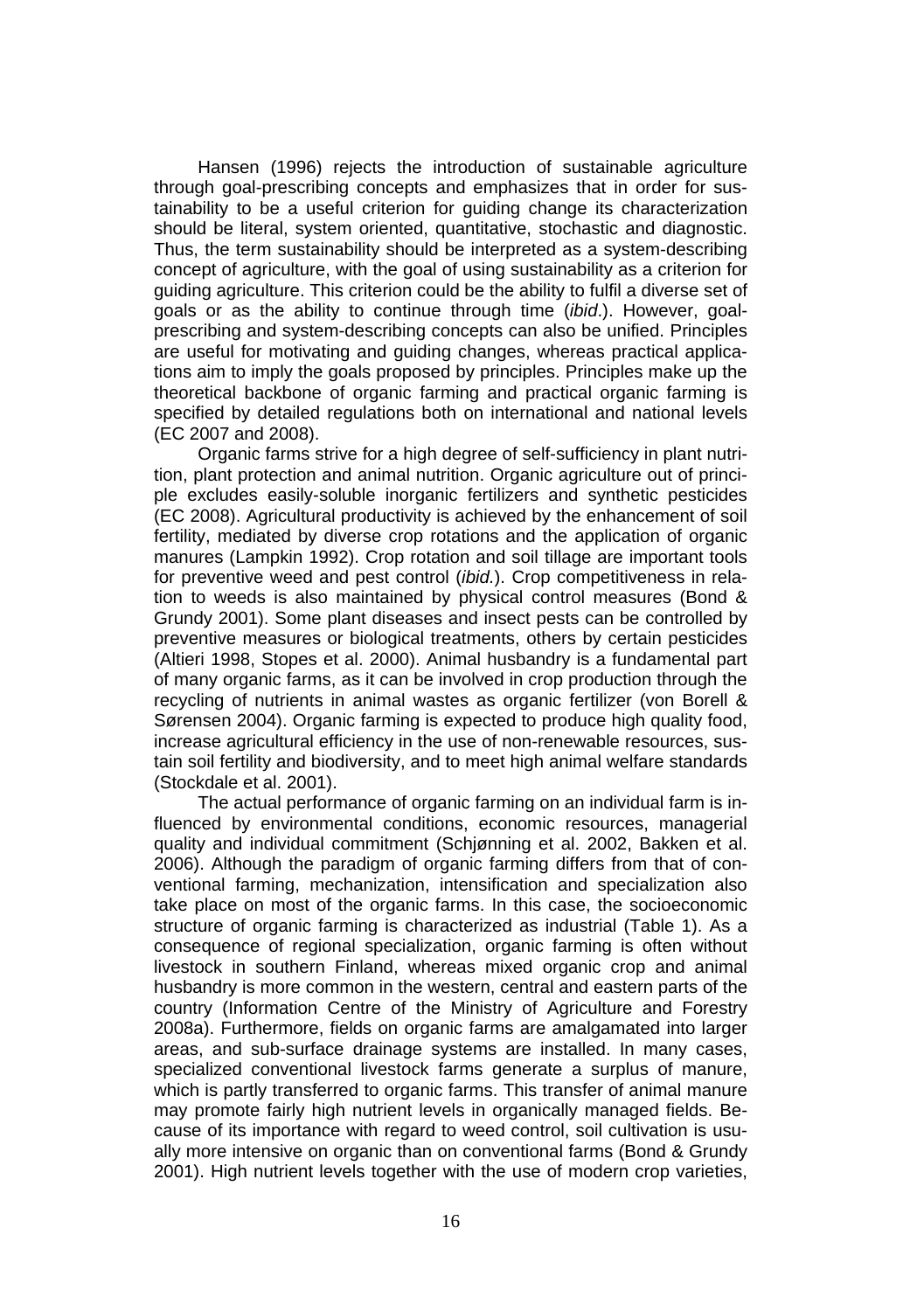intensified tillage, and efficient mechanical weed control may result in high yielding and uniform crop stands. In addition, specialization and intensification on organic farms reduce biodiversity (van Elsen 2000). Furthermore, industrialization makes production scale and input intensity of organic farming resemble those of conventional farming (Table 1). Thus, industrialization of agricultural production threatens to contradict principles of organic farming.

| <b>Socioeconomic</b><br>structure |       | <b>Subsistence</b><br>agriculture | Commercial<br>agriculture | <b>Industrial</b><br>agriculture    |       |
|-----------------------------------|-------|-----------------------------------|---------------------------|-------------------------------------|-------|
| <b>Farming</b>                    |       |                                   |                           |                                     |       |
| concept                           |       | <b>Traditional</b>                |                           | <b>Organic - IPM - Conventional</b> |       |
| Economic goal                     |       | Subsistence                       | Profit                    | Profit                              |       |
| Economic scale                    |       | Local                             | Regional                  | Global                              |       |
| Production scale                  | Small | $\Rightarrow$                     | $\Rightarrow$             | =>                                  | Large |
| <b>Biological</b>                 |       |                                   |                           |                                     |       |
| diversity                         | High  | $\Rightarrow$                     | $\Rightarrow$             | $\Rightarrow$                       | Low   |
| Input intensity                   | Low   | $\Rightarrow$                     | $\Rightarrow$             | $\Rightarrow$                       | High  |
| Productivity in                   |       |                                   |                           |                                     |       |
| terms of                          |       |                                   |                           |                                     |       |
| - energy and                      |       |                                   |                           |                                     |       |
| nutrients                         | High  | $\Rightarrow$                     | $\Rightarrow$             | $\Rightarrow$                       | Low   |
| - labour                          | Low   | $\Rightarrow$                     | =>                        | $\Rightarrow$                       | High  |
| - acreage                         | Low   | $\Rightarrow$                     | $\Rightarrow$             | =>                                  | High  |

**Table 1** Socioeconomic structures and features of agricultural production.

#### **1.1.4 The sustainability of organic farming**

#### **1.1.4.1 Resource management**

Soil, plant nutrients, and energy resources necessary for agricultural production are limited and therefore efficiency in the management of such agricultural production resources is a crucial factor of agricultural sustainability. Leifeld et al. (2009) reported that soil organic carbon (C) contents in organic farming systems did not differ from corresponding conventional farming systems. However, because rotations including perennial crops and the use of organic manures are more frequent in organic than in conventional farming, soil fertility is often higher in organically cropped farms (Pulleman et al. 2000, Stark et al. 2007). Organic crop husbandry practices appear to result in larger microbial biomass and higher microbial activity (Gosling et al. 2006), with positive consequences for nutrient availability (Melero et al. 2008). Higher content of organic matter (OM) and higher activity of soil organisms lead to higher soil aggregate stability (van Diepeningen et al. 2006) and to lower susceptibility to soil erosion in organically managed land compared to conventionally managed land (Siegrist et al. 1998).

Traditional farming depends on soil stocks in satisfying its nutrient demands. Even if all OM is re-cycled on the farm, traditional farming cannot avoid nutrient losses through leaching, erosion and volatilization, and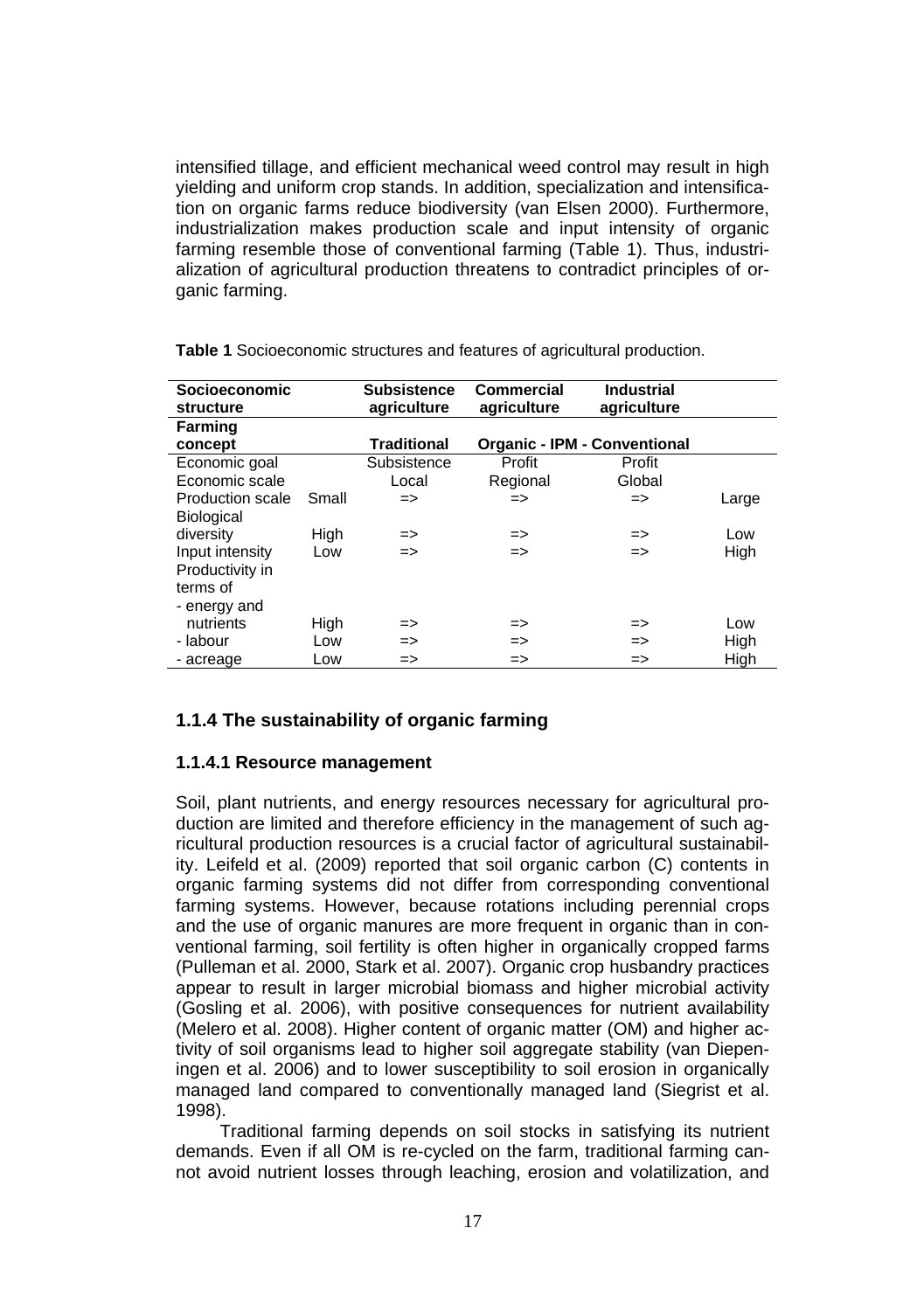this will gradually restrict yields. Urbanization of human societies additionally causes major disruptions of nutrient cycling, due to net-export of nutrients and OM from rural to urban areas (Tivy 1996). Consequently, conventional and organic farming both depend on external nutrient inputs. In organic farming, N is primarily supplied by symbiotic N fixation (SNF), whereas the supply of other plant nutrients often mainly relies on recirculation of organic wastes and on mobilization from the soil stock (Withers et al. 2001, Öborn et al. 2005). Due to negative balances between inputs and outputs, severe decreases in soil phosphorus (P) and potassium (K) have been observed on organic farms (Løes & Øgaard 2001, Løes & Øgaard 2003). Organic farms are allowed to alleviate nutrient deficiencies if necessary by the application of certain mineral fertilizers, with the general exception of mineral N fertilizers (EC 2008). Nonetheless, inputs of mineral nutrients are usually lower in organic farming than in conventional farming. Although this results in lower yields, it appears that organic agroecosystems may use mineral nutrients in a more efficient manner (Waldon et al. 1998). Due to the ban on industrially fixed N, energy consumption is generally lower in organic farming than in conventional farming systems (Mäder et al. 2002a).

#### **1.1.4.2 Environmental impacts**

Detrimental impacts of agriculture on the biotic and abiotic environment pose threats to agriculture itself, and/or to surrounding environments. Organic farming usually has greater diversification of crop and animal husbandry, and therefore maintains genetic resources to a larger extent than does conventional farming. Limitation in pesticide use is the main cause for higher biodiversity in organic farming (Geiger et al. 2010). Weed species diversity is higher in organically managed fields (Hald 1999a, Hyvönen et al. 2003a) and thus provide more extensive sources of nutrition for insects (El Titi 1995). In contrast to conventional cropland, organic fields support greater diversities and abundances of arthropods, spiders, bumblebees, and butterflies (Feber et al. 1997, Pfiffner & Luka 2003, Ekroos et al. 2008). The higher occurrence of bird food, such as weed seeds and insects, have positive impacts on bird populations (Chamberlain et al. 1999), and the nesting needs of certain bird species are accommodated for by higher crop diversity and thinner crop stands (Piha et al. 2007, Kragten et al. 2008). On the other hand, mechanical weed control (typical of organic farming) and early and recurrent cutting of grassland (typical of intensive ley management) can have negative impacts on ground-nesting bird species (Kragten & de Snoo 2007). Landscape features and habitat type are more important for the enhancement of species richness than differences between organic and conventional crop management (Östman et al. 2001, Tscharntke et al. 2005). However, the diversity of landscape and farming system components is usually greater on organic farms (Levin 2007). Field margins and other non-cropped habitats are commonly managed more sensitively in organic sites and therefore these harbour more plant species than those of conventional systems (Petersen et al. 2006).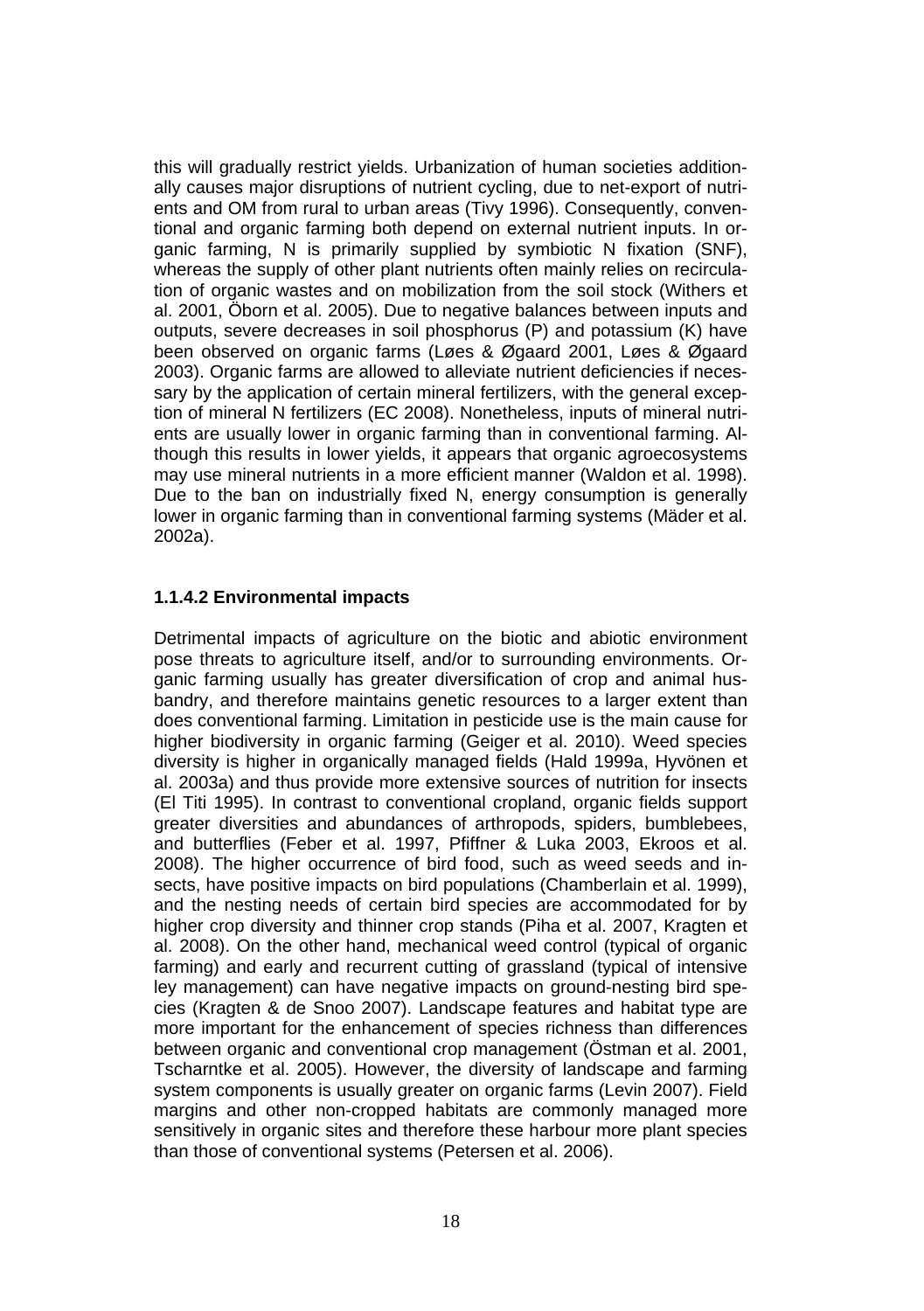Emissions of nutrients and pesticides from agricultural fields alter surrounding ecosystems and deteriorate water and air quality (Pretty et al. 2000). Nutrient leaching from organically managed farming systems may be lower than from conventionally cropped agricultural systems, due to a lower input of nutrients and extensive use of catch crops (Hansen et al. 2000). Despite this, the type of production system and the management measures play decisive roles in nutrient emissions (Trydeman Knudsen et al. 2006). In autumn, intensive soil cultivation, application of easily degradable manures, and the termination of clover-rich leys pose considerable risks for nutrient losses, not least on organic farms (Eriksen et al. 1999, Rasmussen et al. 2005). On the other hand, Nykänen (2008) reported low mineral N concentrations after red clover-grass leys, indicating a low N leaching risk. Kramer et al. (2006) found that organic fertilization practices supported more active and efficient communities of denitrifying bacteria, which increased dinitrogen emissions while reducing nitrate losses. The acidification potential and greenhouse gas (GHG) emissions are lower from organic crop production and animal husbandry than from conventional farming systems when calculated per hectare. However, the contribution of organic agriculture to eutrophication, acidification, and GHG emissions may be as high as, or even higher, than that of conventional farming, if the lower yields of organically managed crops are taken into account (Flessa et al. 2002, De Boer 2003, Korsaeth 2008, Thomassen et al. 2008). In contrast to conventional farming, organic farming hardly incurs pesticide emissions (Stockdale et al. 2001, Geiger et al. 2010).

#### **1.1.4.3 Social and health aspects**

Sustainable agricultural production entails consideration of social and health factors (WCED 1987). Organic agriculture often requires more labour inputs than conventional farming, in order to replace external inputs such as fertilizers and pesticides (Nguyen & Haynes 1995). Consequently, Loake (2001) concluded that organic farmers experience more physical stress than their conventional farming counterparts. On the other hand, van Calker et al. (2007) concluded that the physical health of conventional and organic farmers was similar. Organic farming standards explicitly demand that farmers and farm workers are offered safe and healthy working conditions (IFOAM 2005). Exposure to pesticides is a risk factor primarily of conventional farming, and there is a large body of evidence on the negative acute and chronic impacts of pesticides on the health of farm workers, their families and children (McCauley et al. 2006, Perry et al. 2007, Colborn & Carroll 2007, Charboneau & Koger 2008).

It is a matter of dispute, whether there are significant differences in food quality and safety between organically and non-organically grown food, or not (Heaton 2001, Magkos et al. 2006). Variable responses in terms of quality and quantity of the harvested product often arise from complex interactions between agronomic and environmental factors (Chassy et al. 2006). With the possible exception of nitrate and protein content, there is no strong evidence that organic and conventional foods principally differ in concentrations of various nutrients (Bourn & Prescott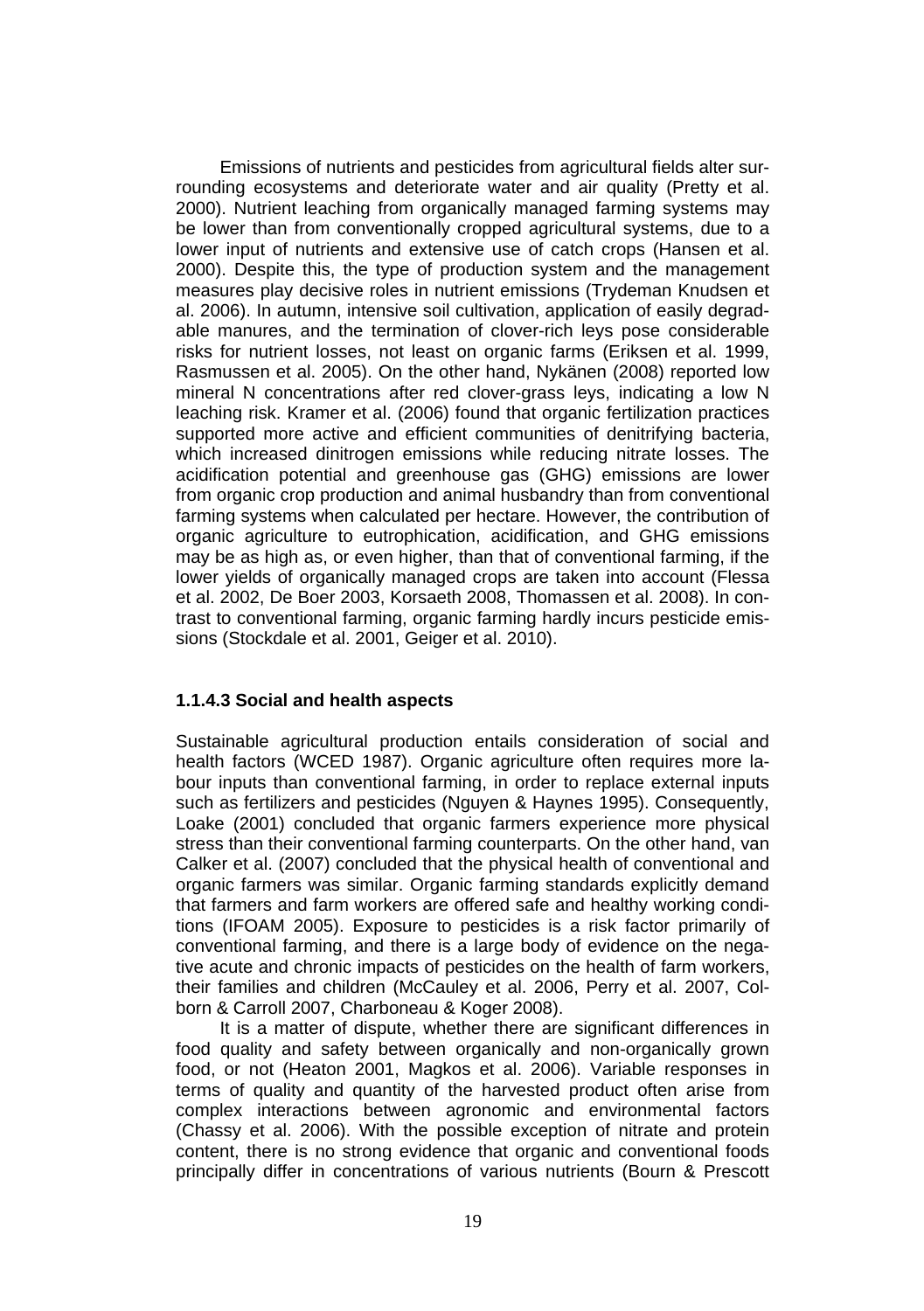2002). However, the impact of different farming systems on nutrient bioavailability and non-nutrient components has so far received little attention (Bourn & Prescott 2002). Plant secondary metabolites with antioxidant activities, which are assumed to be important for good health have been found at higher levels in organically produced food plants than in conventionally produced foods (Mitchell et al. 2007). Food safety includes issues such as mycotoxin contents, microbial contamination, and pesticide residues. Weather, site, and storage conditions are the main factors determining the occurrence of mycotoxin producing organisms, and these factors influence all farming systems in the same way (Finamore et al. 2004). Although manure is used more frequently in organic than in conventional farming, there is no evidence that organically produced foods would be more susceptible to microbiological contamination than conventionally produced foods (Bourn & Prescott 2002). Food exposure considerably contributes to the consumers' measurable pesticide burden (Kawahara et al. 2007, Colborn & Carroll 2007). Although it is likely that organically grown foods are lower in pesticide residues, there has been very little documentation of the comparative residue levels (Bourn & Prescott 2002).

#### **1.1.4.4 Agronomic productivity - a challenge**

With respect to resources economy, environmental stewardship and social effects, organic farming complies with parameters of agricultural sustainability to a larger extent than conventional farming does. Thus, organic farming provides many rationales for the transition of conventional farming to sustainable agriculture. However, agricultural productivity in terms of yield per unit of land area is higher for conventional farming. Causes for the lower agronomic productivity of organic crop husbandry include lower soil nutrient concentrations, lower intensity in crop protection, and, in the case of arable farms, utilization of a certain proportion of agricultural hecterage for green manure.

Year-to-year variations in the productivity of organic crop husbandry can be large (Taylor et al. 2006). In some horticultural and animal production systems, for which our ecological understanding so far is limited, the performance of organic farming systems is frequently inferior to that of conventional agronomy (MacRae et al. 2007). Yield levels in arable organic farming without livestock inputs are usually lower than in mixed organic farming (Eltun et al. 2002). In European conditions, yields of organic arable crops usually are 50 to 80 per cent of those achieved from comparable conventional systems, depending on crop species and crop management (Mäder et al. 2002a). In contrast, in the low-input systems common to developing countries, organic farming practices often considerably increase crop yields with a minimum of external inputs, while also improving critical environmental services (Pretty et al. 2006).

The lower yields associated with organic farming are, it is suggested leads to both human and ecological disaster (Kirchmann & Thorvaldsson 2000, Goklany 2002, Trewavas 2004). Connor (2008) estimates the carrying capacity of organic agriculture on a global basis to be at 3 to 4 billion people, provided the land area currently being used for agricultural pur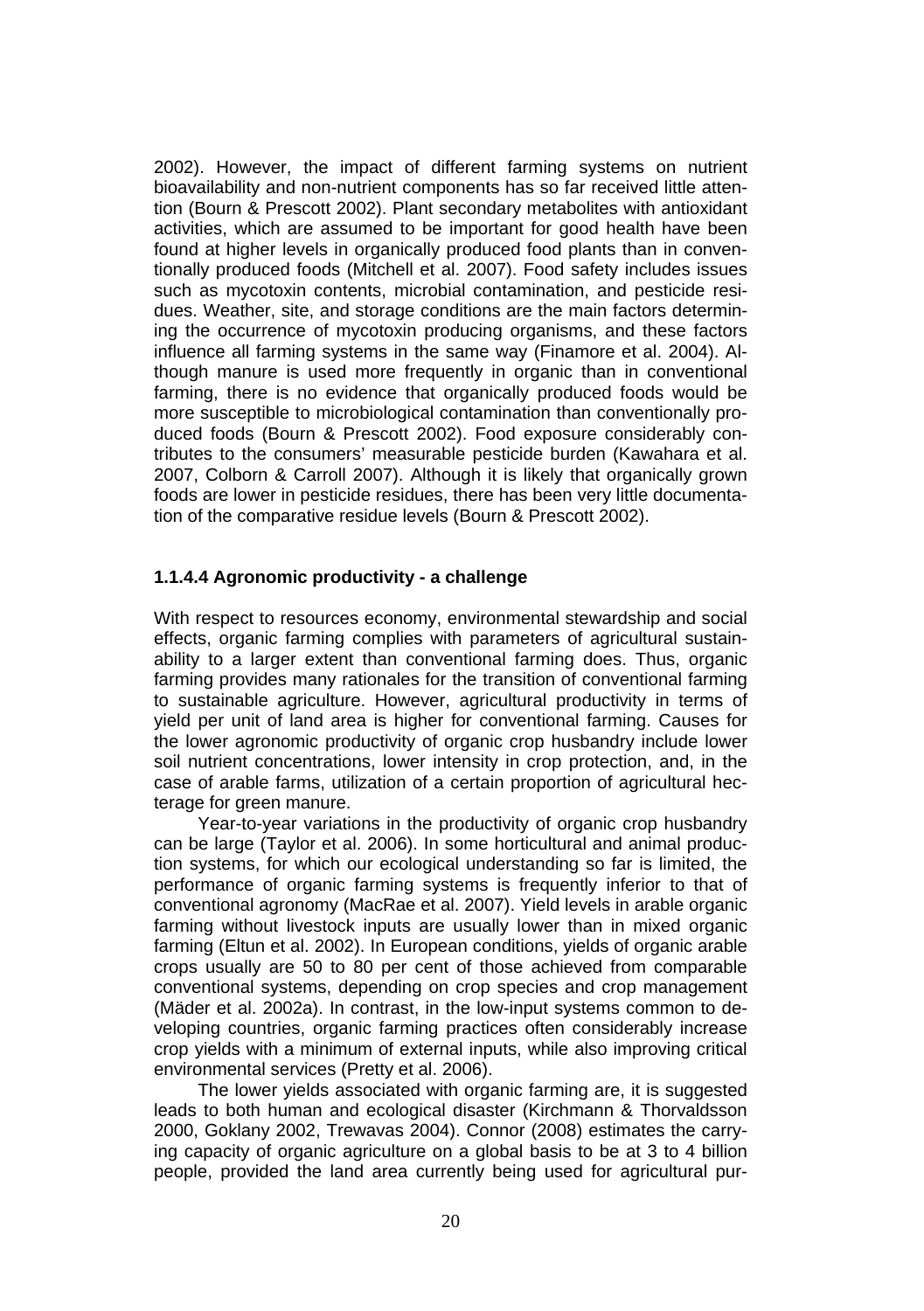poses is used. To produce the same amount of yields as those obtained for conventional agriculture organic farming would require more land and/or higher cropping intensity. This would offset some of its advantages, such as higher soil fertility, greater biological diversity, and lower inputs of nutrients and energy. The agronomic productivity of conventional farming is higher than that of organic farming, and therefore it appears to be able to satisfy the needs of an increasing human population without increasing the hecterage of cropland (Goklany 2002). On the other hand, high intensity production has contributed to losses of agricultural land and genetic resources (Mäder et al. 2002b). Options to maintain food security without increasing the intensity of agricultural production, or the hecterage used for agricultural production, include cultural factors such as the choice of food products with high efficiencies in terms of land and energy resources (Carlsson-Kanyama et al. 2003, Cowell & Parkinson 2003), and changes in socioeconomic relationships, including land reforms (Pretty 2003). Still, the improvement of its agronomic productivity remains a challenge for organic farming.

Under organic farming conditions, a number of specific factors may restrict crop yields. In the southern hemisphere, critical factors determining crop yield include SOM, water supply and plant protection measures (Pretty et al. 2003 and 2006). In the northern hemisphere, the primary factors restricting the productivity of organic crop husbandry include N deficiency (Korva & Varis 1990, Fagerberg et al. 1996, Olesen et al. 2002) and weed infestation (Kauppila 1990, Salonen et al. 2001a, Posner et al. 2008). As a matter of fact, N deficiency and weed competition are often referred to in the same context as the main factors limiting crop yields under organic farming conditions (Taylor et al. 2006, Kirchmann et al. 2007, Nykänen et al. 2008).

In northern Europe including Finland, spring cereal crops and perennial leys are the most widely grown crop types (Information Centre of the Ministry of Agriculture and Forestry 2008b). In organic farming the use of mineral N fertilizers is prohibited, thus legume-grass leys along with grain legumes are of paramount importance for the N supply of the nonleguminous crops included in the crop rotations (Crews & Peoples 2005). The persistence of the legume component in perennial leys is of crucial importance for agronomic productivity, especially that of organic farming (Nykänen et al. 2000, Halling et al. 2001, Mela 2003). A dense ley crop is efficient against annual and certain perennial weeds. Weed occurrence therefore primarily may restrict the growth of annual crops, such as spring cereals (Salonen et al. 2001a, Håkansson 2003).

**In order to study N deficiency and weed occurrence as the main factors restricting the agronomic productivity of organic farming, this work focused on herbage production of perennial red clover-grass leys, persistence of red clover, SNF in legume-grass leys, and weed occurrence in spring cereal crops.**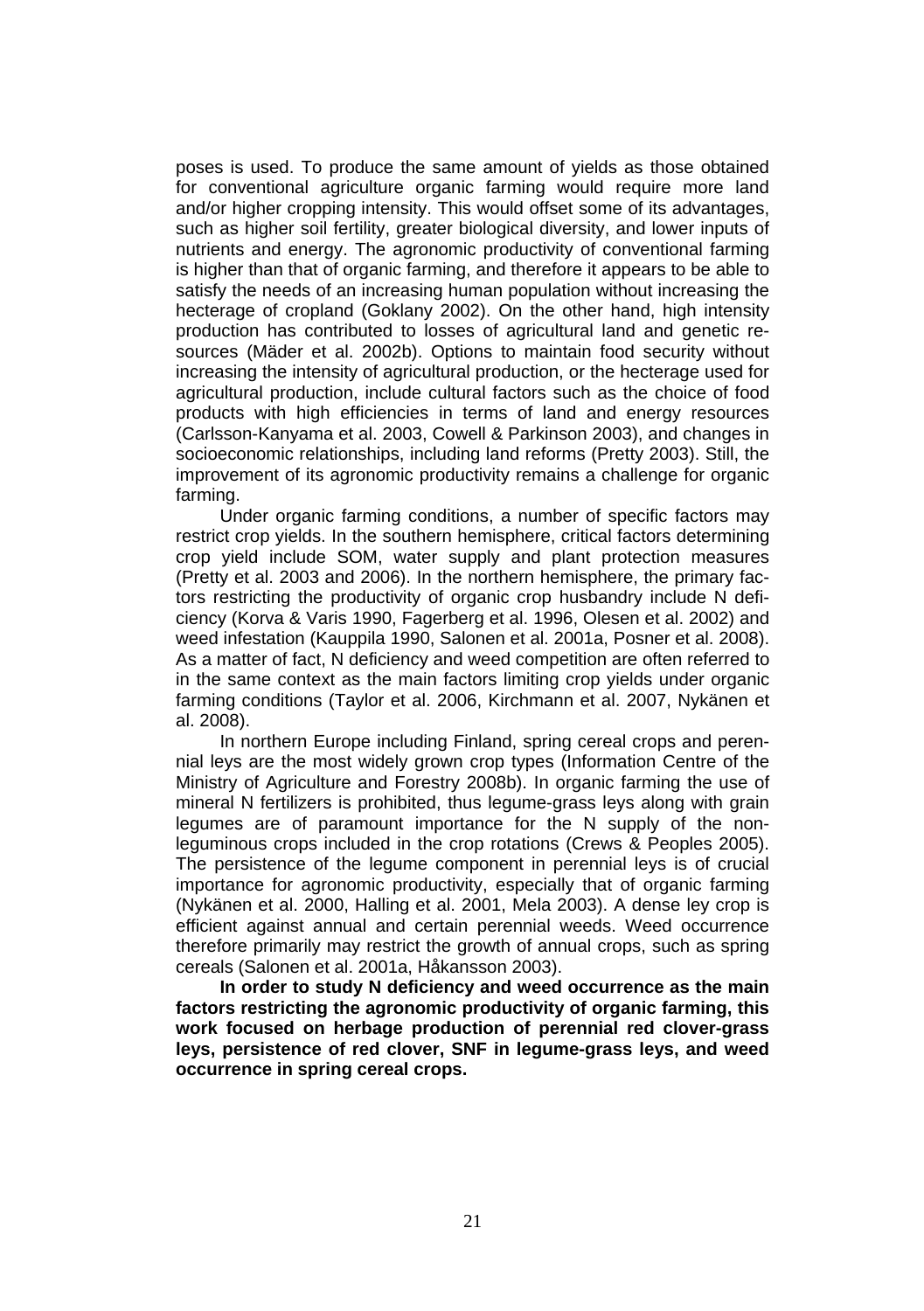### **1.2 Determinants of agronomic productivity under organic farming**

#### **1.2.1 Herbage production and persistence of red clover-grass leys**

Legume-grass leys are grown as forage (Bertilsson et al. 2001), green manure (Talgre et al. 2009), understorey (Känkänen & Eriksson 2007), and catch crops (Helander 2004). In mixed swards, N fixation by *Rhizobium*legume symbiosis benefits the N supply to grass (Boller & Nösberger 1988). The resulting over-yielding effect of mixed swards implies that legume-grass mixtures not amended with N fertilizers often reach the same yield levels as fertilized grass swards (Halling et al. 2001). Legumes reduce inputs of fertilizers because of SNF. Moreover, legumes reduce inputs in animal production systems of concentrate feeds because of their high nutritional value. Consequently, crop rotations based on legume-grass leys have lower requirements for fossil energy than those based on pure grass leys (Alföldi et al. 1995). The life cycles and plant communities of perennial legume-grass leys differ from those of cereal monocultures. Therefore, they help counteract the emergence of specialized weed communities and pests (Karlen et al. 1994). Deep-rooting ley species improve the structure of the subsoil, extending the nutrient and water supply accessible for the roots of succeeding crops (Lövkvist 2005). Enriching SOM through biomass residues, perennial leys sustain the aggregate stability and increase the nutrient- and water-exchange capacity of soils (Könekamp 1957). Higher contents of SOM also are associated with an increase of soil microbial biomass and enhanced mobilization of nutrients from soil stocks (Anderson & Domsch 1989). In addition to their agronomic value, perennial grasslands may constitute important habitats for certain plant and animal species (Hopkins & Holz 2005). However, high fertilization rates, frequent mowing and/or intensive grazing, and incorporation in the arable crop rotation result in a decline of grassland biodiversity (Stoate et al. 2001).

The growing season in northern Europe is characterized by a prolonged day light, high light intensity and relatively low temperatures, i.e., those climate conditions that are favourable for ley growth, the nodulation of red clover, and SNF (Bowley et al. 1984, Carlsson & Huss-Danell 2003). However, spring and summer drought may seriously limit grass and legume growth, and adverse overwintering conditions often jeopardize the persistence of overwintering crops (Mukula & Rantanen 1987). In Finland, perennial leys for cutting are grown on approximately 30 per cent of the conventionally cropped arable land. The share of perennial leys in the southern coastal districts varies between 10 to 20 per cent of the arable land, whereas it exceeds 30 per cent in the north-western coastal districts (Information Centre of the Ministry of Agriculture and Forestry 2003 and 2008a). This reflects the disparate specialization of different branches of agricultural production systems. Of the arable land managed according to organic farming practices, ley crops grown for harvest make up around 40 per cent. In addition, around 15 per cent of the organic arable hecterage is managed either as green or black fallow (Information Centre of the Ministry of Agriculture and Forestry 2003 and 2008a). In southern Finland and in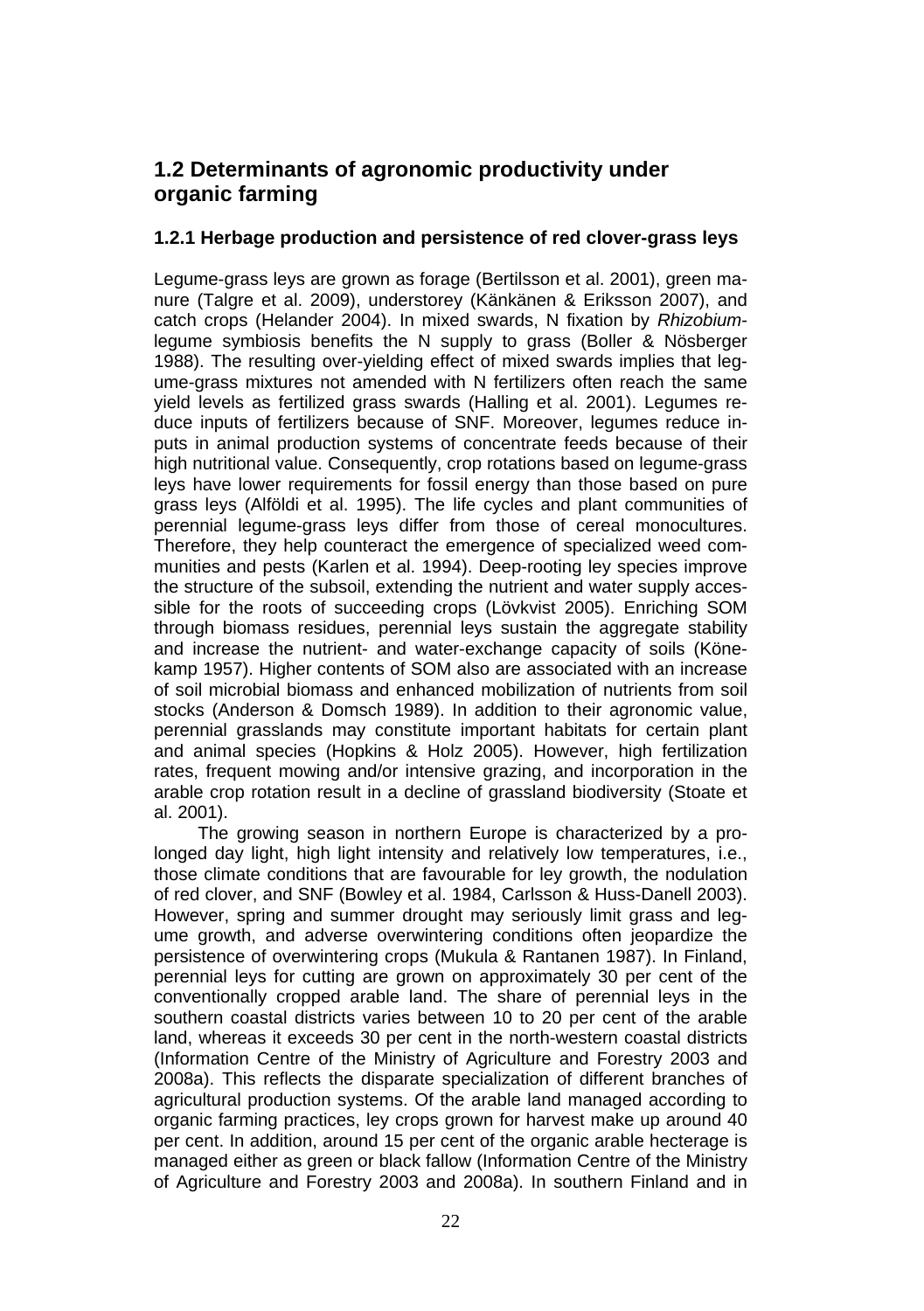the central parts of the country, red clover (*Trifolium pratense* L.)-grass mixtures grown without N application perform well, even though pure grass leys with intensive N fertilization give the highest yields (Halling et al. 2001, Mela 2003). In northern Finland, where clover persistence is restricted by more adverse overwintering conditions, grass mixtures amended with N fertilizer perform markedly better than red clover-grass mixtures (Nissinen & Hakkola 1995).

Spatial and temporal heterogeneity of crop yields is not only high between but also high within single fields (Geypens et al. 1999, Shi et al. 2002). Causes for within-field yield variability have been related to soil properties and management factors (Delin & Lindén 2002, Taylor et al. 2003). In mixed leys, the physiological differences between legumes and grasses contribute to the variability in herbage production and to its botanical composition. As a function of all these factors, the growth of legumegrass leys fluctuates markedly on spatial, annual and intra-annual scales (Mela 2003). This variability is a focal issue where the productivity of ley crops is concerned. Within-field variability of soil properties require sitespecific approaches to crop management namely: drainage, liming, tillage, fertilization, seed rate, and crop protection (Verhagen et al. 1995, Frogbrook et al. 2002).

Due to SNF, legumes compete successfully with grasses in conditions of limited N supply. On the other hand, high N supply achieved by the mineralization of SOM and/or fertilization generally increases the competitiveness of grasses in relation to legumes. Grasses have a lower temperature optimum than legumes and usually dominate in the first growth. The second ley growth may be hampered by drought and reduced concentrations of soil N. In these cases, red clover´s deeper reaching root system and SNF provide it with a competitive advantage (Raininko 1968). Consequently, red clover contents usually increase from the first to the second cut (Mela 2003). Differences in the growth patterns of companion grass species also add to the variability of herbage production and composition during the annual growth cycle of red clover-grass leys. Timothy (*Phleum pratense* L.) produces large yields at the first harvest. However, in the second growth, timothy is hampered by its poor regrowth capacity whereas meadow fescue (*Festuca pratensis* Huds.) readily establishes new shoots, and produces a higher yield (Virkajärvi 2003). The competitiveness of meadow fescue limits the clover content in the second growth and provides more balanced forage (Raininko 1968).

The overwintering of ley crops is jeopardized by a number of abiotic and biotic factors. A lack of snow cover may result in freezing and consequent winter kill. Flooding, ice encasement and desiccation are more frequent in the maritime climate of the coastal regions than in the interior of Finland. Under these conditions, timothy is more persistent than meadow fescue. Therefore in certain cases timothy is the only companion grass in red clover-grass mixtures, although this leads to a domination of red clover in the second growth (see above). However, due to its ample regrowth capacity, meadow fescue is usually included in the ley mixtures used in the coastal regions. In central, eastern and northern Finland, snow on unfrozen ground benefits the spreading of low-temperature fungi, and therefore meadow fescue is the preferable grass species (Lindén et al. 1999). The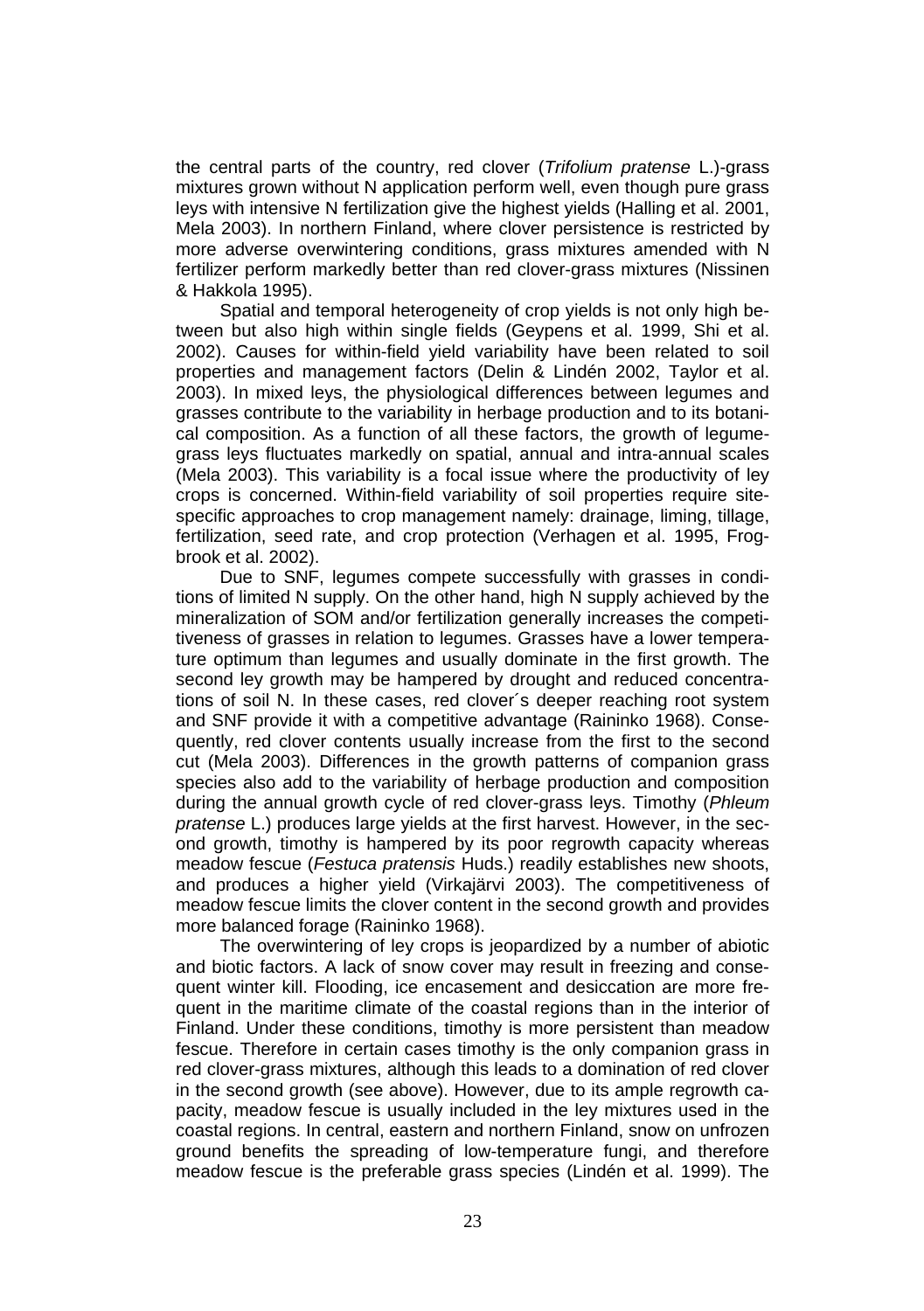overwintering survival of red clover is better in mixed swards than in pure stands (Raininko 1968, Belzile 1987). Despite this, overwintering damage generally affects ley legumes more than it does the grasses. Due to poor winter survival, the duration of red clover in mixed leys is usually restricted to two or three years (Mela 2003).

In addition to plant species and climate, soil properties markedly influence grassland growth. Soil texture and SOM determine soil structure and thus gas exchange between soil and atmosphere, and retention of soil water. Prevention of anaerobiosis improves the resistance of plants to soilborne pathogens (Lager 2002). In the case of legumes, good soil structure enhances nodulation by bacteria and transfer of N to grasses, and thereby SNF overall (Nadian et al. 2005). In acid soils, liming contributes to increased grassland productivity (Sumner & Yamada 2002). Since legumes are more sensitive than grasses to soil acidity, their content in a mixed sward increases as the pH-level rises from 5.5 to 6.0 (Hojito 1998). Low soil pH is more detrimental to rhizobial populations than to clover growth itself. The consequent impaired competitiveness of legumes in relation to grasses primarily results from a decline in N fixation effectiveness (Watkin et al. 2000).

Although the effect of N fertilization is greater for pure grass leys than for clover-grass leys, it also causes a considerable increase in the latters´ yields (Raininko 1968). Nevertheless, uptake from other sources decreases the proportion of N derived from the air (pNdfa), thereby impairing the competitiveness of clovers relative to grasses (Streeter 1988). Consequently, extensive N mineralization from soil stocks and ample N supply from animal manure or from mineral fertilizers are causes for a high variability and poor persistence of clover (Fagerberg & Ekbohm 1995, Hatch et al. 2007). Due to more efficient uptake (Mengel & Steffens 1985), grasses have lower requirements for soil nutrient concentrations than clovers (Wheeler 1996). The addition of P and K to mixed leys therefore favours the growth of grasses more than that of clovers (Høgh-Jensen et al. 2001, Schils & Snijders 2004). Only in those soils deficient of N does SNF provide legumes with a competitive advantage in relation to grasses. Under such conditions, added P and K may increase the competitiveness of clovers in relation to grasses (Simpson et al. 1988, Acuña & Wilman 1993). Limitations in the supply particularly of P, calcium (Ca), iron (Fe) and molybdenum (Mo) may affect legume nodule development and function (O´Hara 2001). However, Høgh-Jensen et al. (2002) and Høgh-Jensen (2003) reported that P or K deficiency in clover is primarily expressed by a decline in relative plant growth; although N fixation is down-regulated it is not the decisive factor that limits plant development. Thus, the biomass growth of legumes provides a reliable estimate as to whether SNF is limited by nutrient deficiencies or not.

Ley regrowth largely depends on post-defoliation carbohydrate stores, leaf area and the number of active meristems, and thus on defoliation timing and height (Virkajärvi 2003). An increased cutting frequency lowers the total dry matter yield of grasses that have a high proportion of generative tillers (e.g. timothy) more than that of grasses with a high proportion of vegetative tillers such as meadow fescue (Nissinen & Hakkola 1995). The competitiveness of white clover (*Trifolium repens* L.) increases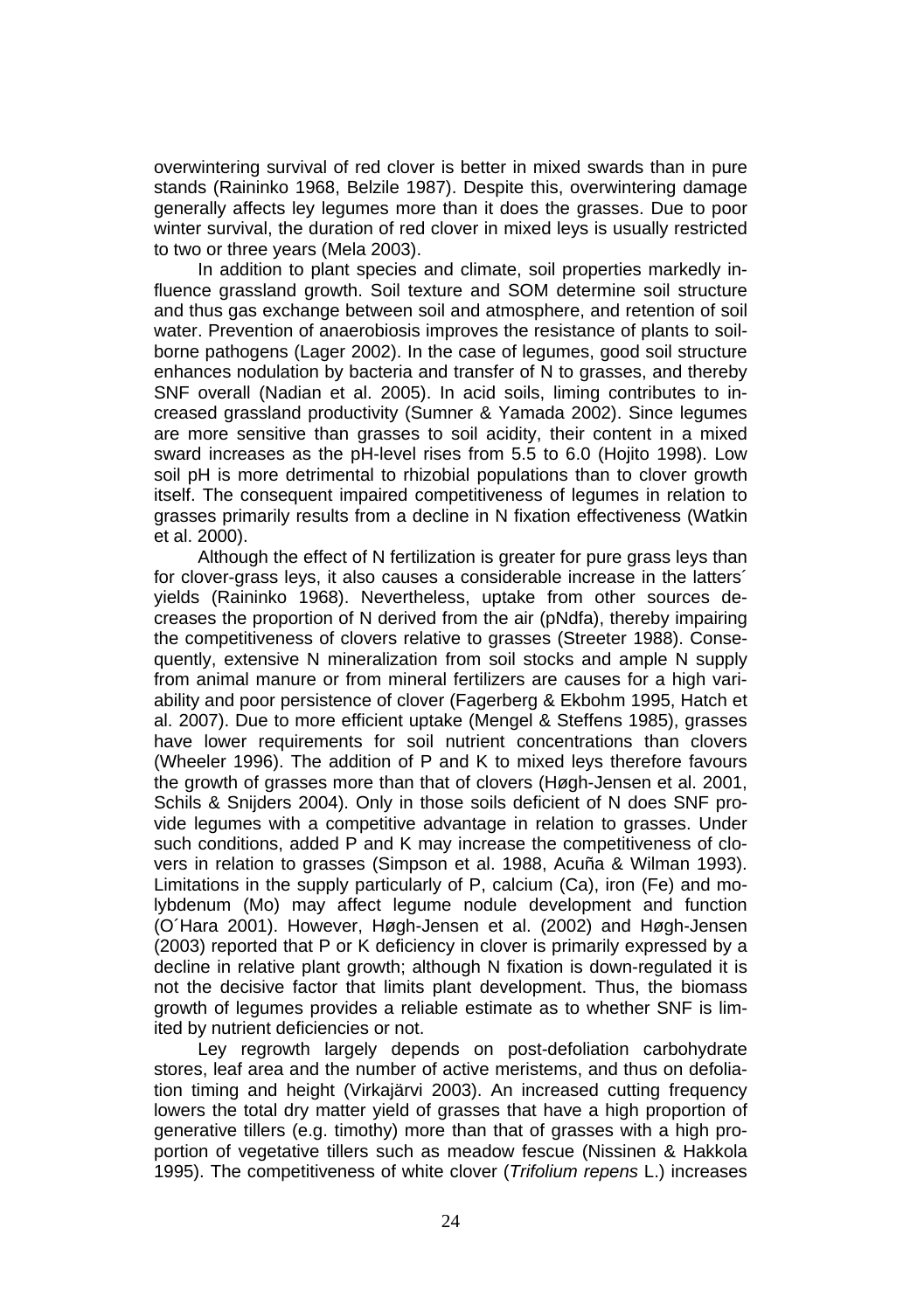under recurrent defoliation, due to its stoloniferous growth habit and its capacity for vigorous regrowth. In contrast, red clover regrowth and persistence are inversely related to defoliation frequency (Frame et al. 1998). Generally, lower cutting frequency results in higher total herbage yield and improved ley persistence, but with lower herbage digestability and protein content (Raininko 1968, Pulli 1980). In perennial plants the amount of carbohydrates and nutrients partitioned to storage organs is essential for winter persistence and spring regrowth (Dhont et al. 2002). Factors decisive for the amount of energy and nutrient reserves accumulated in plant storage tissues include plant species and variety (Cunningham et al. 2001), environmental conditions (Junttila et al. 1990), sowing time (Kilpatrick et al. 1966), fertilization (Pulli 1980) and cutting regime (Dhont et al. 2002).

#### **1.2.2 Nitrogen supply through symbiotic fixation**

The build-up of C and N pools in perennial swards reaches a certain plateau at which these stocks remain relatively constant (Tyson et al. 1990). Subsequent arable management to a certain degree implies a consumption of these and other nutrient stocks (*ibid*.). The N pools accumulated under pure legume and legume-grass swards have a considerable capacity to supply subsequent crops with N due to the fixation of N from the air through the symbiosis between *Rhizobium*-bacteria and legumes. Management of these N-pools requires knowledge of their quantity and quality (Hauggaard-Nielsen et al. 1998). Organic farming regulations prohibit the application of N fertilizers produced through industrial N fixation. Consequently, SNF is crucial for the N supply of organic farming. If primary N supply is to be based solely on SNF, then the accumulation of soil N for the benefit of subsequent annual arable crops under Nordic climate conditions requires that about 30 to 40 per cent of the arable hecterage is devoted to legume crops, preferably to perennial legume-grass mixtures (Granstedt 1992). The red clover content of mixed leys should exceed 40 to 50 per cent in order to achieve a surplus of N that provides N for succeeding crops (Nykänen 2008).

Variations in plant species and variety, *Rhizobium* strain, stand age, soil type, weather, and management cause large differences in legume biomass and SNF (Carlsson & Huss-Danell 2003). If effective indigenous strains of *Rhizobia* are insufficient or absent, then inoculation is essential to ensure an adequate nodulation and N fixation. This is especially the case in acid soils (Watkin et al. 2000). Averaged over the life of the stand and the season, 75 to 85 per cent of the N contained in red clover in mixed leys was reported to be derived from the air (Huss-Danell et al. 2007). The addition of N to the crop decreases pNdfa, especially in pure legume stands (Carlsson et al. 2009). In swards consisting of legumes and grasses, below-ground transfer of N from legumes has been found to constitute 40 to 50 per cent of the N in the non-legume. N is transferred from living in addition to decaying roots and nodules, either directly from the legume plant or after its transformation by soil microbial biomass. Another pathway for N transfer is through the mycorrhizal fungi linking two plants (Rasmussen et al. 2007). Due to the competition from associated grasses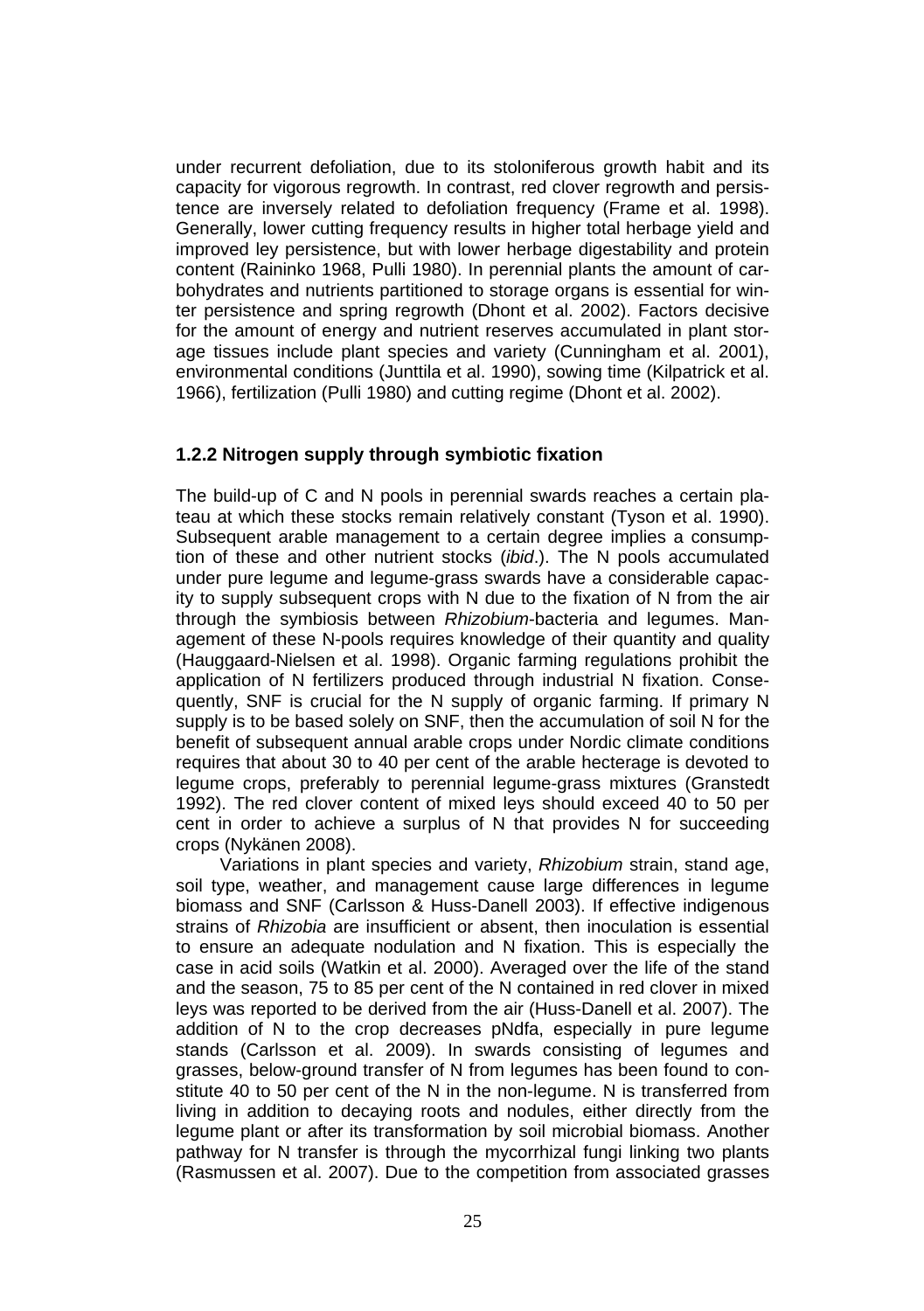for soil N and transfer of N from legumes to grasses, intercropping of legumes and grasses increases pNdfa (Boller & Nösberger 1988). On the other hand, cultivation in mixtures with grasses limits clover biomass production and may thereby imply a lower total amount of SNF compared to that derived by pure legume stands (Jørgensen et al. 1999). Shading and leaf aging with resultant loss of photosynthetic efficiency are significant constraints to root and root nodule activity (Cralle & Heichel 1981). The acquisition of N from the air generally reaches a maximum at early flowering (Andrén et al. 1990), and repeated harvesting therefore implies both higher total biomass production and higher N yields (Bruuselma & Christie 1987).

Legume-grass leys have a markedly higher preceding crop value than pure grass crops due to SNF. Agronomic and environmental considerations require correct assessment of the fertilizer replacement value of legume ploughdown. Such an assessment particularly for organic farming constitutes the basis for crop rotation planning that aims for high and stable yields from non-legume crops. The preceding crop value of a mixed ley depends on its legume content and on the proportion of biomass returned to the soil (Badaruddin & Meyer 1990). Bruuselma & Christie (1987) estimated that if the contribution of red clover to the yield of the succeeding crop was solely due to N, then about 65 per cent of legume N would have been released following termination. Granstedt & Baeckström (2000) calculated that the preceding crop effect of one- and two-year-old leys equalled about 30 to 40 per cent of the N contained in soil-incorporated ley residues, whereas that of three-year-old leys equalled 10 to 15 per cent of the soil-incorporated N. However, the contribution of plant biomass ploughdown to the yield of the following crop is not solely due to plantderived N but not least a result of improved soil structure, and factors related to this. For example, higher rates of turnover of SOM including soil organic N, improved water and nutrient retention, promoted root growth, and higher amounts of soil nutrients taken up as a result of promoted root growth (Bruuselma & Christie 1987).

In Fennoscandia, leys are most often established in spring by undersowing cereal crops. If only used as a catch crop, the ley is ploughed down in late autumn (Känkänen & Eriksson 2007), whereas for its use as green manure, the crop usually is terminated first at the end of the following growing season (Lahti & Kuikman 2003). Mixed leys grown for harvesting forage are usually maintained for three production years (Halling et al. 2001). Utilization of herbage production either for forage, or for green manure, or both, is decisive for the amount of N returned to the soil. Incorporation of the whole biomass of a ley results in the greatest return of N to a subsequent crop. Seasonal variations in N concentrations for perennial legume-grass leys appear to be minor, and consequently total N contents follow the same trends as DM (Huss-Danell et al. 2007). Approximately 50 to 60 per cent of the total N content is located in the herbage, 10 to 20 per cent is in stubble and harvest residues, and 20 to 30 per cent is allocated in root biomass (Andrén et al. 1990, Høgh-Jensen & Schjoerring 2001). In addition, rhizodeposits of red clover may total one-third to two-thirds of its total N content (Høgh-Jensen & Schjoerring 2001, Talgre et al. 2009). Huss-Danell et al. (2007) reported considerable differences in N allocation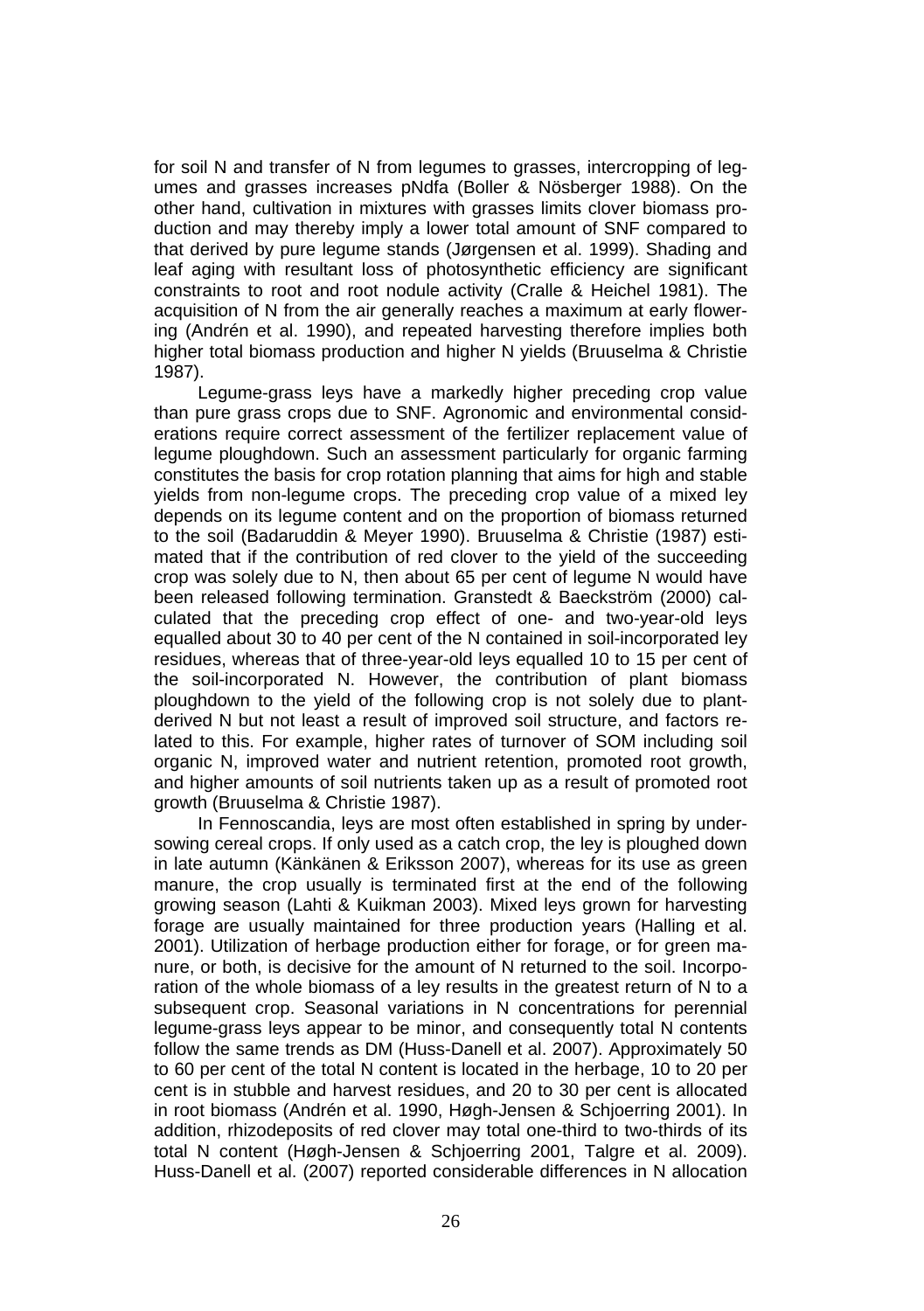between harvests. The proportion of N remaining in clover stubble and roots after the first and second harvests was about 60 and 25 per cent, respectively, whereas about 60 per cent of the N in grasses remained in the stubble and the roots after both harvests.

In northern European conditions, approximately 30 per cent of the N contained in crop residues is mineralized during the following cropping period (Wivstad 1997, Gunnarsson & Marstorp 2002). Even so, the actual legume-N recovery by a subsequent crop appears to be lower than the amounts of N released from biomass incorporated to the soil. Cereals grown after legume incorporation take up between 5 and 30 per cent (usually around 20 per cent) of legume N (Müller & Sundman 1988, Janzen et al. 1990, Crews & Peoples 2005). Recoveries of legume N in the subsequent crop are even lower, ranging from between a few up to 15 per cent (Heichel 1988, Janzen et al. 1990, Giller & Cadisch 1995). Moreover, about two thirds of legume N may be plant-available over a period of seven years (Ladd et al. 1986). Thus, the main contribution of legumes appears to be the maintenance or improvement of soil-organic N (Seo et al. 2006). However, the impacts of N derived from leguminous organic materials on microbial pool substitution and subsequent soil N dynamics is such that total N availability for crop uptake is often much greater than would appear solely from measurements of the direct crop recovery of legume N (Crews & Peoples 2005). On the other hand, Nykänen et al. (2008) reported the residual N effects of red clover-grass leys on successive grain crops to be negligible, and independent of ley age. This might have been caused by low or even negative N balances of the leys, or weed competition. Alternatively, by mineralization of N from SOM, though this is less probable in the case of the soils where these trials were carried out.

Ley grown for harvest of forage is an indispensable part of the crop rotation on farms with ruminant livestock, whereas organic farms devoid of livestock depend on green manure crops as a means to add OM to the soil, and to accumulate N for succeeding crops (Stopes et al. 1996, Schmidt et al. 1999). Harvest implies the transfer of nutrients to animal feed, and, to a minor extent, further to the human food chain. Most of the nutrients contained in the forage are transferred to animal manure, a redistributable nutrient source, which can be applied according to expected crop requirements. Regular circulation of mineral nutrients and OM between fields and animal pens contributes to a gradual decrease of between- and within-field heterogeneity in soil properties. In contrast to harvest, the utilization of leys for green manure implies mulching and, when the crop is terminated, the incorporation of herbage into the soil. Mulched herbage may interfere with ley regrowth and reduce pNdfa. However, Hatch et al. (2007) concluded that total N yields did not differ between forage and green manure treatments. Incorporation of herbage together with root biomass and above-ground plant litter increases soil nutrient concentrations and thereby also the risk for nutrient losses (Torstensson 1998). A management regime that combined the harvest of the first growth and left the regrowth mulched as green manure resulted in yield levels of the succeeding crop as high as that of the utilization of the ley by green manure alone, but decreased leaching and provided animal manure for use in other fields (Dreymann et al. 2003).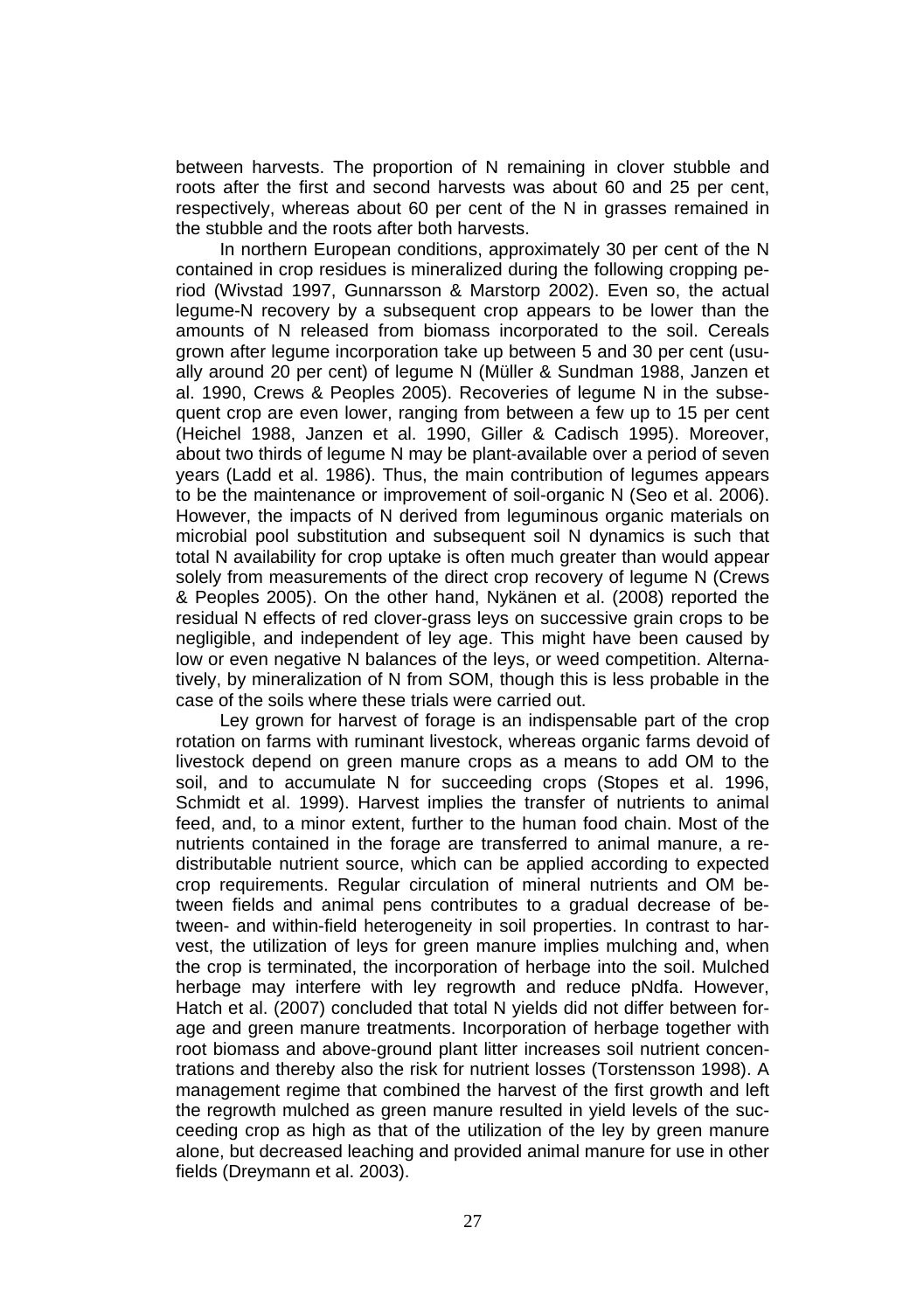When leys are grown for forage, around 50 per cent of the N contained in the crop is removed from the field with the harvest (Høgh-Jensen & Schjoerring 2001, Huss-Danell et al. 2007). Supposed that animal manure is handled as slurry, approximately 30 and 70 per cent of the total N will be in the form of organic and ammoniacal N, respectively (Mattila 2006, Olesen et al. 2009). Assuming a loss of 40 per cent of the ammoniacal N content during storage and after soil application of animal manure (Schröder 2005), a total of 86 per cent of the N accumulated in the ley crop can be returned to the soil (Table 2). On the other hand, improper and untimely applications of animal manure cause nutrient losses widely exceeding the above value (Turtola & Kemppainen 1998, Turtola & Yli-Halla 1999). When herbage is cut and left on the soil surface around 10 per cent of its N content is lost in the form of volatile ammonia (Whitehead & Lockyer 1989). With 50 per cent of the total crop N contained in the herbage, this corresponds to a loss of 5 per cent of total crop N, implying that 95 per cent of the total N contained in the ley crop is left in the field (Table 2). Thus, N losses are somewhat lower with green manuring than with the forage-animal manure-chain approach (Table 2).

| <b>Table 2</b> Volatilization of nitrogen (N) from red clover-grass leys managed for for- |  |  |  |  |
|-------------------------------------------------------------------------------------------|--|--|--|--|
| age and green manure (% of total N content).                                              |  |  |  |  |

|                                                                                                 | Forage harvest <sup>a</sup> | Green manure" |
|-------------------------------------------------------------------------------------------------|-----------------------------|---------------|
| Volatilization from animal manure                                                               | 40                          | -             |
| Volatilization from herbage                                                                     |                             | 10            |
| Recirculated to the field                                                                       | 86                          | 95            |
| <sup>a</sup> Assuming 50 per cent of total crop N in herbage, and ammoniacal N making up 70 per |                             |               |

cent of total N in animal manure.

<sup>b</sup> Assuming 50 per cent of total crop N in herbage.

Ammonia volatilization correlates positively with N concentration, temperature and time, and negatively with lignin content (Glasener & Palm 1995). Decomposition under moist and windy conditions may lead to losses of up to 50 per cent of herbage N, whereas losses of ammonia are negligible during rapid drying of fresh herbage (Whitehead et al. 1988). Incorporation of fresh herbage into soil almost eliminates ammonia losses (Janzen & McGinn 1991). Incorporation also results in more rapid and more extensive short-term supply of plant-available N, compared with residues retained on the soil surface (Mohr et al. 1998). The appropriate depth of incorporation depends on soil texture and soil structure. Ploughing down of fresh OM to an anaerobic environment results in the depletion of soil oxygen, denitrification, accumulation of phytotoxic substances and increased growth of damping off-fungi (Lynch 1980, Breland 1994).

The synchronization between the N demand of the next crop and the N mineralization from the residues of the present crop is a challenge for farm management. Factors to be considered include the amount of nutrients returned to the soil, the biochemical properties of the biomass left in the field, environmental factors such as soil type, moisture and temperature, and management factors such as crop rotation, timing of termination and desintegration of crop residues (Wivstad 1997, Eriksen & Jensen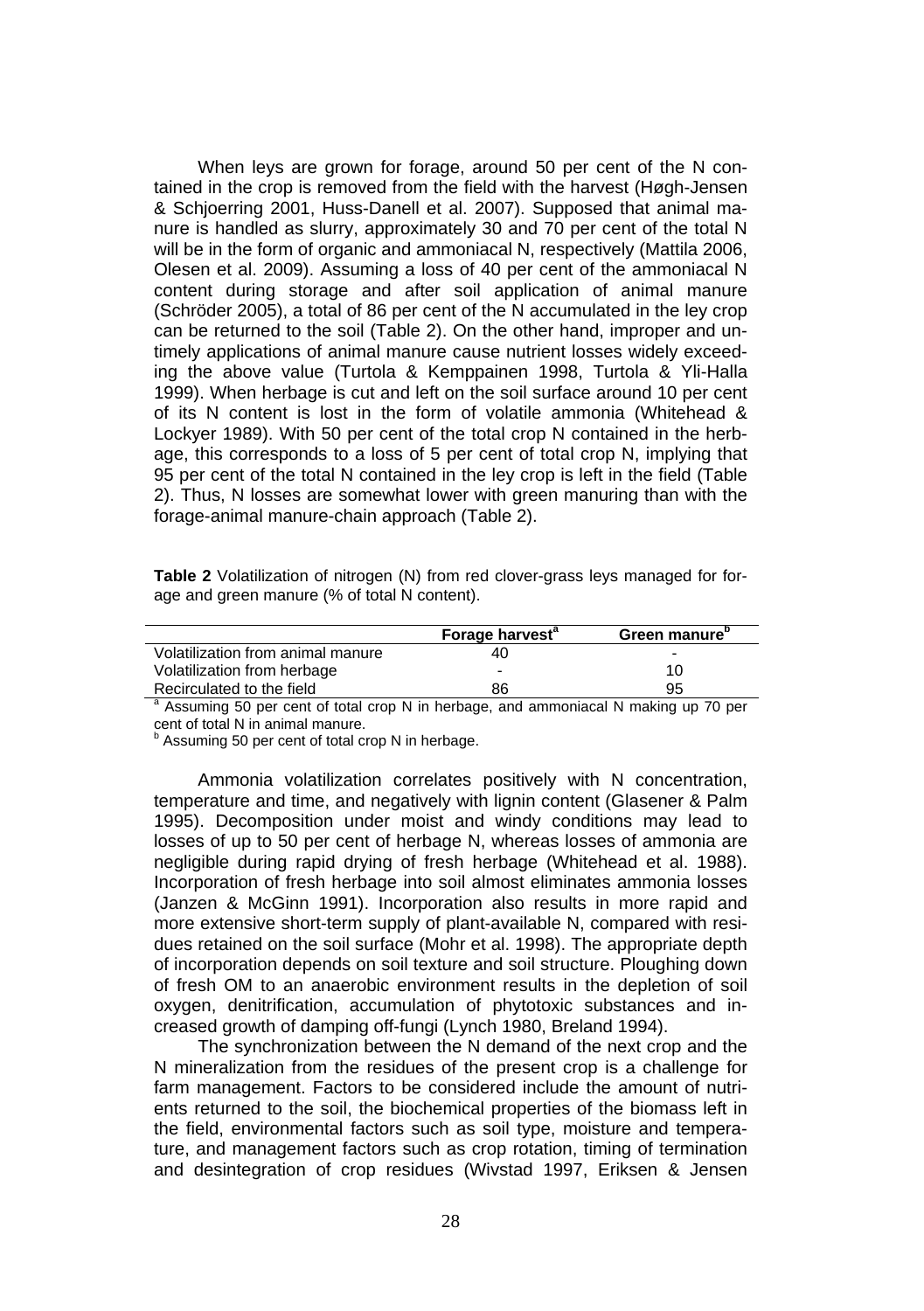2001, Gunnarsson & Marstorp 2002). When tillage is carried out in late autumn instead of early autumn, lower temperatures limit microbial activity and a larger proportion of the nutrients contained in crop biomass residues and humus is first mineralized during the subsequent growing season. Late autumn or spring termination also allows the crop to grow further and take up N during the autumn, which reduces N leaching risks (Lindén & Wallgren 1993). Concentrations of N in the soil and in plant biomass are usually lower after grass-dominated than after clover-rich leys. Grass dominated leys therefore can be terminated as early as late summer, which thus provides an option for autumn-sown crops (Loges 1998). In contrast, clover-rich leys should be terminated in late autumn or spring (Känkänen et al. 1998).

Spring tillage might improve the synchronization between OM mineralization and uptake by a spring-sown crop (Breland 1994). However, spring tillage may have adverse effects on soil structure and water economy. Even on sandy soil, incorporation of green manure crops by ploughing in spring resulted in lower grain yield than autumn ploughing, owing to soil compaction (Känkänen et al. 1999). Decomposition of plant residues with high C:N ratios initially results in immobilization of N (Mary et al. 1996). Therefore the incorporation of leys in spring may cause a lack of available N at the beginning of the growing period. As decomposition proceeds during summer, soil mineral-N content will increase, which will lead to losses during autumn and winter (Torstensson 1998). Therefore, plant residues especially those with a high C:N ratio should be incorporated as early as late autumn (Känkänen et al. 1998). In conditions of the Nordic winter, considerable amounts of N are lost through leaching and surface run-off from aboveground biomass (Sturite et al. 2006). This is another reason why incorporation of herbage in late autumn generally is preferable (Lahti & Kuikman 2003).

#### **1.2.3 Weed occurrence and weed management in spring cereals**

All plants occurring in an agricultural field without the farmer´s intention, including volunteer crop plants, are termed weeds (Håkansson 2003). As a result of competitive (Patterson 1995, Blackshaw et al. 2003) and allelopathic (Burgos et al. 2000, Reddy et al. 2003) interactions, weeds interfere with crops. Weeds may also transfer pathogens, increase the risk for fungal diseases and lodging, decrease crop yield and quality, render the harvest more difficult, and increase the costs for drying and cleaning (Milberg & Hallgren 2004). If weeds are not kept under control, weed infestation may increase exponentially, markedly restricting the establishment and growth of agricultural crops. However, weeds also have a number of positive agronomic and environmental effects. Subsequent to harvest, crop volunteer and/or weed growth decreases soil erodibility and nutrient leaching (MacDonald et al. 2005). Interspecific competition of weeds prohibits a single species from becoming a dominant problem weed (Cussans 1995). Weeds may interfere visually or chemically with host plant colonization by specialist herbivores, and/or dilute attacks by polyphageous herbivores (Schellhorn & Sork 1997). Being food resources, weeds support population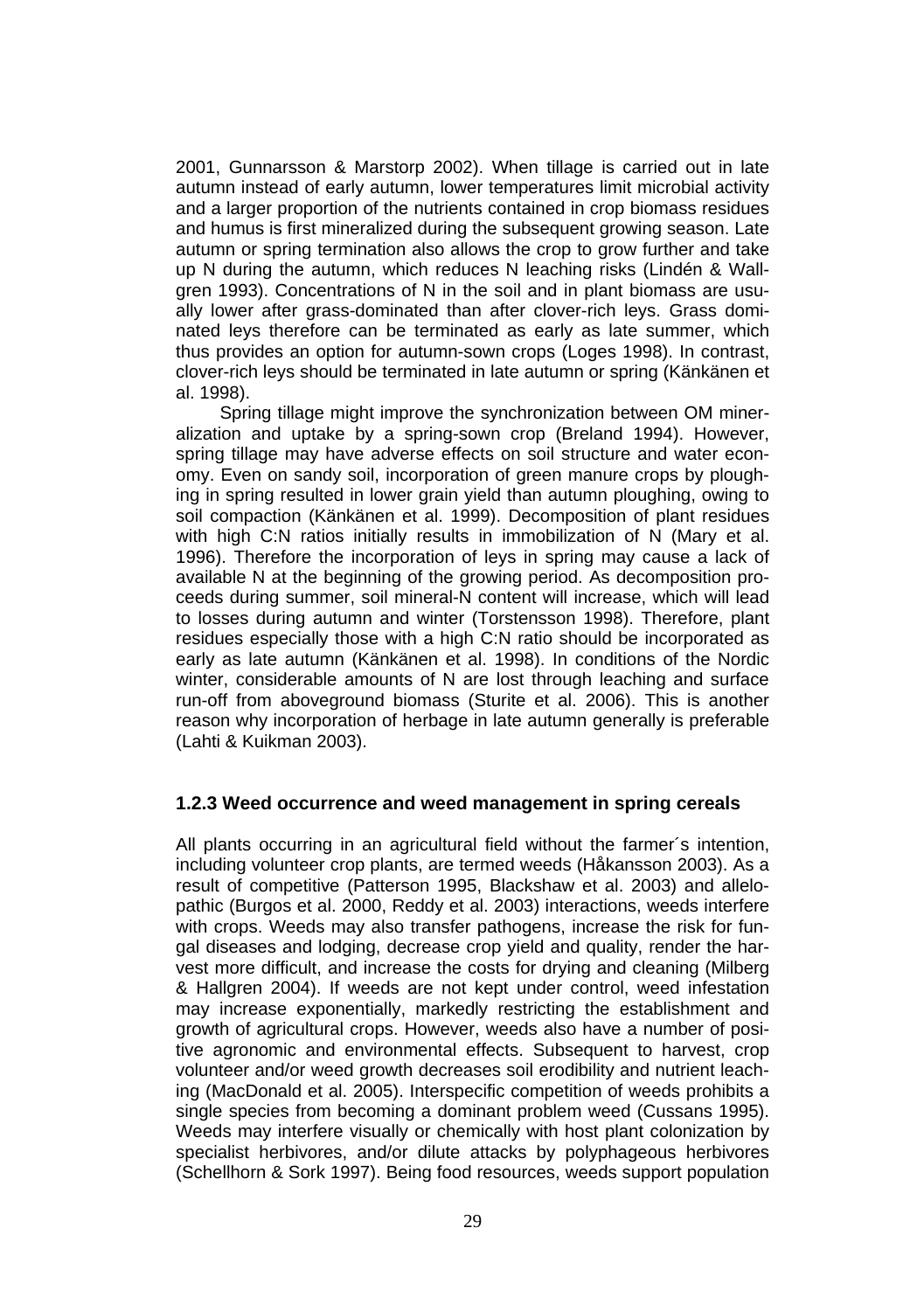densities of a number of insect species, many of which are predators of agronomically noxious insect species (El Titi 1995). Weed seeds, in addition to many insects feeding on the weeds, supply farmland birds and their young with a food source (Holland et al. 2006). Finally, weeds constitute genetic resources necessary for crop breeding (Brush 1989). Thus, weed management aims at control but not at extinction of weeds.

Composition and abundance of weed communities are influenced by climatic and edaphic factors, and agricultural practices (Dale et al. 1992, Hyvönen et al. 2005). Annual weather conditions may, or may not affect weed occurrence (Milberg et al. 2000 and Lundkvist et al. 2008, Leeson 2000 and Milberg & Hallgren 2004). Variability of weed occurrence has been found to be higher between fields within the same farm and within fields, than between regions and farms (Walter et al. 2002, Hyvönen et al. 2003b). The type of soil and physical soil properties, such as water holding capacity and aeration, often influence weed diversity and abundance more than chemical soil properties (Ellenberg 1991, Andreasen et al. 1991). Certain weed species are characteristic of coarse-grained and organic soils, whereas others typically grow in fine-textured soils (Salonen 1993a, Hallgren 1996). Weed density is usually higher in sand than in clay soils (Mukula et al. 1969, Albrecht & Sommer 1998), whereas weed biomass often increases with SOM content (Salonen 1993a, Milberg & Hallgren 2004).

Field amelioration, such as drainage and liming may improve the competitiveness of the crop relative to weeds (Andreasen et al. 1991, Erviö et al. 1994). In many cases, weeds can be sufficiently controlled by preventive management measures (Lundkvist et al. 2008). The main components of preventive weed management include crop rotation, soil tillage, the handling of animal manure, crop species, and the establishment and management of single crops. There are interaction effects among agricultural system components, carrying-over from one growing season to the next. Thus, successful weed management includes the integration of cultural practices and an extended time span (Bàrberi 2002). In some studies, crop rotation appeared to have a stronger effect on weed community composition and abundance than tillage and direct weed control measures (Leeson et al. 2000, Cardina et al. 2002). In contrast, the largest differences in weed abundance found in other studies were due to soil tillage, or mechanical, or chemical weed control (Bàrberi et al. 1997, Doucet et al. 1999). The effects of fertilization on weed species composition and abundance are often outweighed by the above factors (Andersson & Milberg 1998, Swanton et al. 1999). Provided the appropriate management measures are used, the conversion to organic farming need neither encourage the dominance of noxious weeds (Albrecht 2005), nor increase weed abundance (Lundkvist et al. 2008).

Annual spring-sown, annual autumn-sown and perennial crops have different life cycles, and the rotation of these crop types benefits the diversity of weed species. Simultaneously, the variation of management operations associated with each crop type prevents the domination of a specialized weed flora (Hald 1999b, Leeson et al. 2000). Leys are more competitive in relation to weed seedlings than winter cereals and spring-sown crops (Sjursen 2001), and legume-grass leys have a stronger effect against weeds than pure grass leys (Andersson & Milberg 1996). *Cirsium*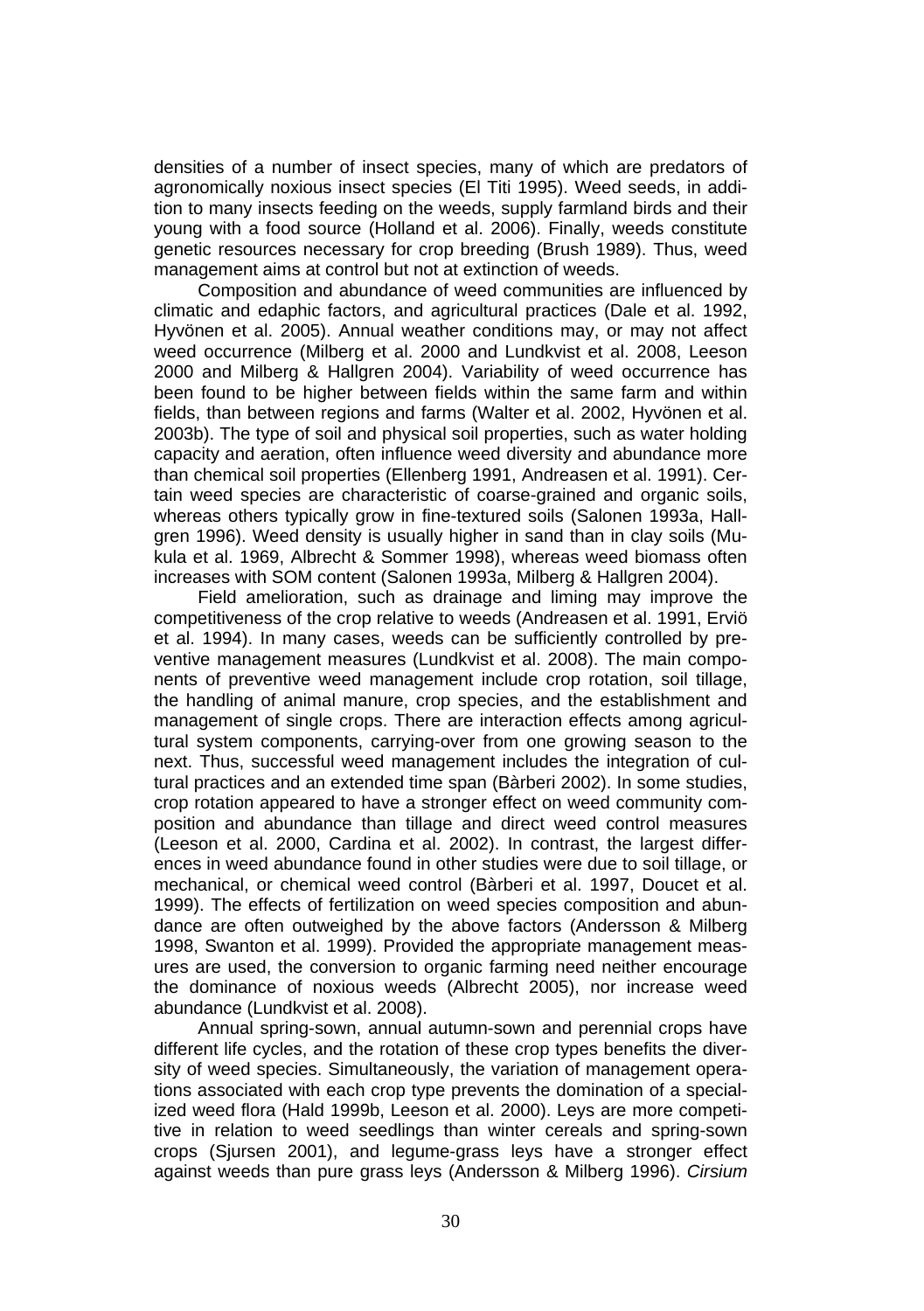*arvense* and *Sonchus arvensis* are difficult to control in grain crops, but their abundance can be reduced in perennial leys, provided a relatively early first cut is taken (Dock Gustavsson 1997). Weed abundance is lower in crop rotational systems than in monocultures (Liebman & Dyck 1993). However, this difference may emerge only with the use of less intensive direct weed control practices (Bàrberi et al. 1997).

The longevity of weed seeds in the soil varies according to the species (Ball 1992) but generally increases with decreasing concentrations of oxygen, and thus with their depth of incorporation (Roberts & Feast 1972). Irrespective of placement, all seeds loose viability at an exponential rate over time (Omami et al. 1999). If the input of weed seeds is prevented or minimized, most viable seeds will be lost from the seed bank within five years (Roberts & Dawkins 1967). Few weed seeds germinate at depths below 50 mm (Cavers 1995). Tillage reduces the mechanical strength of soil, increases gas exchange and exposes buried seeds to light, thus inducing germination (Hartmann & Nezadal 1990). Consequently, intensive soil cultivation accelerates seed demise (Roberts & Dawkins 1967). Reducing tillage depth increases the amount of weed seeds on or near the soil surface (Roberts & Stokes 1965). Cardina et al. (2002) found that weed density was higher in reduced tillage than in mouldboard depth ploughing and highest in fields with zero-tillage. However, if the accumulation of weed seeds in the upper soil layer is counteracted by successful weed control measures, zero-tillage in the longer perspective may lead to fewer seeds in the weed seedbank, and less weed emergence, than from mouldboard ploughing (Tørresen 1998). Instead, reduced and zero-tillage strategies favour biennial and perennial weeds spreading through vegetative propagules, especially in conditions of monocropping (Clements et al. 1996).

Weed seeds are brought from the fields to the animal pens in the forage, feed cereals and straw, and also by dairy cows grazed on pasture but milked in the cowhouse. If not cleaned thoroughly, or treated with conserving agents that destroy germinability, feed cereals will contain viable weed seeds. Weed seeds are destroyed when feed cereals are milled into small particles, but if feed cereals are only rolled, the smaller weed seeds may survive (Zimdahl 1993). Seed survival during passage through the digestive tract of animals is a function of the intensity of digestion and the rate of passage of digesta, and varies depending on the animal species and the type of diet (Blackshaw & Rode 1991). Weed seeds contained in animal manure are destroyed by moisture combined with either high temperatures or with high concentrations of gases, typically ammonia. In order to achieve a significant reduction in seed viability by windrow composting of manure, a base temperature above 45ºC is required (Nishida et al. 1998), whereas the duration of the process seems less important (Ozores-Hampton et al. 1999). The storage of slurry for a minimum period of three months can significantly reduce weed seed viability (Rieder 1966). The incorporation of slurry directly into the soil compared to spreading it onto the surface decreases weed abundance, and also increases crop yields (Rasmussen & Petersen 1997).

Cultural weed management aims at improving the competitive advantage of a specific crop in relation to weeds (Lazauskas 1994). Before sow-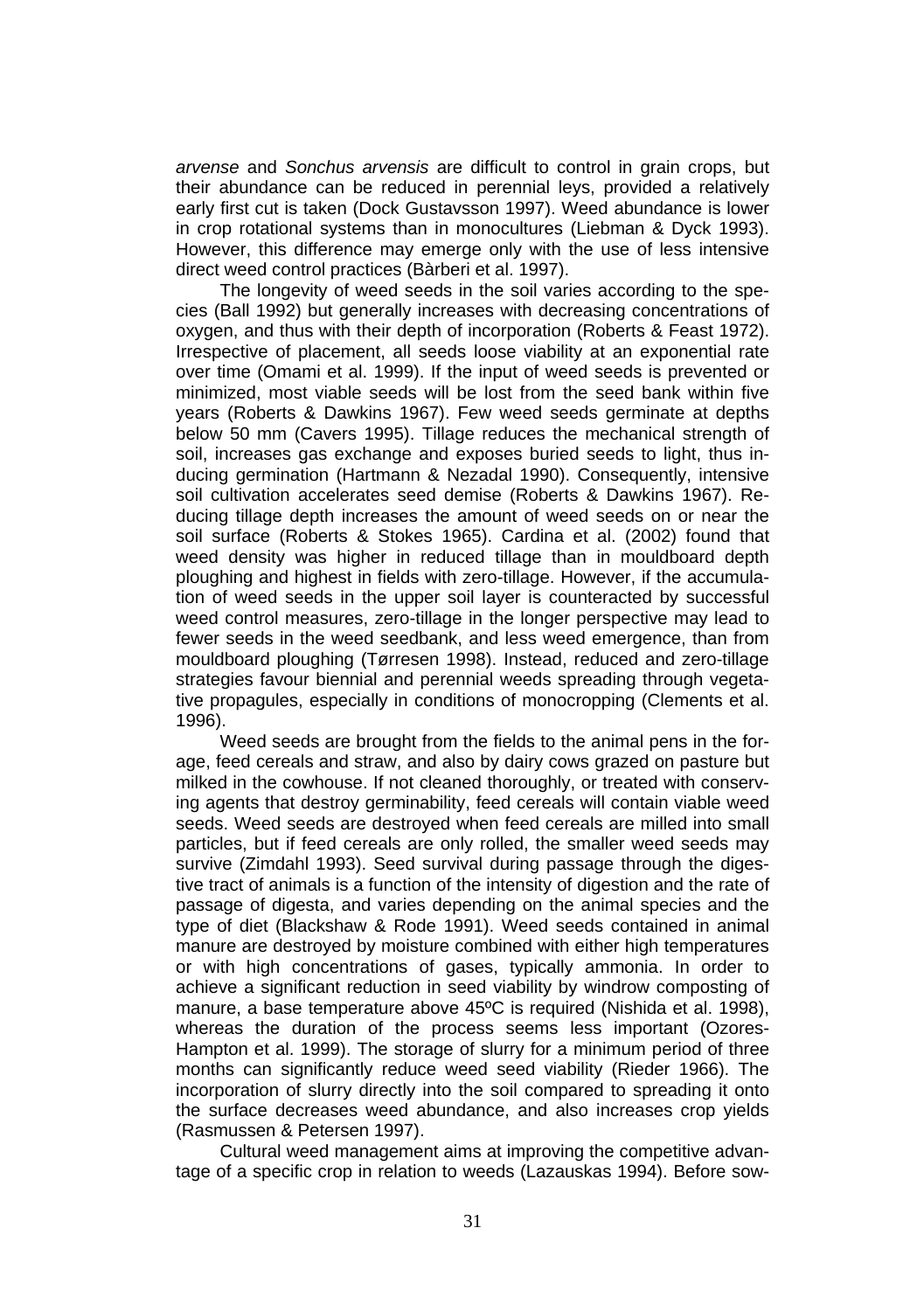ing the crop, the rate of weed seeds induced to germination by tillage should be as low as possible and the preparation of the seedbed in spring should therefore be carried out as shallow as possible. A stale seedbed is a suitable environment to allow the destruction of early germinating weeds by non-selective harrowing before or shortly after the crop is sown (Väisänen et al. 2003). Tillage and sowing operations in darkness reduces germination and the subsequent emergence of weed seedlings, compared with the same operations undertaken during daylight (Hartmann & Nezadal 1990). Increased seeding rate together with a more uniform distribution of seed density results in lower weed biomass and weed seed production (Roberts et al. 2001). Adequate soil moisture, shallow placement of the seeds and sowing at relatively high soil temperatures enhance crop establishment and increase crop competitiveness (Håkansson 2003).

Plant growth is nutrient limited in low-productive habitats and light limited in high-productive habitats (Goldberg & Miller 1990, Wilson & Tilman 1991). Nitrogen has a strong impact on weed/crop competition and weed community composition, whereas other nutrients, such as P and K, play a minor role (Andreasen et al. 1991, Walter et al. 2002). At low cereal seed rates, the addition of N increases weed biomass, whereas the number of weeds declines. In contrast, N fertilizer application at higher seed rates increases the competitiveness of the crop in relation to weeds (Erviö 1972). Different levels of applied N also have differential effects upon weed communities (Mahn 1988, Andersson & Milberg 1996). Many weed species have low N requirements and/or similar or greater biomass responses to increasing amounts of soil N as the crop, and these species are therefore likely to be serious competitors (Jørnsgard et al. 1996, Blackshaw et al. 2003). A high rate of N fertilization also benefits shade-tolerant and/or tall and erect weed species, and generally leads to a decrease of weed species abundance and diversity (Ellenberg et al. 1991, Pyšek & Lepš 1991). Fertilizer placement limits the access of weeds to N, which entails a disadvantage especially for nitrophilous weed species (Rasmussen et al. 1996).

Direct weed control measures are necessary when weed infestation exceeds certain thresholds. A definition of the need for direct weed control implies a prediction, based on the competitiveness of single weed species in relation to the competitiveness of the individual crop stand (Salonen 1993b). Weed control thresholds include a prediction of crop yield and product value, and of performance and cost of treatment. Long-term aspects of weed control to be considered include the biological attributes of the weed (fecundity, persistence, vegetative propagules, etc.), land management system, and the potential for control in the various crops of the system (Cussans 1995). A number of direct physical weed control measures are available for organic farming including: stubble cultivation, fallowing, weed harrowing and interrow cultivation (Bond & Grundy 2001). If weed abundance has radically increased in one year, then the weed seed rain and the increase of seeds in the soil seedbank can be avoided by an early harvest. In this case, grain crops can be harvested either as green forage or as whole-grain silage (Pilipavicius & Lazauskas 2000).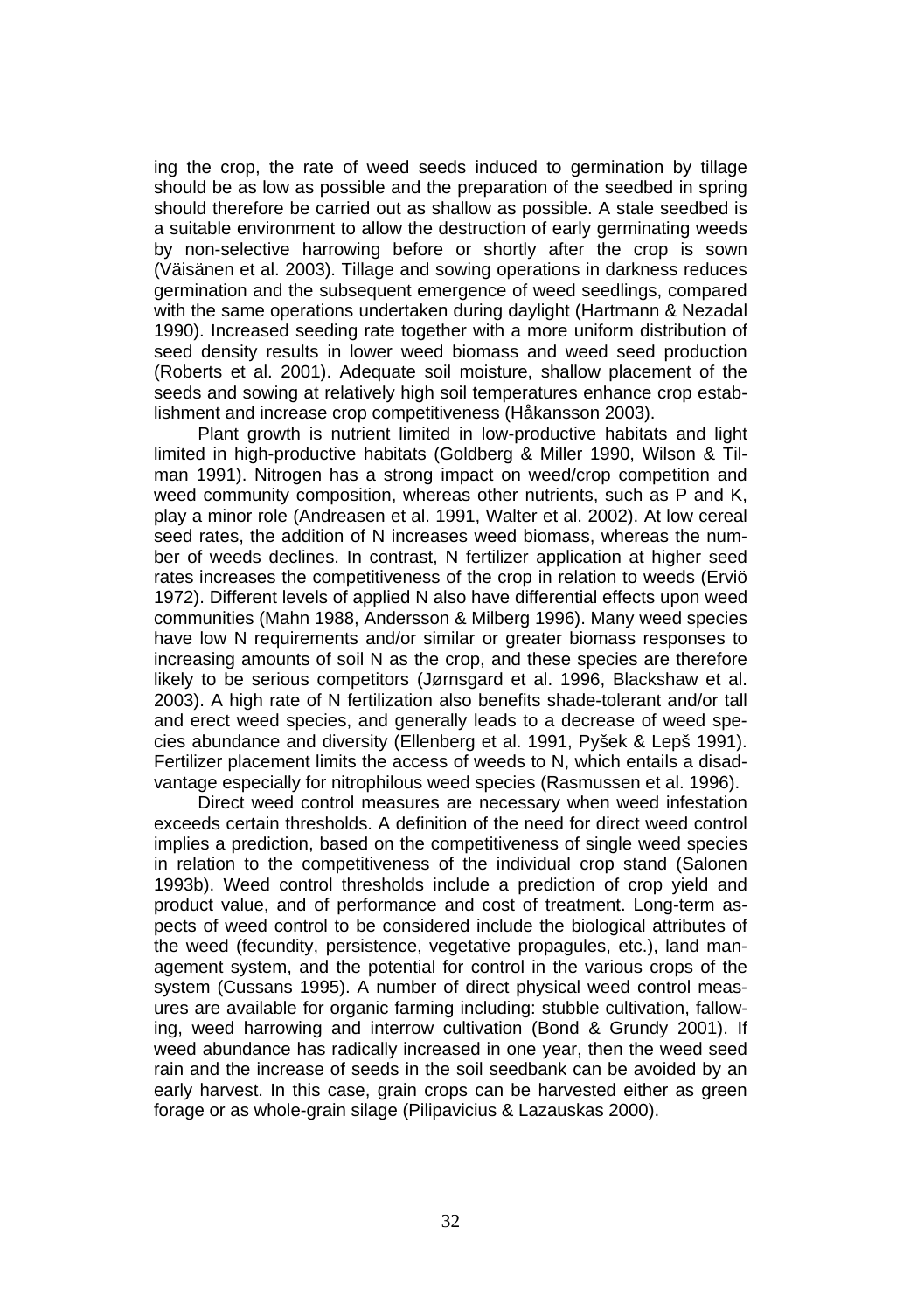# **2 OBJECTIVES**

Organic farming performs well with respect to all dimensions of sustainable agriculture, except for agronomic productivity. In the northern climate and soil conditions, N deficiency and weed competition are known to be the major obstacles restricting the agronomic productivity of organic farming. The focus of this work is on N deficiency and weed occurrence as major obstacles to the agronomic productivity of organic farming under northern climate and soil conditions. Perennial clover-grass leys are the primary contributors of N to organic farming systems in northern Europe. Spring cereals are the most frequently grown agricultural crops in Fennoscandia. Consequently, the objectives of this study involve assessments of the herbage production of perennial red clover-grass leys, of the persistence of red clover, of the level of SNF in legume-grass leys, and of weed occurrence in spring cereal crops. The following research questions are also relevant for the productivity of conventional agriculture.

#### **The general objectives of this work were to**

- (i) document the agronomic productivity of organically managed ley and spring cereal crops in the southern and the north-western coastal regions of Finland through the investigations of fields subjected to regular agricultural practices
- (ii) explain agronomic productivity, clover persistence, SNF, and weed occurrence by relating these dependent variables to environmental conditions and agricultural management measures
- (iii) suggest management measures suited to the improvement in agronomic productivity of organic (and conventional) farming.

#### **Specific objectives were to**

- (i) quantify herbage production and content of clover, model radiation use efficiency (RUE), and calculate SNF in organically cropped perennial red clover-grass leys (**I**, **II**, **III**)
- (ii) explore the between- and within-field variations of these variables, since they indicate an unrealized potential for higher yields (**I**, **II**, **III**)
- (iii) study the vigour of mixed leys expressed by RUE as a function of the growth period (first and second growth, ley age), of the clover content, and of some site properties (location, soil type, humus content) (**I**)
- (iv) examine the role of geographical location, ley age, and soil properties (the latter being within the scope of improvement on the farm level), in determining herbage production, clover content, and amount of SNF (**II**, **III**)
- (v) suggest management measures suited to improve ley establishment and persistence, especially with regard to the clover component (**I**, **II**)
- (vi) propose the appropriate management measures to optimize the preceding crop value of perennial legume-grass leys (**III**)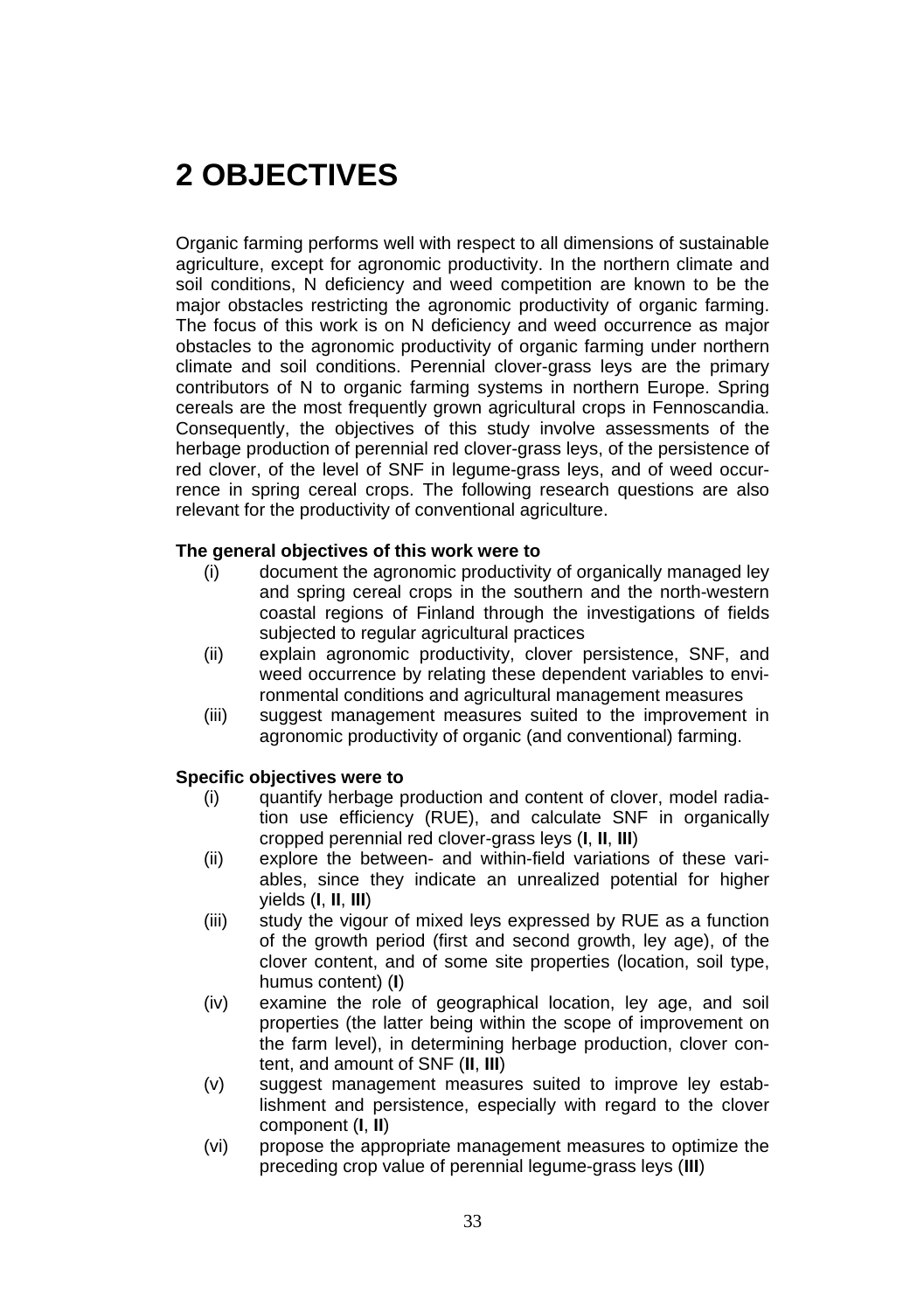- (vii) calculate the possible potential of the studied red clover-grass leys in supporting subsequent non-legume crops with N and, *vice verse*, relate measured cereal yields to the potential supply of N from red clover-grass leys (**synopsis**)
- (viii) investigate weed communities in the southern and the northwestern coastal regions of Finland, thus supplementing the latest national weed survey (**IV**)
- (ix) assess levels and variability of weed occurrence between regions and fields (**IV**)
- (x) identify the weed species that are most competitive under organic farming conditions (**synopsis**)
- (xi) explore interactions between the occurrence of certain weed species and specific agricultural management measures (**V**)
- (xii) suggest appropriate weed control measures (**V**).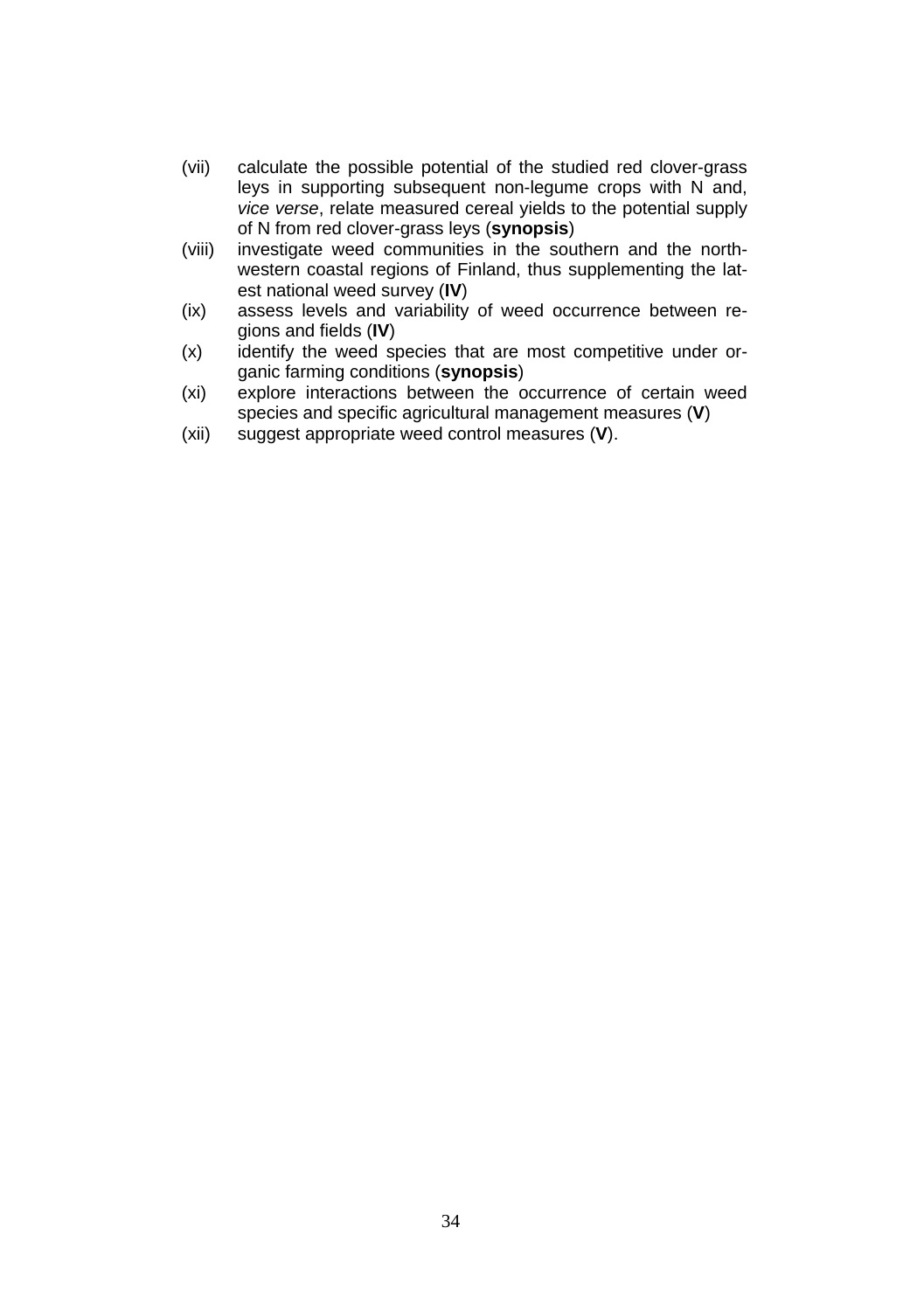## **3 MATERIALS AND METHODS**

### **3.1 Regions, farms and fields**

Effects of environment and management on crop growth are usually studied as single causative factors in laboratory or field experiments. In addition, on-farm research plays an important role in the development of agricultural systems (Taylor 1990, Schiere et al. 1999). On-farm research explores agricultural production in the complex reality of farm conditions, yielding information on the relationships between single components of the agricultural system. Observed relationships between dependent and explanatory variables can then be related to knowledge gained by experimental studies. On-farm surveys may identify agronomic potentials contemporaneously unrealized under practical farm conditions, and identify constraints and obstacles to crop and animal performance typical of practical farming. Thus, on-farm research results in guidance for farm management and highlights issues unresolved at farm level for further experimental research. The study of challenges to the agronomic productivity of organic farming by on-farm research was part of the objectives of this work.

This study was carried out in two regions, the southern and the northwestern coastal regions of Finland (hereafter referred to as south and northwest), to assess possible impacts of different environmental conditions on herbage and grain yields, the level of SNF, and the occurrence of weeds. South and northwest regions differ from each other and also from inland regions, in their climate and soil conditions (Kurki 1982, Mukula & Rantanen 1987). Consequently, they also differ with respect to crop productivity and weed occurrence (Mukula et al. 1969). Another reason for the choice of these regions was that ley production, SNF, and weed occurrence in these regions previously had not been monitored as frequently as those of inland regions (Mela 1988, Erviö & Salonen 1987, Nykänen et al. 2000, Halling et al. 2001, Salonen et al. 2001a and b, Mela 2003). The ley and cereal crops studied here were located in the coastal regions of Finland from about 60º to 65º North, along the Gulf of Finland and in the archipelago in the south (the districts of Uusimaa, Varsinais-Suomi, and on the Ahvenanmaa Islands), and along the Gulf of Bothnia in the northwest (the district of Pohjanmaa) (Figure 1).

Herbage samples from leys were collected during the growing seasons of 2001 and 2002, whereas crop and weed samples from spring cereal fields were taken only in 2002. Climate data were obtained from the official meteorological station closest to each farm (FMI 2002 and 2003). The weather conditions during the two seasons differed but the growing periods were consistently longer, warmer and drier in the south than in the northwest. Fields in the south and the northwest differed from each other with regard to their soil texture, humus content and concentrations of plant nutrients (**II** and **IV**).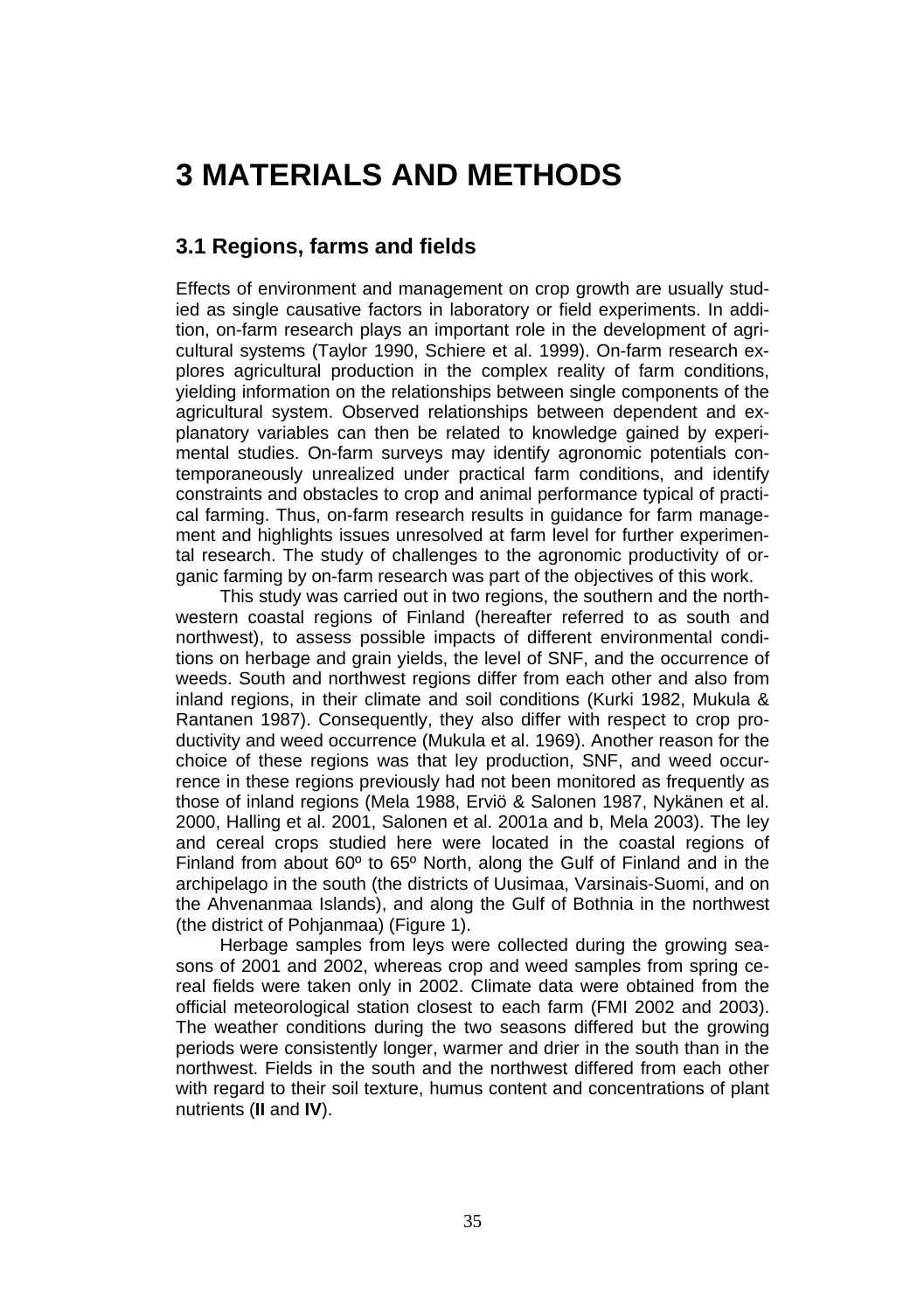

**Figure 1** Study areas (highlighted).

The farms included in this study were selected with help from the regional extension services. Criteria for the selection of the farms included certified organic farming, crop rotations including grain and ley cropping, and full-time farmers with an interest in organic farming. Selection aspired to attain an even spatial distribution of farms over the two regions to make use of the data provided by the FMI climate-stations. The study included both arable and mixed farms to avoid a restriction in the number of farms available for the sample. Variations between farms with regard to the duration of organic farming were expected to allow certain dependent variables to be related to this explanatory variable. Finally, the inclusion of an individual farm into the sample depended on the agreement of its farmer to participate in the study.

The sample was restricted to full-time farmers with an interest of organic farming because (i) agronomic productivity was intended to be representative of productive as opposed to extensive farming (in terms of commitment, and labour and input intensity) and because (ii) agronomic productivity, N supply and weed occurrence were intended to be related to proper organic management practices. Restriction to full-time farmers with an interest in organic farming did not intend any preference for farms characterized by excellent conditions for organic farming and/or farms with excellent management. Nonetheless, it is recognized that this restriction did involve a bias towards higher crop productivity. Thus, the level of agronomic performance reported here is not truly representative of the statistical average of organic farming in the coastal regions of Finland, and even less of the statistical average of organic farms in Finland in general.

The focus on full-time farming also resulted in a bias on farms with relatively large areas of arable land. The average size of arable land per farm was 64.2 ha (median  $= 51.8$  ha), about twice that of the average of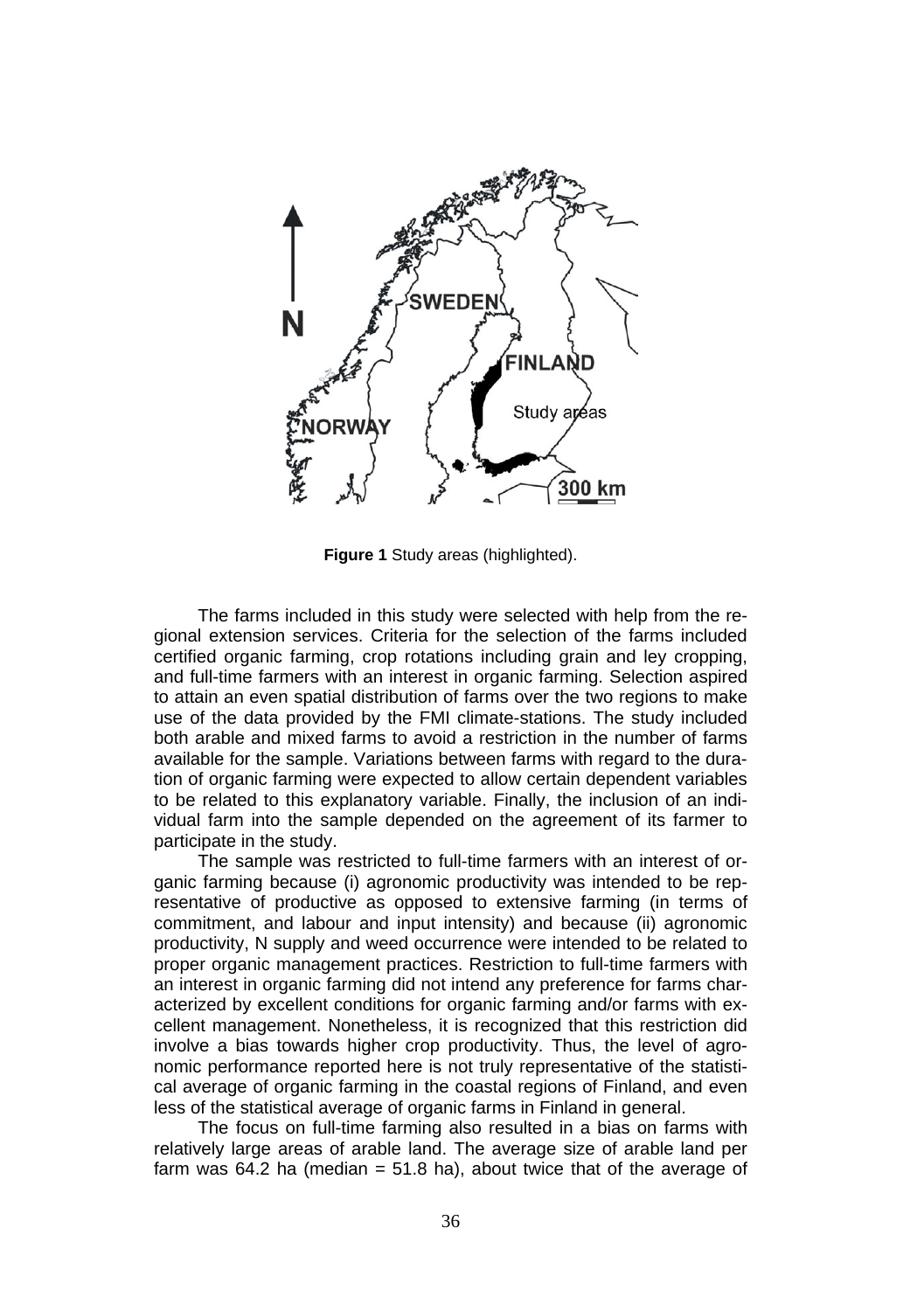organic (and conventional) farms in Finland (**II** and **IV**; Information Centre of the Ministry of Agriculture and Forestry 2003). On large farms, farmers have the opportunity to concentrate on the farm business and they are likely to be educated for this profession. Due to the advantages of scale, large farms usually are technically better equipped than their smaller counterparts. Furthermore, a large hecterage may indicate that cereals were preferably grown on soils particularly suitable for these crops. These socioeconomic circumstances additionally influenced the yield levels recorded in this study of organic farming.

Ideally, organic farming in the northern locations combines crop and animal husbandry (Lampkin 1992, von Borell & Sørensen 2004). However, agricultural policy in Finland has encouraged regional specialization, with arable farms being concentrated in the south and mixed farms with an increasing specialization in animal husbandry in the other parts of the country, including the northwest (Information Centre of the Ministry of Agriculture and Forestry 2008a). Organic farms reflect these regional differences in the distribution of enterprises. However, out of practical reasons and/or due to the regulations specific for organic farming, organic arable and organic mixed farms apply similar soil tillage, fertilization, and plant protection measures. Arable organic farms frequently apply animal manure transferred from conventional mixed farms. With only three exceptions, the farms participating in this study applied animal manure obtained either from the farm´s own livestock production enterprise or from other farms (**II** and **IV**). The management of leys constitutes a more general difference between organic arable and organic ruminant livestock farms. On the latter, all cuts are usually harvested, whereas on the former the second, or even both cuts, are usually mulched. However, this difference in management was not expected to influence subsequent ley growth in a decisive way (Hatch et al. 2007, **II**). Dependent variables were related to soil properties, whether these were influenced by type of production, or not. Accordingly, both arable and mixed farms were included in the sample.

The 34 farms that participated in this study were managed according to the regulations defining organic farming in the member states of the EU (EC 1991 and 1992). The crop rotations of all farms included ley and grain crops. The proportion of ley in relation to other crops included in the crop rotation ranged between 25 to 34.9 per cent on nine, between 35 to 44.9 per cent on eight and between 45 to 54.9 per cent on 13 of the farms, and exceeded 55 per cent on four farms. Low proportions of ley were compensated for by the importation of manure from other farms. Twenty of the farms were located in the south and 14 in the northwest. Eighteen farms kept cattle or pigs, whereas 16 farms had no livestock. Mixed farms and arable farms were not distributed evenly along the coastal regions. In the south and in the southernmost part of the northwest, the farms mainly had no livestock. In contrast, all farms in the northern part of the north-western region specialized in milk production. Five of the surveyed farms had been managed according to organic farming principles since as early as the 1980s, 18 farms had converted during the 1990 to 1994 period, and 11 farms had switched over to organic farming 1995 to 1999. The pioneer farms were situated on Ahvenanmaa and in southern Pohjanmaa, the newcomers were evenly distributed across the coastal regions (**II** and **IV**).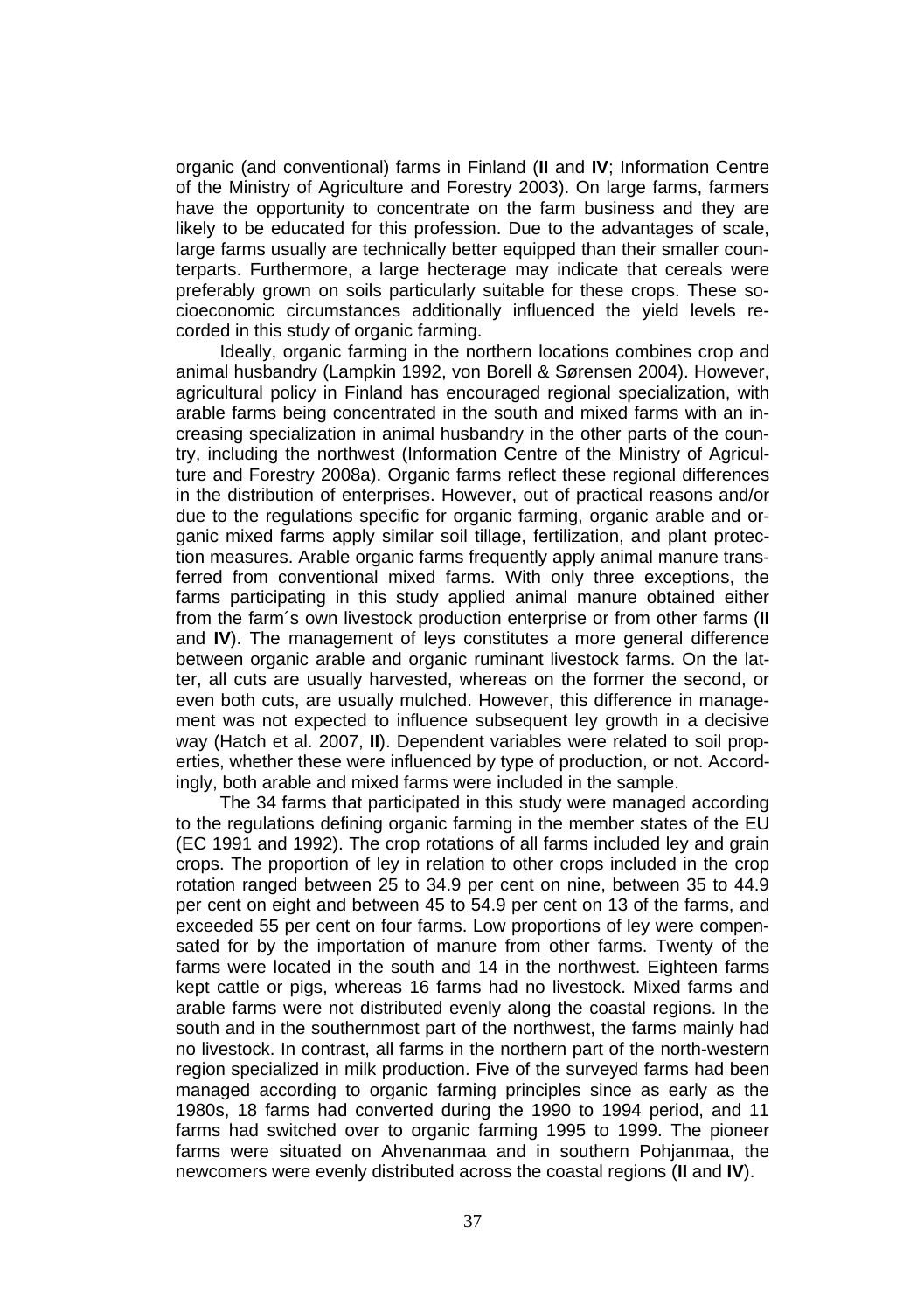Red clover-grass leys were studied on 19 farms in the south and on 14 farms in the northwest. The rotations of the investigated farms included red clover-grass leys with a duration of one, two, or three years. Leys on mixed farms most often lasted for three years whereas leys on arable farms usually were terminated after one or two production years. The leys were cut twice per season, as generally recommended for red clover-grass leys in Finland (Mela 2003). On dairy and cattle farms both first and second cuts were harvested (17 farms). On half of the arable farms the first cut was harvested as a cash crop or in exchange for manure, whereas the second cut was left in the field as green manure. On the remaining 50 per cent of the arable farms both first and second cuts were exclusively mulched for green manure. Three of the non-livestock farms used a part of the leys for seed production, and one farm produced clover and grass seed from the whole ley area. Of the farms producing clover and grass seeds, two were situated in the south and two in the northwest. Further details on ley management are given in studies **I** and **II**.

Weed occurrence in spring cereal crops was surveyed on 30 farms, of which 18 were located in the south and 12 in the northwest. On half of the farms the proportion of spring cereals was between 15 to 44.9 per cent, on the other half between 45 to 75 per cent. Preceding crops were ley (17 fields), cereals (nine fields), potato (one field), and fallow (three fields). The fields were ploughed, with one exception where a spring-tine cultivator was used. The seedbeds were prepared by harrowing 2 to 4 times. Subsequent to the sowing of seed, the seedbed was in many cases re-compacted by rolling (22 out of 30 fields). Numbers of viable crop seeds per square meter were highest for summer wheat and markedly lower for oats and barley (means 700, 550, and 450 seeds m<sup>-2</sup>, respectively). The first crops were established at the beginning of April (southwest), and the last ones at the end of May (northwest). Further details on weed management in spring cereal crops are found in studies **IV** and **V**.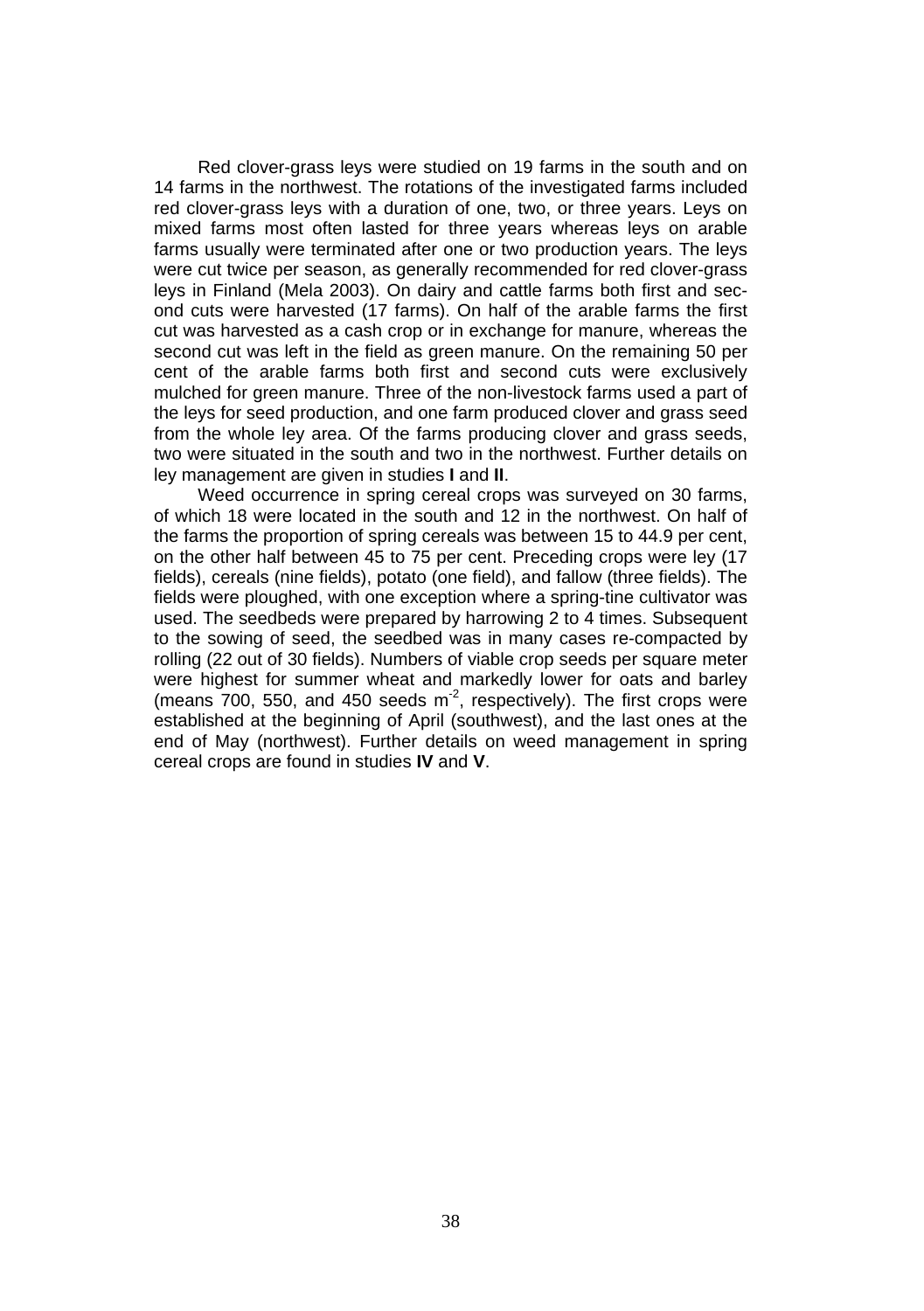## **3.2 Sampling**

Ley samples were taken on 34 farms from one-, two-, and three-year-old leys, i.e., leys in the first, second, and third production year, whenever these were available. Samples were taken prior to the first and to the second cuts and, of the aftermath, after the growing season had ended. Samples obtained from 114 leys (33 farms) were used for the calibration of RUE (**I**). Samples from the first and the second cut of 79 crops (27 farms) were collected within the cut-off value of 20 days between sampling and harvest by the farmer. These samples were used for the determinations of herbage production and SNF (**II**, **III**). Samples from the aftermath were obtained from 52 of these 79 leys (20 farms), which made it possible to calculate SNF over the whole growth period (**III**). Samples were also taken from five leys grown for harvest of seed (four farms).

At each sampling, four plots were chosen by dividing the longest diagonal across the field into five equal distances. The herbage was cut with shears at 20 to 30 mm above the soil surface, separated by hand into two fractions, clover and grass (also including all dicotyledons other than clovers), and dried using air-flow dryers at between 25 to 30°C to a constant weight of around 5 per cent moisture content. The samples were weighed to the nearest 0.01 g. All herbage weights were corrected to dry-matter (DM) weights. The samples taken from each plot were treated separately but pooled for the analyses of herbage production, clover contents and SNF on a field level (**I**, **II**, **III**).

For the study of weed occurrence, one spring cereal crop each was selected on 30 farms. Samples from spring cereal crops were obtained from four 0.25  $m^2$  plots per field. In each field, weed density and biomass weight were determined at species level. The competitive capacity of the crop was assessed by the determinations of shoot density, biomass weight and the average height of the crop stand. At crop development stage decimal code (DC) 14-16 according to the Zadoks scale for cereals (Zadoks et al. 1974), the plots were placed along a diagonal line across the field at even distances. Weed and crop samples were collected at crop DC 70-79. Crop and weed species were cut at soil surface, sorted by species or taxa, counted, and dried in paper bags. The samples were dried with an air-flow dryer at 30 to 40ºC. All biomass weights are given as air-dry above-ground biomass (dry weight), referring to 5 per cent moisture content. Moisture contents were equalled before weighting. The samples were weighed to the nearest 0.01 g. For all assessments, the samples were pooled at the field level (**IV**, **V**).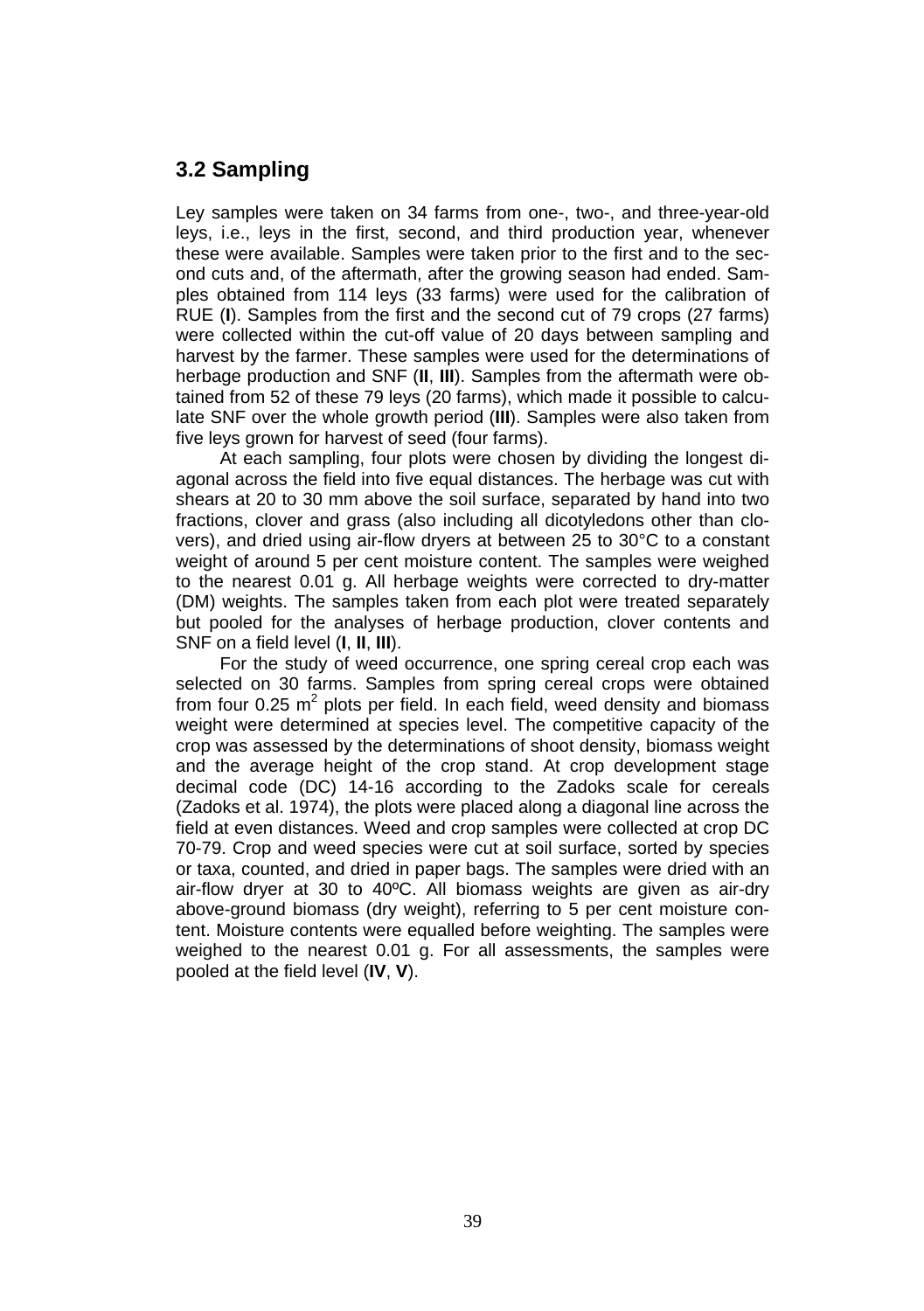### **3.3 Analyses of data**

The actual ley yields obtained by the farmers at the time of harvest were simulated using a grassland growth model (Torssell et al. 2007), which was calibrated to fit the dry matter weight of the sample at the date when the sample had been taken (**I**). The clover content is expressed as a percentage of the clover-grass ley and also referred in this text as the clover proportion. SNF was calculated from clover herbage dry-matter yield with the empirical model proposed by Høgh-Jensen et al. (2004). In 89 samples, N concentration in clover herbage was analysed by the Kjeldahl method (Nousiainen et al. 2003). Seasonal variation in N concentrations was assumed to be minor (Huss-Danell et al. 2007). The model was applied with the parameter values proposed for cut one- and two-year-old red clovergrass leys grown on clay type soils (**III**).

RUE, root allocation  $(b<sub>r</sub>)$ , and clover proportion in perennial red clover-grass leys were related to the explanatory variables ley age, annual growth cycle, region, soil type, humus content, and the interaction between ley age and annual growth cycle, in a linear mixed model in SPSS 12.0.1 (SPSS Inc. 2002). Pairwise comparisons between the three variables RUE, br and proportion of clover were made using *t*-tests (**I**). Herbage production, clover proportion, and SNF were related to ley age, annual growth cycle, geographical location, and soil properties by general linear modelling (GLM) in SPSS 15.0 (SPSS Inc. 2003 and 2006). Principal Component Analysis (PCA; in SPSS 15.0) was used to summarize soil properties prior to the analysis of variance. Herbage production was also expressed as a function of clover content. Differences in herbage production, clover contents, and SNF between the first and the second cuts, between the regions, and between the two sampling years were determined by *t*-tests with Duncan-Šidak corrections for multiple testing. Within-field variation was expressed as the coefficient of variation of the four sub-samples from each field (**II**, **III**).

In the analyses of weed occurrence in spring cereal crops, the following parameters were determined and compared between south and northwest regions using the Wilcoxon two-sample test: mean numbers of weed species, crop densities, weed densities, dry weights of crops, dry weights of weeds, densities and dry weights of single weed species. Since the number of fields varied between south and northwest, the total species numbers between regions could not be compared. Instead, the expected number of species was calculated by rarefaction (Heck et al. 1975, Krebs 1999; **IV**). Relationships between weed occurrence and agricultural management were analyzed by using Redundancy Analysis (RDA) and CANOCO 4 software (ter Braak & Šmilauer 1998; **V**).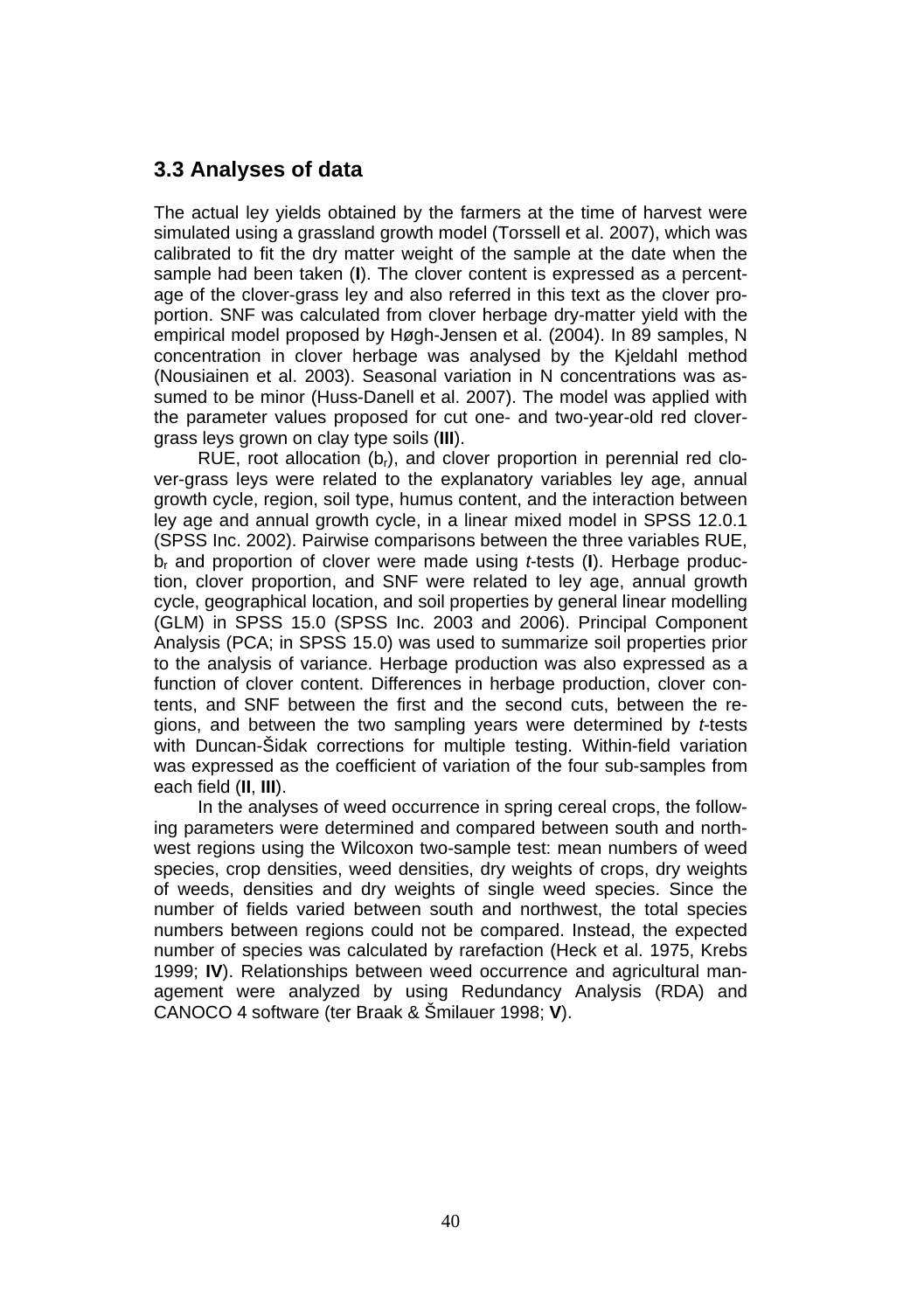## **4 RESULTS AND DISCUSSION**

### **4.1 Perennial red clover-grass leys**

#### **4.1.1 Herbage production and symbiotic nitrogen fixation**

The organically cropped red clover-grass leys studied here under regular farming conditions were productive and SNF added considerable amounts of N to the fields. As pointed out under Materials and methods (heading 3.1), the objective of this study was to present yield levels representative of full-time and professional organic farmers, and most of all to identify challenges to the productivity of organic farming.

During the autumn following the harvest of the nurse crop, the undersown leys in many cases built up considerable amounts of herbage with high proportions of clover that resulted in relatively high levels of SNF. Mean ley growth subsequent to the harvest of the nurse crop was 1.4 t ha<sup>-1</sup>  $(SD \pm 0.6$  t ha<sup>-1</sup>), with a clover proportion of 56.2 per cent (SD  $\pm$  24.9%). In the establishment year, the autumn growth of the leys on average fixed 38.6 kg N ha<sup>-1</sup> (SD  $\pm$  25.2 kg N ha<sup>-1</sup>). Herbage growth of undersown crops was assessed at the end of the growing season. Losses of herbage at the harvest of the nurse crop were not considered, and therefore the values presented here are an underestimation especially of herbage production and SNF values. The amount of herbage removed from an undersown crop at the harvest of the nurse crop depends on the competitiveness of the undersown crop in relation to the nurse crop and on the stubble height of the cutterbar. The taller and well-developed the undersown crop and the lower the stubble height, the more herbage is cut down. Another factor that influences the development of an undersown crop is the time of harvest. The earlier the harvest of the nurse crop, the longer is the time that the ley crop has at its disposal for further incremental growth (Table 3, **II**, **III**).

| <b>Table 3</b> Herbage biomass, clover proportion and symbiotic nitrogen fixation (SNF)            |
|----------------------------------------------------------------------------------------------------|
| in organically cropped leys established in cereal nurse crops at the end of the first              |
| growing period ( $n = 36$ ; means averaged over two years; standard deviations in<br>parenthesis). |

|                          | Herbage biomass (t DM ha <sup>-1</sup> )                                  |                          | Clover proportion (%)                                                                                                                                                                                                          |                          | $SNF$ (kg N ha <sup>-1</sup> ) |
|--------------------------|---------------------------------------------------------------------------|--------------------------|--------------------------------------------------------------------------------------------------------------------------------------------------------------------------------------------------------------------------------|--------------------------|--------------------------------|
| <b>South<sup>a</sup></b> | <b>Northwest</b> <sup>a</sup>                                             | <b>South<sup>a</sup></b> | <b>Northwest<sup>a</sup></b>                                                                                                                                                                                                   | <b>South<sup>a</sup></b> | <b>Northwest<sup>a</sup></b>   |
|                          |                                                                           | 69.6                     | 42.9                                                                                                                                                                                                                           | 45.3                     | 31.1                           |
| (0.7                     | (0.5)                                                                     | 24.1'                    | (25.7                                                                                                                                                                                                                          | (32.5)                   | 17.9                           |
| $a \sim a$               | the countries are considered to a state of the countries and the constant |                          | the contract contract the contract of the contract of the contract of the contract of the contract of the contract of the contract of the contract of the contract of the contract of the contract of the contract of the cont |                          |                                |

<sup>a</sup> South = southern coastal region, northwest = north-western coastal region.

The herbage production accumulated from the first and the second cut of one- and two-year-old leys averaged 7.5 t DM ha<sup>-1</sup> (SD  $\pm$  1.7 t DM ha<sup>-1</sup>; n = 79). In addition to herbage production (i.e., first and second cut), accumulated herbage growth includes the (non-cut) aftermath (Table 4). The herbage was cut 20-30 mm above the soil surface, which is about half of the normal defoliation height. On the other hand, the values of herbage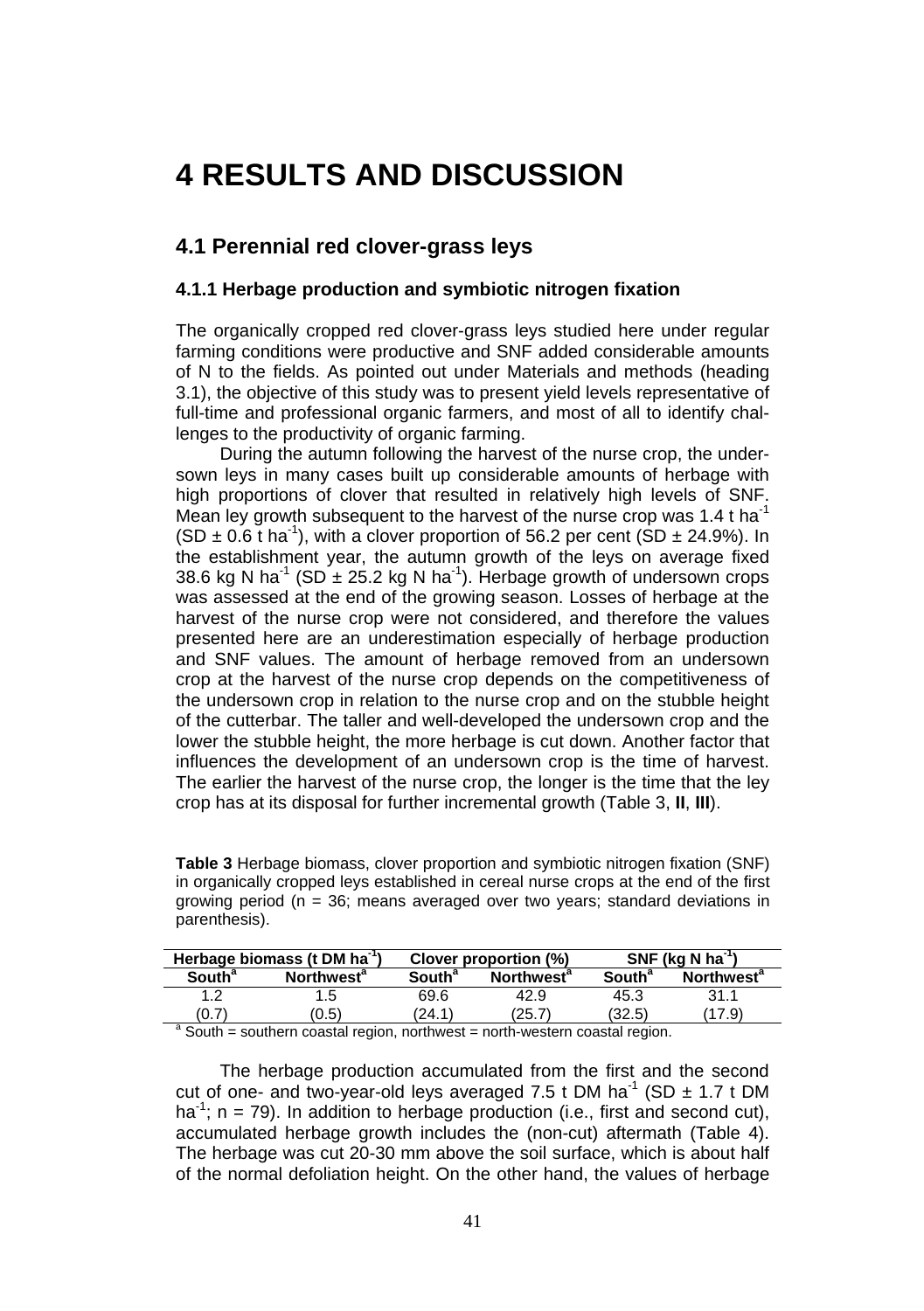production reported in this study are based on herbage DM weight at the time of sampling. When the farmers cut the leys, the crops on average yielded 13.0 per cent more. Thus, the red clover-grass leys studied here produced herbage yields comparable with the levels reported from Nordic field experiments with mixed legume-grass leys not treated with easily soluble N fertilizers (**II**; Granstedt & Baeckström 2000, Halling et al. 2001). In field experiments carried out in Finland, one- and two-year-old grass leys treated with 200 kg ha<sup>-1</sup> mineral N fertilizer yielded about 30 per cent more herbage (Halling et al. 2001). On the other hand, the 10-year average ley yield obtained in practical conventional farming in the coastal region is around 25 per cent lower than the values recorded in this study (Information Centre of the Ministry of Agriculture and Forestry 2008c).

|             |                           | <b>First cut</b><br>(t DM ha <sup>-1</sup> ) |                          | <b>Second cut</b><br>(t DM $ha^{-1}$ ) |                          | <b>Aftermath</b><br>(t DM $ha^1$ ) |
|-------------|---------------------------|----------------------------------------------|--------------------------|----------------------------------------|--------------------------|------------------------------------|
|             | <b>South</b> <sup>a</sup> | Northwest <sup>a</sup>                       | <b>South<sup>a</sup></b> | Northwest <sup>a</sup>                 | <b>South<sup>a</sup></b> | Northwest <sup>a</sup>             |
| One-year-   | 3.8                       | 4.0                                          | 4.1                      | 3.5                                    | 2.1                      | 2.2                                |
| old leys    | (1.5)                     | (1.1)                                        | (0.8)                    | (1.0)                                  | (1.5)                    | (0.9)                              |
| Two-year-   | 3.4                       | 4.5                                          | 3.6                      | 3.2                                    | 2.7                      | 1.8                                |
| old leys    | (1.3)                     | (1.0)                                        | (0.8)                    | (1.1)                                  | (1.3)                    | (0.7)                              |
| Three-year- |                           | 3.8                                          | ۰                        | 2.5                                    | ۰                        | 1.5                                |
| old leys    |                           | (0.8)                                        |                          | (0.7)                                  | ۰                        | (1.1)                              |

**Table 4** Herbage growth in organically cropped leys (n = 52; means averaged over two years; standard deviations in parenthesis).

<sup>a</sup> South = southern coastal region, northwest = north-western coastal region.

When the proportion of clover was averaged over the first and the second cut of one- and two-year-old leys, 43.9 per cent (SD  $\pm$  18.8%; n = 79) was obtained. Proportions of clover were considerably higher in the south than in the northwest (Table 5, **II**). In both regions, the proportions of red clover were lower than the levels reported by Halling et al. (2001) from southern and northern locations in Finland. In a considerable number of leys, clover contents were already low in the first production year. The lower the proportions of clover, the higher were within-field variations of clover proportions and SNF (**II**, **III**). Moreover RUE differed considerably between single sites (**I**).

**Table 5** Clover proportions in organically cropped leys (n = 52; means averaged over two years; standard deviations in parenthesis).

|             |                          | First cut (%)          |                    | Second cut (%)                |                          | Aftermath (%)          |
|-------------|--------------------------|------------------------|--------------------|-------------------------------|--------------------------|------------------------|
|             | South <sup>a</sup>       | Northwest <sup>a</sup> | South <sup>a</sup> | <b>Northwest</b> <sup>a</sup> | <b>South<sup>a</sup></b> | Northwest <sup>a</sup> |
| One-year-   | 61.3                     | 24.2                   | 77.7               | 51.2                          | 67.5                     | 49.4                   |
| old leys    | (23.4)                   | (14.6)                 | (13.2)             | (19.4)                        | (22.0)                   | (19.9)                 |
| Two-year-   | 40.9                     | 20.4                   | 68.4               | 38.9                          | 57.8                     | 29.0                   |
| old leys    | (34.8)                   | (17.6)                 | (17.3)             | (23.8)                        | (22.4)                   | (18.4)                 |
| Three-year- | $\overline{\phantom{0}}$ | 18.1                   | ۰                  | 18.4                          | $\overline{\phantom{0}}$ | 16.6                   |
| old leys    | -                        | (30.5)                 | -                  | (7.7)                         | ۰                        | (8.3)                  |

<sup>a</sup> South = southern coastal region, northwest = north-western coastal region.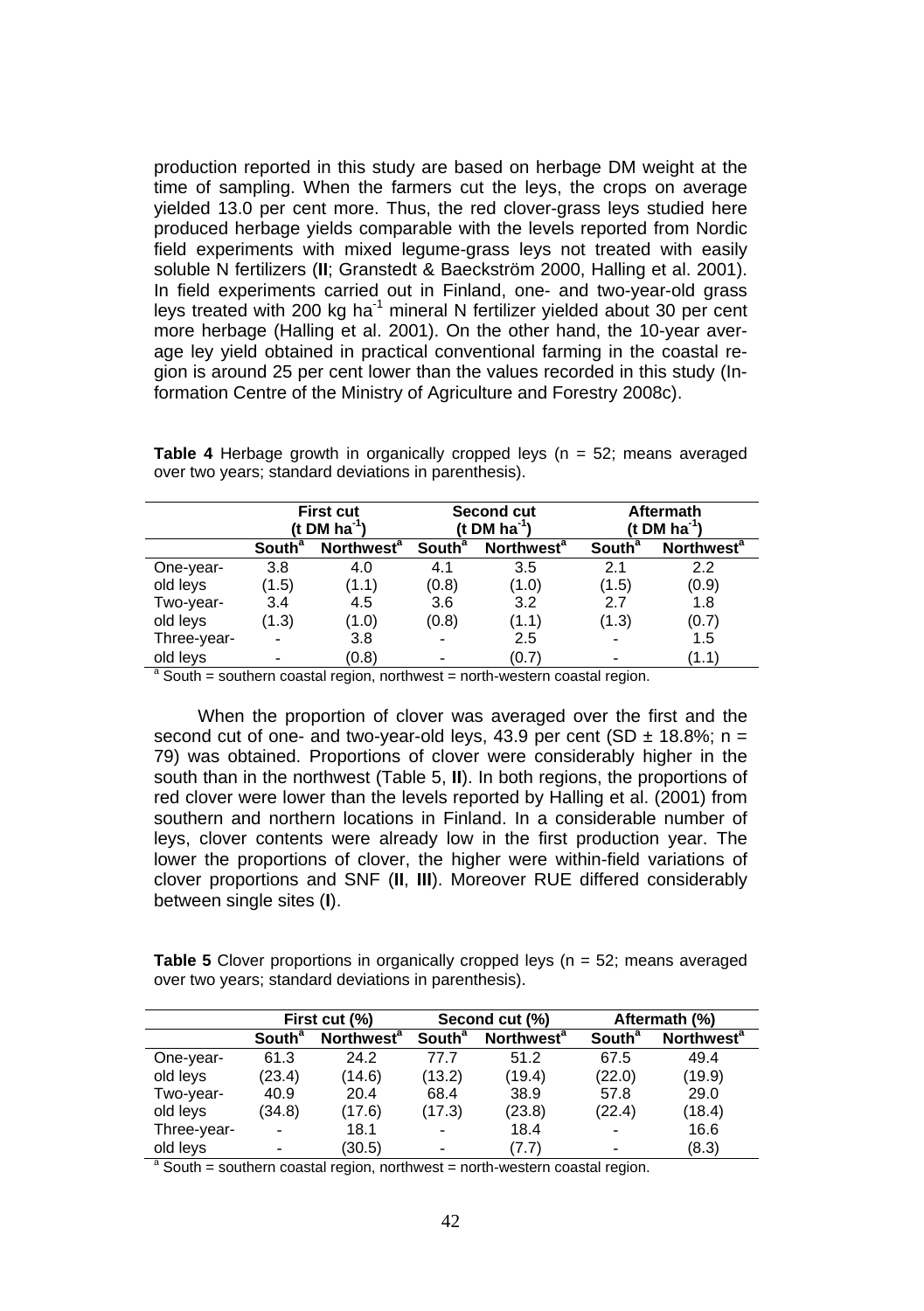Mean SNF in the accumulated annual growth of one- and two-year-old leys amounted to 247.5 kg N ha<sup>-1</sup> yr<sup>-1</sup> (SD  $\pm$  114.4 kg N ha<sup>-1</sup> yr<sup>-1</sup>; n = 52); of that, the contribution of the aftermath was 62.1 kg N ha<sup>-1</sup> yr<sup>-1</sup> (SD  $\pm$  49.8 kg N ha<sup>-1</sup> yr<sup>-1</sup>) (Table 6, III). Pure red clover seed leys produced 8.2 t DM ha<sup>-1</sup>  $yr^{-1}$  (SD  $\pm$  0.8 t DM ha<sup>-1</sup> yr<sup>-1</sup>), containing 422.1 kg symbiotically fixed N ha<sup>-1</sup> (SD  $\pm$  40.7 kg N ha<sup>-1</sup>). The DM of clover herbage was obtained by cutting it 20-30 mm above the soil surface instead of using shoot biomass cut at normal defoliation height. The clover thus obtained was subsequently used as input-data for the model described by Høgh-Jensen et al. (2004) and the determination of which resulted in an over-estimation of SNF. On the other hand, the values of SNF reported in the present study are based on clover herbage DM weight at the point of time of sampling (see above). In addition, the average N-concentration in a number of analyzed red clover samples appeared to be 7 per cent higher than the standard value proposed by Høgh-Jensen et al. (2004). The values reported for the present study exceed or are comparable to levels of SNF reported from other parts of Finland (Känkänen et al. 1999, Väisänen 2000, Halling et al. 2001, Nykänen 2008). However, the use of different methods for determining or estimating SNF complicates comparisons. For example, the model developed by Høgh-Jensen et al. (2004) used in this present study gave an estimate of SNF that is about one third higher compared with the values derived from the model proposed by Carlsson & Huss-Danell (2003).

|             |                          | <b>First cut</b><br>(kg N ha <sup>-1</sup> ) |                          | <b>Second cut</b><br>$(kg N ha-1)$ |                           | <b>Aftermath</b><br>(kg N ha <sup>-1</sup> ) |
|-------------|--------------------------|----------------------------------------------|--------------------------|------------------------------------|---------------------------|----------------------------------------------|
|             | <b>South<sup>a</sup></b> | <b>Northwest<sup>a</sup></b>                 | <b>South<sup>a</sup></b> | Northwest <sup>a</sup>             | <b>South</b> <sup>a</sup> | Northwest <sup>a</sup>                       |
| One-year-   | 123.6                    | 52.7                                         | 163.7                    | 92.9                               | 78.6                      | 61.9                                         |
| old leys    | (83.3)                   | (44.2)                                       | (51.2)                   | (48.6)                             | (70.1)                    | (47.2)                                       |
| Two-year-   | 63.6                     | 46.2                                         | 131.3                    | 67.6                               | 77.4                      | 30.6                                         |
| old leys    | (47.7)                   | (40.6)                                       | (49.9)                   | (54.0)                             | (54.4)                    | (27.6)                                       |
| Three-year- | $\overline{\phantom{0}}$ | 41.8                                         | $\overline{\phantom{0}}$ | 26.0                               | ۰                         | 18.2                                         |
| old leys    | -                        | (71.0)                                       |                          | (14.6)                             |                           | (20.2)                                       |

**Table 6** Symbiotic nitrogen fixation (SNF) in organically cropped leys (n = 52; means averaged over two years; standard deviations in parenthesis).

<sup>a</sup> South = southern coastal region, northwest = north-western coastal region.

From the first to the second cut, herbage production decreased whereas clover proportion increased. With increasing ley age, herbage production and clover proportion decreased (**II**). These patterns of red clover-grass growth are corroborated by a number of previous studies (Granstedt 1992, Fagerberg & Ekbohm 1995, Mela 2003). On the other hand, Nykänen et al. (2000), Halling et al. (2001), and Huss-Danell et al. (2007) reported that herbage production reached its highest level in twoand three-year-old red clover-grass leys, along with stable or increasing clover contents. Being a direct function of clover biomass, SNF increased from the first to the second cut and thereafter decreased in the aftermath. Over the production years, SNF declined with ley age (**III**). The proportion of clover positively affected the RUE value (**I**). Herbage production appeared to be dependent on the proportion of clover (**II**). This concurs with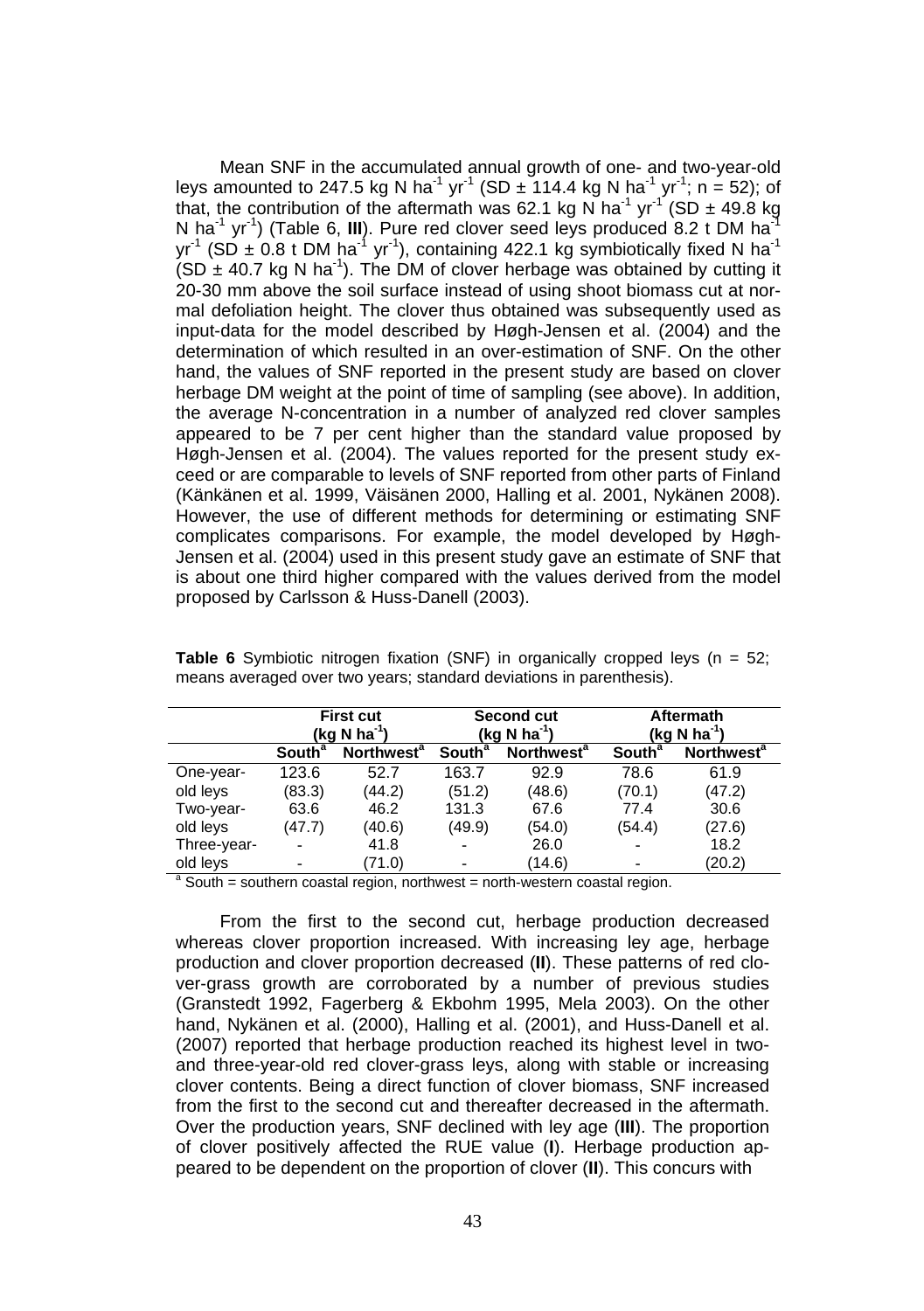the findings by Mallarino & Wedin (1990), Newton (1995) and Ritchey et al. (2004). On the other hand, Nykänen (2008) did not find any consistently positive correlation between herbage production and clover proportions.

The proportion of clover dropped with increasing ley age, particularly from the second to the third production year, resulting in a decline of herbage production. On the other hand, RUE declined from one- to two-, but not further to three-year-old leys, indicating a relatively high potential of productivity in three-year-old leys. However, a decline in clover biomass was associated with sparser crop stands. In addition, lower cold tolerance and increased incidence of diseases in older plants represent greater risks of winter damage in aging stands (Bélanger et al. 2006). If N cycling solely depends on green manuring, red clover grass leys ought to be terminated after the first, or possibly second, production year. Three production years are valid only if N is circulated both through harvest residues and in a forage-feed-manure chain (for further exploration of this topic see 4.1.3). This reasoning at least applies to mineral soils in which the amount of N available from SOM is relatively low. On mull and peat soils, crop N supply can be based on mineralization of N from soil stocks. In this case, forage leys can be maintained as long as the swards are productive, irrespective of their clover contents.

#### **4.1.2 Variability of ley growth**

The variability of clover content as a proportion of the sward between different fields and within single fields markedly exceeded that of herbage production. Whereas the variability of herbage production did not differ between the regions, the between- and within-field variability of clover proportions was considerably higher in the northwest than in the south (Tables 4, 5, 7, 8). For a mean of one- and two-year-old leys, the coefficients of between-field variation of accumulated herbage production amounted to 23.3 per cent in the south and 21.3 per cent in the northwest, whereas their respective proportions of clover were 38.3 per cent and 54.9 per cent ( $n =$ 79). Similarly, coefficients of within-field variation of herbage production averaged 20.0 per cent in the south and 17.7 per cent in the northwest, whereas those of clover proportions were 34.7 per cent and 61.4 per cent  $(n = 79)$ . Being a function of clover biomass, between- and within-field coefficients of variation of SNF for the accumulated growth of one- and twoyear-old leys were markedly higher in the northwest than in the south (65.6 vs. 36.7% and 67.4 vs. 36.2%, respectively; n = 52).

The between- and within-field variability of clover contents and of SNF markedly decreased from the first to the second cut but increased in the aftermath. With increasing ley age the variability of clover contents and of SNF quantities increased. In contrast, between- and within-field coefficients of variation of herbage growth only slightly changed during the production cycle of the leys. Between- and within-field coefficients of variation for herbage growth had a tendency to increase over the three annual growth cycles. In the northwest region, between- and within-field coefficients of variation for herbage growth appeared to decline from the first to the third production year (Tables 4, 5, 6, 7, 8; **II**, **III**). Owing to the positive correlation between the proportions of clover in a ley and RUE, the variabil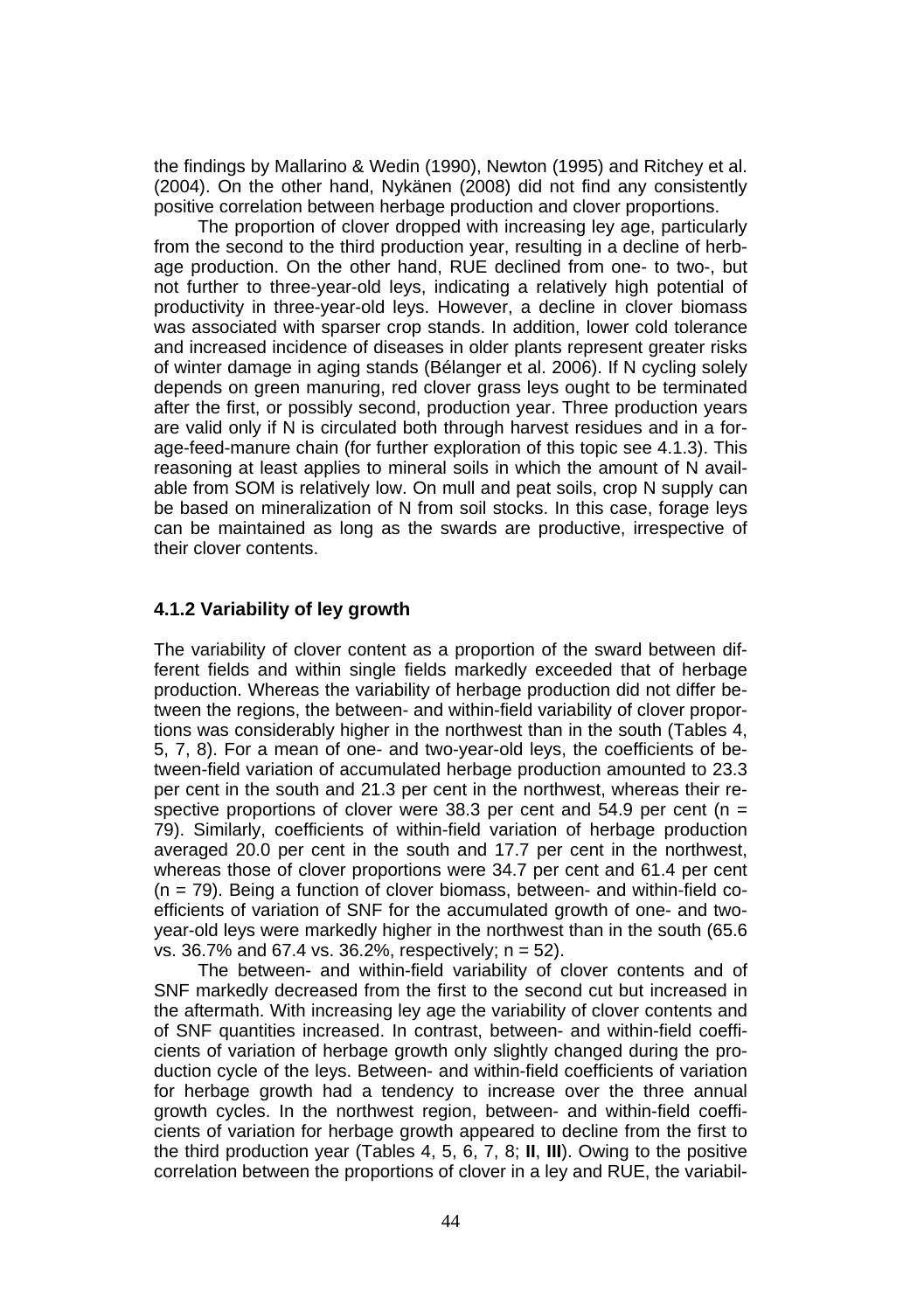ity of RUE mirrored that of clover, increasing from the first to the second cut, and from the first to the second production year. However, this association did not occur during the third production year (**I**).

**Table 7** Coefficients of within-field variation of herbage growth in organically managed red clover-grass leys in the coastal regions of Finland, averaged over two growing seasons  $(n = 52)$ .

|             |                           | First cut (%)          |                          | Second cut (%)                                                                           |                          | Aftermath (%)          |
|-------------|---------------------------|------------------------|--------------------------|------------------------------------------------------------------------------------------|--------------------------|------------------------|
|             | <b>South</b> <sup>a</sup> | Northwest <sup>a</sup> | <b>South<sup>a</sup></b> | <b>Northwest<sup>a</sup></b>                                                             | <b>South<sup>a</sup></b> | Northwest <sup>a</sup> |
| One-year-   |                           |                        |                          |                                                                                          |                          |                        |
| old leys    | 15.2                      | 20.5                   | 18.0                     | 22.5                                                                                     | 23.6                     | 25.2                   |
| Two-year-   |                           |                        |                          |                                                                                          |                          |                        |
| old leys    | 18.3                      | 11.9                   | 17.9                     | 15.9                                                                                     | 23.3                     | 25.3                   |
| Three-year- |                           |                        |                          |                                                                                          |                          |                        |
| old leys    |                           | 13.9                   |                          | 16.8                                                                                     | -                        | 25.9                   |
|             |                           |                        |                          | $\frac{a}{a}$ South = southern coastal region, northwest = north-western coastal region. |                          |                        |

**Table 8** Coefficients of within-field variation of clover proportions in organically managed red clover-grass leys in the coastal regions of Finland, averaged over two growing seasons  $(n = 52)$ .

|             |                           | First cut (%)                |                          | Second cut (%)                                                                 |                          | Aftermath (%)                |
|-------------|---------------------------|------------------------------|--------------------------|--------------------------------------------------------------------------------|--------------------------|------------------------------|
|             | <b>South</b> <sup>a</sup> | <b>Northwest<sup>a</sup></b> | <b>South<sup>a</sup></b> | <b>Northwest</b> <sup>a</sup>                                                  | <b>South<sup>a</sup></b> | <b>Northwest<sup>a</sup></b> |
| One-year-   |                           |                              |                          |                                                                                |                          |                              |
| old leys    | 22.5                      | 82.6                         | 10.7                     | 41.0                                                                           | 18.6                     | 53.3                         |
| Two-year-   |                           |                              |                          |                                                                                |                          |                              |
| old leys    | 46.6                      | 70.6                         | 19.6                     | 51.5                                                                           | 31.4                     | 73.8                         |
| Three-year- |                           |                              |                          |                                                                                |                          |                              |
| old leys    |                           | 85.2                         | ٠                        | 73.4                                                                           | $\overline{\phantom{0}}$ | 112.1                        |
|             |                           |                              |                          | $a$ South = southern coastal region, northwest = north-western coastal region. |                          |                              |

High variability of clover growth between and within fields is known (Fagerberg & Ekbohm 1995, Nykänen et al. 2000, Hansen & Vinther 2001), but its magnitude under practical farming conditions has so far not been quantified. Leys established by undersowing in cereal nurse crops obviously have a potential as catch and green manure crops, but due to their large variations in herbage production and clover contents, and therefore also in SNF, their benefits appeared to be hard to predict. During the production years, between- and within-field variations of clover contents were high, indicating that herbage production and forage quality varied more in clover-rich than in grass-dominated leys. In addition, high between-field variability of clover growth and SNF complicates calculations of the preceding crop value of leys.

Low proportions of clover and low SNF on field level were strongly related to high within-field variation of clover contents and of SNF. High within-field variation of SNF affects the growth of the succeeding crop, if N is the limiting factor. Alternatively, the yield of the succeeding crop may be limited by other factors that also constrain legume growth. In both cases, restricted crop growth contributes to a gradual deterioration of soil fertility in certain parts of the field, and to an increase in within-field patchiness of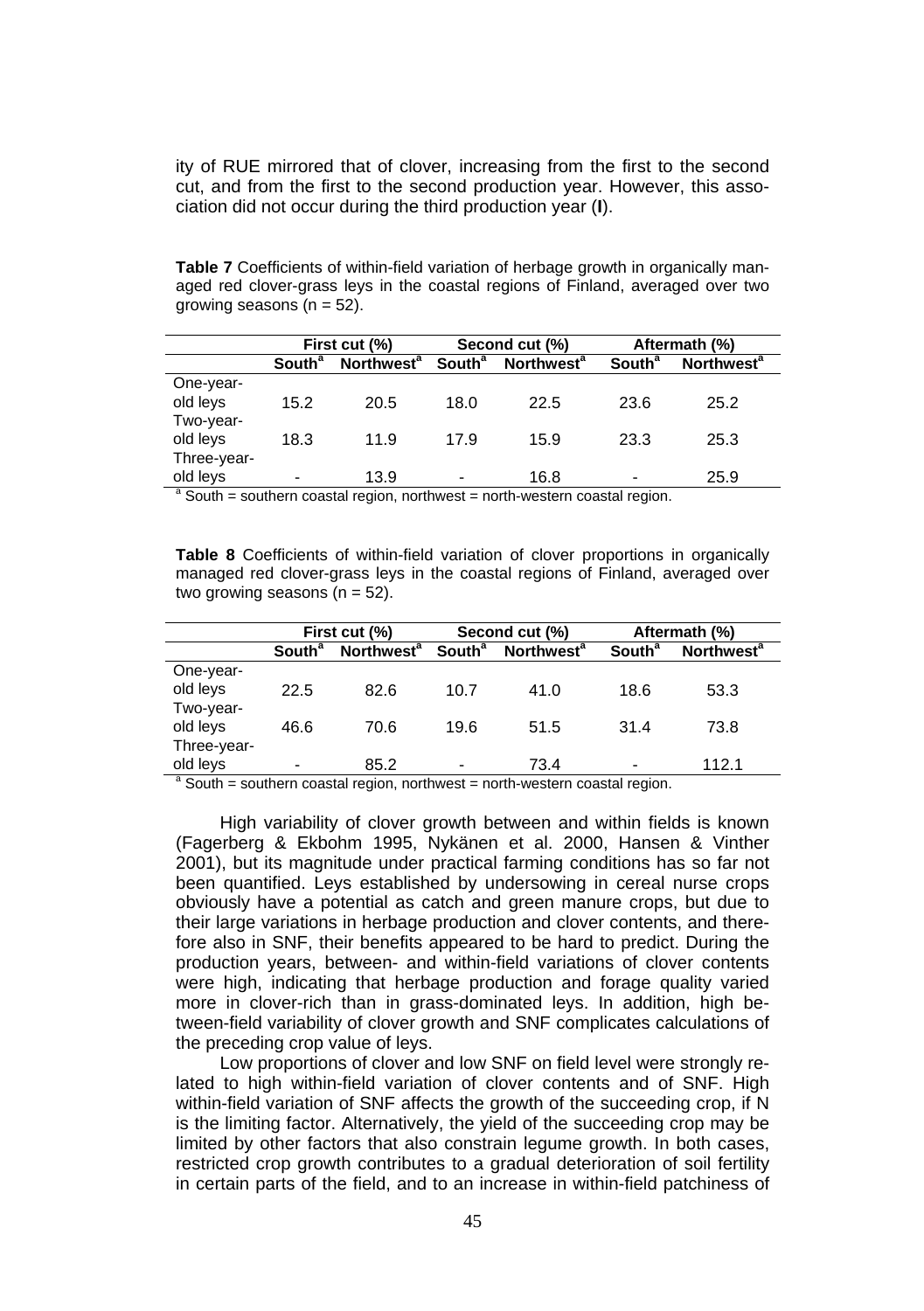plant growth (Frogbrook et al. 2002). Within-field variability of soil fertility can be amended through targeted measures including: drainage, liming, and applications of organic and mineral fertilizers (Palojärvi & Nuutinen 2002).

In arable organic farming, the herbage of green manure leys is usually cut and left on the ground, to be incorporated into the soil when the ley has been terminated (Stopes et al. 1996). Since green manuring involves the cycling of plant nutrients within a rather narrow area, within-field variability of SNF will lead to increasing patchiness of crop growth. In contrast, a harvest of forage entails that around half of the total crop biomass is removed from the field, with most of its plant nutrient content being transferred to animal manure. High SNF in certain field patches promotes herbage growth in these patches and, if the resulting herbage is harvested for forage, then it leads to a stronger depletion of nutrients from these patches. If animal manure is allocated evenly over a single field, relatively high amounts of nutrients are returned to low-, and low amounts to highyielding patches. Thus, animal husbandry provides an option to redistribute plant nutrients not only between fields but also within fields. Animal manure also enriches SOM, thus alleviating other obstacles to plant growth, such as a low cation exchange capacity (CEC), poor water-holding capacity, and soil compaction (Schjønning et al. 1994). In the long run, the redistribution of OM and nutrients through animal husbandry will bring about a decrease of between- and within-field differences. Therefore, integration of crop and animal husbandry is an important mechanism to improve soil fertility between and within fields.

#### **4.1.3 Establishment and persistence of leys**

Herbage production and SNF of mixed perennial leys depend on legume growth. Consequently, management measures ought to aim at optimizing establishment and persistence of the legume component. The clover contents in the seed mixtures used for the establishment of the leys investigated in this study potentially entail a domination of clover in the herbage growth of one-year-old leys. However, in a considerable number of leys, clover proportions were low already in the first production year, which suggests a poor establishment and/or poor persistence during the first winter (**II**). Poor establishment was also expressed by poor predictability of herbage production in the spring growth. In the northwest, the variability of clover in the leys was higher at one year than at two years (**II**; Jørgensen et al. 1994). A lower between- and within-field variability in the red clover content and RUE in the second than in the first cut indicated a certain degree of stabilization during the summer, whereas an increase in the variability with ley age expressed a decline in vigour and persistence especially of red clover (**I**, **II**; Lindén et al. 1999). The risk for damage to overwintering crops is higher in the northwest than in the south. The water-holding and capillary humus-rich silt and organic soils frequent in the northwest are more prone to frost-heaving than the clay soils dominating in the south. Furthermore, the topography of fields in the northwest is often more even, leading to a higher incidence of flooding and ice-encasement (Mukula & Rantanen 1987, Lindén et al. 1999).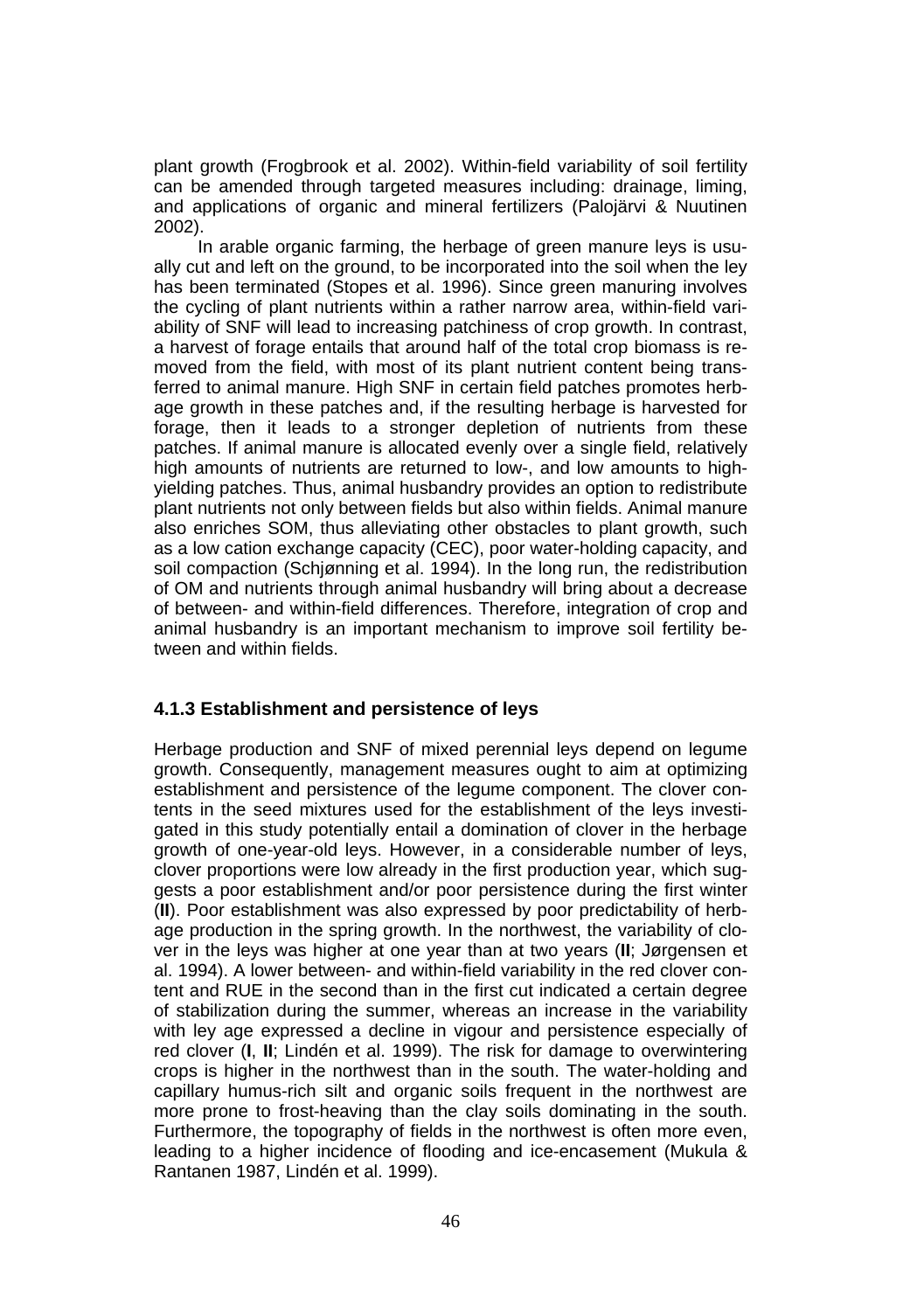On about half of the surveyed farms, solid animal manure (farm yard manure, i.e. faeces and urine mixed with bedding) was spread on the fields prior to ley establishment. A considerable proportion of the N contained in solid manure is mineralized first in late summer and autumn, especially when there is a soil moisture deficit in spring and early summer (Schröder 2005). Excessive N uptake has a detrimental impact on the overwintering of ley crops (Pulli 1980). In mixed leys, N available from the soil stock or fertilizers also impairs the competitiveness of legumes relative to grasses (Streeter 1988). Therefore, amounts of N added prior to the establishment of perennial leys should be moderate. Fertilizers containing large proportions of readily plant-available N, such as urine and slurry are appropriate rather for top-dressing older leys with lower clover contents than for store fertilization prior to ley establishment. Whereas excessive N uptake jeopardizes overwintering, the supply of P and K improves winter hardiness and spring regrowth of grasses and clovers (Pulli 1980, Bélanger et al. 2006). Clover establishes slowly and therefore sowing no later than in the middle of July benefits overwintering (Kilpatrick et al. 1966). In order to prevent shading, the straw of harvested nurse crops should be removed as soon as possible after combining (Fergus & Hollowell 1960). Straw stubble, on the other hand, increases snow entrapment, which in turn facilitates the development of an insulating snow cover and thus decreases the risk of ice encasement (Bélanger et al. 2006).

A harvest regime with intervals long enough for the replenishment of energy and nutrient reserves is critical for the persistence of perennial ley crops (Bélanger et al. 2006). The timing of the last cut should allow for at least six weeks of post-harvest growth preceding the expected date of the first killing frost (Bélanger et al. 2006). Late cutting will have a less severe impact, if little or no regrowth occurs before the first killing frost (Dhont et al. 2002). However, removal of leaves may interfere with the reallocation of nutrients from shoots to roots (Dhont et al. 2003). On the other hand, too lush an aftermath may increase the incidence of fungal diseases (Bowley et al. 1984). Generally, a limitation of the harvest regime to two cuts fits in well with Finnish conditions under which swards harvested two times per season produce more herbage than those harvested three times (Pulli 1980, Mela 2003).

#### **4.1.4 Influences of soil properties on ley growth**

Soil properties influenced herbage production, clover content, and therefore also SNF. In certain cases these properties turned out to have such a strong influence, that effects of region and ley age were not apparent (**II**, **III**). Compared to the south, lower clover content, lower SNF, and the greater between- and within-field variabilities of these variables in the northwest suggested that clover growth was affected by factors related to geographical location. Consequently, that clover growth was influenced by climate and soil conditions specific to the northwest. Since the inclusion of soil properties into the analyses partly invalidated the effects of region as an explanatory variable for the clover contents and SNF, adverse soilrelated factors characteristic of the northwest were more likely to be deci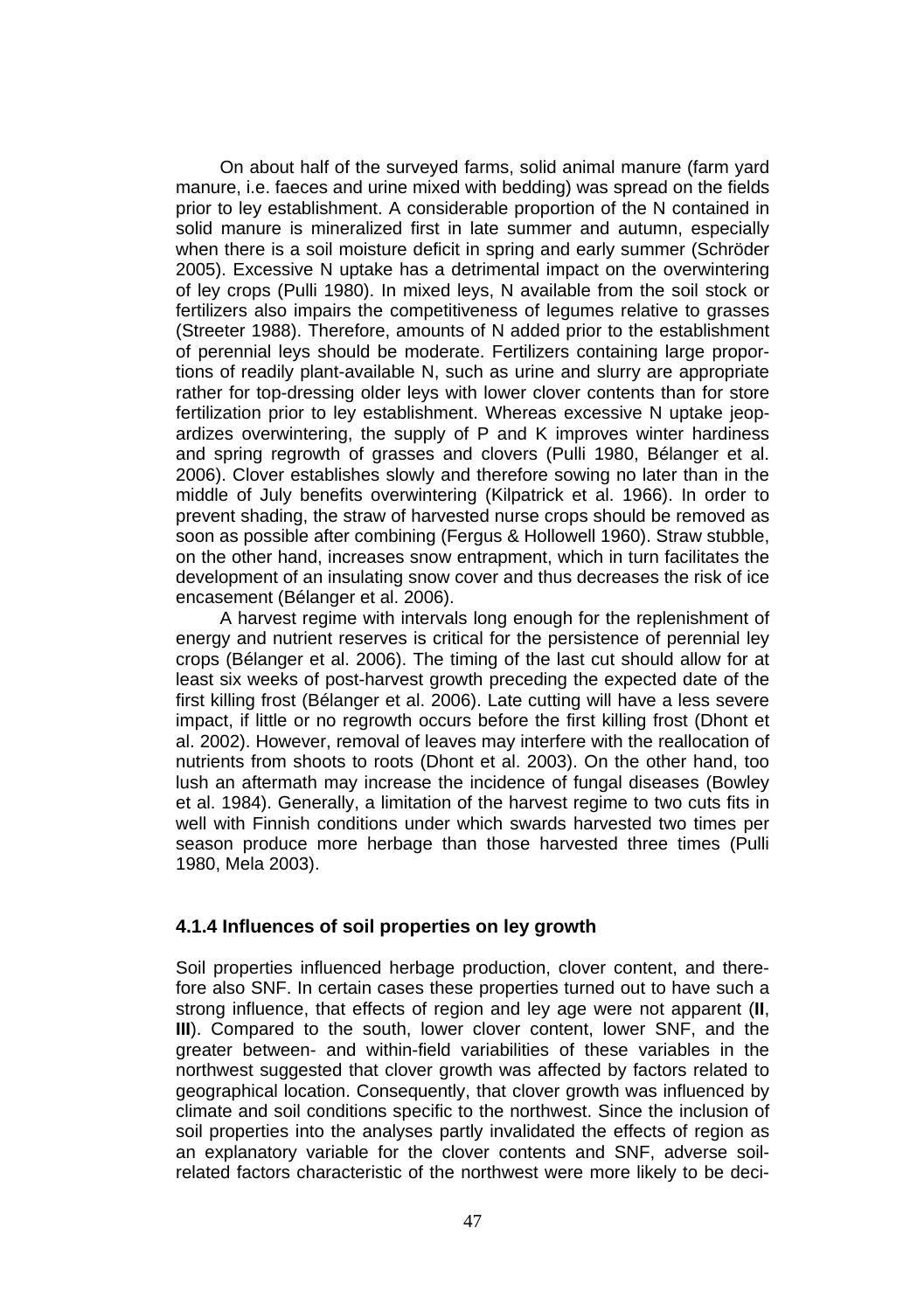sive than a harsh climate *per se* (**II**, **III**). Soil properties that influenced herbage production, clover proportions and SNF included CEC, humus content, pH and soil nutrient concentration (**II**, **III**).

Herbage production, clover content, and SNF were positively related to a soil gradient determined by CEC, i.e., to increasing nutrient and water exchange capacity. The CEC is positively related to the soil´s clay and humus contents, i.e., to factors that also define soil texture and structure (Munkholm et al. 2002). In fine-textured soils, nutrient availability is usually higher and nutrient stocks are larger (Withers et al. 2001, Öborn et al. 2005). Soil texture and soil structure both determine soil porosity, and therefore water transport and gas exchange. These are the preconditions for the microbial activity and the chemical reactions decisive for nutrient mobilization (Thomsen et al. 2003). Good soil structure also is important for facilitating the ease of penetration of the soil by roots (Lynch 1980, Dexter 1988). Red clover thrives best on soil types characterized by friable surface soils and permeable subsoils (Fergus & Hollowell 1960, Rufelt 1986). This is the probable cause for the finding by Mela (2003) that wellaerated sandy soils in north-western Finland were more favourable for the growth of red clover than the clay soils dominating in the south. Soil compaction by machinery is a serious threat to the productivity of arable production, causing reduced plant growth, poorer soil workability and erosion (Alakukku 1999, Munkholm & Schjønning 2004). Reintam et al. (2009) showed that even a low-weight tractor induced compaction and considerably decreased plant productivity. To avoid soil compaction, load of machinery, the number of passes, and tillage intensity should be reduced (Munkholm & Schjønning 2004, Reintam et al. 2009). The commencement of field operations is suitable when soil moisture content is 70 to 90 per cent of field capacity, depending on soil texture (Nugis et al. 2004).

Although a soil´s humus level is indicative of the amounts of nutrients contained in the SOM and available for plant growth through the mineralization process, a soil gradient related to humus content correlated negatively with herbage production. Had there also been a negative correlation between humus content and clover proportion, the negative consequences of high humus contents on herbage production might have been explained by a decreased competitiveness of clover in relation to grasses caused by ample supply of N from SOM (Ledgard & Steele 1992, Griffin et al. 2002). However, this was not the case in the present study. Instead, the positive effect of N mineralization from SOM on herbage production may have been counteracted by the detrimental impact that an extensive uptake of N has on the hardening and overwintering of leys (Pulli 1980, Bélanger et al. 2006). The abundance of nitrophilous weeds in the spring cereal fields studied on the same farms suggests that N was not a limiting factor for ley growth (**IV**). Humus-rich soils are also prone to frost heaving and, since they often are located in low-lying grounds, to flooding. Damage during winter is thus another probable factor explaining the negative correlation between a high humus content and herbage production. Ley establishment and growth on humus-rich mineral and organic soils may also have especially suffered from competition by *Elymus repens*. This perennial monocotyledonous weed species prefers humus-rich soils and is also highly competitive in grassland but produces lower yields than specially bred ley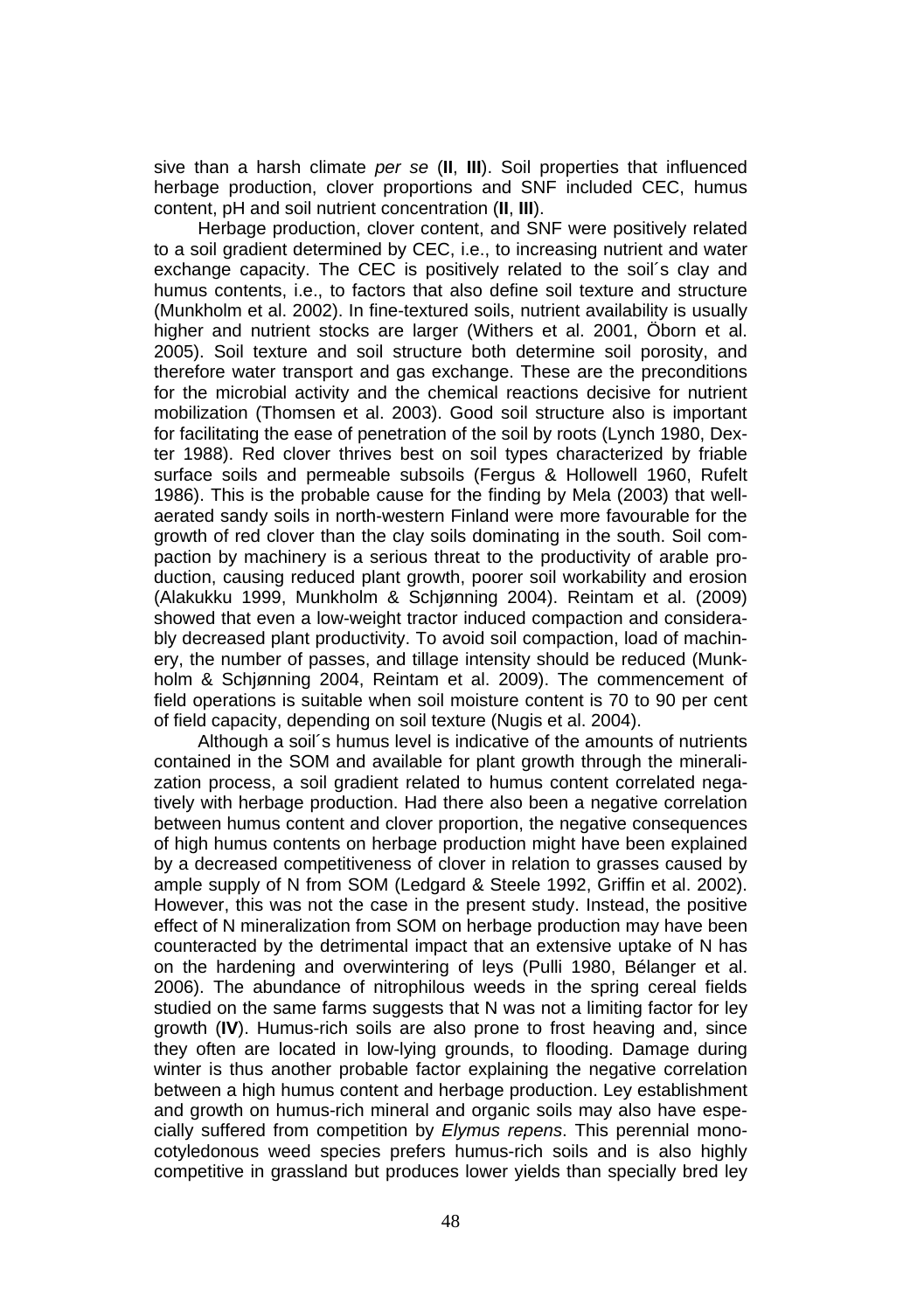grasses (Håkansson 2003). *E. repens* constituted 1.8 and 10.8 per cent of the average total crop and weed dry weight in the investigated spring cereal fields (for south and northwest, respectively) (**IV**). It is likely that the occurrence of *E. repens* was also prominent in the ley fields of the farms participating in this study.

In contrast to herbage production, clover content and SNF were not related to the gradient of high pH values in the summarized soils. This was surprising since red clover requires a higher pH than do grasses and since legumes generally respond better than grasses to liming (Pires et al. 1992, Hojito 1998). However, most of the surveyed fields had neutral pH values and rather high humus contents. With very few exceptions, all crops including legumes cease to respond to lime above pH 5.5-5.8 (Sumner & Yamada 2002). Higher pH-values also promote the mineralization of N from SOM and thus an increase in the proportion of grasses at the expense of legumes (Ledgard & Steele 1992, Schechtner 1993). Herbage growth, clover content and SNF appeared to be positively related to soil nutrient concentrations. Ley growth requires a supply of P and K (Acuña & Wilman 1993, Pant et al. 2004). The importance of K for cold resistance may have contributed to the positive correlation between soil-K and clover proportions (Bélanger et al. 2006).

Differences in growth between leys of the same age grown in the same region may be caused by local climate conditions, specific soil properties, and individual management factors. Within each field, weather conditions and management measures were consistent. Therefore, within-field variation was related to spatial differences in soil properties, to field topography, and also possibly to minor variations in sowing. In some fields, spatial variability of herbage growth may have been caused by weed occurrence, primarily by *E. repens* (**IV**). The levels of variability in herbage production, clover content and SNF within fields were similar to those between fields. This suggests that soil properties were also mainly responsible for the variability of these dependent variables between fields. Management, through crop rotation, fertilization and harvest regimes, did not considerably increase the variability of these response variables between fields. This finding might partly be due to the fact that the organically cropped leys included in this study were largely subjected to the same patterns of management, and that easily soluble mineral fertilizers and herbicides were omitted. In the longer perspective, management not only directly affects crop growth but also determines it indirectly through changes in soil fertility.

#### **4.1.5 Nitrogen supply of mixed leys to succeeding crops**

With respect to N supply, the cropping of legumes is a generator of soil fertility. It enriches the N soil stock, which is then depleted by succeeding cereal crops (Tyson et al. 1990, Hauggaard-Nielsen et al. 1998). Management of legume-grass leys for forage or green manure has a differentiating impact on the supply of N to succeeding crops, and on the total amount of N available within a whole crop rotation cycle. Thus, different crop rotations have to be used on mixed and on arable farms.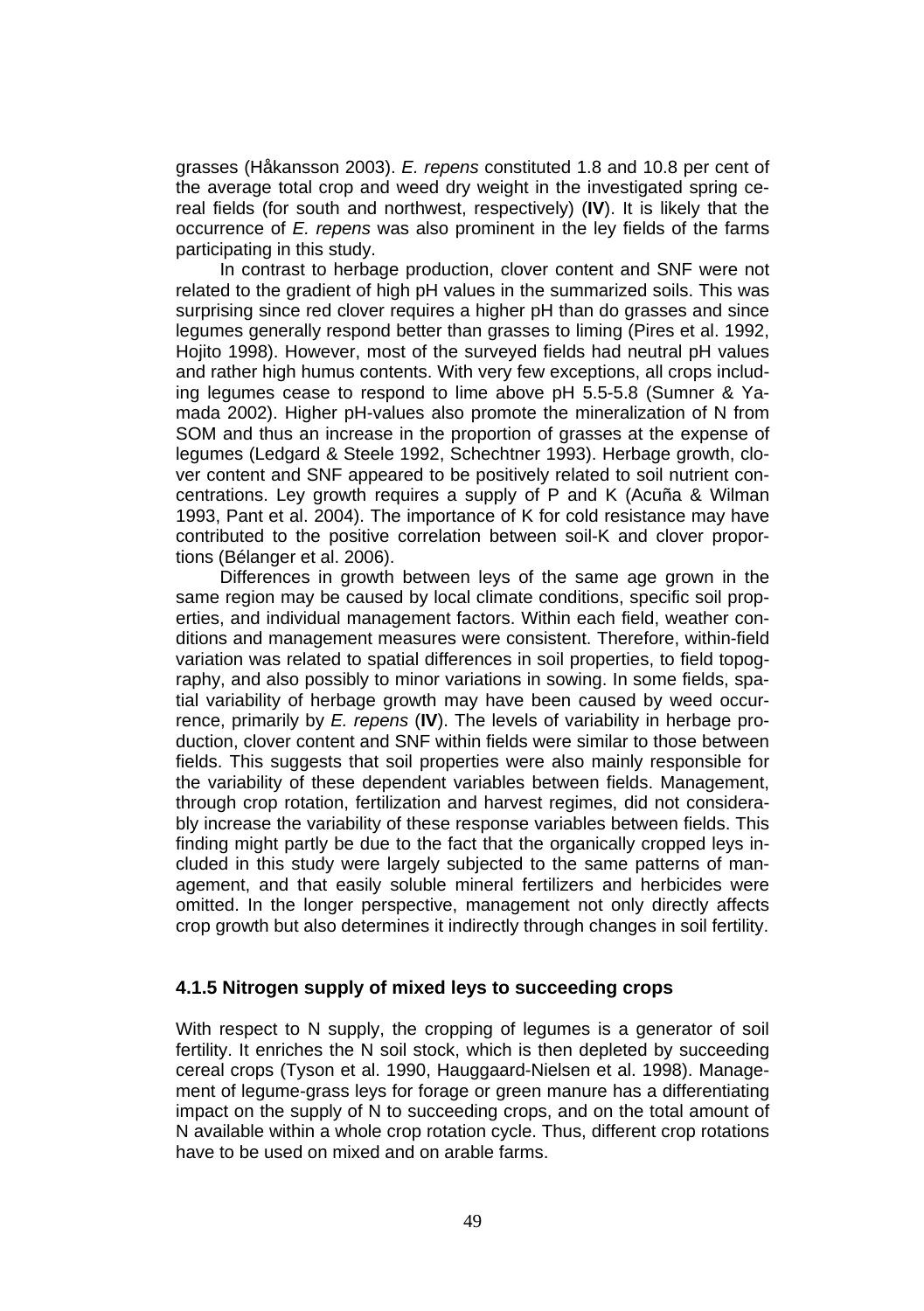On arable farms, leys were usually terminated after the first production year. One-year-old leys in the south fixed a mean of 366 kg N ha<sup>-1</sup>. Assuming that 80 per cent of the N in red clover is derived from the air, the ley crop contained 457.5 kg N ha<sup>-1</sup>; of this, 5 per cent is lost by ammoniavolatilization (Table 2). Of the 435 kg N ha $^{-1}$  remaining, around 20 per cent  $(87 \text{ kg N} \text{ ha}^{-1})$ , is available for a succeeding cereal crop. Together with 50  $kg$  N ha<sup>-1</sup> derived from the mineralization of SOM, this may suffice for a grain yield of 4 t ha<sup>-1</sup> (15 per cent moisture content). In the following year 10 per cent of ley-N, 43.5 kg N ha-1, should be available for crop growth, and together with the N mobilized from the soil stock, this is enough to produce 3 t grain ha<sup>-1</sup> (Table 9). This suggests that if a cereal nurse crop was to be used for ley establishment, in the third year, the second crop after ley termination should be neutral, or positive with respect to N requirement. Otherwise, soil-N levels in the third year after ley termination would be too low to allow for a reasonable grain yield. Consequently, a four-year-crop rotation on an arable organic farm may consist of (i) one ley year, followed by (ii) cereals, (iii) pulses, and (iv) cereals with undersown ley (see further down on the phytopathological drawbacks of such a short rotation).

|                                                                                        | Preceding crop value (kg N ha <sup>-1</sup> )         |      |
|----------------------------------------------------------------------------------------|-------------------------------------------------------|------|
| $SNF^a$                                                                                | 366                                                   |      |
| Total N content in the ley cropb                                                       | 457.5                                                 |      |
| Left after volatilization <sup>c</sup>                                                 | 435                                                   |      |
|                                                                                        | N supply to succeeding crops (kg N ha <sup>-1</sup> ) |      |
| Crop order                                                                             |                                                       |      |
| + Preceding crop value <sup>d</sup>                                                    | 87                                                    | 43.5 |
| + Mineralization of SOM <sup>e</sup>                                                   | 50                                                    | 50   |
| $=$ N available for subsequent crops                                                   | 137                                                   | 93.5 |
|                                                                                        | Transformation of N into yield (t ha <sup>-1</sup>    |      |
| Grain yield <sup>"</sup>                                                               |                                                       | 2.7  |
| <sup>a</sup> Mean value of SNF measured in the south (one-year-old ley, green manure). |                                                       |      |

**Table 9** Red clover-grass leys managed for green manure: estimated preceding crop value, total nitrogen (N) supply to succeeding crops, and transformation of N into yield.

<sup>b</sup> pNdfa making up 80 per cent of total N content (Carlsson & Huss-Danell 2003).

c Ammonia volatilization making up 10 per cent of the N contained in mulched herbage (Whitehead & Lockyer 1989).<br>(20 and 10 per cent of the N

 20 and 10 per cent of the N contained in ley biomass being available to the first and the second succeeding crop, respectively (Crews & Peoples 2005).

e Assuming mineral soil with 5 per cent humus content (arable farm), and a mineralization rate of 1 per cent of total soil N during the growth period (Kummer & Dawson 2008).

<sup>f</sup> Assuming a crop need of 35 kg N per 1 t grain (Aufhammer 1998), 15 per cent moisture.

In the case of ruminant livestock farms, leys were usually terminated after three production years. SNF in three-year-old leys in the northwest averaged 86 kg N ha<sup>-1</sup>, i.e. the crop contained 107.5 kg N ha<sup>-1</sup>. Of this, around 20 and 10 per cent (21.5 and 10.75 kg N ha<sup>-1</sup>), respectively, should be available during the two years subsequent to ley termination. In the case of a mixed farm where leys are kept for three production years, and manure is applied regularly, N mineralization is supposed to be twice as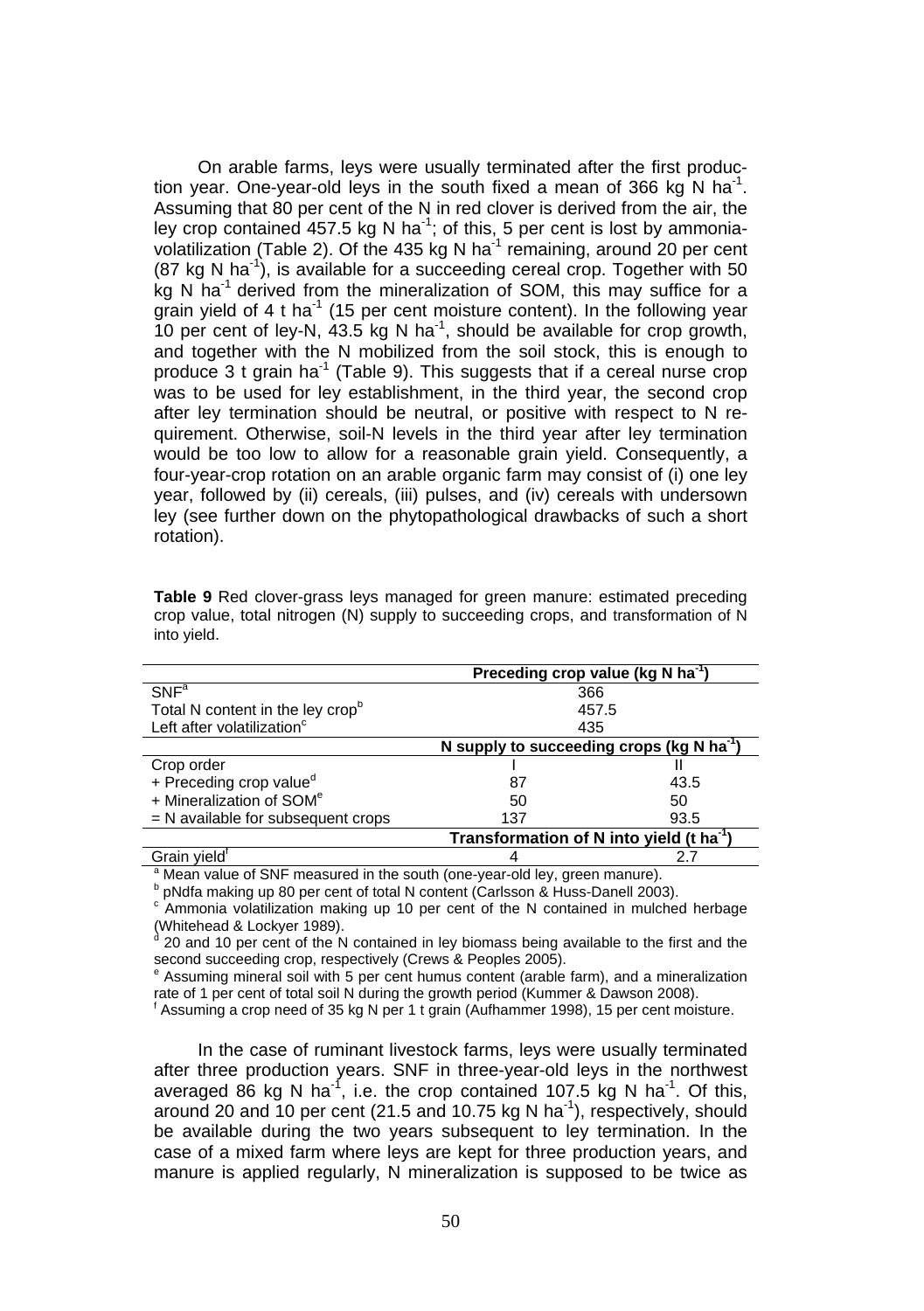high as that obtained under conditions of arable farming and ley termination after one production year (100 instead of 50 kg N ha<sup>-1</sup>). Additional N is re-circulated in manure. One-, two- and three-year-old ley crops contained a mean of 175.9 kg symbiotically fixed N ha<sup>-1</sup>, i.e. a total of 220 kg N ha<sup>-1</sup>, of which 110 kg N ha<sup>-1</sup> were removed with the forage. Assuming that animal manure is handled as slurry with 70 per cent of total N as ammoniacal N (Mattila 2006, Olesen et al. 2009), and 40 per cent losses of ammoniacal N during manure handling (Schröder 2005), 46.2 kg ammoniacal N ha<sup>-1</sup> can be applied annually to three one-hectare units, corresponding to the amounts of N in the herbage removed from one hectare each of one-, two-, and three-year-old leys. Only ammoniacal N is immediately crop-available, and of that, only around 40 per cent are taken up (Mattila 2006, Olesen et al. 2009). Thus, the total amounts of N calculated to be available can support two succeeding cereal crops, plus a cereal nurse crop with undersown ley, which should result in grain yields of between 3.4 to 4 t ha<sup>-1</sup>. This calculation is based on the assumption that leys are not amended by using animal manure, which is possible, provided clover proportions of 30 to 50 per cent (Granstedt 1992, Nykänen 2008), or sufficient amounts of N mineralized from SOM (Table 10).

|                                              |         | Preceding crop value (kg N ha <sup>-1)a</sup>         |           |
|----------------------------------------------|---------|-------------------------------------------------------|-----------|
| SNF <sup>b</sup>                             |         | 86                                                    |           |
| Total N content in the ley crop <sup>c</sup> |         | 107.5                                                 |           |
|                                              |         | N supply to succeeding crops (kg N ha <sup>-1</sup> ) |           |
| Crop order                                   |         |                                                       | Ш         |
| + Preceding crop value <sup>d</sup>          | 21.5    | 10.75                                                 |           |
| + Mineralization of SOM <sup>e</sup>         | 100     | 100                                                   | 100       |
| + Animal manure <sup>t</sup>                 | 18.5    | 18.5                                                  | 18.5      |
| $=$ N available for subsequent crops         | $= 140$ | $= 129.25$                                            | $= 118.5$ |
|                                              |         | Transformation of N into yield (t ha <sup>-1</sup> )  |           |
| Grain yield <sup>9</sup>                     |         |                                                       |           |

**Table 10** Red clover-grass leys managed for forage: estimated preceding crop value, total nitrogen (N) supply to succeeding crops, and transformation of N into yield.

Grain yield<sup>9</sup> 3.4 3.4 3.4 assuming that 50 per cent of the N contained in the crop is removed from the field with the harvest (Høgh-Jensen & Schjoerring 2001).

<sup>b</sup> Mean value of SNF measured in the northwest (three-year-old ley, forage).

c pNdfa making up 80 per cent of total N content (Carlsson & Huss-Danell 2003).

<sup>d</sup> 20 and 10 per cent of the N contained in ley biomass being available to the first and the second succeeding crop, respectively (Crews & Peoples 2005).

e Assuming mineral soil with 10 per cent humus content (mixed farm), and a mineralization rate of 1 per cent of total soil N during the growth period (Kummer & Dawson 2008).

<sup>g</sup> Assuming a crop need of 35 kg N per 1 t grain (Aufhammer 1998), 15 per cent moisture.

With regard to the N supply, organic farming in the coastal regions of Finland can be expected to achieve grain yields of between 3 to 4 t ha<sup>-1</sup>. Circulation of herbage N through animal manure sustains higher grain yields than green manuring. On the other hand, this requires ruminant live-

f Corresponding to the N export in forage from one-, two-, and three-year-old leys; application of slurry containing 70 per cent of N as ammoniacal N (Mattila 2006); 40 per cent losses of ammoniacal N (Schröder 2005); crop uptake of 40 per cent of ammoniacal N (Mattila 2006).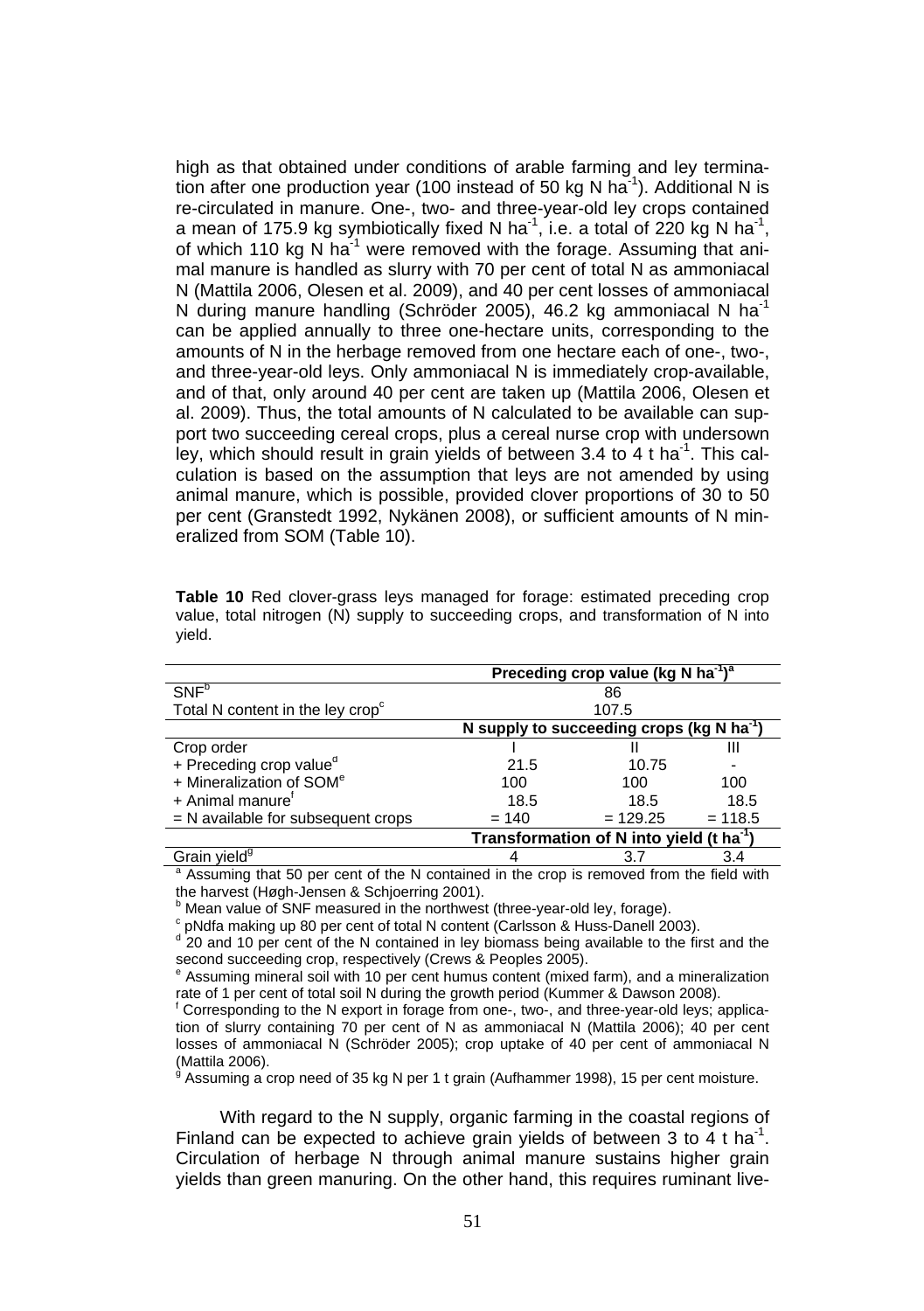stock, and a larger share of land devoted to ley and feed cereal production. Irrespective of utilization for forage or green manure, adequate N supply requires relatively high and stable ley yields, and clover contents in oneand two-year-old leys of at least 50 per cent and 30 per cent, respectively. Leys with low clover proportions do not supply a succeeding crop with N and should be terminated. This applies to soils with humus contents lower than 10 per cent. On those soils that have higher contents of SOM, the soil stock can be exploited. Proportions of clover are usually low in such soils because the mineralization of large amounts of N promotes grass growth and proliferation relatively more than it does for legumes. Yet, a certain proportion of clover is beneficial for soil structure, and improves the palatability of the herbage.

Certain soil-borne fungi are serious obstacles to frequent cropping of clovers and pulses. Root rot fungi (mainly *Fusarium* spp.) are not hostspecific, and various legume crops should be regarded as one crop in the crop rotation (Lager 2002). Factors rendering legumes susceptible to root rot include lack of vigour, mechanical damage, poor drainage, and poor crop rotations (Rufelt 1986). On the other hand, clover rot (*Sclerotinia trifoliorum*) is a rather host-specific pathogen of clovers that spreads through poor crop rotations and susceptible varieties (Ylimäki 1969). In addition to these phytopathological challenges, there are other research questions worth further consideration. Suppose that the ley is terminated in the third year: What is the fate of the N fixed by the leys during the first and second production years? What is the fate of animal manure N not immediately available to plant growth? How do these N fractions impact on crop production on a longer time scale?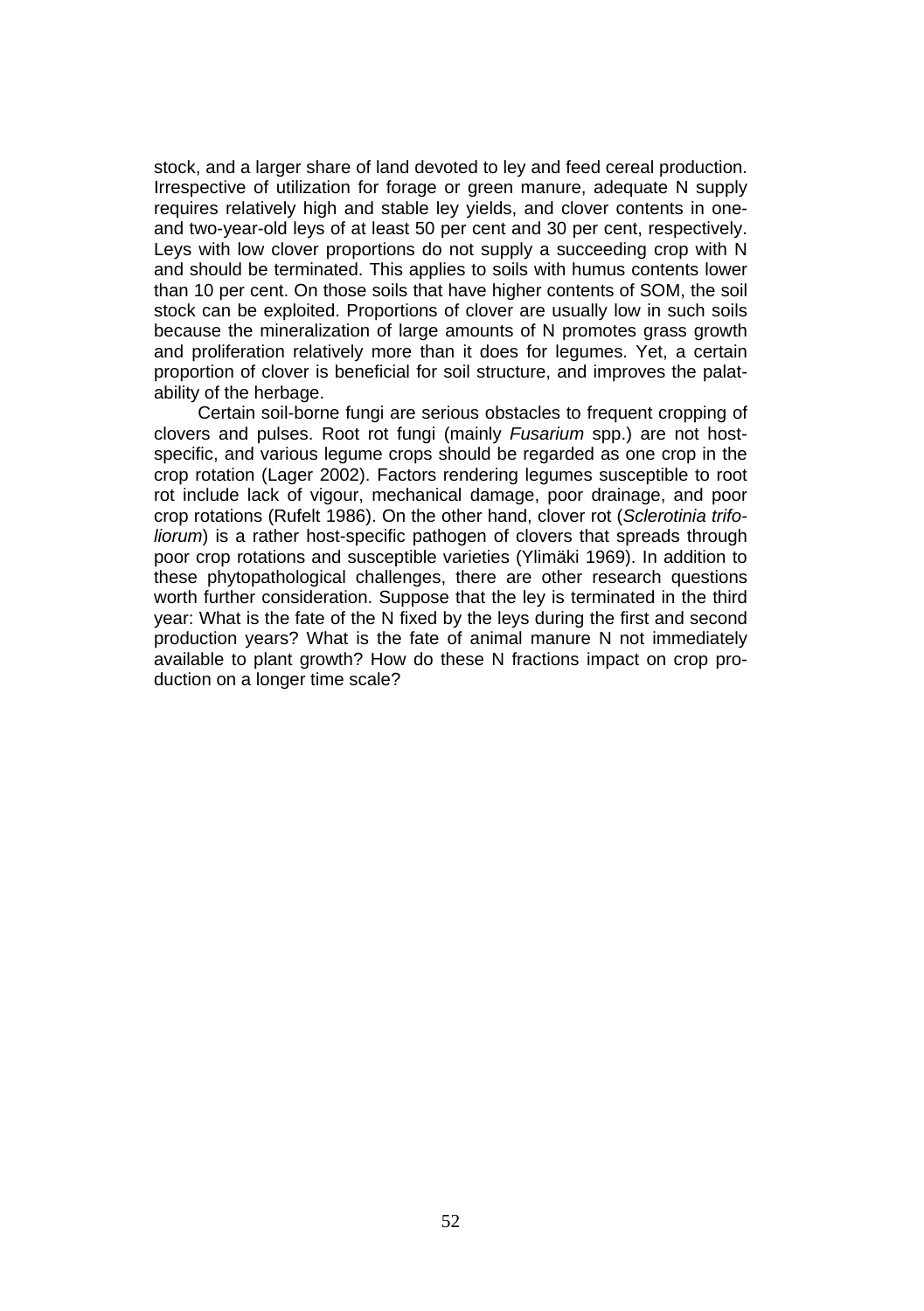### **4.2 Weed occurrence in spring cereal crops**

#### **4.2.1 Weed communities in Finnish coastal regions**

Analysis of weed abundance in the coastal regions revealed a clear difference in weed species composition of arable fields between the south and the northwest (Fig. 2). Total and mean numbers of species were higher in the south (33 and 15.6) than in the northwest (26 and 10), respectively. There was a larger number of dominating weed species in the south than in the northwest. In the south, eight species/taxa accounted for around 70 per cent of total weed density and seven species/taxa constituted around 70 per cent of total weed biomass. The equivalent 70 per cent values in the northwest region were obtained with only three species/taxa for weed density and two weed species/taxa for total weed biomass (**IV**). Weed occurrence was therefore studied separately for these two regions.





Frequencies and abundances of weed species and weed taxa are given in Table 11 and **IV**. The most frequent species were generally the most abundant with respect to density and also to dry weight. The exception to this was *Viola arvensis*. *Brassica* spp. (in the south) and *Sonchus arvensis* (in the northwest) were more prominent with respect to dry weight than could be deduced from their frequencies and densities. *Chenopodium*  spp., *E. repens*, *Erysimum cheiranthoides*, *Galeopsis* spp., *Spergula arvensis*, *Stellaria media* and *V. arvensis* occurred at high frequencies and abundances in both study regions. *Fumaria officinalis*, *Lamium* spp. and *Plantago major* were found only in the south, where they are favoured by a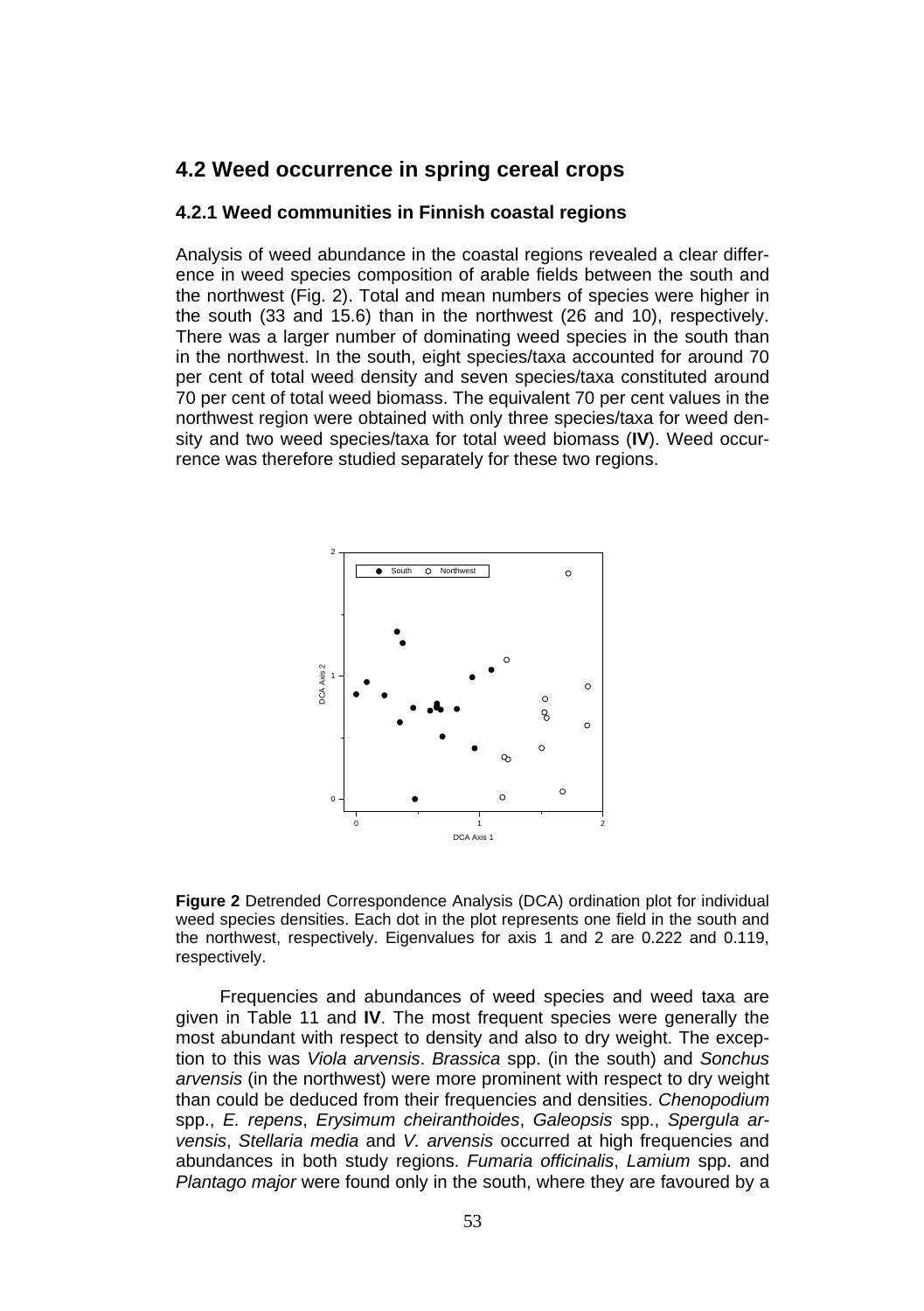Table 11 Frequencies and abundances of weed species and weed taxa in organically cropped spring cereal stands located in the southern and the<br>north-western coastal regions. **Table 11** Frequencies and abundances of weed species and weed taxa in organically cropped spring cereal stands located in the southern and the north-western coastal regions.

|                                                                                            |                                         | Both coastal regions                                                                                                                                       |           | South                                |                                                                                                                                                                                                                                                                                                                                                                  |           | Northwest             |            |
|--------------------------------------------------------------------------------------------|-----------------------------------------|------------------------------------------------------------------------------------------------------------------------------------------------------------|-----------|--------------------------------------|------------------------------------------------------------------------------------------------------------------------------------------------------------------------------------------------------------------------------------------------------------------------------------------------------------------------------------------------------------------|-----------|-----------------------|------------|
| Weed species and taxa                                                                      | Frequency                               | Density                                                                                                                                                    | Frequency |                                      |                                                                                                                                                                                                                                                                                                                                                                  | Frequency | Density               | higiəw Yıd |
|                                                                                            |                                         | shoots m                                                                                                                                                   |           | Density<br>(shoots m <sup>-2</sup> ) | $\texttt{S}$<br>$\texttt{S}$<br>$\texttt{S}$<br>$\texttt{S}$<br>$\texttt{S}$<br>$\texttt{S}$<br>$\texttt{S}$<br>$\texttt{S}$<br>$\texttt{S}$<br>$\texttt{S}$<br>$\texttt{S}$<br>$\texttt{S}$<br>$\texttt{S}$<br>$\texttt{S}$<br>$\texttt{S}$<br>$\texttt{S}$<br>$\texttt{S}$<br>$\texttt{S}$<br>$\texttt{S}$<br>$\texttt{S}$<br>$\texttt{S}$<br>$\texttt{S}$<br> |           | shoots $\mathsf{m}^2$ |            |
| Achillea millefolium L                                                                     |                                         |                                                                                                                                                            |           |                                      |                                                                                                                                                                                                                                                                                                                                                                  |           |                       |            |
| Achillea ptarmica                                                                          |                                         |                                                                                                                                                            |           |                                      |                                                                                                                                                                                                                                                                                                                                                                  |           |                       |            |
| Anchusa arvensis (L.) MB                                                                   |                                         |                                                                                                                                                            |           |                                      |                                                                                                                                                                                                                                                                                                                                                                  |           |                       |            |
| Brassica L. ssp.                                                                           |                                         |                                                                                                                                                            |           |                                      |                                                                                                                                                                                                                                                                                                                                                                  |           |                       |            |
| Capsella bursa-pastoris (L.) MEDIK.                                                        |                                         |                                                                                                                                                            |           |                                      |                                                                                                                                                                                                                                                                                                                                                                  |           |                       |            |
| Centaurea cyanus L.                                                                        |                                         |                                                                                                                                                            |           |                                      |                                                                                                                                                                                                                                                                                                                                                                  |           |                       |            |
| Chenopodium L. spp.                                                                        |                                         |                                                                                                                                                            |           |                                      |                                                                                                                                                                                                                                                                                                                                                                  |           |                       |            |
| Cirsium arvense (L.) SCOP.                                                                 |                                         |                                                                                                                                                            |           |                                      |                                                                                                                                                                                                                                                                                                                                                                  |           |                       |            |
| Elymus repens (L.) GOULD                                                                   |                                         |                                                                                                                                                            |           |                                      |                                                                                                                                                                                                                                                                                                                                                                  |           |                       |            |
| Equisetum arvense L.                                                                       |                                         |                                                                                                                                                            |           |                                      |                                                                                                                                                                                                                                                                                                                                                                  |           |                       |            |
| Erodium cicutarium (L.) L HÈR                                                              |                                         |                                                                                                                                                            |           |                                      |                                                                                                                                                                                                                                                                                                                                                                  |           |                       |            |
| Erysimum cheiranthoides L                                                                  |                                         |                                                                                                                                                            |           |                                      |                                                                                                                                                                                                                                                                                                                                                                  |           |                       |            |
| Fallopia convolvulus (L.) Á. LÖVE                                                          |                                         |                                                                                                                                                            |           |                                      |                                                                                                                                                                                                                                                                                                                                                                  |           |                       |            |
| Fumaria officinalis L                                                                      |                                         |                                                                                                                                                            |           |                                      |                                                                                                                                                                                                                                                                                                                                                                  |           |                       |            |
| Galeopsis L. spp.                                                                          |                                         |                                                                                                                                                            |           |                                      |                                                                                                                                                                                                                                                                                                                                                                  |           |                       |            |
| Galium L. spp.                                                                             |                                         |                                                                                                                                                            |           |                                      |                                                                                                                                                                                                                                                                                                                                                                  |           |                       |            |
| Gnaphalium uliginosum L                                                                    |                                         |                                                                                                                                                            |           |                                      |                                                                                                                                                                                                                                                                                                                                                                  |           |                       |            |
| Lamium L. spp.                                                                             |                                         |                                                                                                                                                            |           |                                      |                                                                                                                                                                                                                                                                                                                                                                  |           |                       |            |
| Lapsana communis L.                                                                        |                                         |                                                                                                                                                            |           |                                      |                                                                                                                                                                                                                                                                                                                                                                  |           |                       |            |
| eontodon autumnalis l                                                                      |                                         |                                                                                                                                                            |           |                                      |                                                                                                                                                                                                                                                                                                                                                                  |           |                       |            |
| Myosotis arvensis (L.) HILL                                                                |                                         |                                                                                                                                                            |           |                                      |                                                                                                                                                                                                                                                                                                                                                                  |           |                       |            |
| Papaver dubium L                                                                           |                                         |                                                                                                                                                            |           |                                      |                                                                                                                                                                                                                                                                                                                                                                  |           |                       |            |
| Persicaria L. spp.                                                                         |                                         |                                                                                                                                                            |           |                                      |                                                                                                                                                                                                                                                                                                                                                                  |           |                       |            |
| Plantago major L                                                                           |                                         |                                                                                                                                                            |           |                                      |                                                                                                                                                                                                                                                                                                                                                                  |           |                       |            |
| Polygonum aviculare                                                                        |                                         |                                                                                                                                                            |           |                                      |                                                                                                                                                                                                                                                                                                                                                                  |           |                       |            |
| Ranunculus repens L                                                                        |                                         |                                                                                                                                                            |           |                                      |                                                                                                                                                                                                                                                                                                                                                                  |           |                       |            |
| Rumex L. spp.                                                                              |                                         |                                                                                                                                                            |           |                                      |                                                                                                                                                                                                                                                                                                                                                                  |           |                       |            |
| Sonchus arvensis L                                                                         |                                         |                                                                                                                                                            |           |                                      |                                                                                                                                                                                                                                                                                                                                                                  |           |                       |            |
| Spergula arvensis L                                                                        |                                         |                                                                                                                                                            |           |                                      |                                                                                                                                                                                                                                                                                                                                                                  |           |                       |            |
| Stachys palustris                                                                          |                                         |                                                                                                                                                            |           |                                      |                                                                                                                                                                                                                                                                                                                                                                  |           |                       |            |
| Stellaria media (L.) VIL                                                                   |                                         |                                                                                                                                                            |           |                                      |                                                                                                                                                                                                                                                                                                                                                                  |           |                       |            |
| araxacum L. spp.                                                                           |                                         |                                                                                                                                                            |           |                                      |                                                                                                                                                                                                                                                                                                                                                                  |           |                       |            |
| Thlaspi arvense L                                                                          |                                         |                                                                                                                                                            |           |                                      |                                                                                                                                                                                                                                                                                                                                                                  |           |                       |            |
| "ripleurospermum inodorum SCH. BIP.                                                        |                                         |                                                                                                                                                            |           |                                      |                                                                                                                                                                                                                                                                                                                                                                  |           |                       |            |
| Tussilago farfara                                                                          |                                         |                                                                                                                                                            |           |                                      |                                                                                                                                                                                                                                                                                                                                                                  |           |                       |            |
| Veronica L. spp.                                                                           |                                         |                                                                                                                                                            |           |                                      |                                                                                                                                                                                                                                                                                                                                                                  |           |                       |            |
| Vicia L. spp.                                                                              | はゐ55站は段も6倍にしてたしい5%5倍5倍ははかのひ5万的けあ6%で5500 | פרס מפס מס ב מס צרכ מ אירס ב קסס מס ב ס מס מ ה ש ס ב ס מ ס פ ס מ ה פ ס מ ל<br>בר מ 4 מ מ ה 4 מ מ ק 5 ב מ מ מ מ 4 מ ס ר מ 6 מ פ ב מ מ מ מ ב 4 ר מ ב 4 ק מ ר |           |                                      |                                                                                                                                                                                                                                                                                                                                                                  |           |                       |            |
| Viola arvensis MURRAY <sup>b</sup>                                                         |                                         |                                                                                                                                                            |           |                                      |                                                                                                                                                                                                                                                                                                                                                                  |           |                       |            |
| a ind. Matricaria matricarioides (LESS.) PORTER and M.<br><sup>b</sup> ind. Viola tricolor |                                         |                                                                                                                                                            |           |                                      |                                                                                                                                                                                                                                                                                                                                                                  |           |                       |            |

54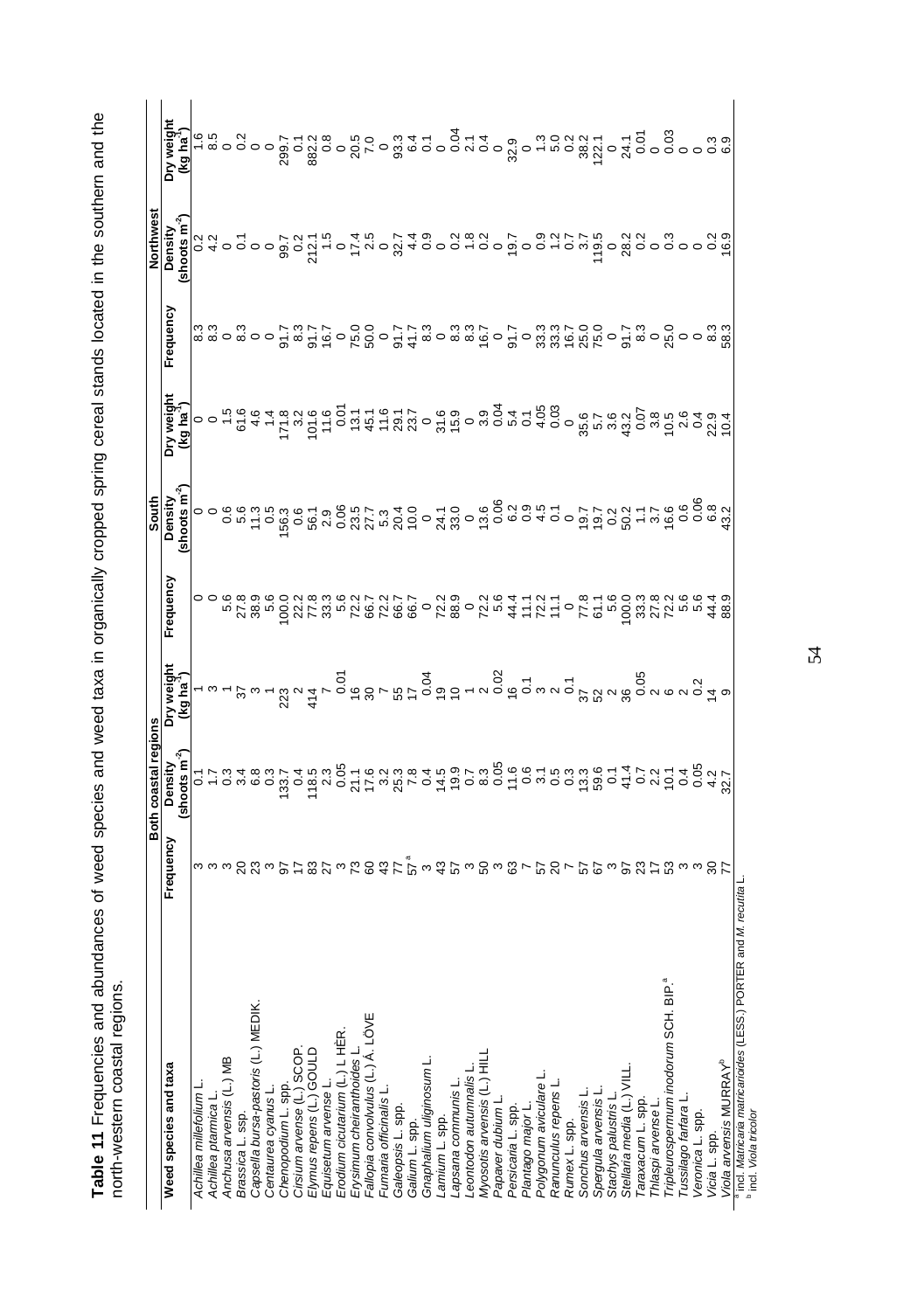warmer climate and dry clay soils (Mukula et al. 1969, Salonen 1993a). *Lapsana communis*, *Myosotis arvensis*, *Polygonum aviculare*, *Tripleurospermum inodorum* and the legume species *Vicia* spp. thrive on dry mineral soils with high pH, and this is the probable cause for their higher frequencies and abundancies in the south (Ellenberg et al. 1991, Erviö et al. 1994). *Galium* spp. occurred more frequently in the south, where it is known to thrive (Salonen 1993a), but was also abundant in the northwest. The higher occurrences of *E. repens*, *Galeopsis* spp., *Persicaria* spp. and *Spergula arvensis* in the northwest are related to the moist coarse mineral and organic soils, and to the relatively low pH levels typical of this region (Salonen 1993a, Erviö et al. 1994) (**IV**).

*Galeopsis* spp*.*, *Persicaria* spp. and *Spergula arvensis* are summer annuals, and therefore occurred more commonly in the northwest, where spring-sown cereal crops dominate, whereas *Anchusa arvensis*, *Centaurea cyanus*, *Erodium cicutarium*, *M. arvensis* and *Papaver dubium* are favoured by the cultivation of autumn-sown annual crops, which are more common in the south (**IV**). *Brassica* spp. was more common in the south, probably because of a higher frequency of oilseed rape cropped in this region (**IV**; Information Centre of the Ministry of Agriculture and Forestry 2003). *Brassica* spp. are disseminated as volunteer crops, also through poorly cleaned seed, and through seeds contained in feed cereals that are transferred to manure fertilizer.

The frequency of *C. arvense* was higher in the south but the differences in its abundances between south and northwest were not statistically significant (**IV**). *Sonchus arvensis* occurred at higher density in the south, whereas its biomass weight was higher in the northwest (**IV**; Mukula et al. 1969, Salonen et al. 2001b). *C. arvense* has a deep reaching root system and therefore competes successfully with agricultural crops, especially in dry clay soils, whereas *Sonchus arvensis* with its rather shallow root system thrives in the coarse mineral and moist soils typical of the northwest (Mukula et al. 1969, Salonen 1993a). Both species are favoured by rotations involving high proportions of annual crops (Donald 1990).

*E. repens* previously was more common in the south (Mukula et al. 1969, Mela 1988), but now it is more frequent and abundant in the northwest, at least under organic farming practices (**IV**; Erviö & Salonen 1987, Salonen et al. 2001a and b). The moist silt and humus-rich mineral soils characteristic of central and western Finland benefit the growth and the spread of *E. repens* (Mukula et al. 1969, Salonen et al. 2001b). Increasing proportions of perennial ley required by intensified cattle husbandry and concomitant decrease in tillage intensity incite the spreading of *E. repens*. This is the case in the northern part of the north-western coastal region. In contrast, increased proportion of arable land devoted to annual crops resulted in more intensive soil tillage in the south, and a concomitant decline of *E. repens* (Håkansson 2003).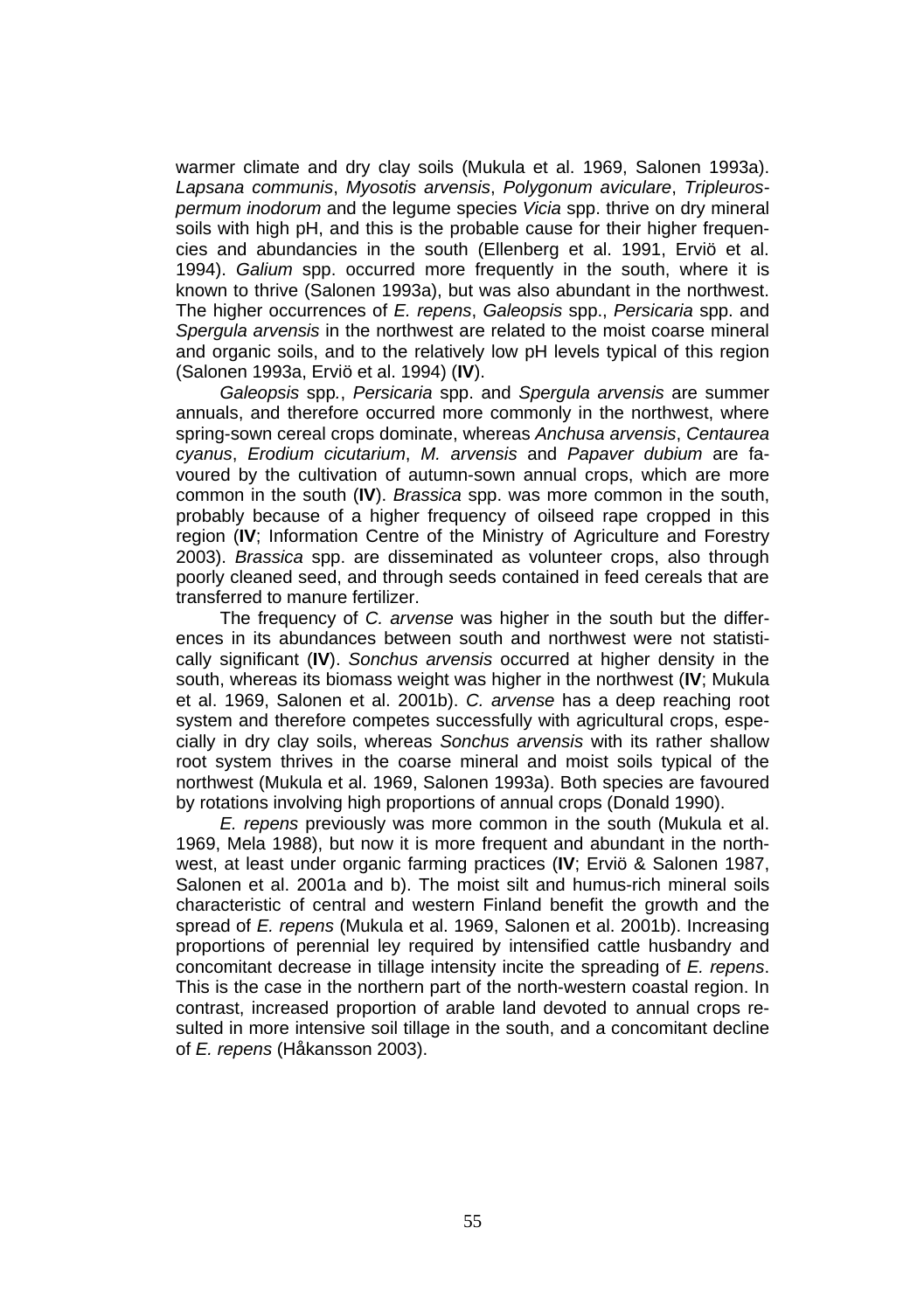#### **4.2.2 Weed occurrence and grain yield**

Mean weed densities did not differ between the north-western (570 plants  $\rm m^{2}$ ) and the southern regions (565 plants  $\rm m^{2}$ ) whereas average weed biomass production was markedly higher in the northwest (1594 kg dry weight ha<sup>-1</sup>) than in the south (697 kg dry weight ha<sup>-1</sup>). Weed abundance differed remarkably between single spring cereal crops. In one third of the crop stands, weed densities were below 300 plants  $m<sup>2</sup>$ , whereas in another third it exceeded 600 plants  $m<sup>2</sup>$ . The distribution of the fields was about the same in both regions with regard to weed density, but differed largely with regard to biomass weight. In the south, weed dry weights exceeded 1000 kg ha $^{-1}$  in one third of the fields surveyed, whereas in the northwest, this was the case in two thirds of the fields. The mean proportion of weed biomass in relation to total weed and crop biomass was 11.4 vs. 20.6 per cent in the south and the northwest, respectively. The high weed dry weight in the northwest was largely due to the occurrence of *E. repens*; the mean of this weed species was 10.8 per cent of the total crop and weed dry weight in the northwest (**IV**).

Compared to the clay soils dominating in the south, the high weed biomass production in the northwest is generally favoured by its predominant humus-rich mineral and organic soils (Salonen 1993a). In addition to the supply of N from the soil stock, humus-rich mineral and organic soils have a high water holding capacity (Andreasen et al. 1991). In contrast to the findings of this study, Mukula et al. (1969) recorded higher weed biomass production in the south, and explained this with a longer growing period and a higher temperature sum. In the 1960s, mixed farming was still common in southern Finland. However, since the 1970s, mixed farming in the south was replaced by pure crop husbandry, consisting mainly of monotonous spring cereal cropping, whereas animal husbandry in the northwest was intensified. High livestock densities based on the importation of cereal and concentrate feed from southern Finland and from abroad, which gave rise to positive nutrient balances, are another probable reason for the increase of weed biomass in the northwest (Salonen 1993a, Salo et al. 2007).

When grain yield was assessed as 50 per cent of total above-ground crop biomass, mean yields (85 per cent DM) amounted to 3.4 and 3.7 t ha<sup>-1</sup> in the south and in the northwest, respectively (**IV**). These yield levels correspond to the yields feasible with respect to the values of SNF for perennial red clover-grass leys recorded on the same farms (4.1.5 and Tables 9 and 10). One weight-unit of weed biomass corresponds to a yield loss of one weight-unit of crop biomass (Lazauskas 1994). Assuming that grain biomass makes up half of the above-ground biomass of a cereal crop, one t ha<sup>-1</sup> of weed biomass at harvest causes a grain yield loss of 0.5 t ha<sup>-1</sup>. According to the measurements of weed biomass weights (95% DM) mentioned above, the mean yield loss caused by weed infestation in the south and the northwest amounted to about 0.4 and 0.9 t grain (85% DM) ha<sup>-1</sup>, respectively. This additional yield potential may be sustained by a higher mineralization rate of the SOM than that calculated above (4.1.5), and/or by imports of N to the farm in the form of concentrate feed, feed cereals, forage and/or organic manures.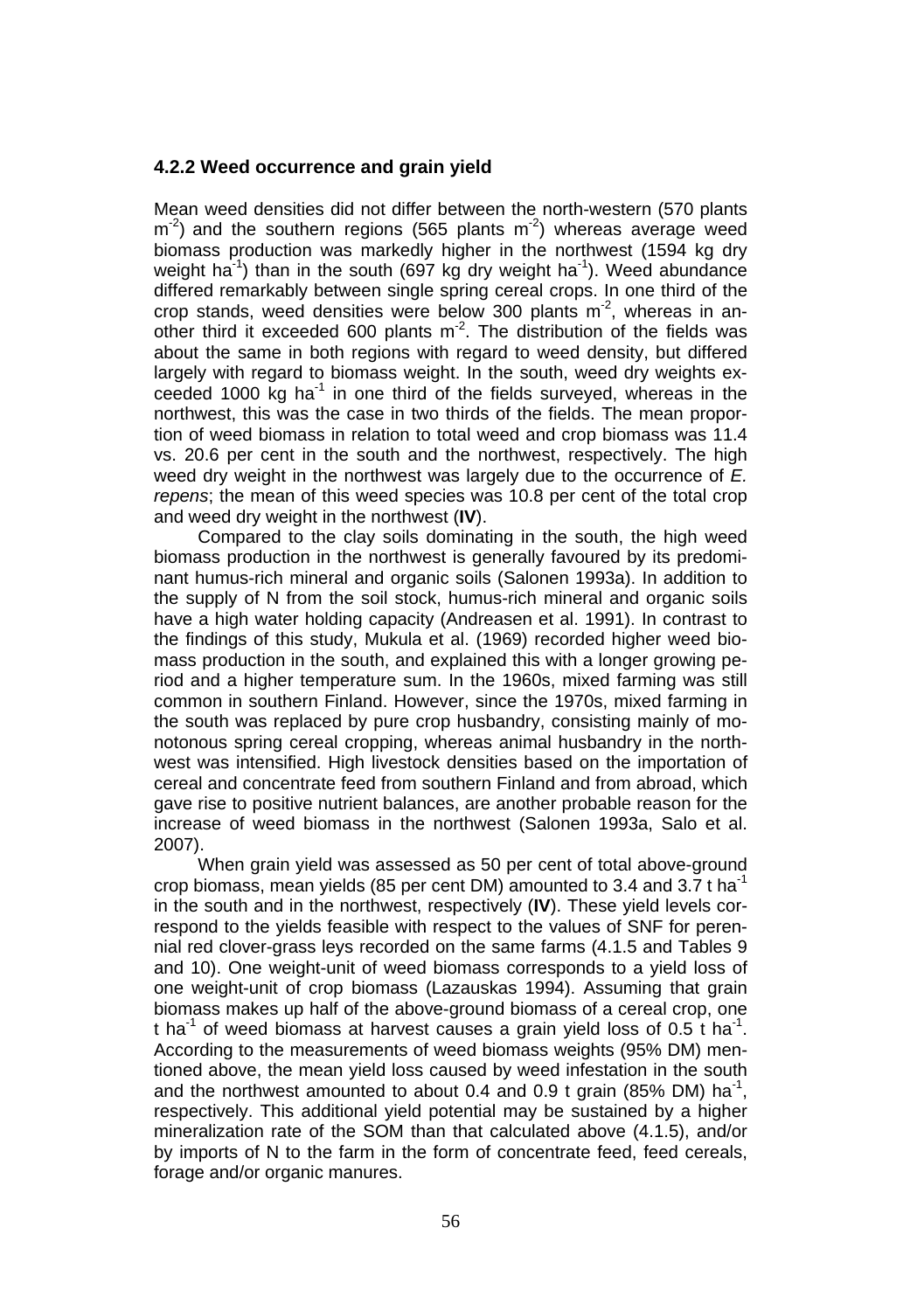Together with the central part of southern Finland, the coastal regions belong to the locations most favourable for grain cropping in Finland. In 2002, yields of conventionally managed spring cereal crops in the south and in the northwest averaged 3.2 and 3.6 t ha<sup>-1</sup>, respectively (Information Centre of the Ministry of Agriculture and Forestry 2003). Thus, the average grain yields recorded in organically managed spring cereal stands exceeded those of conventional farming. On the other hand, in a recent trial carried out under identical environmental conditions in the southern coastal region, organic spring cereal crops reached only 65 to 85 per cent of the yield level obtained with more or less intensive conventional crop management methods (Heinonen 2009). The choice of full-time farmers with an interest in organic farming in this study protocol determines that the yield levels reported here cannot be related to those obtained from a population comprising all full-time and part-time conventional farmers in the respective regions. Yet, the yield levels reported here point out a yield level achievable under practical organic farming conditions (3.1). In any case, the intensity of long- and short-time cereal crop management differed considerably between the farms participating in this study (**IV**, **V**).

Between 30 to 40 per cent of a hecterage has to be grown with legumes in order to supply an organic cropping system with N fixed from the air. Under Nordic conditions, perennial legumes have a higher capacity for SNF than annual legumes (Granstedt 1992). In Finland, around 30 per cent of the conventionally managed arable land is cropped with perennial forage leys, but the differences are large between single regions and between farms (Information Centre of the Ministry of Agriculture and Forestry 2008a). On most of the arable organic farms participating in this study, N was also supplied by the importation of animal manures from conventional farms, namely, by an appropriated indirect support area ('shadow hecterage'). In order to introduce organic farming in a larger scale, and to primarily make use of ley cropping by harvesting the herbage for forage, mixed farming ought to be re-introduced over the whole country.

#### **4.2.3 Development of weed occurrence over time**

In the south, weed density was significantly related to the duration of organic farming, and there was a tendency for the weed dry weight to be related to the duration of organic farming. In the northwest, no such relationships were detected (**IV**). In both coastal regions the mean weed densities in organically cropped spring cereal fields were at a similar level as that reported for conventional crops in the first national survey conducted in the 1960s, and also for the surveys on organic farming which were carried out in the 1980s and 1990s. Compared with the mean values for present conventional farming in Finland, weed density in organically farmed spring cereal crops in the coastal regions was more than twice as high in this study (Table 12).

Mean weed biomass weight resembled that recorded in the 1960s, and was markedly higher than in previous surveys of organically managed spring cereal stands, and more than twice as high as that of conventionally farmed cereal crops at the present (Table 12). Although soil tillage had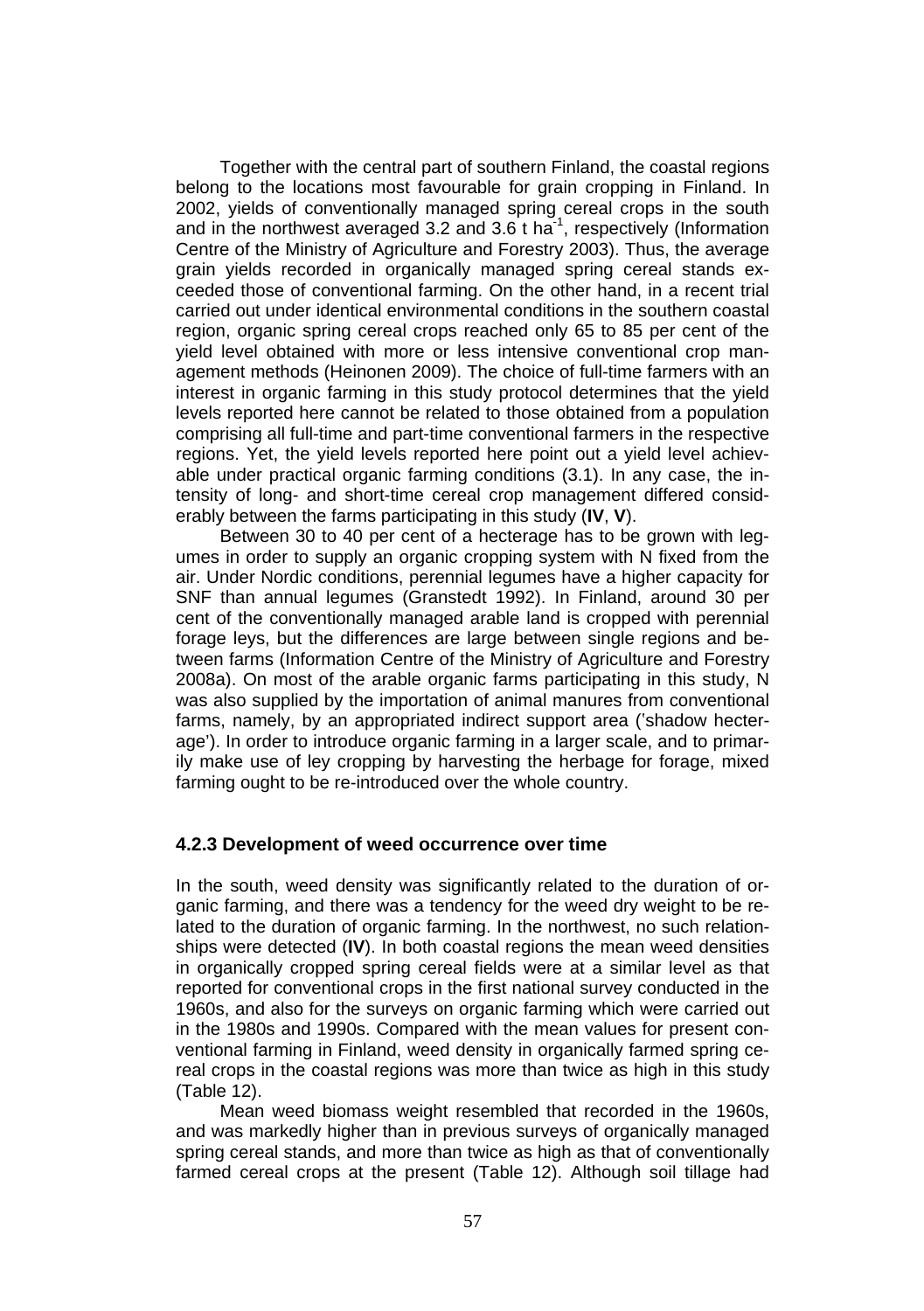|                                                                                                    | Present<br>survey <sup>ª</sup>               | Salonen et al.<br>$(2001a)^{5}$                                 | $(1988)^5$<br>Mela                                                                                             | Mukula et al. (1969) <sup>c</sup><br>and Mukula (1974)°                          | Erviö & Salonen<br>$(1987)^{p}$ | Salonen et al<br>$(2001b)^5$ |
|----------------------------------------------------------------------------------------------------|----------------------------------------------|-----------------------------------------------------------------|----------------------------------------------------------------------------------------------------------------|----------------------------------------------------------------------------------|---------------------------------|------------------------------|
| Years of                                                                                           | Ψ                                            | ヘリ ヘリ ヘリ ヘリ ヘリ ヘリ ヘリ ヘリ ヘリ ヘリ ヘリ                                |                                                                                                                |                                                                                  | 슈스 스크스 스크스 스크스 스크스 스크스 스크스 스크   |                              |
| investigation                                                                                      | 2002                                         | 1997-1999                                                       | 1984-1986                                                                                                      | 1962-1965                                                                        | 982-1984                        | 1997-1999                    |
| Socioeconomic                                                                                      |                                              |                                                                 |                                                                                                                |                                                                                  |                                 |                              |
| structure                                                                                          |                                              | Industrial <sup>d</sup>                                         |                                                                                                                | Commercial <sup>e</sup>                                                          | Industrial <sup>d</sup>         |                              |
| Farming concept                                                                                    |                                              | Organic, no herbicides                                          |                                                                                                                | no herbicides<br>Conventional                                                    | Conventional, herbicides        |                              |
| <b>Need density</b>                                                                                |                                              |                                                                 |                                                                                                                |                                                                                  |                                 |                              |
| plants m <sup>-2</sup> )                                                                           | 567                                          | 469                                                             | 505                                                                                                            | 550                                                                              | 173                             | 220                          |
| Weed biomass (kg                                                                                   |                                              |                                                                 |                                                                                                                |                                                                                  |                                 |                              |
| dry weight ha <sup>-1</sup> )<br>Proportion of weed                                                | 1056                                         | 678                                                             | 575                                                                                                            | 1000                                                                             | 320                             | 351                          |
|                                                                                                    |                                              |                                                                 |                                                                                                                |                                                                                  |                                 |                              |
| in relation to crop                                                                                |                                              |                                                                 |                                                                                                                |                                                                                  |                                 |                              |
| biomass (%)                                                                                        | 16.0                                         | 17.1                                                            | 12.0                                                                                                           | 16.3                                                                             | Not assessed                    | _<br>ვე                      |
| Southern and north-western coastal regions of Finland.                                             |                                              |                                                                 |                                                                                                                |                                                                                  |                                 |                              |
| <sup>p</sup> Southern and central Finland                                                          |                                              |                                                                 |                                                                                                                |                                                                                  |                                 |                              |
| <sup>6</sup> Southern and central Finland, including the eastern and western parts of the country. |                                              |                                                                 |                                                                                                                |                                                                                  |                                 |                              |
| Specialization on either                                                                           |                                              |                                                                 |                                                                                                                | crop or animal husbandry; high inputs of fuels, fertilizers and purchased feeds. |                                 |                              |
| Mixed crop and animal h                                                                            |                                              | usbandry; low inputs of fuels, fertilizers and purchased feeds. |                                                                                                                |                                                                                  |                                 |                              |
|                                                                                                    | a contract to a state of a state of the con- |                                                                 | and the state of the state of the state of the state of the state of the state of the state of the state of th | $\frac{1}{2}$                                                                    |                                 |                              |

Table 12 Average weed abundances found in surveys of spring cereal stands in Finland over 1962-2002. **Table 12** Average weed abundances found in surveys of spring cereal stands in Finland over 1962-2002.

f In crop stands not treated with herbicides, the proportion of weed in relation to crop biomass was 12.6 per cent. In crop stands not treated with herbicides, the proportion of weed in relation to crop biomass was 12.6 per cent.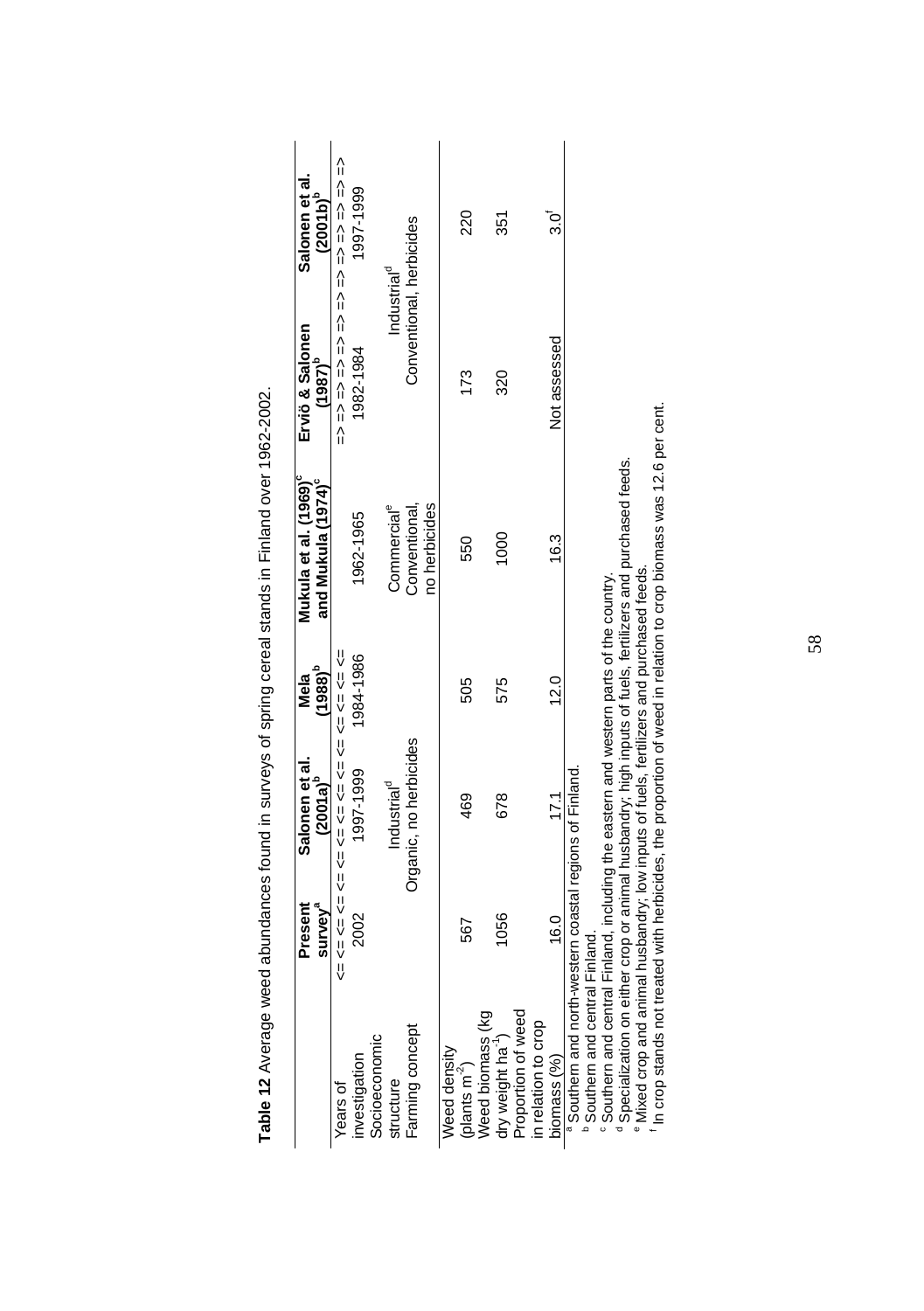been intensified, weed abundance in organically cropped spring cereals in the coastal regions of Finland was on a level comparable to that of conventional farming in the 1960s. In the south, the average proportion of weed dry weight in relation to total weed and crop dry weight was 11.4 per cent, and in the northwest it constituted 20.6 per cent (**IV**). If a level of weed biomass of 5 per cent of total above-ground biomass is regarded as tolerable (Salonen 1993b), then the level of weed biomass found here in organically cropped cereal stands appeared to be a yield-limiting factor.

When related to the abundance of single weed species, the number of years since the conversion to organic farming appeared to be one of the few statistically significant explanatory variables. Species occurring in high densities in fields with a long history of organic cropping included *E. repens*, *Capsella bursa-pastoris*, *T. inodorum*, *Thlaspi arvense*, *Chenopodium* spp*.*, *C. arvense*, *V. arvensis*, *P. aviculare* and *M. arvensis* (in descending order). Moreover, *E. repens* was the weed species whose biomass increased most as a result of long-term organic farming. It was followed by *C. bursa-pastoris, E. cheiranthoides, T. arvense, P. aviculare, T. inodorum, C. arvense* and *Galeopsis* spp. (**V**).

The annual weed species that dominated in organically cropped fields were largely the same as those reported to be most common in contemporary conventional farming (Erviö & Salonen 1987, Salonen et al. 2001b). Conversion from conventional to organic crop production primarily seemed to increase the frequencies and abundances of these dominating weed species to and, in some cases, even above the levels recorded in the 1960s by Mukula et al. (1969). In both coastal regions, *Chenopodium* spp. reached higher densities and dry weights than in previous surveys of conventional and organic farming in Finland. In the south, the abundances of *Brassica* spp., *Fallopia convolvulus, Galium* spp. and *Lamium* spp. were much higher compared with the meaned data reported from previous national surveys (**IV**). In this present study, there were considerable changes in the frequencies and abundances of perennial weed species compared with previous national surveys. In the northwest, *E. repens* exceeded previously recorded average levels of occurrence (**IV**; Mukula 1974, Mela 1988, Salonen et al. 2001a and b). On the other hand, the frequencies of perennial ruderal and grassland weed species, such as *Achillea millefolium*, *Achillea ptarmica*, *Equisetum arvense*, *E. cicutarium*, *Leontodon autumnalis*, *P. major*, *Ranunculus repens*, *Rumex* spp. and *Tussilago farfara*, in both coastal regions were markedly lower than previously recorded (**IV**; Mukula et al. 1974, Mela 1988).

The annual and perennial weed species that became increasingly abundant under organic farming conditions were either nitrophilous or, owing to their tall or climbing growth habit, competitive in tall and dense crop stands (Mahn 1988, Ellenberg et al. 1991, Jørnsgård et al. 1996, Blackshaw et al. 2003). In this study, multivariate analysis showed that the abundances of the nitrophilous weed species *Chenopodium* spp., *C. arvense*, *E. repens*, *E. cheiranthoides* and *Galeopsis* spp. (Ellenberg et al. 1991) were positively related to the number of years since the conversion to organic farming (**V**). The frequency and abundance of nitrophilous weed species in organically cropped spring cereal fields suggest high soil N levels and contradicts the prediction by Rydberg & Milberg (2000) that con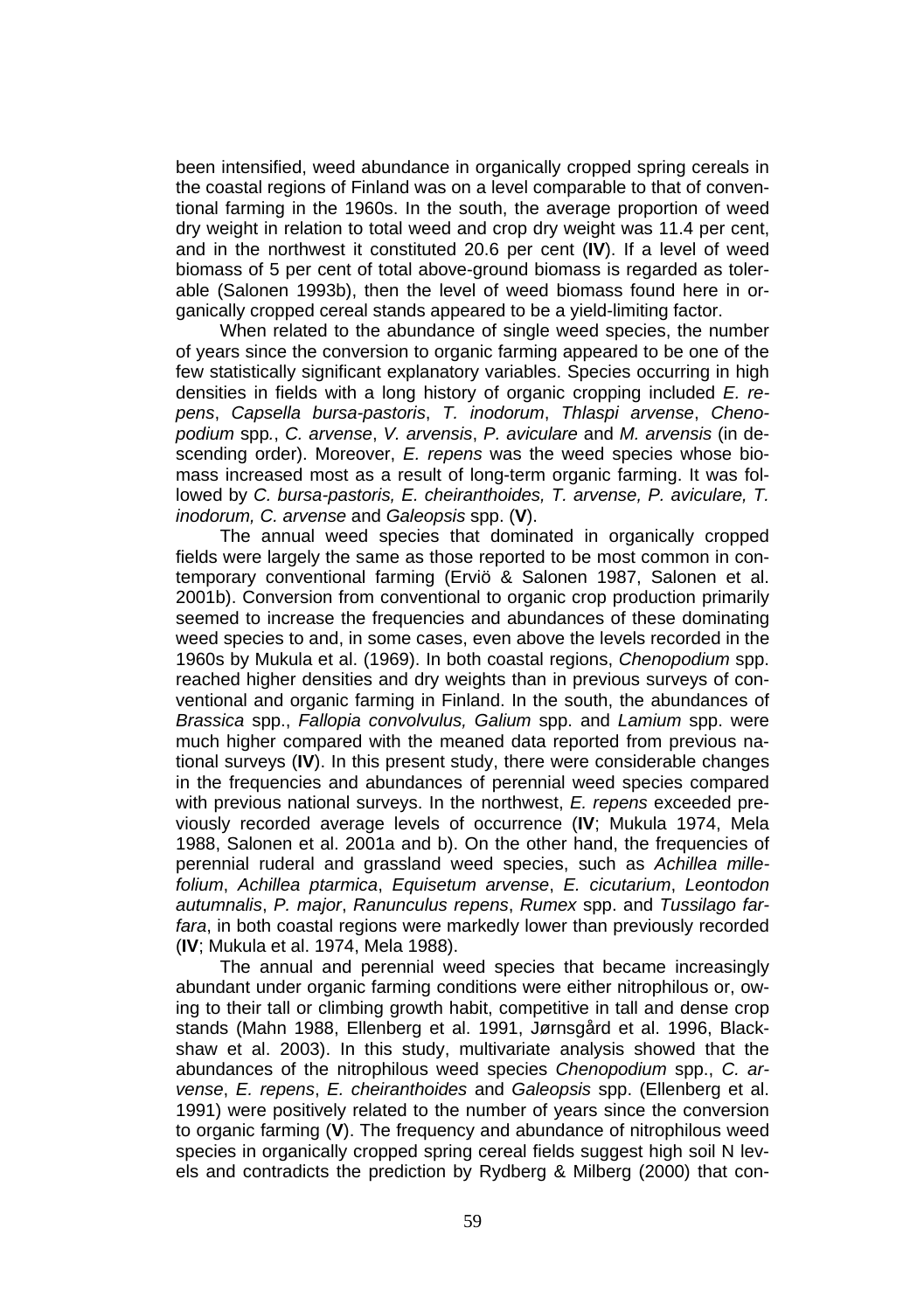version to organic farming practices would lead to an increase especially of non-nitrophilous weed species. High N supply in organically cropped fields may be due to high levels of SOM, to application of animal manure, and/or to high levels of SNF (**III**). High soil N levels offer a potential for high crop yields provided that weed occurrence is kept under control.

Non-nitrophilous weed species also became more abundant with the duration of organic farming. However, there was no consistent pattern between the duration of organic farming and increased abundance of nonnitrophilous weeds compared to nitrophilous weed species (**V**). A probable cause for this is the ban on herbicides, which is a consequence of conversion to organic farming. Out of all agricultural management practices, the application of herbicides has been found to exert the largest influence on weed species diversity and abundance (Bàrberi et al. 1997, Doucet et al. 1999). As a consequence of the conversion to organic farming, the selective pressure of herbicides was removed and weed species especially sensitive to the previously used herbicides were allowed to spread (Hald 1999a, Hyvönen et al. 2003a). The omission of herbicides is the cause for the increased occurrence of any non-nitrophilous or nitrophilous weed species sensitive to herbicides.

Compared with the south, leys in the northwest took up a larger share of the arable land, were more often grown for forage than for green manure, and usually terminated after three production years had elapsed (**II**). These may be the main causes for the higher occurrence of perennial ruderal and grassland weeds in the northwest (Raatikainen et al. 1985, Mela 1988). However, in both regions, land amelioration by sub-surface drainage and liming, reduced area under pasture, and intensified soil tillage detered the spreading of ruderal and perennial grassland weeds under organic or conventional farming management (Erviö & Salonen 1987, Rydberg & Milberg 2000). In contrast, the arable perennial weeds *C. arvense*, *E. repens* and *Sonchus arvensis* are well adapted to soil cultivation (Håkansson 2003).

Levels of weed infestation may be fairly low during the first years after conversion, given that weed control has previously been carried out as a routine during the years of conventional farming. Low weed infestation during the first years after conversion may lead to the neglect of precautionary measures. Thus, farmers may aim at maximizing the share of cash crops instead of applying crop rotations beneficial for soil fertility and weed control. In such a case, levels of weed infestation will increase with the duration of organic cropping (Rantzau et al. 1990, Freyer 1991). In Finland, Salonen et al. (2001a) warned that the perennial weed species *E. repens*, *Sonchus arvensis*, and *C. arvense* may threaten the future of organic cereal production, if their control is not given due attention. In a survey of weeds on organic farms in Sweden carried out by Rydberg & Milberg (2000) neither *E. repens* nor *C. arvense* were particularly frequent, which suggests that appropriate soil cultivation technology can lower the occurrence of perennial weed species. Large differences in weed abundance between single fields highlight the crucial role of individual farm management practices, such as preventive husbandry practices and mechanical weed control measures (Bond & Grundy 2001).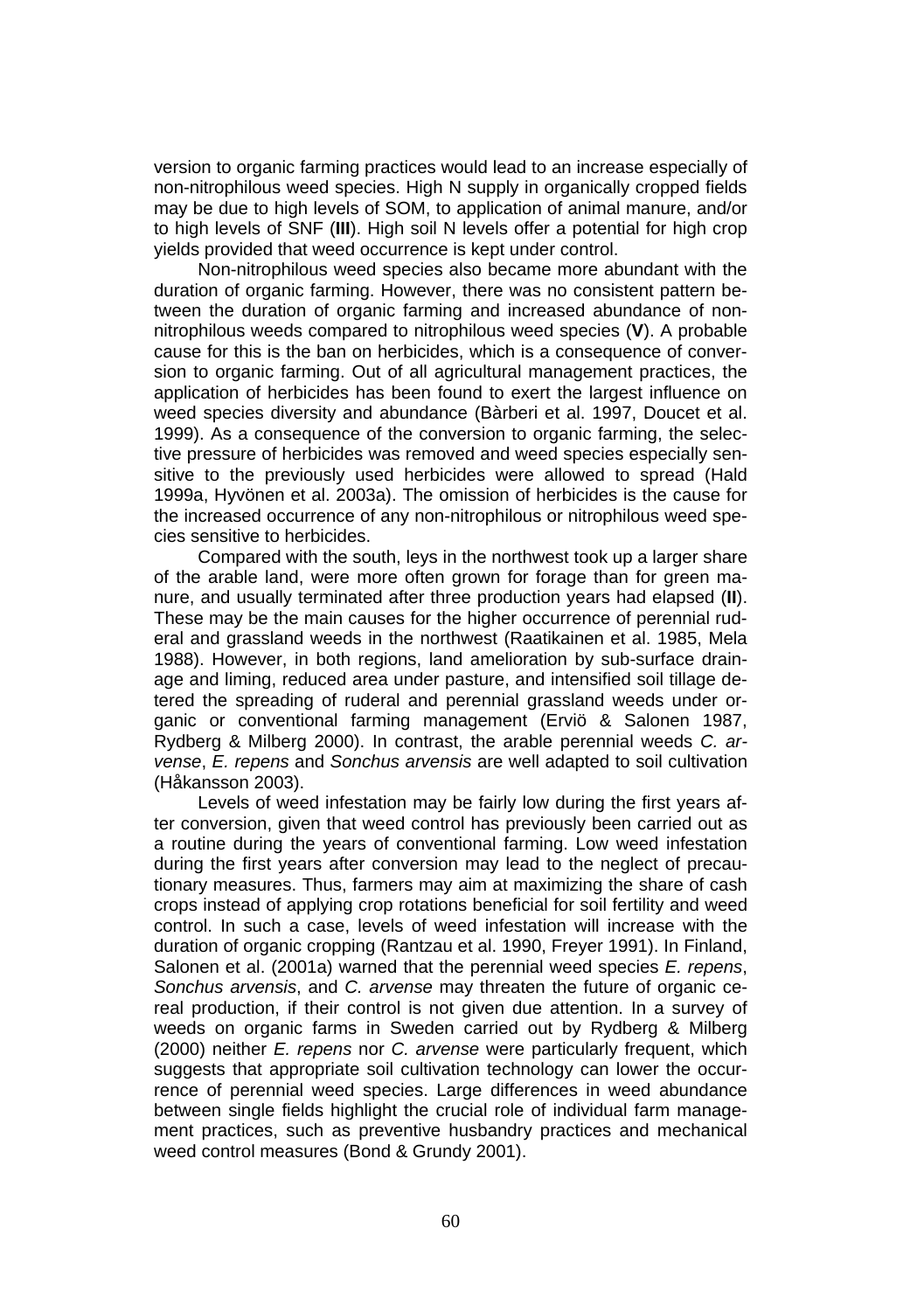#### **4.2.4 Competitive weed species**

Weed communities in the south and the northwest differed from each other (**IV**), and successful weed control therefore relies on the identification of the most competitive weed species and the choice of appropriate management strategies. Therefore, the competitiveness of single weed species under the conditions of organic farming in Finnish coastal regions was assessed. The competitiveness of a single weed species was defined by its mean dry weight and its respective percentage of the total above-ground phytomass. The mean biomass of a weed species in a certain crop indicates its potential competitiveness in relation to its associated crop, whereas its mean percentage of total phytomass expresses its actual abundance in that crop (Table 13).

**Table 13** Plant weight and competitiveness of weed species in organically cropped spring cereal fields, assessed at cereal crop DC 70-79 (Zadoks et al.  $1974)^{a}$ .

| Weed species,                                                 | Mean plant     | Percentage of total above-        |
|---------------------------------------------------------------|----------------|-----------------------------------|
| respectively taxa                                             | dry weight (g) | ground phytomass (%) <sup>b</sup> |
| Brassica ssp.                                                 | 1.10           | 2.18                              |
| Cirsium arvense                                               | 0.50           | 0.30                              |
| Capsella bursa-pastoris                                       | 0.04           | 0.19                              |
| Chenopodium spp.                                              | 0.17           | 2.86                              |
| Elymus repens                                                 | 0.35           | 6.46                              |
| Equisetum arvense                                             | 0.31           | 0.42                              |
| Erysimum cheiranthoides                                       | 0.08           | 0.30                              |
| Fallopia convolvulus                                          | 0.16           | 0.65                              |
| Fumaria officinalis                                           | 0.22           | 0.35                              |
| Galeopsis spp.                                                | 0.22           | 1.14                              |
| Galium spp.                                                   | 0.22           | 0.34                              |
| Lamium spp.                                                   | 0.13           | 0.73                              |
| Lapsana communis                                              | 0.05           | 0.50                              |
| Myosotis arvensis                                             | 0.03           | 0.07                              |
| Persicaria spp.                                               | 0.14           | 0.34                              |
| Polygonum aviculare                                           | 0.10           | 0.08                              |
| Ranunculus repens                                             | 0.38           | 0.15                              |
| Sonchus arvensis                                              | 0.27           | 1.15                              |
| Spergula arvensis                                             | 0.09           | 1.61                              |
| Stellaria media                                               | 0.09           | 0.63                              |
| Taraxacum spp.                                                | 0.01           | 0.01                              |
| Thlaspi arvense                                               | 0.10           | 0.24                              |
| Tripleurospermum inodorum                                     | 0.06           | 0.19                              |
| Vicia spp.                                                    | 0.33           | 0.98                              |
| Viola arvensis                                                | 0.03           | 0.16                              |
| <sup>a</sup> Mean crop shoot height 0.62 m (SD $\pm$ 0.13 m). |                |                                   |

**b** Calculated for infested crops.

*Brassica* spp., *E. repens*, *Galeopsis* spp., *Sonchus arvensis* and *Vicia* spp. had high mean dry weights and at the same time made up for a high proportion of total above-ground phytomass, whereas *F. officinalis* and *Galium* spp. had high average dry weights whereas their proportion of total weed and crop biomass was lower than that indicated by dry weight.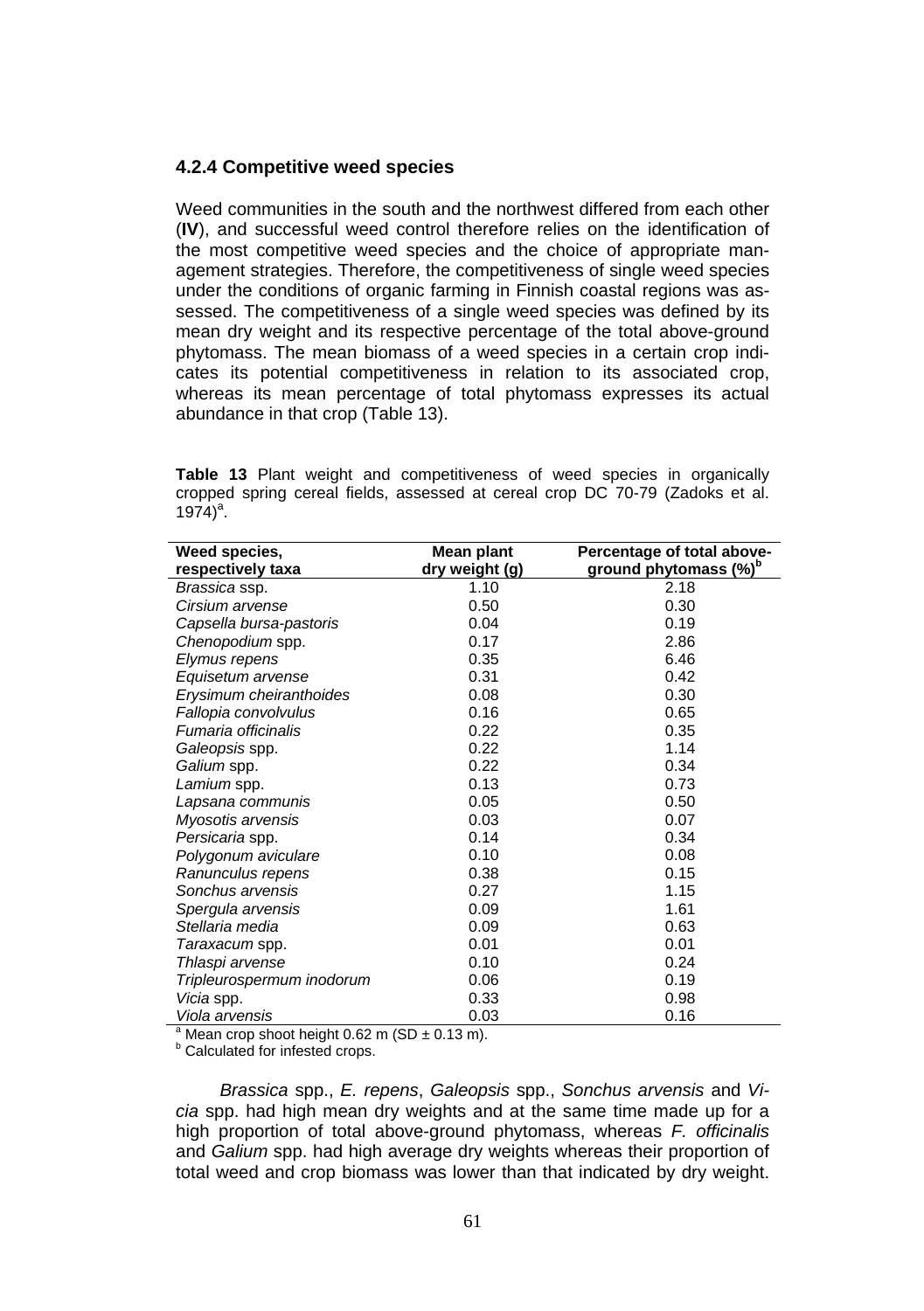Many perennial species including: *C. arvense* and *Sonchus arvensis*, occur in patches and have a higher competitiveness than indicated by their proportion of total weed and crop biomass. *Chenopodium* spp., *F. convolvulus*, *Lamium* spp., *Spergula arvensis*, and *S. media* had low mean dry weights, but occurred at high density and took up significant proportions of weed and crop biomass. Under the conditions of the surveyed spring cereal fields, the above species appeared to be the most noxious weeds. With the exception of *Spergula arvensis* and *S. media*, these weed species are also competitive in tall and dense crops (Ellenberg et al. 1991). Multivariate analysis showed that *Brassica* ssp*.*, *Chenopodium* spp., *F. convolvulus*, *Galium* spp., and *V. arvensis* were positively related to crop dry weight. The biomass of *Galium* spp*.* also was clearly associated with wheat (**V**). In contrast, the abundance of the other weed species was inversely related to crop above-ground biomass, and to the crop genus wheat.

Weed species dry weights were largely the same as those reported by Salonen et al. (2001a) from a survey of organically cropped spring cereals, with two exceptions: The mean weight of *C. arvense* was only one fifth of that recorded by Salonen et al. (2001a), which indicated the ample occurrence of seedlings and relatively sparse patches of shoots emerging from perennial root systems. *Polygonum* species, such as *F. convolvulus*, *Persicaria* spp. and *P. aviculare* had much lower mean individual biomass weights than those reported by Salonen et al. (2001a). This finding may have been caused by the less ample occurrence of humus-rich mineral and organic soils investigated in this study compared with those found in the localities surveyed by Salonen et al. (2001a). The average biomasses of many weed species, such as *Chenopodium* spp., *E. repens*, *F. convolvulus*, *L. communis*, *Persicaria* spp., *P. aviculare*, *Sonchus arvensis*, and *Vicia* spp. were much lower than their respective weights recorded in the 1960s (Mukula et al. 1969), and thus indicative of more competitive crop stands. The higher competitiveness of crop stands in the present study may be a function of more intensive soil tillage, more exact seedbed preparation, better sowing technique, and more competitive crop varieties (Håkansson 2003).

#### **4.2.5 Weed management**

The number of years since conversion to organic farming appeared to be one of the few statistically significant variables that explained weed species abundance. This explanatory variable eclipsed the possible impact of agricultural management methods submitted to the same statistical analysis. This is because the duration of organic farming encapsulated agricultural measures related to preventive long-term management, such as ley cropping, fallowing, and stubble cultivation. Moreover, single short-term management decision variables such as whether or not manure was used, the way in which manure was applied, the choice of crop species, and whether or not weed harrowing was carried out, did not have any significant correlations with the abundance of single weed species. Obviously, the impact of these short-term management variables was concealed by the variable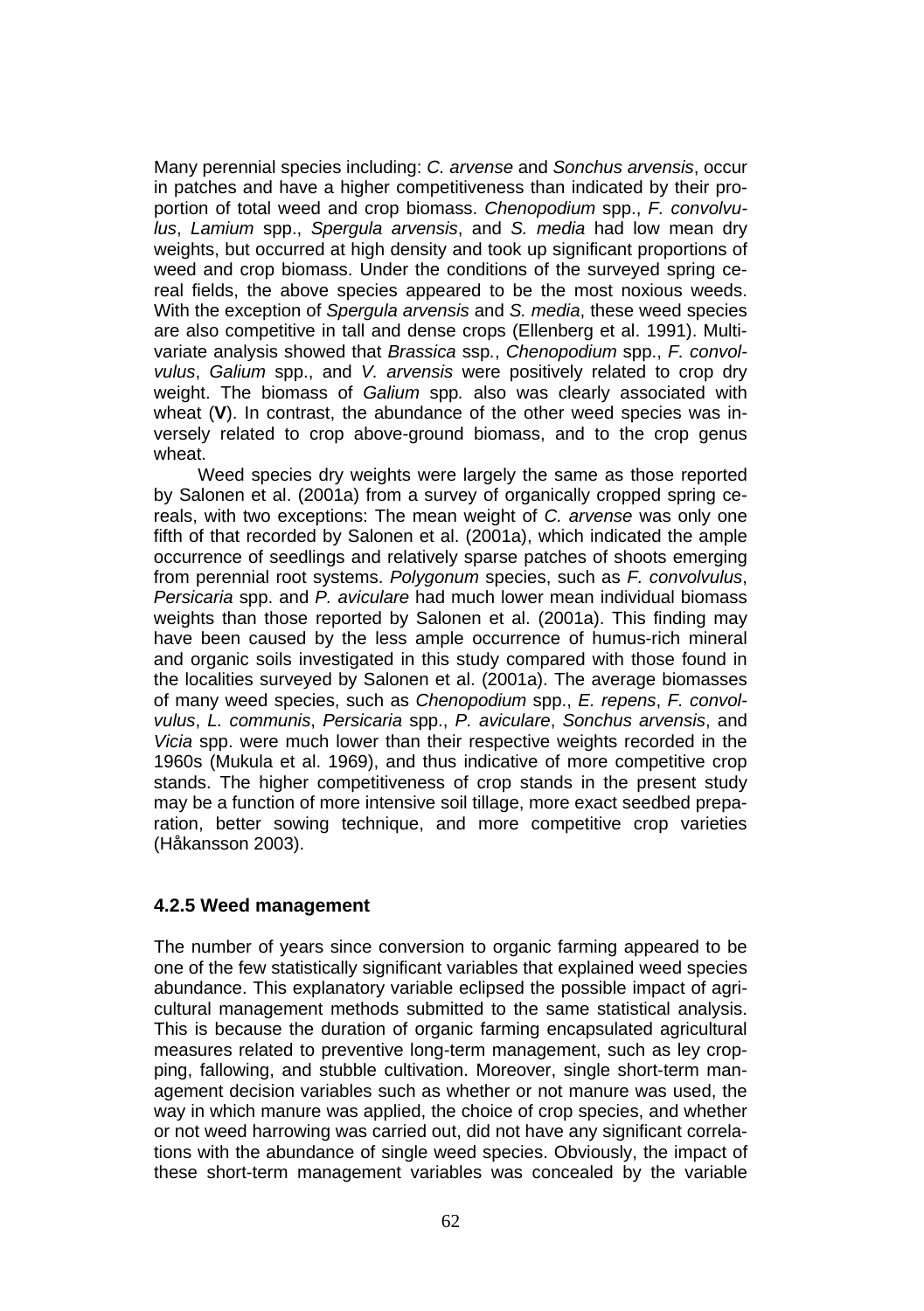crop dry weights obtained, i.e., the competitiveness of the crop resulting from single management activities (**V**). Different weed species were related to the duration of organic farming and to low crop yield (**V**). This finding suggests that it was not the organic farming regime *per se* which resulted in high weed infestation and low yielding crops, but failures in the understanding and management of the organic cropping system.

Conversion to organic farming brings with it changes in long-term management, including the implementation of certain crop rotations and associated practices such as tillage, fertilization and weed management (Lampkin 1992). Rotations including spring-sown and autumn-sown annual crops in addition to perennial crops prevent the selection of specialized weed communities and counteract increases in weed abundance (Hald 1999b, Leeson et al. 2000). Diverse crop rotations also provide plentiful options for preventive and direct weed control measures. For example, *E. repens* declines under annual soil tillage, whereas perennial ley is efficient against weed seedlings and, supposed early cutting, against *C. arvense* and *Sonchus* spp. (Dock Gustavsson 1997, Håkansson 2003). Crop rotation in combination with regular ploughing and stubble cultivation can be sufficient in preventing the dominance of weeds (Lundkvist et al. 2008).

Stubble cultivation accomplished twice in the autumn in combination with late ploughing is an efficient measure against a number of weed species found to be abundant in the coastal regions, namely volunteer crops (such as *Brassica* spp.; Pekrun & Lutman 1998), weed species germinating in the autumn (such as *Galium* spp., *Lamium* spp., *S. media*, and *Vicia* spp.; Håkansson 2003), and *E. repens* (Boström & Fogelfors 1999). If implemented in early autumn, stubble cultivation is also effective against *C. arvense* and *Sonchus arvensis* (Boström & Fogelfors 1999). Stubble cultivation is feasible in regions with long autumns, especially on dry clay soils. The cropping of late-ripening varieties shortens the period available for stubble cultivation. Due to its shorter growing period and higher soil moisture, opportunities for stubble cultivation are generally more limited in the northwest than in the south (Kurki 1982, Mukula & Rantanen 1987).

In some fields located in the northwest, the abundance of *E. repens*  was so high that fallowing may be the only way to regain control, particularly for humus-rich and organic soils (Bylterud 1965). Fallowing also provides opportunities for soil amelioration, for spreading of manure, for cropping of green forage and green manure, and for the establishment of overwintering crops. Black fallow during the whole growing season is effective against weeds, but should be avoided because of the damage inflicted on soil structure and because of excessive nutrient losses. Instead, it is more reasonable to include a spring and early-summer bare fallow into the regular crop rotation, and to extend this to a whole-season fallow when necessary. Some kind of catch crop ought to be sown to utilize the nutrients mobilized during fallowing, and to prevent losses. Provided dense stands, such crops also compete well with weeds. Cutting and the termination of forage and green manure crops ought to be scheduled so that weeds are destroyed before shedding their seeds (Kahnt 1983). The first crop rotation cycles should include spring bare fallow as a preventive measure to minimize risks during conversion to organic farming.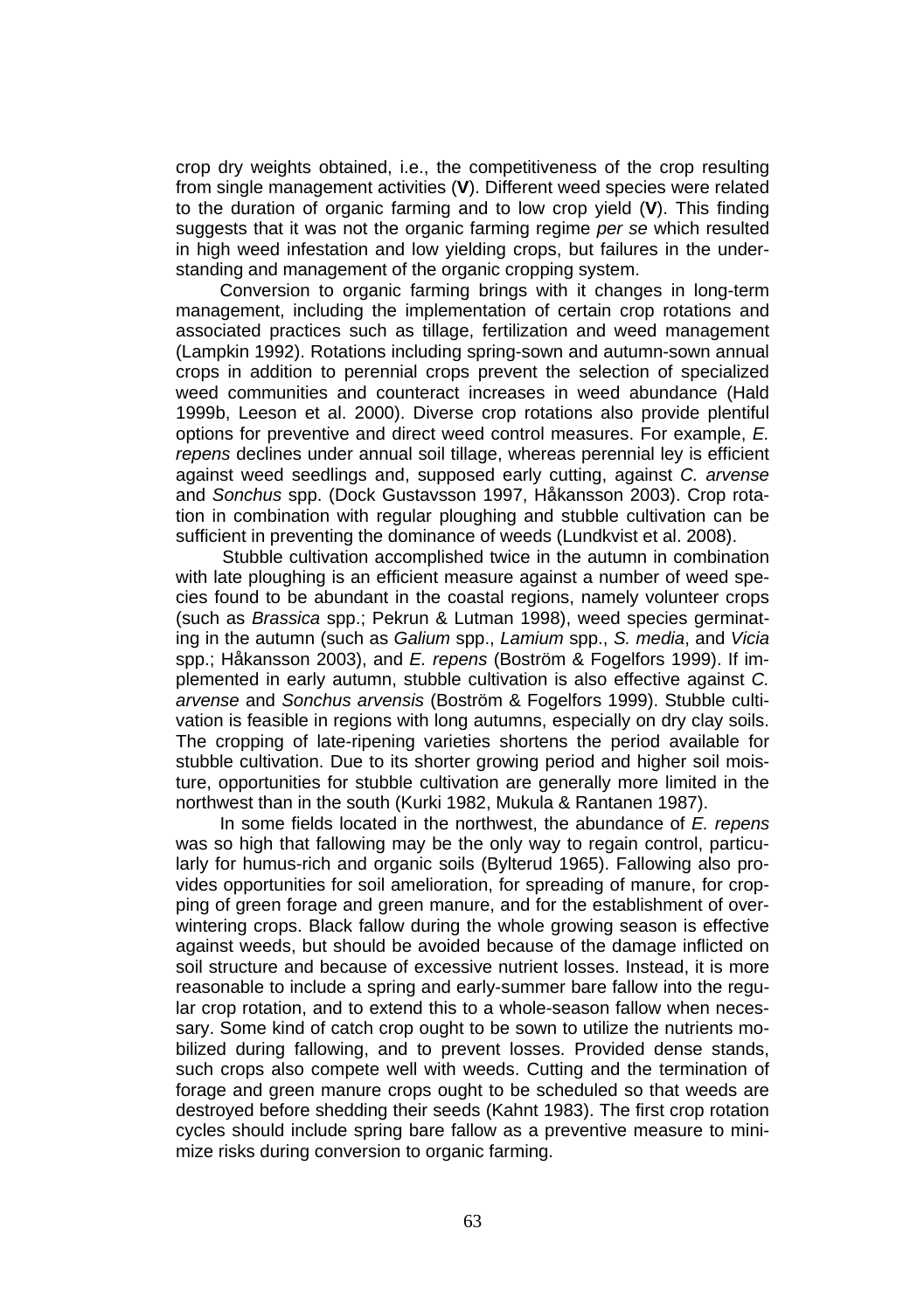By short-term preventive weed management and physical weed control, farmers can manage the competition between crop and weeds in favour of the former. The inverse relationship between wheat and weed abundance (**V**) contradicts previous investigations, where wheat was found to have low competitiveness against weeds (Mukula et al. 1969, Erviö & Salonen 1987). However, wheat is a profitable cash crop and is therefore given a favourable position within the crop rotation in many cases. In the fields investigated, in most cases wheat was grown in sequence after nourishing preceding crops or fallow (**V**). Significantly higher crop densities in the south (**IV**) may have contributed to higher crop competitiveness and lower weed abundance. When it is dense enough, the kind of crop species is not decisive with regard to competitiveness against weeds (Erviö 1972, Erviö 1983).

Even the biomass of *E. repens* was inversely related to crop biomass (**V**), although this weed species is known to tolerate a dense crop canopy (Pyšek & Lepš 1991). On the other hand, *Brassica* ssp*.*, *Chenopodium*  spp., *F. convolvulus* and *Galium* spp. were highly competitive against wheat (**V**). This may be explained by a higher efficiency in the utilization of soil N in terms of shoot biomass increment (Blackshaw et al. 2003). Due to its climbing growth habit, *Galium* spp*.* is able to compete with dense cereal stands (Haas & Streibig 1982). Another species that was able to maintain its abundance in conditions of increasing crop dry weight was *V. arvensis*  (**V**), which resembles both *Chenopodium* spp. and *F. convolvulus* in that it is shade tolerant (Haas & Streibig 1982).

The seedlings and early rosette stages of annual and perennial weed species that were found to be abundant in the coastal regions can be successfully controlled by weed harrowing. However, *Galeopsis* spp. and *Galium* spp. tolerate weed harrowing more than do other weed species (**IV**; Habel 1954, Koch 1959, Kees 1962). Mechanical weed control should be carried out regularly rather than as a treatment obliged by acute weed infestation, particularly when the proportion of annual arable crops significantly exceeds that of perennial leys (Rasmussen & Ascard 1995, Bàrberi 2002). However, post-harvest stubble cultivation had been carried out on only six fields, and weed harrowing on only five out of the 30 fields that were included in this investigation (**V**). Thus, a rather large number of organic farms did not carry out thoroughly integrated weed management strategies and consistent weed control measures (Salonen et al. 2001a). This is in contrast to the pioneer stage of organic farming in Finland, when preventive, cultural and physical measures against weed infestation were frequently applied (Mela 1988).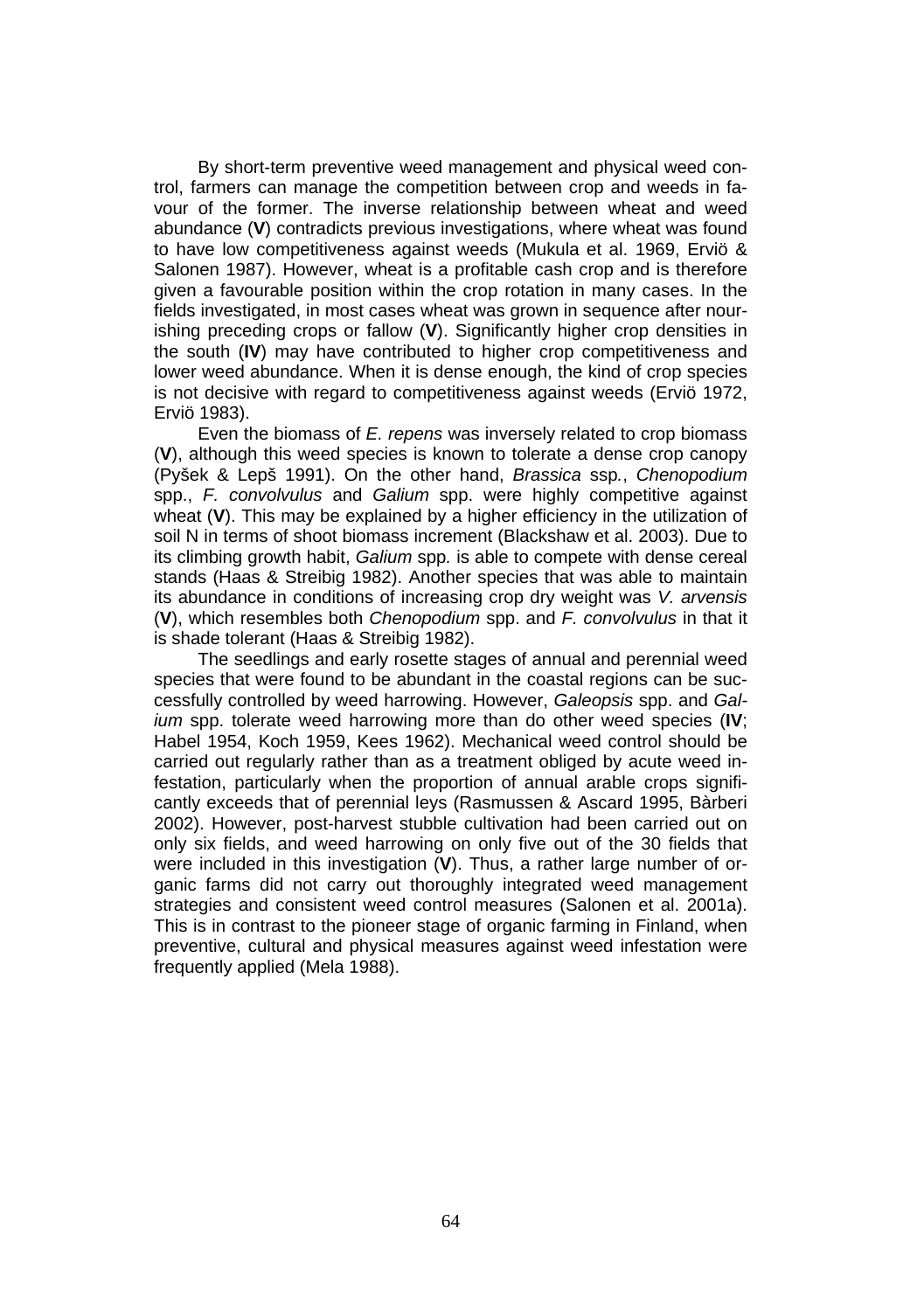# **5 CONCLUSIONS**

Previous studies reveal that, in northern conditions at least, the agronomic productivity of organic farming is restricted mainly by N deficiency and weed occurrence. In order to document the impact of these limitations on the productivity of organic farming and to propose options for the alleviation of these restrictions, I explored the following: (i) the herbage production and persistence of perennial red clover-grass leys, (ii) N supply through symbiotic fixation in perennial mixed leys, and (iii) weed occurrence in spring cereal crops. This study is based on investigations of fields subjected to regular agricultural practices. I present results on the agronomic productivity of organic crop husbandry practices in the coastal regions of Finland, point out limiting factors and suggest a number of measures to alleviate these restrictions.

#### **Herbage production and persistence of perennial red clover-grass leys**

- (i) Mean clover contents in one- and two-year-old leys exceeding 50 and 30 per cent, respectively, supported herbage yields in organically managed red clover-grass leys corresponding to those levels reported for conventional farming (**II**).
- (ii) Herbage yields did not differ between the south and the northwest, whereas percentages of clover in leys in the south were considerably higher than in the northwest (**II**).
- (iii) A decline of herbage yield with ley age was associated with the decline of clover content in a clover-grass ley, which was caused by poor overwintering and persistence. Agricultural management ought to focus on the choice of winter-hardy varieties, the careful establishment of a mixed ley and an appropriate harvest regime (**I**, **II**).
- (iv) Red clover growth, in particular, was highly variable between fields and within fields, indicating an unrealized potential for higher productivity achievable through site-specific soil amelioration measures (**II**).
- (v) More than any other soil property, soil structure appeared to be a key determinant for ley growth and SNF, demonstrating that soil compaction may be a major factor restricting the productivity of organic crop production (**II**, **III**).

#### **Nitrogen supply through symbiotic fixation**

- (i) The mean estimated SNF of red clover-grass leys was high enough to satisfy the N requirements of succeeding cereal crops yielding 3.5 to 4.0 t grain ha<sup>-1</sup>. However, this requires that legumes are grown on 30 to 40 per cent of the arable hecterage (**III**, **synopsis**).
- (ii) In a cropping system that depends on green manuring for its N supply, red clover grass leys should be terminated as long as clover contents remain high. This usually entails termination after the first or second production year. With respect to SNF, leys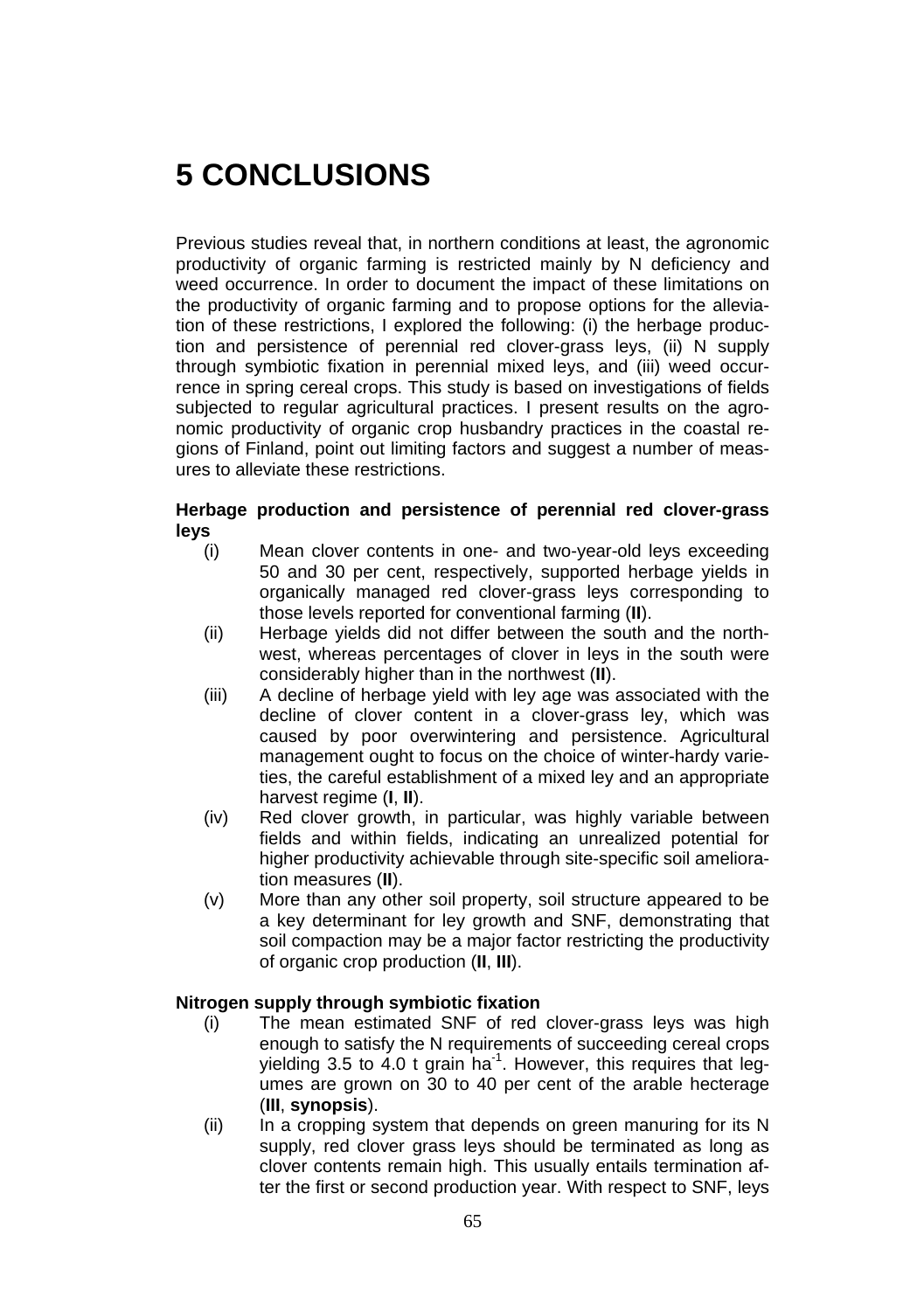grown for the harvest of red clover-seed appeared to be an interesting alternative to green manure leys (**synopsis**).

- (iii) On ruminant livestock farms where N is circulated both through harvest residues and in a forage-feed-manure chain, three-yearold leys appeared to be justified also from the point of N economy (**I**, **synopsis**).
- (iv) The high variability of SNF between and within regions requires individual assessment of the preceding crop value of single ley crops (**III**).
- (v) If the same spatial pattern of within-field variability recurs year after year, soil fertility will gradually deteriorate in specific patches and within-field variability of yields will increase (**III**).

#### **Weed occurrence in spring cereal crops**

- (i) Increasing abundances of *E. repens*, *C. arvense*, and of certain noxious annual weed species represent a challenge to organic farmers to pay more attention to the integration of preventive and direct weed control measures (**IV**, **V**, **synopsis**).
- (ii) Duration of organic farming and low crop dry weight were related to different weed species, illustrating that it was not the organic farming regime *per se* which resulted in high weed infestation and low-yielding crops, but failures in the understanding and management of the organic cropping system (**IV**).
- (iii) The abundance of nitrophilous weed species indicated sufficient supplies of N, confirming that the preceding crop value of the red clover-grass leys grown on the farms was sufficient to sustain plant production at a relatively high level (**V**).
- (iv) The abundance of individual weed species was positively related to the duration of organic farming, and negatively to crop biomass weight, thus emphasizing the importance of long- and short-term weed control management (**V**).
- (v) Owing to the occurrence of different weed communities and differences in the levels of weed infestation, farmers ought to rely on concise region-, farm-, and site-specific control strategies, not at least under organic farming conditions (**IV**).

#### **General agricultural management**

- (i) The agronomic productivity of ley and spring cereal crops managed by full-time famers with an interest in organic farming was on the same level as that of average conventional farming. Given the many options for further improvements of the agronomic performance of organic crop husbandry, organic farming offers a good foundation for the development of sustainable agriculture (**II**, **IV**).
- (ii) Crop performance and weed infestation varied markedly between individual farms, reflecting different impacts of biophysical resources, business planning, equipment and agronomic capability. Extension, education and management planning may contribute to higher agronomic productivity of organic farming (**I**, **II**, **IV**, **V**).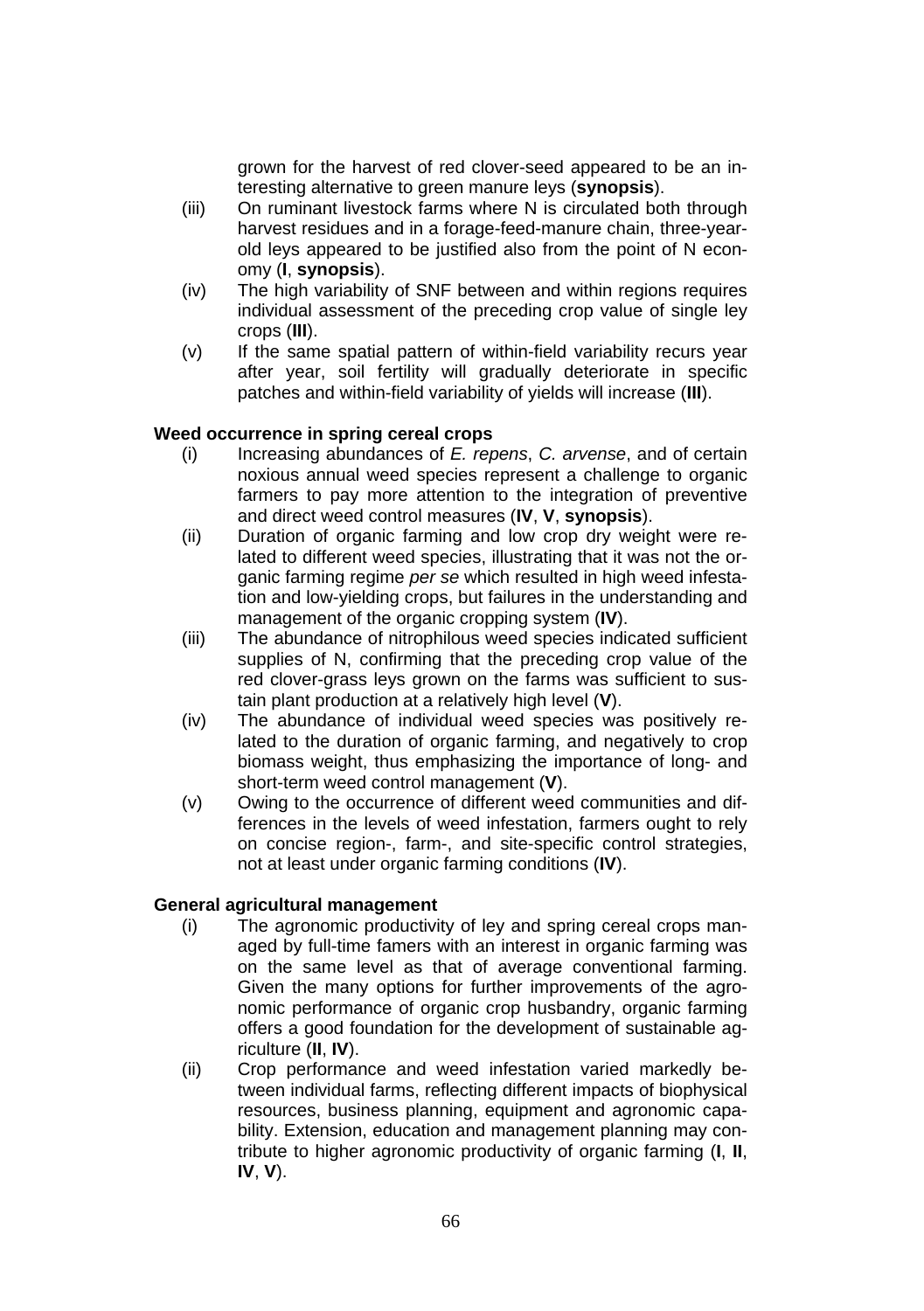(iii) Soil structure appeared to be a main explanatory variable for crop growth. Soil structure is enhanced by perennial crops and animal manure. The application of animal manure also implies a re-distribution of OM and nutrients removed by harvest, constituting an excellent management measure for decreasing between- and within-field variability of soil properties. Moreover, the application of animal manure allows for a higher share of cereals in the crop rotation, breaking legume disease cycles. Consequently, the main threat to the sustainability of conventional and organic farming in Finland is the spatial separation of animal husbandry and crop production (**II**, **III**).

#### **Further research**

- (i) The winter-hardiness especially of the red clover component appeared to be poor, indicating that the development of more persistent red clover varieties is an important task for plant breeding (**I**, **II**).
- (ii) The proportion of red clover to grasses in mixed leys was highly variable, highlighting the question as to whether the proportion between red clover and different grass species can be influenced through differentiating impacts of nutrient applications (**II**).
- (iii) Within-field variations of crop growth appeared to be mainly caused by spatial variations of soil properties. Relationships between crop growth and soil properties therefore need to be studied using spatial and temporal perspectives (**II**).
- (iv) In order to assess the N supply by SNF to succeeding nonlegume crops accurately, more research is needed on the fate of fixed N accumulated in SOM (**III**).
- (v) The increase in the occurrence of certain weed species with the duration of organic farming underlines the necessity to evaluate the preventive weed-control effects of certain crop rotations in combination with certain tillage measures (**V**).

The degradation of agroecosystems and surrounding ecosystems poses questions for the sustainability of the conventional agricultural paradigm. A review of literature showed that organic farming improves the sustainability of food production in many respects, including the management of resources for agricultural production, care for the biotic and abiotic environment, and consideration of social and health effects. However, human population growth sets specific challenges for organic crop husbandry to increase its agronomic productivity.

On the farm level, successful crop husbandry generally relies on the expertise and the commitment of farmers. Conventional farming can rely on curative interventions, such as the application of fertilizers in a form immediately available to plants, and also the use of powerful pesticides. In contrast, the agronomic productivity of organic farming requires long-term integration of different management measures that aim at enhanced soil fertility and preventive crop protection. Thus, organic crop husbandry relies on a design that specifically fits agronomic management into the context of individual farms and fields.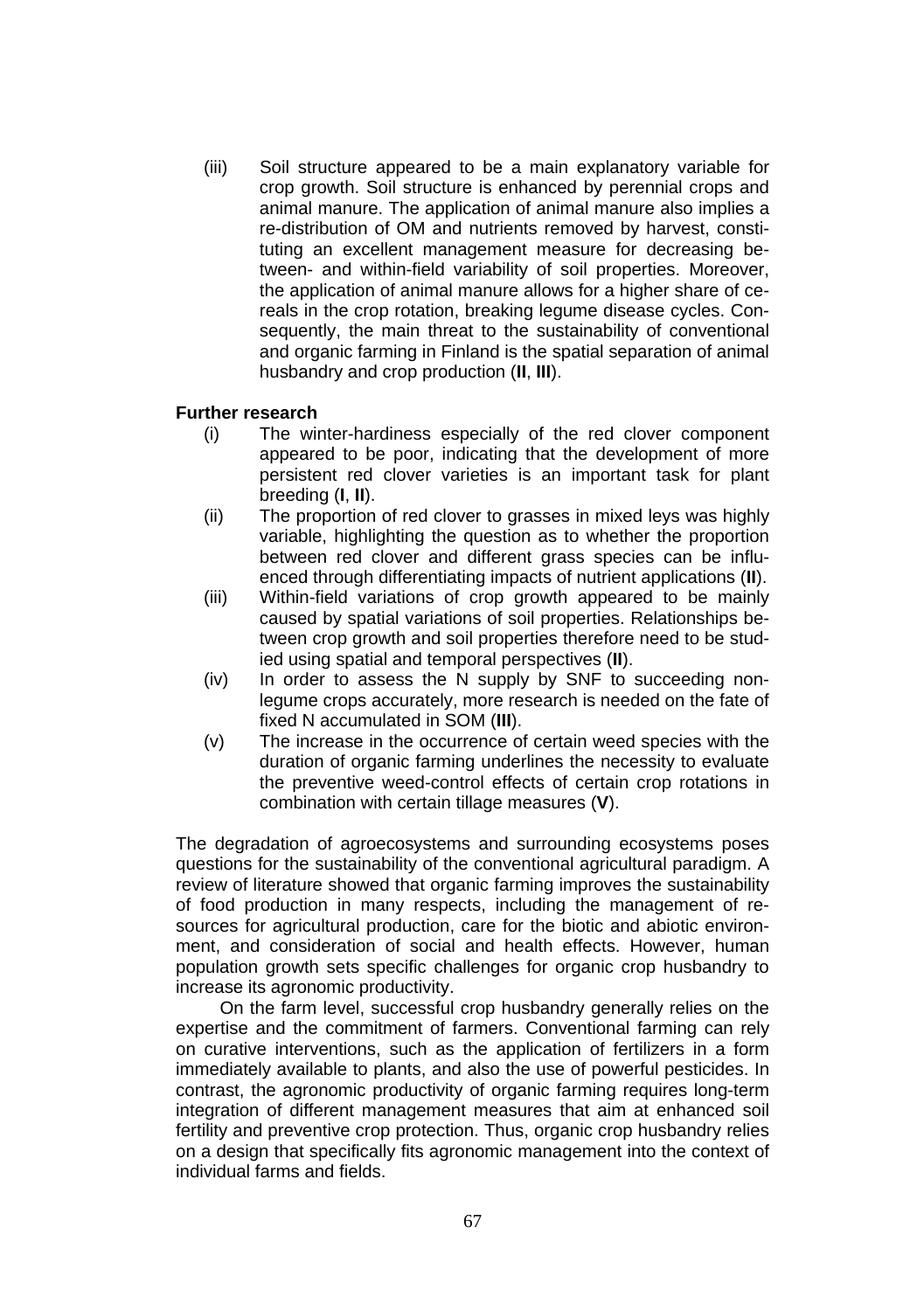Environmental conditions for agricultural production differ on national, regional, and often even on local scales. Certain climate and soil conditions may predispose to deficiencies of certain nutrients and/or occurrence of certain pests. This needs to be reflected by spatial and temporal adaptations of organic farming regulations. In some cases the productivity of organic crop husbandry seems to be restricted by principles that may be hard to justify on a scientific basis. For example, the ban on easily soluble P fertilizers renders organic farming in Finland dependent on apatite, involving transport and spreading, and thus consumption of P in a form hardly available to plants.

In a wider perspective, sustainable agriculture cannot be exercised in isolation, but presupposes interaction with a sustainable society. This includes practical issues, such as the cycling of OM and plant nutrients, and utilization of energy from agricultural sources. Barriers to the adoption of sustainable agriculture may derive not only from biophysical limitations but also from social influences and economic determinants. Thus, research and education play a crucial role in the development of sustainable agriculture.

Sustainable food supply presupposes structural and behavioural changes throughout the whole food chain. Food supply aligned to regional production and seasonal conditions has a substantial potential to reduce transportation distances, and thus to reduce resource consumption and environmental degradation. Regionalization of food production improves the food security, food sovereignty and resilience of societies. Another important step to improve efficiencies in the use of land, water, nutrients and energy, and to reduce negative environmental impacts, is to reduce the intake of animal-based foods by moderate changes towards a more vegetarian diet based on appropriate staple-crops.

At the heart of sustainable development are insight, responsibility, and changes in personal lifestyle. Science is morally committed to contribute to sustainable development.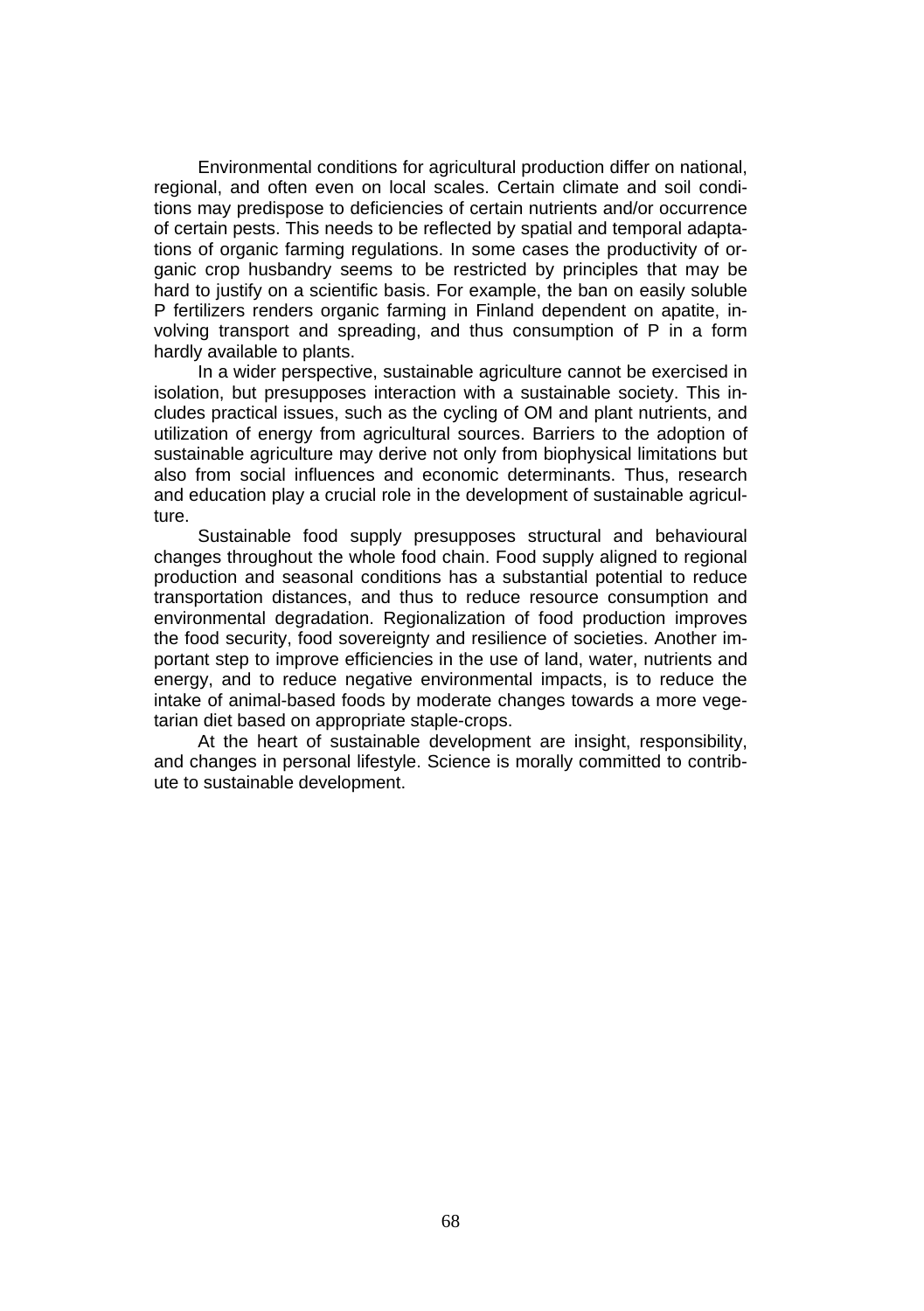## **ACKNOWLEDGEMENTS**

The ones who nourished this thesis:

Juha Helenius for supporting this work.

The farmers involved in this study for their participation.

Jukka Salonen for inviting me to MTT.

Terho Hyvönen, co-author and teacher in scientific writing.

Irina Herzon, co-author, statistical wizard and guide in writing the synopsis. Henrik Eckersten, Bengt Torssell and Johannes Forkman, co-authors at 'my' agricultural university in Uppsala.

Henning Høgh-Jensen and Jari Peltonen, the examiners of this thesis, for their constructive criticisms.

R. Erik Serlachius foundation and Göran and Louise Ehrnrooth foundation for supporting this work financially.

The ones who helped me to build my life:

Der Mutter Elisabeth Charlotte Riesinger, dem Onkel Alois Riesinger, der Grossmutter Gertraud Feser.

Den Kameraden Andreas Bürger, Ludwig Robeller, Jens Fischer, Jörg Mensens, Gerdo Garbers, Judith und Hans Supenkämper, Andreas Braun, Bijan und Zhara.

Den Lehrern Bernhard Möllmann, Hans-Martin Schmidt, Karl-Josef Mayer, Torolf Grünn, Sten Ebbersten.

Mina barn Solveig och Johannes.

Kirsti ja Krista Joensuu.

The philosophers who teach us the values of life and encourage us to carry these values into effect, through happiness and strains.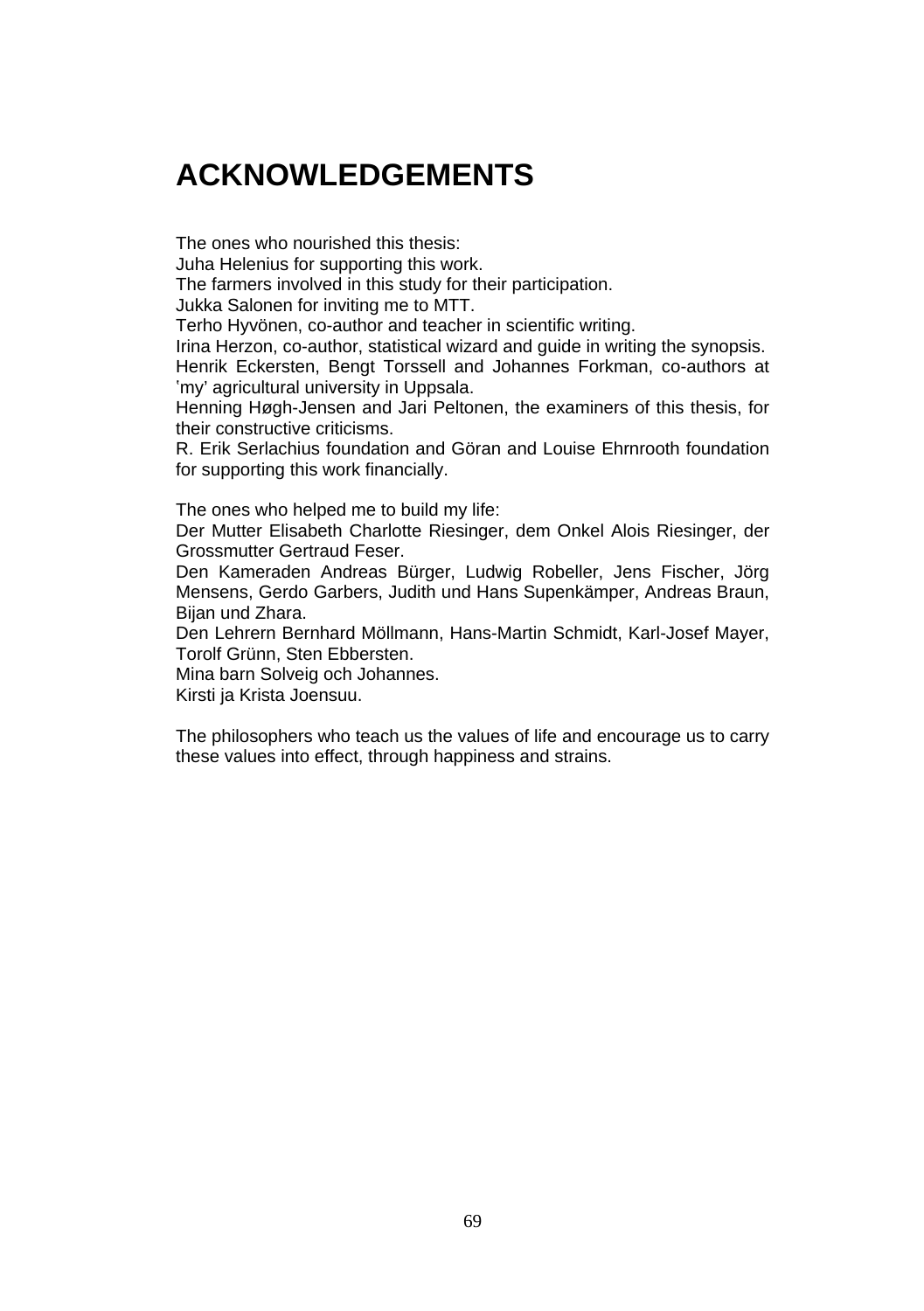## **REFERENCES**

- Acuña PGH & Wilman D (1993). Some effects of added phosphorus on perennial ryegrass-white clover swards. Grass and Forage Science, 48, 416-420.
- Alakukku L (1999). Subsoil compaction due to wheel traffic. Agricultural and Food Science in Finland, 8, 333-351.
- Albrecht H (2005). Development of arable weed seedbanks during the 6 years after the change from conventional to organic farming. Weed Research, 45, 339-350.
- Albrecht H & Sommer H (1998). Development of the arable weed seed bank after the change from conventional to integrated and organic farming. Aspects of Applied Biology, 51, 279-288.
- Alföldi T, Spiess E, Niggli U & Besson J-M (1995). DOK-Versuch: vergleichende Langzeit-Untersuchungen in den drei Anbausystemen biologischdynamisch, organisch-biologisch und konventionell. Schweizerische landwirtschaftliche Forschung, Sonderheft DOK, 2, 1-16.
- Altieri MA (1998). Agroecology. The Science of Sustainable Agriculture. Second Edition. London, Intermediate Technology Publications. 433 pp.
- Altieri MA & Rosset P (1996). Agroecology and the conversion of large-scale conventional systems to sustainable management. International Journal of Environmental Studies, 50, 165-185.
- Anderson TH & Domsch KH (1989). Ratios of microbial biomass carbon to total organic carbon in arable soils. Soil Biology and Biochemistry, 21, 471-479.
- Andersson TN & Milberg P (1996). Weed performance in crop rotations with and without leys and at different nitrogen levels. Annals of Applied Biology, 128, 505-518.
- Andersson TN & Milberg P (1998). Weed flora and the relative importance of site, crop, crop rotation, and nitrogen. Weed Science, 46, 30-38.
- Andreasen C, Streibig JC & Haas H (1991). Soil properties affecting the distribution of 37 weed species in Danish fields. Weed Research, 31, 181-187.
- Andrén O, Lindberg T, Boström B, Clarholm M, Hansson A-C, Johansson J, Lagerlöf K, Paustian K, Persson J, Pettersson R, Schnürer J, Sohlenius B & Wivstad M (1990). Organic carbon and nitrogen flows. In: O Andrén, T Lindberg, K Paustian & T Rosswall (eds.), Ecology of Arable Land – Organisms, Carbon and Nitrogen Cycling. Ecological Bulletin, 40, 85-126.
- Aufhammer W (1998). Getreide- und andere Körnerfruchtarten. UTB für Wissenschaft. Stuttgart, Ulmer, 560 pp.
- Badaruddin M & Meyer DW (1990). Green-manure legume effects on soil nitrogen, grain yield, and nitrogen nutrition of wheat. Crop Science, 30, 819-825.
- Bakken AK, Breland TA, Haraldsen TK, Aamlid TS & Sveistrup TE (2006). Soil fertility in three cropping systems after conversion from conventional to organic farming. Acta Agriculturae Scandinavica Section B-Soil and Plant Science, 56, 81-90.
- Ball DA (1992). Weed seedbank response to tillage, herbicides, and crop rotation sequences. Weed Science, 40, 654-659.
- Bàrberi P (2002). Weed management in organic agriculture: are we addressing the right issues? Weed Research, 42, 177-193.
- Bàrberi P, Silvestri N & Bonari E (1997). Weed communities of winter wheat as influenced by input level and rotation. Weed Research, 37, 301-313.
- Bélanger G, Castonguay Y, Bertrand A, Dhont C, Rochette P, Couture L, Drapeau R, Mongrain D, Chalifour F-P & Michaud R (2006). Winter damage to perennial forage crops in eastern Canada: Causes, mitigation, and prediction. Canadian Journal of Plant Science, 86, 33-47.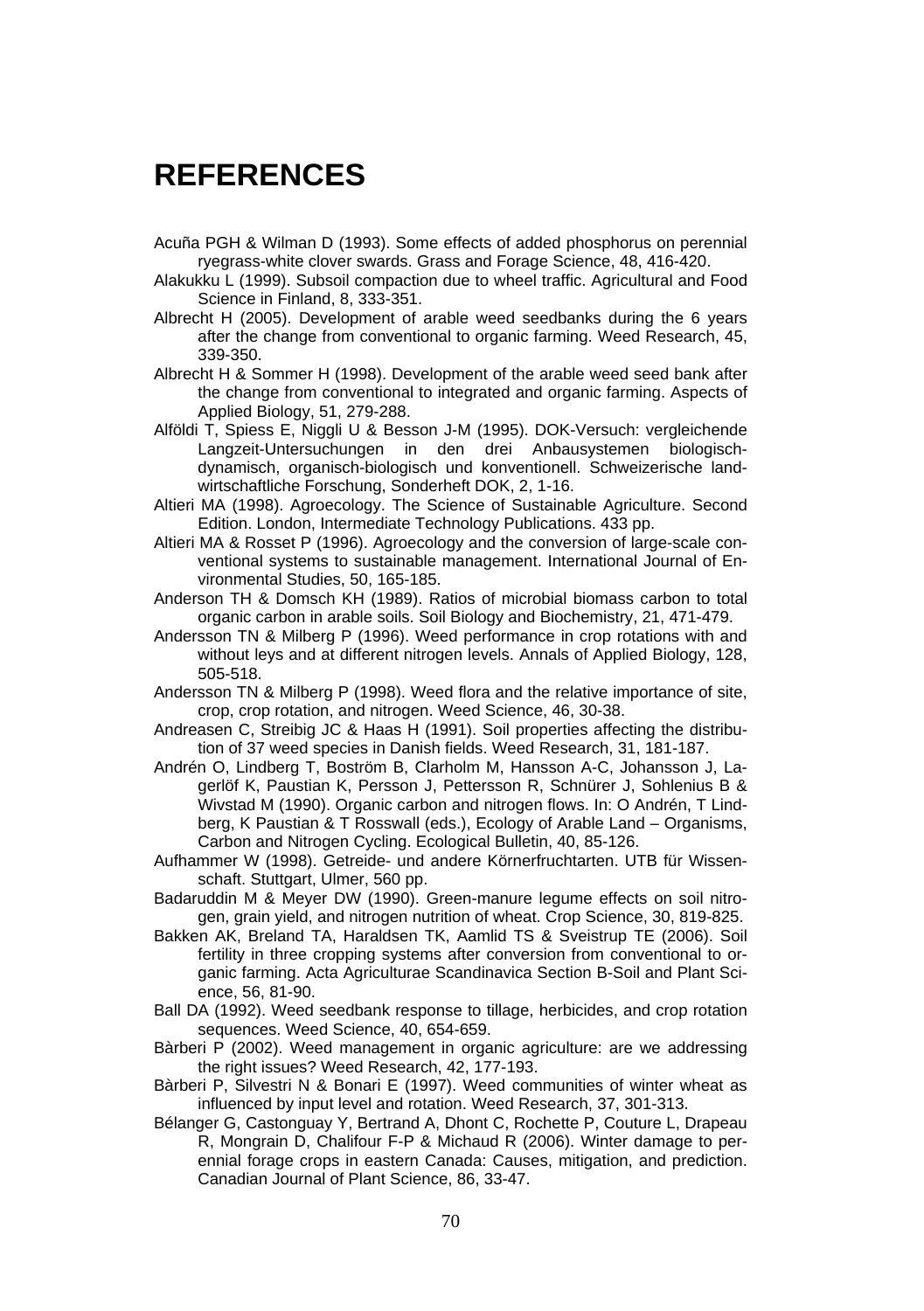- Belzile L (1987). Effet de la présence de la fléole des prés sur la survie à l´ hiver du tréfle rouge. Canadian Journal of Plant Science, 67, 1101-1103.
- Bertilsson J, Dewhurst RJ & Tuori M (2001). Effects of legume silages on feed intake, milk production and nitrogen efficiency. In: RJ Wilkins & C Paul (eds.), Legume Silages for Animal Production – LEGSIL. Braunschweig, FAL Agricultural Research. Landbauforschung Völkenrode. Special Issue, 234, 39-45.
- Beus CE & Dunlap RE (1990). Conventional versus alternative agriculture: the paradigmatic roots of the debate. Rural Sociology, 55, 590-616.
- Blackshaw RE, Brandt RN, Janzen HH, Entz T, Grant CA & Derksen D (2003). Differential response of weed species to added nitrogen. Weed Science, 51, 532-539.
- Blackshaw RE & Rode LM (1991). Effect of ensiling and rumen digestion by cattle on weed seed viability. Weed Science, 39, 104-108.
- Boller BC & Nösberger J (1988). Influence of dissimilarities in temporal and spatial N-uptake patterns on <sup>15</sup>N-based estimates of fixation and transfer of N in ryegrass-clover mixtures. Plant and Soil, 112, 167-175.
- Bond W & Grundy AC (2001). Non-chemical weed management in organic farming systems. Weed Research, 41, 383-406.
- Borgström Hansson C & Wackernagel M (1999). Rediscovering place and accounting space: how to re-embed the human economy. Ecological Economics, 29, 203-213.
- Borlaug N (2007). Feeding a hungry world. Science, 318, 359.
- Boström U & Fogelfors H (1999). Type and time of autumn tillage with and without herbicides at reduced rates in Southern Sweden. Soil & Tillage Research, 50, 283-293.
- Bourn D & Prescott J (2002). A comparison of the nutritional value, sensory qualities, and food safety of organically and conventionally produced foods. Critical Reviews in Food Science and Nutrition, 42, 1-34.
- Bowley SR, Taylor NL & Dougherty CT (1984). Physiology and morphology of red clover. Advances in Agronomy, 37, 317-347.
- Breland TA (1994). Measured and predicted mineralization of clover green manure at low temperatures at different depths in two soils. Plant and Soil, 166, 13-20.
- Bridges EM & Oldeman LR (1999). Global assessment of human-induced soil degradation. Arid Soil Research and Rehabilitation, 13, 319-325.
- Brush SB (1989). Rethinking crop genetic resource conservation. Conservation Biology, 3, 19-29.
- Bruuselma TW & Christie BR (1987). Nitrogen contribution to succeeding corn from alfalfa and red clover. Agronomy Journal, 79, 96-100.
- Burgos NR & Talbert RE (2000). Differential activity of allelochemicals from *Secale cereale* in seedling bioassays. Weed Science, 48, 302-310.
- Bylterud A (1965). Mechanical and chemical control of *Agropyron repens* in Norway. Weed Research, 5, 169-180.
- Cakmak I (2002). Plant nutrition research: Priorities to meet human needs for food in sustainable ways. Plant and Soil, 247, 3-24.
- Cardina J, Herms CP & Doohan DJ (2002). Crop rotation and tillage system effects on weed seedbanks. Weed Science, 50, 448-460.
- Carlsson G & Huss-Danell K (2003). Nitrogen fixation in perennial forage legumes in the field. Plant and Soil, 253, 353-372.
- Carlsson G, Palmborg C, Jumpponen A, Scherer-Lorenzen M, Högberg P & Huss-Danell K (2009). N<sub>2</sub> fixation in three perennial *Trifolium* species in experimental grasslands of varied plant species richness and composition. Plant Ecology, 205, 87-104.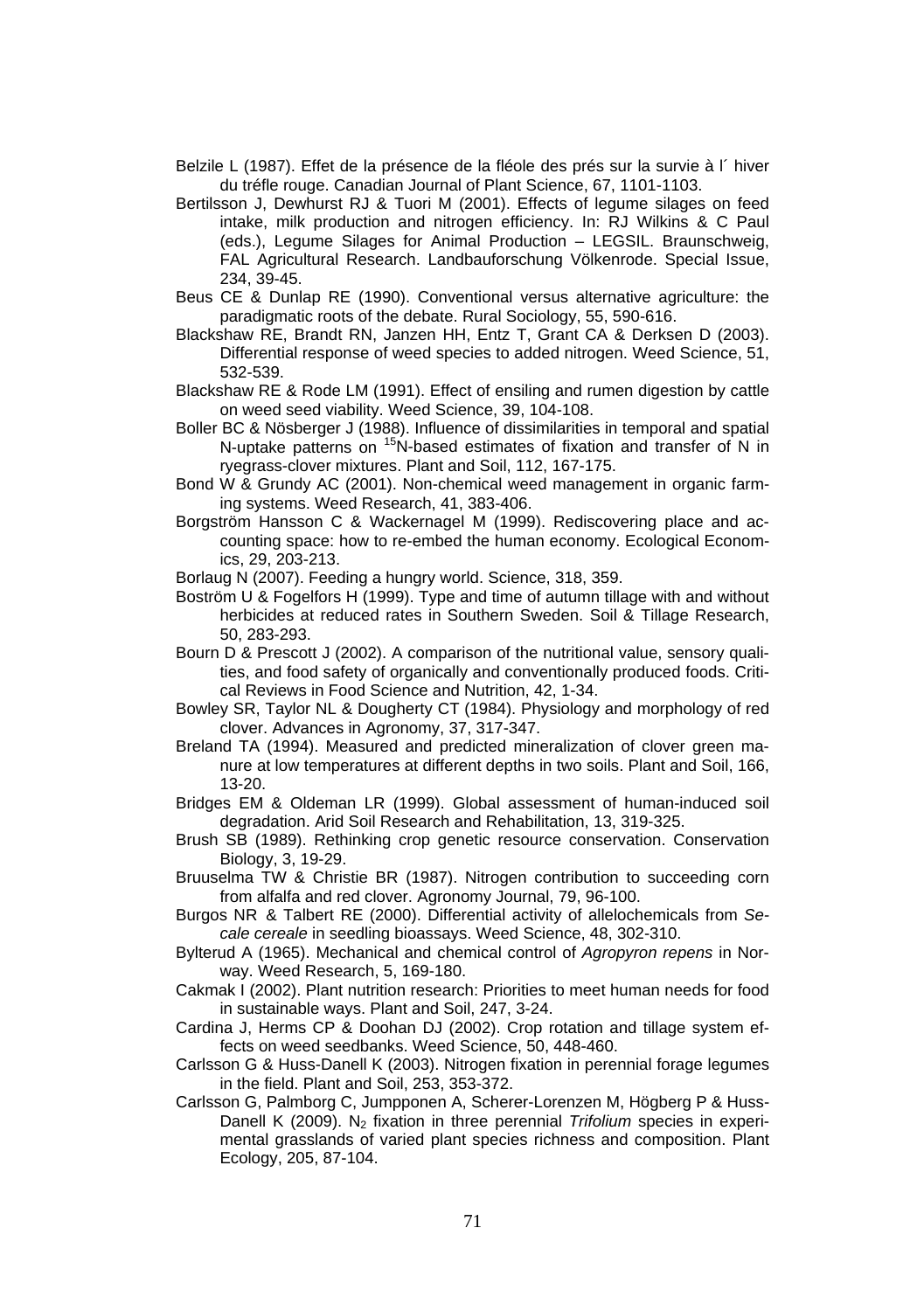- Carlsson-Kanyama A, Pipping Ekström M & Shanahan H (2003). Food and life cycle energy inputs: consequences of diet and ways to increase efficiency. Ecological Economics, 44, 293-307.
- Cassman KG (1999). Ecological intensification of cereal production systems: Yield potential, soil quality, and precision agriculture. Proceedings of the National Academy of Sciences of the USA, 96, 5952-5959.
- Catton WR Jr & Dunlap RE (1978). Environmental sociology: a new paradigm. The American Sociologist, 13, 41-49.
- Cavers PB (1995). Seed banks: memory in soil. Canadian Journal of Soil Science, 75, 11-13.
- Chamberlain DE, Wilson JD & Fuller RJ (1999). A comparison of bird populations on organic and conventional farm systems in southern Britain. Biological Conservation, 88, 307-320.
- Charboneau JP & Koger SM (2008). Plastics, pesticides and PBDEs: endocrine disruption and developmental disabilities. Journal of Developmental and Physiological Disabilities, 20, 115-128.
- Chassy AW, Bui L, Renaud ENC, van Horn M & Mitchell AE (2006). Three-year comparison of the content of antioxidant microconstituents and several quality characteristics in organic and conventionally managed tomatoes and bell peppers. Journal of Agricultural and Food Chemistry, 54, 8244-8252.
- Clements DR, Benoit DL, Murphy SD & Swanton CJ (1996). Tillage effects on weed seed return and seedbank composition. Weed Science, 44, 314-322.
- Colborn T & Carroll LE (2007). Pesticides, sexual development, reproduction, and fertility: current perspective and future direction. Human and Ecological Risk Assessment, 13, 1078-1110.
- Connor DJ (2008). Organic agriculture cannot feed the world. Field Crops Research, 106, 187-190.
- Conway GR (1987). The properties of agroecosystems. Agricultural Systems, 24, 95-117.
- Costanza R & Daly HE (1992). Natural capital and sustainable development. Conservation Biology, 6, 37-46.
- Cowell SJ & Parkinson S (2003). Localisation of UK food production: an analysis using land area and energy as indicators. Agriculture, Ecosystems and Environment, 94, 221-236.
- Cralle HT & Heichel GH (1981). Nitrogen fixation and vegetative regrowth of alfaalfa and birdsfoot trefoil after successive harvests or floral debudding. Plant Physiology, 67, 898-905.
- Crews TE, Mohler CL & Power AG (1991). Energetics and ecosystem integrity: The defining principles of sustainable agriculture. American Journal of Alternative Agriculture, 6, 146-149.
- Crews TE & Peoples MB (2005). Can the synchrony of nitrogen supply and crop demand be improved in legume and fertilizer-based agroecosystems? A review. Nutrient Cycling in Agroecosystems, 72, 101-120.
- Cunningham SM, Gana JA, Volenec JJ & Teuber LR (2001). Winter hardiness, root physiology, and gene expression in successive fall dormancy selections from `Mesilla´ and `CUF 101´ alfalfa. Crop Science, 41, 1091-1098.
- Cussans GW (1995). Integrated weed management. In: DM Glen, MP Greaves & HM Anderson (eds.), Ecology and Integrated Farming Systems. New York, John Wiley & Sons Ldt., p 17-29.
- Dale MRT, Thomas AG & John EA (1992). Environmental factors including management practices as correlates of weed community composition in spring seeded crops. Canadian Journal of Botany, 70, 1931-1939.
- de Boer IJM (2003). Environmental impact assessment of conventional and organic milk production. Livestock Production Science, 80, 69–77.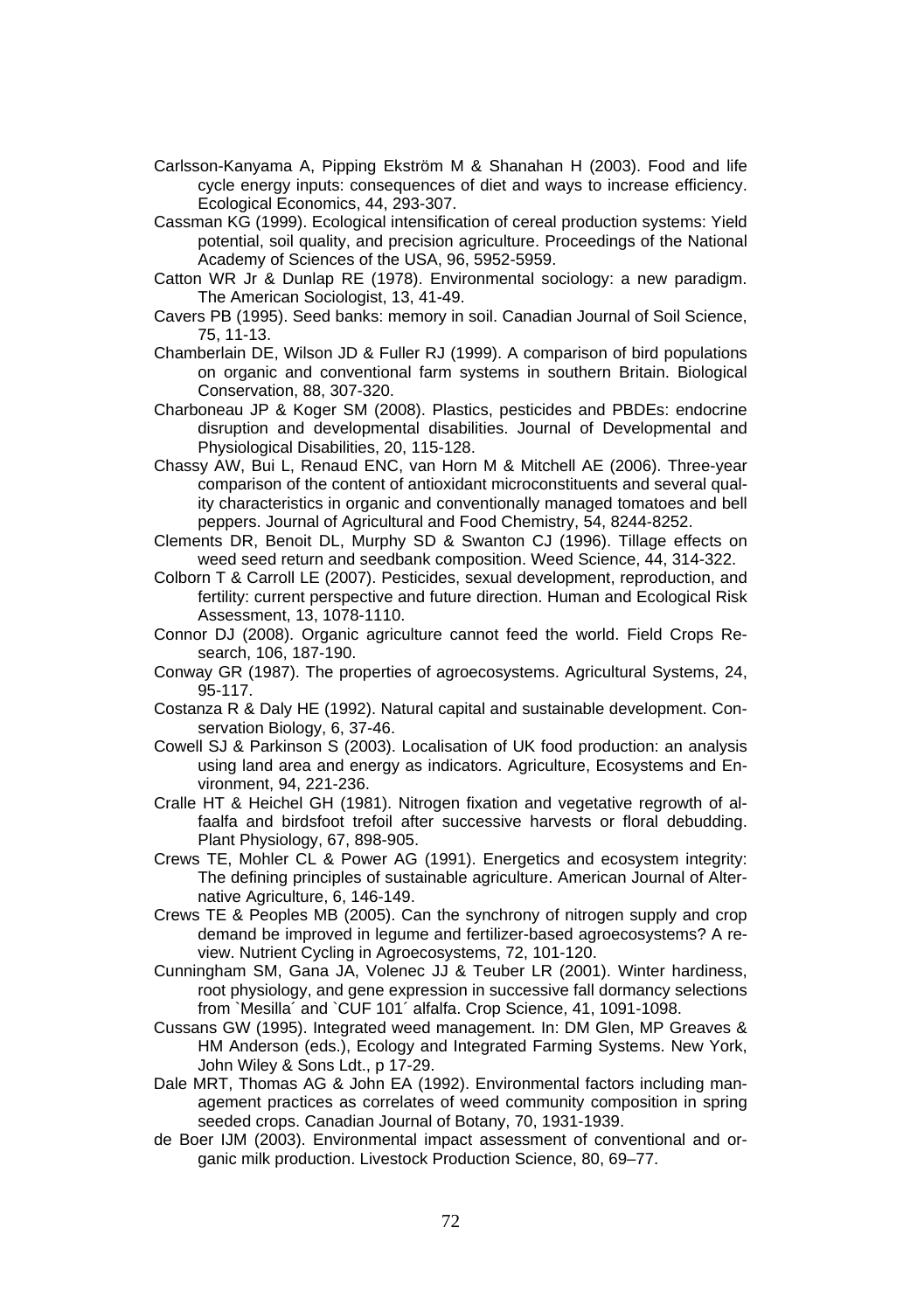- Delin S & Lindén B (2002). Relations between net nitrogen mineralization and soil characteristics within an arable field. Acta Agriculturae Scandinavica Section B-Soil and Plant Science, 52, 78-85.
- Devendra C (2007). Small farm systems to feed hungry Asia. Outlook on Agriculture, 36, 7-20.
- Dexter AR (1988). Advances in characterization of soil structure. Soil & Tillage Research, 11, 199-238.
- Dhont C, Castonguay Y, Nadeau P, Bélanger G & Chalifour F-P (2002). Alfalfa root carbohydrates and regrowth potential in response to fall harvests. Crop Science, 42, 754-765.
- Dhont C, Castonguay Y, Nadeau P, Bélanger G & Chalifour F-P (2003). Alfalfa root nitrogen reserves and regrowth potential in response to fall harvests. Crop Science, 43, 181-194.
- Dock Gustavsson A-M (1997). Growth and regenerative capacity of plants of *Cirsium arvense*. Weed Research, 37, 229-236.
- Donald WW (1990). Management and control of Canada thistle (*Cirsium arvense*). Reviews of Weed Science, 5, 193-250.
- Doucet C, Weaver SE, Hamill AS & Zhang Z (1999). Separating the effects of crop rotation from weed management on weed density and diversity. Weed Science, 47, 729-735.
- Dreymann S, Loges R & Taube F (2003). Einfluss der Kleegrasnutzung auf die N-Versorgung und Ertragsleistung marktfähiger Folgefrüchte unter Berücksichtigung einer variierten organischen Düngung. In: B Freyer (ed.) Ökologischer Landbau der Zukunft, 7. Wissenschaftstagung zum Ökologischen Landbau. Wien, Universität für Bodenkultur – Institut für Ökologischen Landbau, p 89-92.
- Dunlap RE (1993). From Environmental to Ecological Problems. In: C Calhoun & G Ritzer (eds.), Social Problems. New York, McGraw-Hill, p 707-738.
- EC (European Council) (1991). European Council Regulation (EC) No. 2092/91 of 24 June 1991 on organic production of agricultural products and indications referring thereto on agricultural products and foodstuffs. 101 p. Available at http://eur-lex.europa.eu/LexUriServ/LexUriServ.do?uri=CONSLEG:1991R 2092:20070101:EN:PDF. Accessed 15 July 2008.
- EC (European Council) (1992). Council Regulation (EEC) No 2078/92 of 30 June 1992 on agricultural production methods compatible with the requirements of the protection of the environment and the maintenance of the countryside. Official Journal L 215, 30/07/1992 p. 0085 – 0090. Available at http://faolex.fao.org/docs/texts/eur18641.doc environmental schemes. Accessed 15 July 2008.
- EC (European Council) (2007). Council Regulation (EC) No 834/2007 of 28 June 2007 on organic production and labelling of organic products and repealing Regulation (EEC) No 2092/91. Available at http://eur-lex.europa.eu/Lex UriServ/LexUriServ.do?uri=OJ:L:2007:189:0001:0023:EN:PDF. Accessed 5 May 2009.
- EC (European Council) (2008). Commission Regulation (EC) No 889/2008 of 5 September 2008 laying down detailed rules for the implementation of Council Regulation (EC) No 834/2007 on organic production and labelling of organic products with regard to organic production, labelling and control. Available at http://eur-lex.europa.eu/LexUriServ/LexUriServ.do?uri=OJ:L: 2008: 250:0001:0084:EN:PDF. Accessed 5 May 2009.
- Ehrlich PR & Holdren JP (1971). Impact of population growth. Science, 171, 1212- 1217.
- Ekroos J, Piha M & Tiainen J (2008). Role of organic and conventional field boundaries on boreal bumblebees and butterflies. Agriculture, Ecosystems and Environment, 124, 155-159.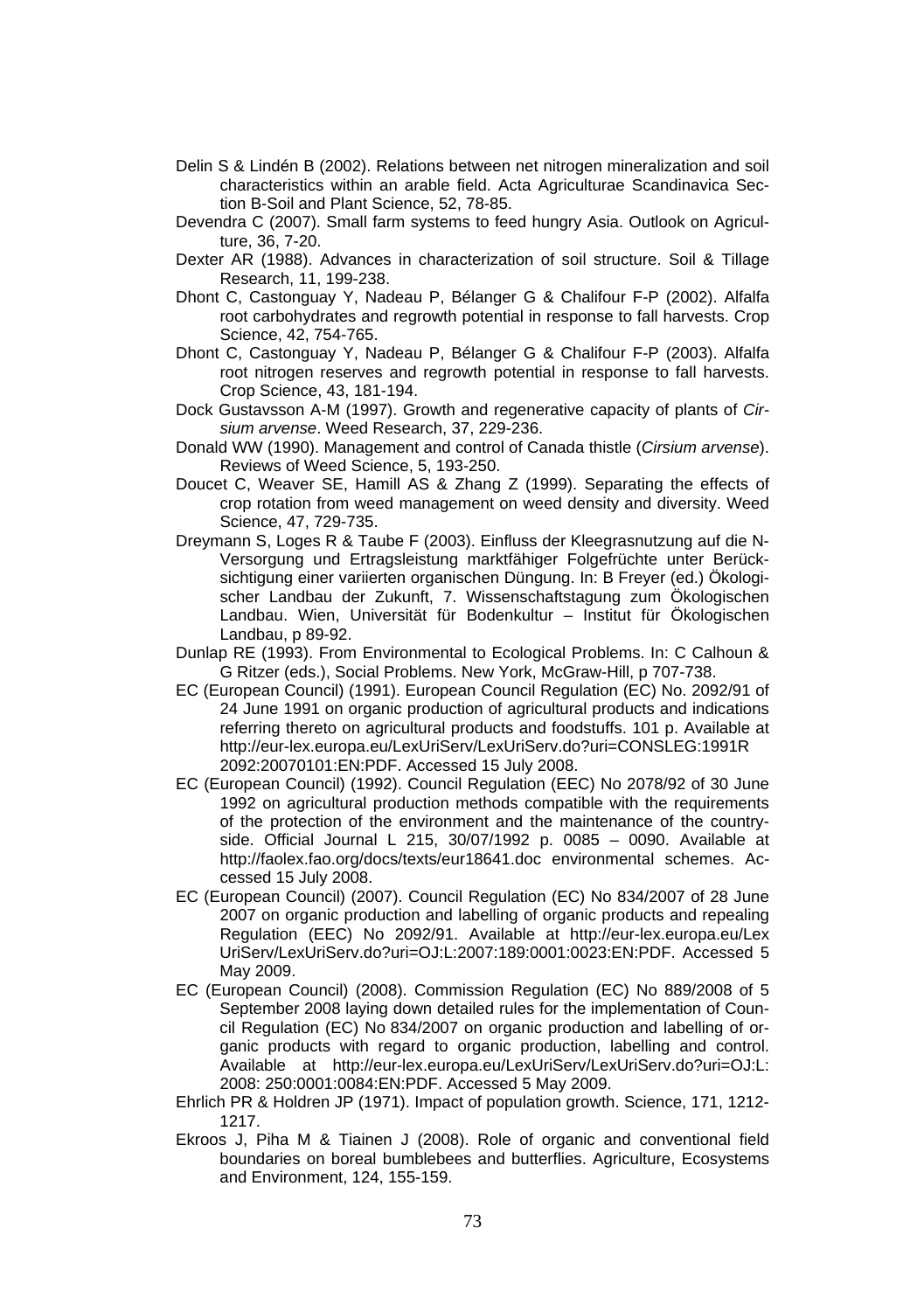- Ellenberg H, Weber HE, Düll R, Wirth W, Werner W, & Pauliβen D (1991). Zeigerwerte von Pflanzen in Mitteleuropa. Scripta Geobotanica, 18, 1-248.
- El Titi A (1995). Ecological aspects of integrated farming. In: DM Glen, MP Greaves & HM Anderson (eds.), Ecology and Integrated Farming Systems. New York, John Wiley & Sons Ltd, p 243-256.
- Eltun R, Korsæth A & Nordheim O (2002). A comparison of environmental, soil fertility, yield, and economical effects in six cropping systems based on an 8-year experiment in Norway. Agriculture, Ecosystems and Environment, 90, 155-168.
- Eriksen J, Askegaard M & Kristensen K (1999). Nitrate leaching in an organic dairy/crop rotation as affected by organic manure type, livestock density and crop. Soil Use and Management, 15, 176-182.
- Eriksen J & Jensen LS (2001). Soil respiration, nitrogen mineralization and uptake in barley following cultivation of grazed grasslands. Biology and Fertility of Soils, 33, 139-145.
- Erviö L-R (1972). Growth of weeds in cereal populations. Journal of the Scientific Agricultural Society in Finland, 44, 19-28.
- Erviö L-R (1983). Competition between barley and annual weeds at different sowing densities. Annales Agriculturae Fenniae, 22, 232-239.
- Erviö R, Hyvärinen S, Erviö L-R & Salonen J (1994). Soil properties affecting weed distribution in spring cereal and vegetable fields. Agricultural Science in Finland, 3, 497-504.
- Erviö L-R & Salonen J (1987). Changes in the weed population of spring cereals in Finland. Annales Agriculturae Fenniae, 26, 201-226.
- Fagerberg B & Ekbohm G (1995). Variation in Clover content and in Nutritional Value of Grass-Clover Leys. Crop Production Science 23. Uppsala, Swedish University of Agricultural Sciences, 46 p.
- Fagerberg B, Salomon E & Jonsson S (1996). Comparisons between conventional and ecological farming systems at Öjebyn. Swedish Journal of agricultural Research, 26, 169-180.
- FAO (Food and Agriculture Organization of the United Nations) (2006). The State of Food Insecurity in the World 2006. Rome, FAO, 40 pp. Available at http://www.newsdesk.se/pressroom/fao/document/view/the-state-of-foodinsecurity-in-the-world-sofi-2006-1264. Accessed 15 July 2008.
- Farrell A & Hart M (1998). What does sustainability really mean? The search for useful indicators. Environment 409, 26-31.
- Farshad A & Zinck JA (1993). Seeking agricultural sustainability. Agriculture, Ecosystems and Environment, 47, 1-12.
- Feber RE, Firbank LG, Johnson PJ & Macdonald DW (1997). The effects of organic farming on pest and non-pest butterfly abundance. Agriculture, Ecosystems and Environment, 64, 133-139.
- Fergus EN & Hollowell EA (1960). Red clover. Advances in Agronony, 12, 365- 436.
- Finamore A, Britti MS, Roselli M, Bellovino D, Gaetani S & Mengheri E (2004). Novel approach for food safety evaluation. Results of a pilot experiment to evaluate organic and conventional foods. Journal of Agricultural and Food Chemistry, 52, 7425-7431.
- Flessa H, Ruser R, Dörsch P, Kamp T, Jimenez MA, Munch JC, Beese F (2002). Integrated evaluation of greenhouse gas emissions  $(CO<sub>2</sub>, CH<sub>4</sub>, N<sub>2</sub>O)$  from two farming systems in southern Germany. Agriculture, Ecosystems and Environment, 91, 175-189.
- FMI (Finnish Meteorological Institute) (2002). Climate data. FMI. Helsinki, FIN. Homepage www.fmi.fi.
- FMI (Finnish Meteorological Institute) (2003). Climate data. FMI. Helsinki, FIN. Homepage www.fmi.fi.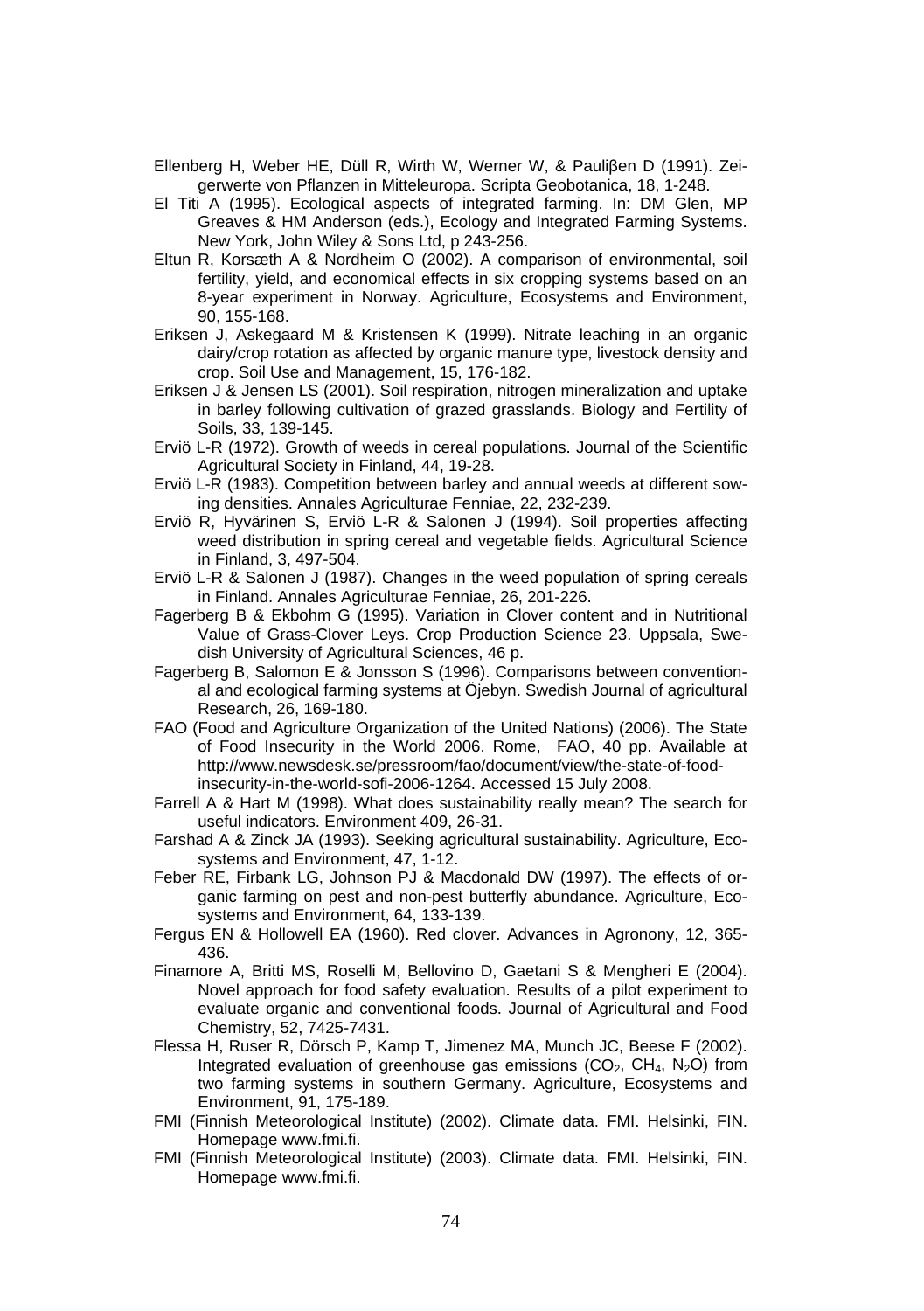- Frame J, Charlton JFL & Laidlaw AS (1998). Temperate forage legumes. Wallingford, CAB International, 327 pp.
- Freyer B (1991). Ökologischer Landbau Planung und Analyse von Betriebsumstellungen. Ökologie & Landwirtschaft 2. Weikersheim, Verlag Josef Markgraf, 229 pp.
- Frogbrook ZL, Oliver MA, Salahi M & Ellis RH (2002). Exploring the spatial relations between cereal yield and soil chemical properties and the implications for sampling. Soil Use and Management, 18, 1-9.
- Geiger F, Bengtsson J, Berendse F, Weisser WW, Emmerson M, Morales MB, Ceryngier P, Liira J, Tscharntke T, Winqvist C, Eggers S, Bommarco R, Pärt T, Bretagnolle V, Plantegenest M, Clement LW, Dennis C, Palmer C, Oñate JJ, Guerrero I, Hawro V, Aavik T, Thies C, Flohre A, Hänke S, Fischer C, Goedhart PW & Inchausti P (2010). Persistent negative effects of pesticides on biodiversity and biological control potential on European farmland. Basic and Applied Ecology, 11, 97-105.
- Geng S, Hess CE & Auburn J (1990). Sustainable agricultural systems: concepts and definitions. Journal of Agronomy and Crop Science, 165, 73-85.
- Gewin V (2004). Can organic farming replace conventional agriculture? Nature, 428, 798.
- Geypens M, Vanongeval L, Vogels N & Meykens J (1999). Spatial variability of agricultural soil fertility parameters in a gleyic podzol of Belgium. Precision Agriculture, 1, 319-326.
- Gil Y & Sinfort C (2005). Emission of pesticides to the air during sprayer application: A bibliographic review. Atmospheric Environment, 39, 5183-5193.
- Giller KE & Cadisch G (1995). Future benefits from biological nitrogen fixation: An ecological approach to agriculture. Plant and Soil, 174, 255-277.
- Gips T (1988). What is sustainable agriculture? In: P Allen & D Van Dusen (eds.), Global Perspectives on Agroecology and Sustainable Agricultural Systems. Proceedings of the Sixth International Scientific Conference of the International Federation of Organic Agriculture Movements. Santa Cruz, University of California, p 63-74.
- Glasener KM & Palm CA (1995). Ammonia volatilization from tropical legume mulches and green manures on unlimed and limed soils. Plant and Soil, 177, 33-41.
- Goklany IM (2002). The ins and outs of organic farming. Science, 298, 1889.
- Goldberg DE & Miller TE (1990). Effects of different resource additions on species diversity in an annual plant community. Ecology, 71, 213-225.
- Gosling P, Hodge A, Goodlass G & Bending GD (2006). Arbuscular mycorrhizal fungi and organic farming. Agriculture, Ecosystems and Environment, 113, 17-35.
- Granstedt A (1992). Case studies on the flow and supply of nitrogen in alternative farming in Sweden. I. Skilleby-Farm 1981-1987. Biological Agriculture and Horticulture, 9, 15-63.
- Granstedt A & L-Baeckström G (2000). Studies of the preceding crop effect of ley in ecological agriculture. American Journal of Alternative Agriculture, 15, 68- 78.
- Griffin T, Giberson E & Wiedenhoeft M (2002). Yield response of long-term mixed grassland swards and nutrient cycling under different nutrient sources and management regimes. Grass and Forage Science, 57, 268-278.
- Gunnarsson G & Marstorp H (2002). Carbohydrate composition of plant materials determines N mineralisation. Nutrient Cycling in Agroecosystems, 62, 175- 183.
- Guha R (2000). Environmentalism. A Global History. Longman World History Series. New York, Longman, 161 pp.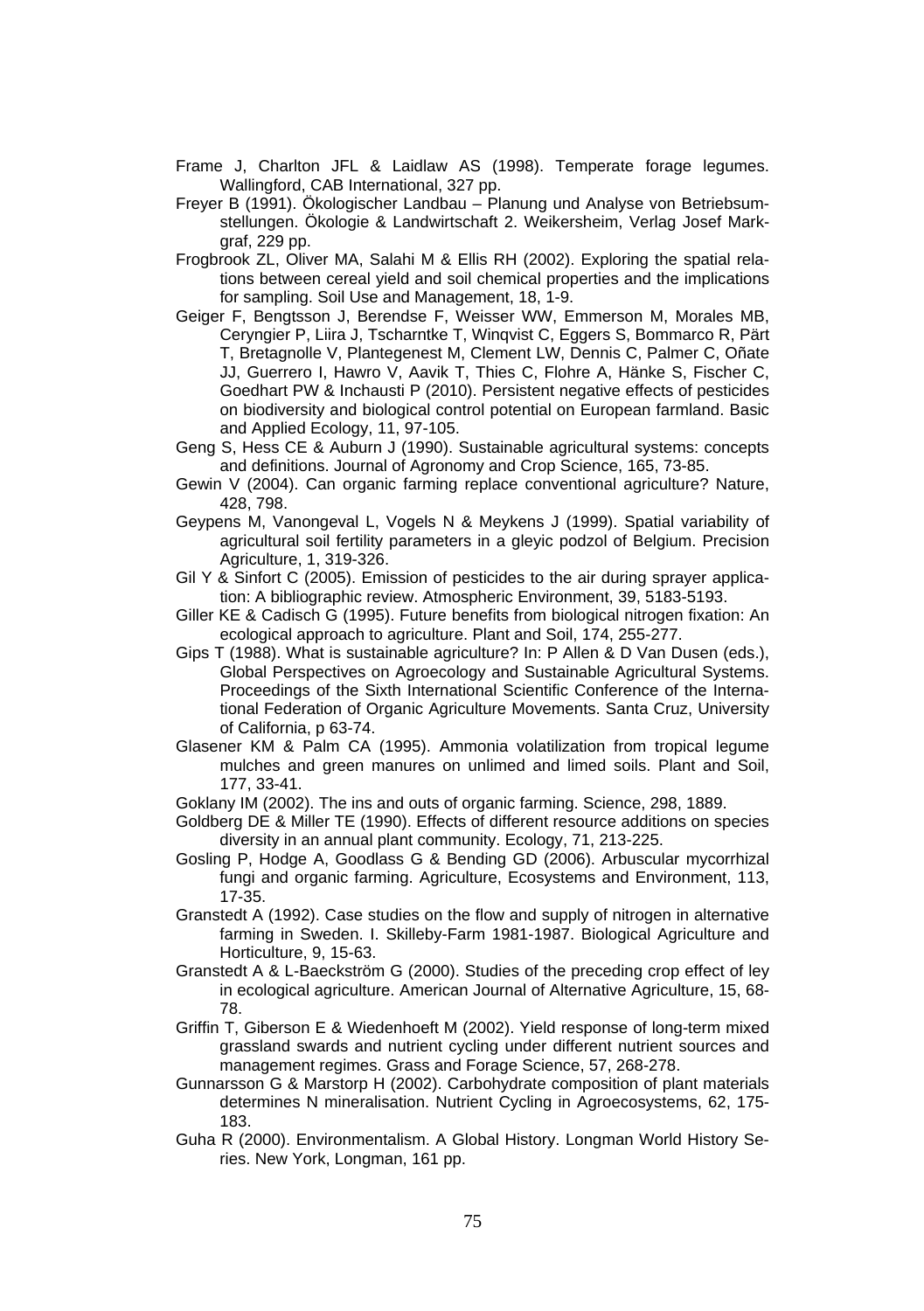- Haas H & Streibig JC (1982). Changing patterns of weed distribution as a result of herbicide use and other agronomic factors. In: HM LeBaron & J Gressel (eds.), Herbicide Resistance in Plants. New York, John Wiley & Sons, p 57- 79.
- Habel W (1954). Über die Wirkungsweise der Eggen gegen Samenunkräuter sowie die Empfindlichkeit der Unkrautarten und ihrer Altersstadien gegen den Eggvorgang. PhD thesis. Landwirtschaftliche Universität Hohenheim, 57 pp.
- Hald AB (1999a). Weed vegetation (wild flora) of long established organic versus conventional cereal fields in Denmark. Annals of Applied Biology, 134, 307- 314.
- Hald AB (1999b). The impact of changing the season in which cereals are sown on the diversity of the weed flora in rotational fields in Denmark. Journal of Applied Ecology, 36, 24-32.
- Hallgren E (1996). Occurrence of broad-leaved weeds on different soils in different crops in Sweden. Swedish Journal of Agricultural Research, 26, 115- 123.
- Halling MA , Hopkins A, Nissinen O, Paul C, Tuori M & Soelter U (2001). Forage legumes – productivity and composition. In: RJ Wilkins & C Paul (eds.), Legume Silages for Animal Production – LEGSIL. Braunschweig, FAL Agricultural Research. Landbauforschung Völkenrode, Special Issue 234, 5-15.
- Halweil B (2006). Can organic farming feed us all? World Watch, May/June 2006, 18-24.
- Hansen JW (1996). Is agricultural sustainability a useful concept? Agricultural Systems, 50, 117-143.
- Hansen B, Kristensen ES, Grant R, Høgh-Jensen H, Simmelsgaard SE & Olesen JE (2000). Nitrogen leaching from conventional versus organic farming systems – a systems modelling approach. European Journal of Agronomy, 13, 65-82.
- Hansen JP & Vinther FP (2001). Spatial variability of symbiotic  $N_2$  fixation in grass-white clover pastures estimated by the <sup>15</sup>N isotope dilution method and the natural <sup>15</sup>N abundance method. Plant and Soil, 230, 257-266.
- Håkansson S (2003). Weeds and Weed Management on Arable Land. Wallingford, CABI Publishing, 274 pp.
- Hartmann KM & Nezadal W (1990). Photocontrol of weeds without herbicides. Naturwissenschaften, 77, 158-163.
- Hatch DJ, Goodlass G, Joynes A & Shepherd MA (2007). The effect of cutting, mulching and applications of farmyard manure on nitrogen fixation in a red clover/grass sward. Bioresource Technology, 98, 3243-3248.
- Hauggaard-Nielsen H, Mundus S & Jensen ES (2009). Nitrogen dynamics following grain legumes and subsequent catch crops and the effects on succeeding cereal crops. Nutrient Cycling in Agroecosystems 84, 281-291.
- Heaton S (2001). Organic farming, food quality and human health. Soil Association. Available at http://soilassociation.org. Accessed 8 December 2008.
- Heck KLJ, van Belle G & Simberloff D (1975). Explicit calculation of the rarefaction diversity measurement and the determination of sufficient sample size. Ecology, 56, 1459-1461.
- Heichel GH (1988). Legume nitrogen: Symbiotic fixation and recovery by subsequent crops. In: ZR Helsel (ed.), Energy in Plant Nutrition and Pest Control. Amsterdam, Elsevier Science Publishers, p 63-80.
- Heinonen U (2009). Hyvä Sato kilpailu ratkennut. Kasvinsuojelulehti, 4, 118-120.
- Helander C-A (2004). Residual nitrogen effects on a succeeding oat (*Avena sativa*  L.) crop of clover species and ryegrass (*Lolium perenne* L.) undersown in winter wheat (*Triticum aestivum* L.). Acta Agriculturae Scandinavica Section B-Soil and Plant Science, 54, 67-75.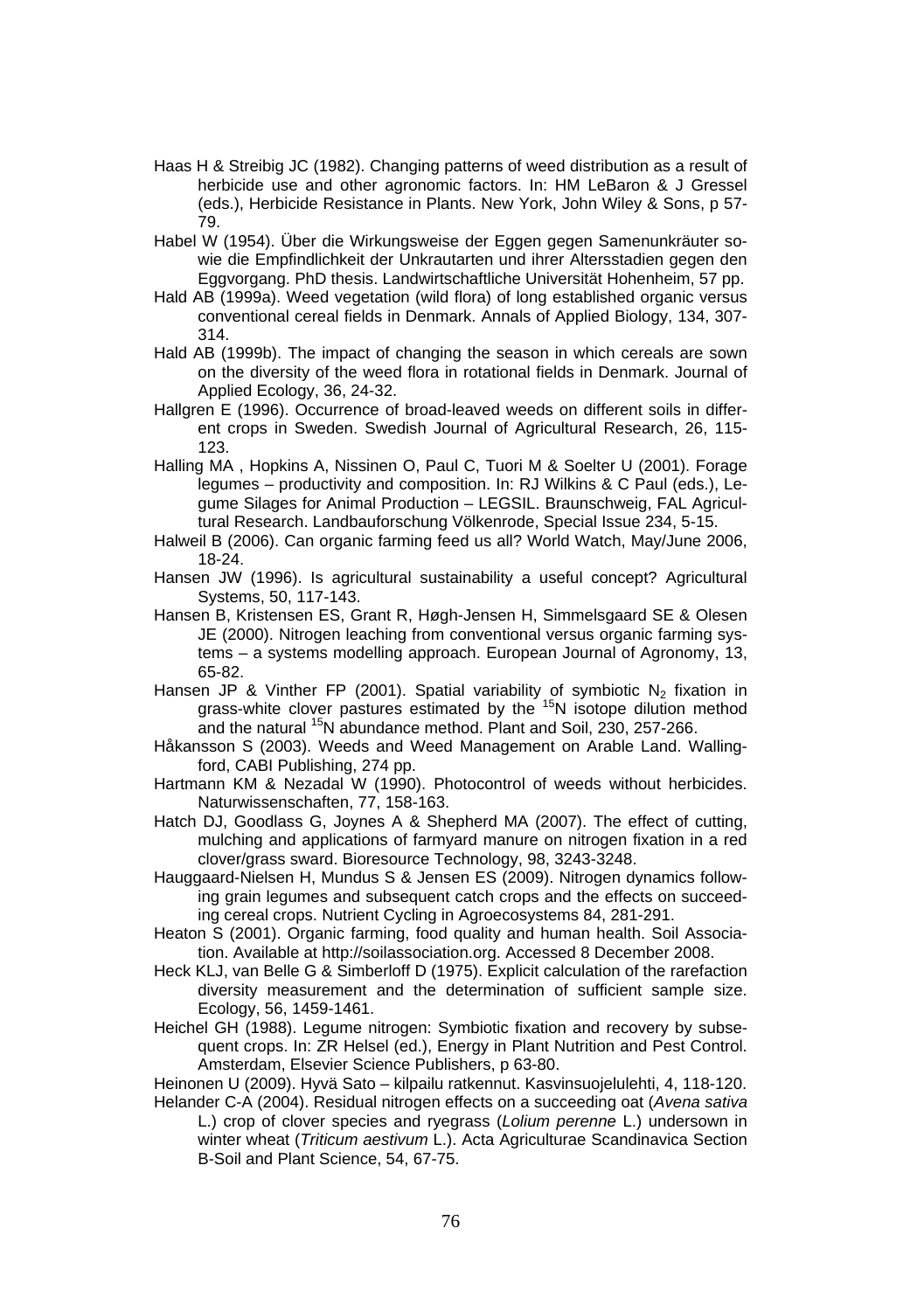- Herzon I & Helenius J (2008). Agricultural drainage ditches, their biological importance and functioning: Literature review. Biological Conservation, 141, 1171-1183.
- Hietala-Koivu R (2002). Landscape and modernizing agriculture: a case study of three areas in Finland in 1954-1998. Agriculture, Ecosystems and Environment, 91, 273-281.
- Høgh-Jensen H (2003). The effect of potassium deficiency on growth and  $N_{2}$ fixation in *Trifolium repens*. Physiologia Plantarum, 119, 440-449.
- Høgh-Jensen H, Fabricius V & Schjoerring JK (2001). Regrowth and nutrient composition of different plant organs in grass-clover canopies as affected by phosphorus and potassium availability. Annals of Botany, 88, 153-162.
- Høgh-Jensen H, Loges R, Jørgensen FV, Vinther FP & Jensen ES (2004). An empirical model for quantification of symbiotic nitrogen fixation in grassclover mixtures. Agricultural Systems, 82, 181-194.
- Høgh-Jensen H & Schjoerring JK (2001). Rhizodeposition of nitrogen by red clover, white clover and ryegrass leys. Soil Biology & Biochemistry, 33, 439-448.
- Høgh-Jensen H, Schjoerring JK & Soussana JF (2002). The influence of phosphorus deficiency on the growth and nitrogen fixation of white clover plants. Annals of Botany, 90, 745-753.
- Hojito M (1998). Productivity of acidified grassland caused by acidic fertilizer and aluminum tolerance of grasses and legumes. Japan Agricultural Research Quarterly, 32, 87-96.
- Holland JM, Hutchison MAS, Smith B & Aebischer NJ (2006). A review of invertebrates and seed-bearing plants as food for farmland birds in Europe. Annals of Applied Biology, 148, 49-71.
- Hopkins A & Holz B (2005). Grassland for agriculture and nature conservation: production, quality and multifunctionality. Grassland Science in Europe, 10, 15-29.
- Huss-Danell K, Chaia E & Carlsson G (2007). N<sub>2</sub> fixation and nitrogen allocation to above and below ground plant parts in red clover-grasslands. Plant and Soil, 299, 215-226.
- Hyvönen T, Holopainen J & Tiainen J (2005). Detecting the spatial component of variation in the weed community at the farm scale with variation partitioning by canonical correspondence analysis. Weed Research, 45, 48-56.
- Hyvönen T, Ketoja E & Salonen J (2003b). Changes in the abundance of weeds in spring cereal fields in Finland. Weed Research, 43, 348-356.
- Hyvönen T, Ketoja E, Salonen J, Jalli H & Tiainen J (2003a). Weed species diversity and community composition in organic and conventional cropping of spring cereals. Agriculture, Ecosystems and Environment, 97, 131-149.
- IFOAM (International Federation of Organic Agriculture Movements) (2005). Principles of Organic Agriculture. Available at http://www.ifoam.org/organic\_ facts/principles/pdfs/IFOAM\_FS\_Principles\_forWebsite.pdf. Accessed 12 July 2008.
- IFOAM (2008). Definition of Organic Agriculture. Available at http://ifoam.org/ growing\_organic/definitions/doa/index.html. Accessed 20 December 2009.
- Information Centre of the Ministry of Agriculture and Forestry (Maa- ja metsätalousministeriön tietopalvelukeskus) (2003). Yearbook of Farm Statistics (Maatilatilastollinen vuosikirja) 2003. Helsinki, 266 pp. Available at http://www.matilda.fi/servlet/page?\_pageid=501,193&\_dad=portal30&\_sche ma=PORTAL30&784\_MATILDA\_JULKAISUT\_4484043.docid=611&784\_M ATILDA\_JULKAISUT\_4484043.versio=1170260208. Accessed 5 May 2009.
- Information Centre of the Ministry of Agriculture and Forestry (Maa- ja metsätalousministeriön tietopalvelukeskus) (2008a). Yearbook of Farm Statistics (Maatilatilastollinen vuosikirja) (2008). Helsinki, 266 pp.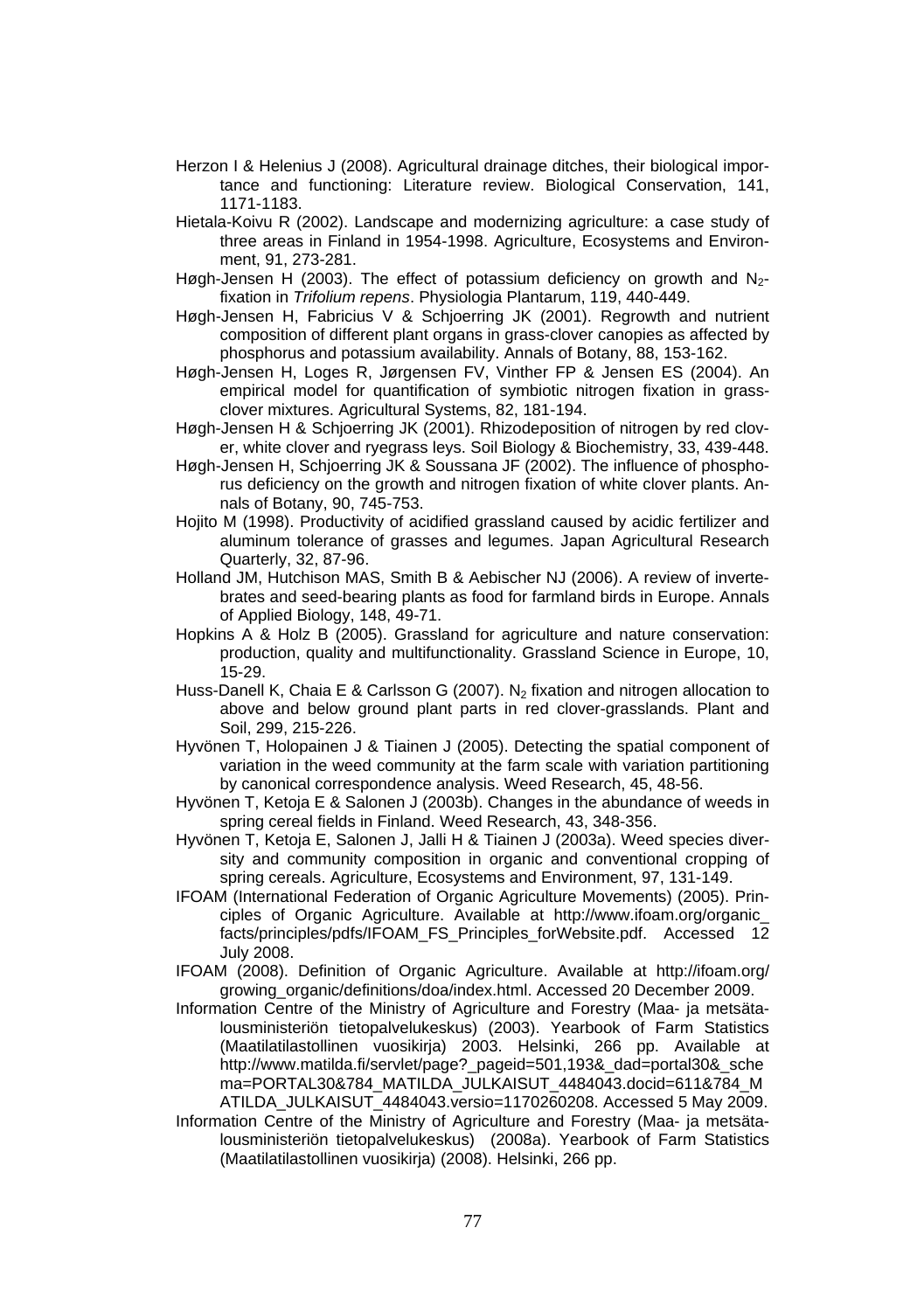- Information Centre of the Ministry of Agriculture and Forestry (Maa- ja metsätalousministeriön tietopalvelukeskus) (2008b). Agricultural Statistical Bulletin 5/2008. Helsinki, 15 pp.
- Information Centre of the Ministry of Agriculture and Forestry (Maa- ja metsätalousministeriön tietopalvelukeskus) (2008c). Agricultural Statistical Bulletin 1/2008. Helsinki, 23 pp.
- IUCN (International Union for the Conservation of Nature and Natural Resources) (1980). World Conservation Strategy. 77 pp. Available at http://www. iucn.org/dbtw-wpd/edocs/WCS-004.pdf. Accessed 18 July 2008.
- Janzen HH, Bole JB, Biederbeck VO & Slinkard AE (1990). Fate of N applied as green manure or ammonium fertilizer to soil subsequently cropped with spring wheat at three sites in western Canada. Canadian Journal of Soil Science, 70, 313-323.
- Janzen HH & McGinn SM (1991). Volatile loss of nitrogen during decomposition of legume green manure. Soil Biology and Biochemistry, 23, 291-297.
- Jørgensen FV, Jensen SE & Schjoerring JK (1999). Dinitrogen fixation in white clover grown in pure stand and mixture with ryegrass estimated by the immobilized <sup>15</sup>N isotope dilution method. Plant and Soil, 208, 293-305.
- Jørgensen M, Schjelderup I & Junttila O (1994). Dry matter production and botanical composition of monocultures and mixtures of meadow fescue (*Festuca pratensis* Huds.) and timothy (*Phleum pratense* L.) in field experiments at three locations in northern Norway 1984-89. Norwegian Journal of Agricultural Sciences, 8, 291-299.
- Jørnsgard B, Rasmussen K, Hill J & Christiansen JL (1996). Influence of nitrogen on competition between cereals and their natural weed populations. Weed Research Oxford, 36, 461-470.
- Jordan VWL, Hutcheon JA, Donaldson GV & Farmer DP (1997). Research into and development of integrated farming systems for less-intensive arable crop production: experimental progress (1989-1994) and commercial implementation. Agriculture, Ecosystems and Environment, 64, 141-148.
- Junttila O, Svenning MM & Solheim B (1990). Effects of temperature and photoperiod on frost resistance of white clover (*Trifolium repens*) ecotypes. Physiologia Plantarum, 79, 435-438.
- Känkänen H & Eriksson C (2007). Effects of undersown crops on soil mineral N and grain yield of spring barley. European Journal of Agronomy, 27, 25–34.
- Känkänen H, Kangas A, Mela T, Nikunen U, Tuuri H & Vuorinen M (1998). Timing incorporation of different green manure crops to minimize the risk of nitrogen leaching. Agricultural and Food Science in Finland, 7, 553-567.
- Känkänen H, Kangas A, Mela T, Nikunen U, Tuuri H & Vuorinen M (1999). The effect of incorporation time of different crops on the residual effect on spring cereals. Agricultural and Food Science in Finland, 8, 285-289.
- Kahnt G (1983). Gründüngung. Frankfurt am Main, DLG-Verlag, 146 pp.
- Karlen DL, Varvel GE, Bullock DG & Cruse RM (1994). Crop rotations for the 21st century. Advances in Agronomy, 53, 1-45.
- Kauppila R (1990). Conventional and organic cropping systems at Suitia IV: Weeds. Journal of Agricultural Science in Finland, 62, 331-337.
- Kawahara J, Yoshinaga J & Yanagisawa Y (2007). Dietary exposure to organophosphorus pesticides for young children in Tokyo and neighboring area. Science of the Total Environment, 378, 263-268.
- Kees H (1962). Untersuchungen zur Unkrautbekämpfung durch Netzegge und Stoppelbearbeitungsmassnahmen unter besonderer Berücksichtigung des leichten Bodens. PhD thesis. Landwirtschaftliche Universität Hohenheim, 102 pp.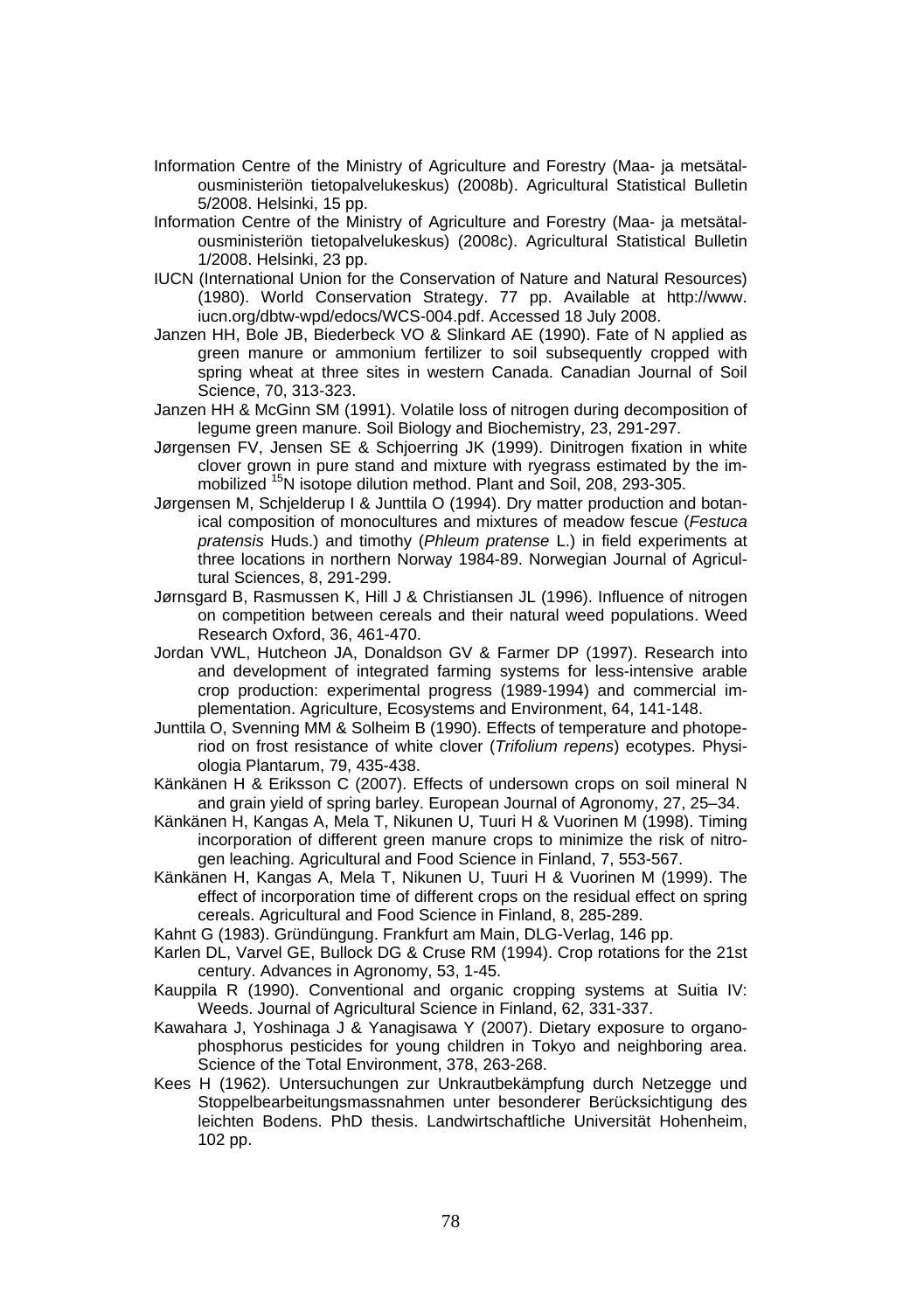- Kilpatrick RA, Judd Jr RW, Dunn GM & Rich AE (1966). Agents affecting survival of red and white clovers exposed to low temperatures in a freezing chamber. Crop Science, 6, 499-501.
- Kirchmann H, Bergström L, Kätterer T, Mattsson L & Gesslein S (2007). Comparison of long-term organic and conventional crop-livestock systems on a previously nutrient-depleted soil in Sweden. Agronomy Journal, 99, 960-972.
- Kirchmann H & Thorvaldsson G (2000). Challenging targets for future agriculture. European Journal of Agronomy, 12, 145-161.
- Kloppenburg J, Hendrickson J & Stevenson GW (1996). Coming in to the foodshed. Agriculture and Human Values, 13, 33-42.
- Koch W (1959). Untersuchungen zur Unkrautbekämpfung durch Saatpflege und Stoppelbearbeitungsmassnahmen. PhD thesis. Landwirtschaftliche Universität Hohenheim, 123 pp.
- Könekamp AH (1957). Die Rolle von Klee und Gras bei der Humusversorgung der Böden. Zeitschrift für Acker- und Pflanzenbau, 104, 89-102.
- Korsaeth A (2008). Relations between nitrogen leaching and food productivity in organic and conventional cropping systems in a long-term field study. Agriculture, Ecosystems and Environment, 127, 177-188.
- Korva J & Varis E (1990). Conventional and organic cropping systems at Suitia II: Crop growth and yields. Journal of Agricultural Science in Finland, 62, 309- 319.
- Kragten S & de Snoo GR (2007). Nest success of Lapwings *Vanellus vanellus* on organic and conventional arable farms in the Netherlands. Ibis, 149, 742- 749.
- Kragten S, Trimbos KB & de Snoo GR (2008). Breeding skylarks (*Alauda arvensis*) on organic and conventional arable farms in The Netherlands. Agriculture, Ecosystems and Environment, 126, 163-167.
- Kramer SB, Reganold JP, Glover JD, Bohannan BJM & Mooney HA (2006). Reduced nitrate leaching and enhanced denitrifier activity and efficiency in organically fertilized soils. Proceedings of the National Academy of Sciences of the USA, 103, 4522-4527.
- Krebs CJ (1999). Ecological Methodology, Second Edition. California, Benjamin/Cummins, 620 pp.
- Kummer K-F & Dawson C (2008). Understanding nitrogen and its use in agriculture. Brussels, European Fertilizer Manufacturers Association, 64 pp.
- Kurki M (1982). Suomen peltojen viljavuudesta III. Helsinki, Viljavuuspalvelu Oy, 181 pp.
- Ladd JN, Butler JHA & Amato M (1986). Nitrogen fixation by legumes and theirrole as source of nitrogen for soil and crop. Biological Agriculture and Horticulture, 3, 269-286.
- Lager J (2002). Soil-borne clover diseases in intensive legume cropping. PhD thesis. Agraria 362. Uppsala, Swedish University of Agricultural Sciences, 29 pp.
- Lahti T & Kuikman PJ (2003). The effect of delaying autumn incorporation of green manure crop on N mineralization and spring wheat (*Triticum aestivum* L.) performance. Nutrient Cycling in Agroecosystems, 65, 265-280.

Lampkin N (1992). Organic Farming. Ipswich, Farming Press, 701 pp.

- Lazauskas P (1994). Theoretische Basis für die Unkrautbekämpfung im Ökologischen Landbau. Zeitschrift für Pflanzenkrankheiten und Pflanzenschutz, Sonderheft 14, 327-332.
- Ledgard SF & Steele KW (1992). Nitrogen fixation in legume/grass pastures. Plant and Soil, 141, 138-153.
- Leeson JY, Sheard JW & Thomas AG (2000). Weed communities associated with arable Saskatchewan farm management systems. Canadian Journal of Plant Science, 80, 177-185.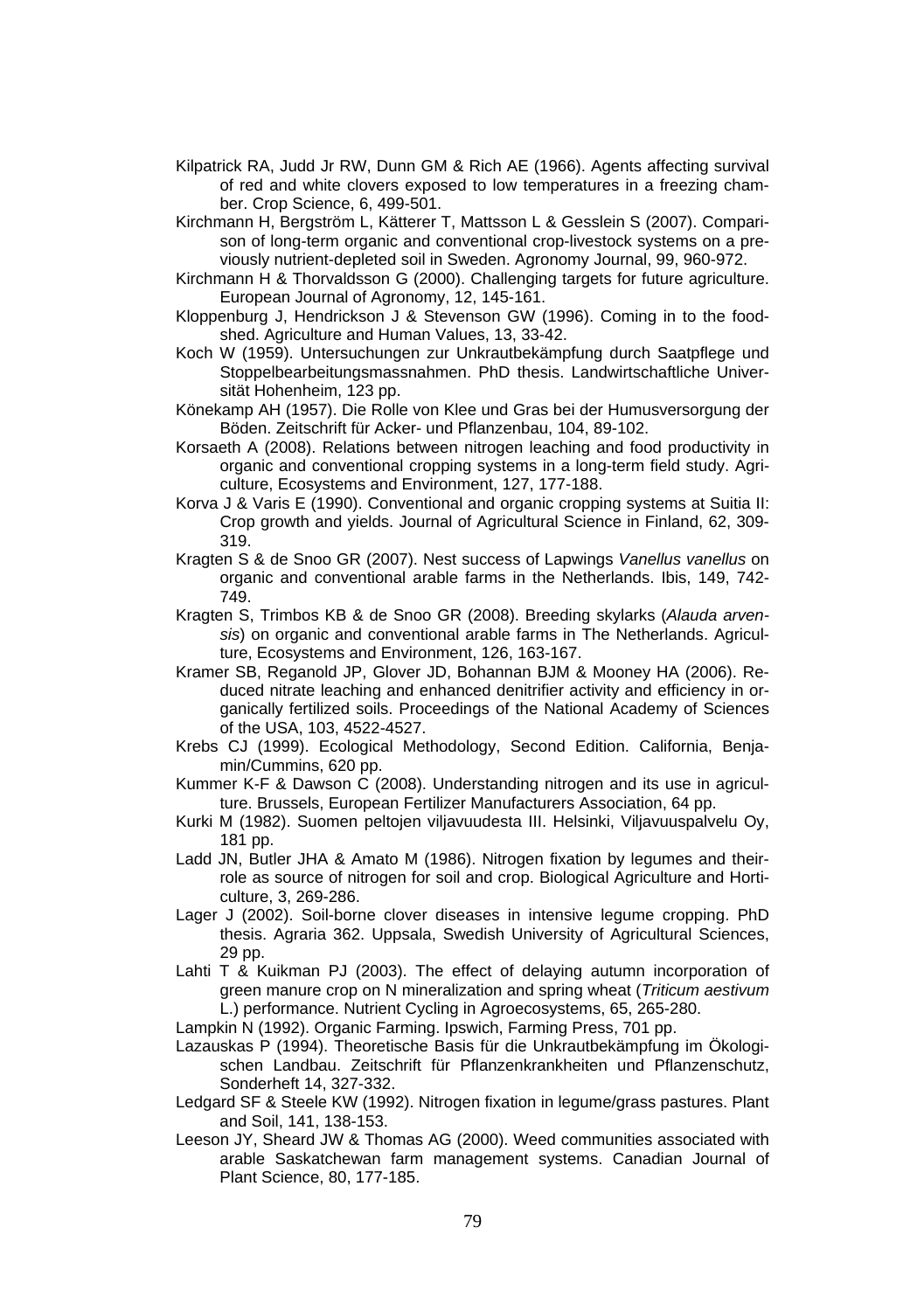Lehman H, Clark EA & Weise SF (1993). Clarifying the definition of *sustainable agriculture*. Journal of Agricultural and Environmental Ethics, 6, 127-143.

- Leifeld J, Reiser R & Oberholzer H-R (2009). Consequences of conventional versus organic farming on soil carbon: results from a 27-year experiment. Agronomy Journal, 101, 1204-1218.
- Levin G (2007). Relationships between Danish organic farming and landscape composition. Agriculture, Ecosystems and Environment, 120, 330-344.
- Liebman M & Dyck E (1993). Crop rotation and intercropping strategies for weed management. Ecological Applications, 3, 92-122.
- Lindén L, Palonen P, Seppänen M & Väinölä A (1999). Cold hardiness research on agricultural and horticultural crops in Finland. Agricultural and Food Science in Finland, 8, 459-477.
- Lindén B & Wallgren B (1993). Nitrogen mineralization after leys ploughed in early or late autumn. Swedish Journal of Agricultural Research, 23, 77-89.
- Loake C (2001). Energy accounting and well-being examining UK organic and conventional farming systems through a human energy perspective. Agricultural Systems, 70, 275-294.
- Løes AK & Øgaard AF (2001). Long-term changes in extractable soil phosphorus (P) in organic dairy farming systems. Plant and Soil, 237, 321-332.
- Løes AK & Øgaard AF (2003). Concentrations of soil potassium after long-term organic dairy production. International Journal of Agricultural Sustainability, 1, 14-29.
- Lövkvist J (2005). Modifying soil structure using plant roots. PhD thesis. Acta Universitatis Agriculturae Sueciae 60. Uppsala, Swedish University of Agricultural Sciences, 50 pp.
- Loges R (1998). Ertrag, Futterqualität, N<sub>2</sub>-Fixierungsleistung und Vorfruchtwert von Rotklee- und Rotkleegrasbeständen. PhD thesis. Schriftenreihe des Instituts für Pflanzenbau und Pflanzenzüchtung 9. Kiel, Christian-Albrechts-Universität, 262 pp.
- Lu J & Li X (2006). Review of rice-fish-farming systems in China One of the Globally Important Ingenoius Agricultural Heritage Systems (GIAHS). Aquaculture, 260, 106-113.
- Lundkvist A, Salomonsson L, Karlsson L & Dock Gustavsson A-M (2008). Effects of organic farming on weed flora composition in a long term perspective. European Journal of Agronomy, 28, 570-578.
- Lynch JM (1980). Effects of organic acids on the germination of seeds and growth of seedlings. Plant, Cell and Environment, 3, 255-259.
- MacDonald AJ, Poulton PR, Howe MT, Goulding KWT & Powlson DS (2005). The use of cover crops in cereal-based cropping systems to control nitrate leaching in SE England. Plant and Soil, 273, 355-373.
- MacRae RJ, Frick B & Martin RC (2007). Economic and social impacts of organic production systems. Canadian Journal of Plant Science, 87, 1037-1044.
- McCauley LA, Anger WK, Keifer M, Langley R, Robson MG & Rohlman D (2006). Studying health outcomes in farmworker populations exposed to pesticides. Environmental Health Perspectives, 114, 953-960.
- Mäder P, Fliessbach A, Dubois D, Gunst L, Fried P & Niggli U (2002a). Soil fertility and biodiversity in organic farming. Science, 296, 1694-1697.
- Mäder P, Fliessbach A, Dubois D, Gunst L, Fried P & Niggli U (2002b). The ins and outs of organic farming. Science, 298, 1889-1890.
- Mäkelä-Kurtto R & Sippola J (2002). Monitoring Finnish arable land: changes in soil quality between 1987 and 1998. Agricultural and Food Science in Finland, 11, 273-284.
- Magkos F, Arvaniti F & Zampelas A (2006). Organic food: Buying more safety or just peace of mind? A critical review of the literature. Critical Reviews in Food Science and Nutrition, 46, 23-56.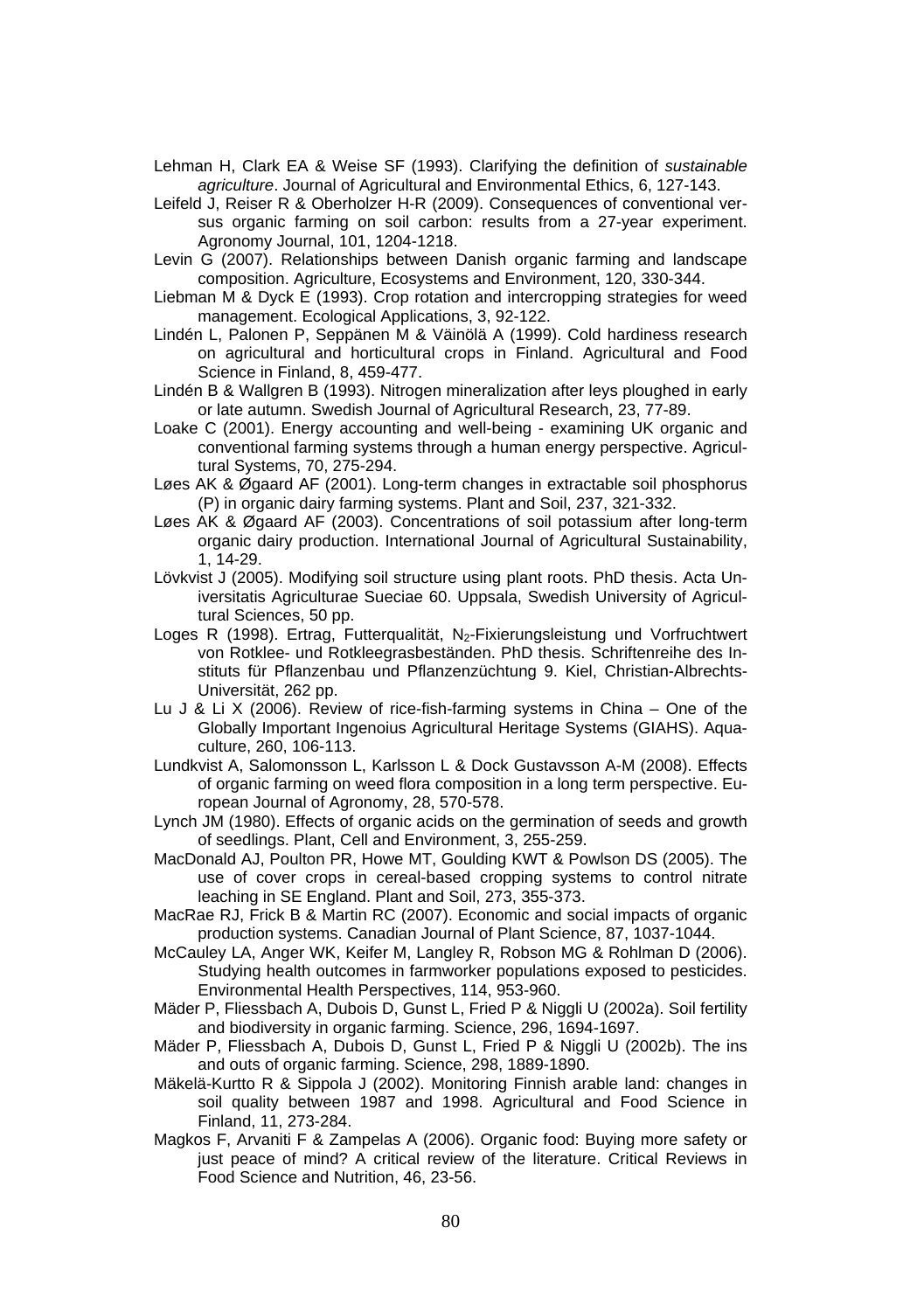- Mahn E-G (1988). Changes in the structure of weed communities affected by agro-chemicals – what role does nitrogen play? Ecological Bulletins, 39, 71- 73.
- Mallarino AP, Wedin WF, Perdomo CH, Goyenola RS & West CP (1990). Nitrogen transfer from white clover, red clover, and birdsfoot trefoil to associated grass. Agronomy Journal, 82, 790-795.
- Mary B, Recous S, Darwis D & Robin D (1996). Interactions between decomposition of plant residues and nitrogen cycling in soil. Plant and Soil, 181, 71-82.
- Mattila PK (2006). Spring barley yield and nitrogen recovery after application of peat manur and pig slurry. Agricultural and Food Science, 15, 124-137.
- McCauley LA, Anger WK, Keifer M, Langley R, Robson MG & Rohlman D (2006). Studying health outcomes in farmworker populations exposed to pesticides. Environmental Health Perspectives, 114, 953-960.
- Mela T (1988). Luonnonmukainen peltoviljely Suomessa. Viljelymenetelmät, rikkakasvit, peltojen viljavuus, sadot ja sadon laatu (Organic farming in Finland. Cultivation methods, weeds, soil fertility, yields and yield quality). Department of Plant Husbandry. Publications 16. University of Helsinki, 220 pp.
- Mela T (2003). Red clover grown in a mixture with grasses: yield, persistence and dynamics of quality characteristics. Agricultural and Food Science in Finland, 12, 195-212.
- Melero S, Madejón E, Herencia JF & Ruiz JC (2008). Effect of implementing organic farming on chemical and biochemical properties of an irrigated loam soil. Agronomy Journal, 100, 136-144.
- Mengel K & Steffens D (1985). Potassium uptake of rye-grass (*Lolium perenne*) and red clover (*Trifolium pratense*) as related to root parameters. Biology and Fertility of Soils, 1, 53-58.
- Merrill MC (1983). Eco-agriculture: A rewiev of its history and philosophy. Biological Agriculture and Horticulture, 1, 181-210.
- Milberg P & Hallgren E (2004). Yield loss due to weeds in cereals and its largescale variability in Sweden. Field Crops Research, 86, 199-209.
- Milberg P, Hallgren E & Palmer MW (2000). Interannual variation in weed biomass on arable land in Sweden. Weed Research, 40, 311-321.
- Mitchell AE, Hong Y-J, Koh E, Barrett DM, Bryant DE, Ford Denison R & Kaffka S (2007). Ten-year comparison of the influence of organic and conventional crop management practices on the content of flavonoids in tomatoes. Jour-
- nal of Agricultural and Food Chemistry, 55, 6154-6159.<br>Mohr RM, Janzen HH, Bremer E & Entz MH (1998). Fate of symbiotically fixed  $^{15}N<sub>2</sub>$  as influenced by method of alfalfa termination. Soil Biology and Biochemistry, 30, 1359-1367.
- Morris C & Winter M (1999). Integrated farming systems: the third way for European agriculture? Land Use Policy, 16, 193-205.
- Müller MM & Sundman V (1988). The fate of  $(N^{15})$  released from different plantmaterial during decomposition under field conditions. Plant and Soil, 105, 133-139.
- Munkholm LJ & Schjønning P (2004). Structural vulnerability of a sandy loam exposed to intensive tillage and traffic in wet conditions. Soil & Tillage Research, 79, 79-85.
- Munkholm LJ, Schjønning P, Debosz K, Jensen HE & Christensen BT (2002). Aggregate strenght and mechanical behaviour of a sandy loam soil under long-term fertilization treatments. European Journal of Soil Science, 53, 129-137.
- Mukula J (1974). Weed competition in spring cereal fields in Finland. Forskning og forsøk i landbruket, 25, 586-592.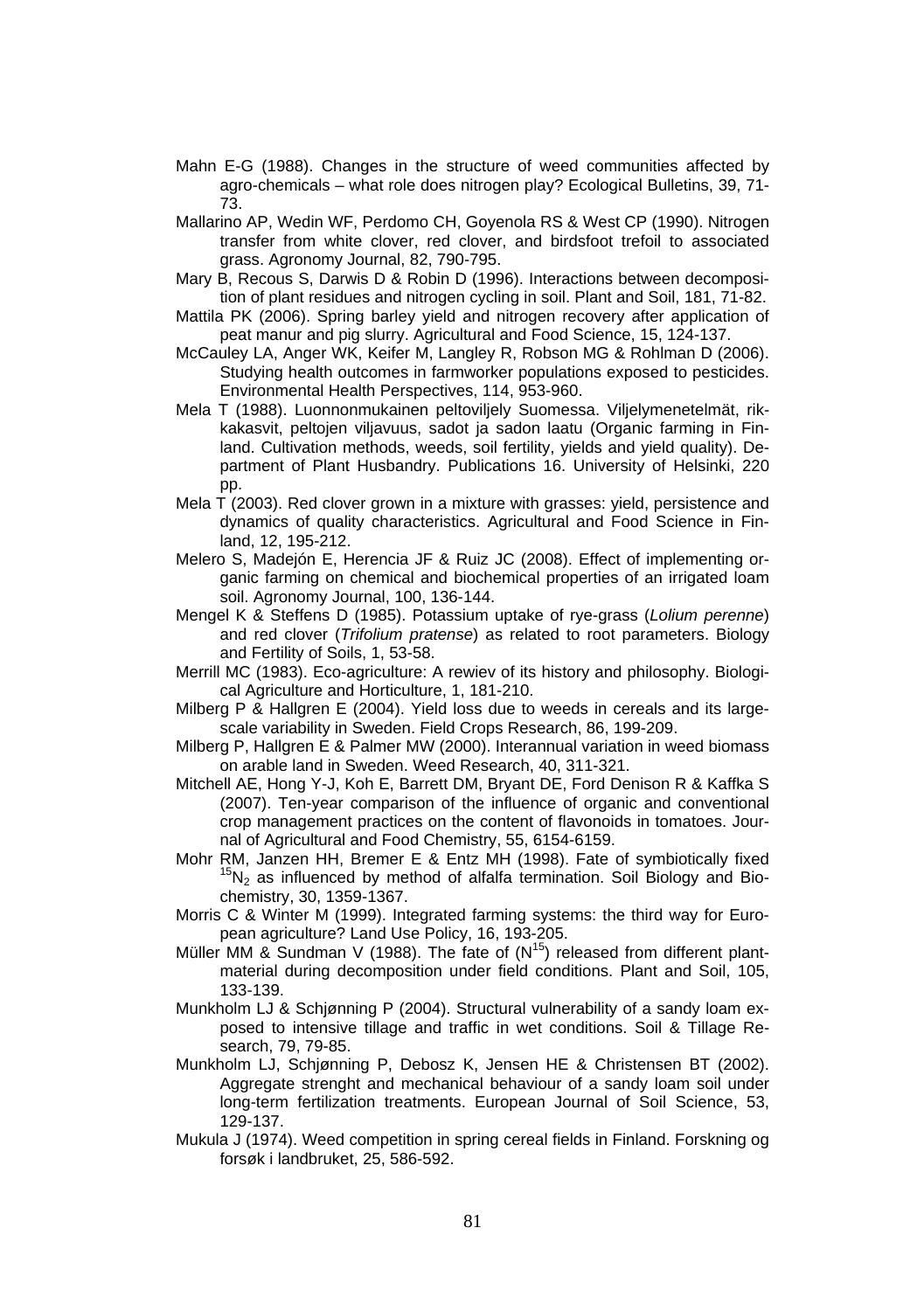- Mukula J, Raatikainen M, Lallukka R & Raatikainen T (1969). Composition of weed flora in spring cereals in Finland. Annales Agriculturae Fenniae, 8, 59- 110.
- Mukula J & Rantanen O (1987). Climatic risks to the yield and quality of field crops in Finland. I. Basic facts about Finnish field crop production. Annales Agriculturae Fenniae, 26, 1-18.
- Nadian H, Barzegar AR, Rouzitalab P, Herbert SJ & Hashemi AM (2005). Soil compaction, organic matter, and phosphorus addition affects on growth and phosphorus accumulation of clover. Communications in Soil Science and Plant Analysis, 36, 1327-1335.
- Neufeldt E (ed.) 1988. Webster´s New World Dictionary. Third College Edition. New York, Simon & Schuster.
- Newton JE (1995). Herbage production from organic farms. Journal of the Royal Agricultural Society of England, 156, 24-34.
- Nguyen ML & Haynes RJ (1995). Energy and labour efficiency for three pairs of conventional and alternative mixed cropping (pasture-arable) farms in Canterbury, New Zealand. Agriculture, Ecosystems and Environment, 52, 163- 172.
- Nishida T, Shimizu N, Ishida M, Onoue T & Harashima N (1998). Effects of cattle digestion and of composting heat on weed seeds. Japanese Agricultural Research Quarterly, 32, 55-60.
- Nissinen O & Hakkola H (1995). Effects of plant species and harvesting system on grassland production in northern Finland. Food and Agriculture in Finland, 4, 479-494.
- Nousiainen J, Rinne M, Hellämäki M & Huhtanen P (2003). Prediction of the digestibility of the primary growth of grass silages harvested at different stages of maturity from chemical composition and pepsin cellulase solubility. Animal Feed Science and Technology, 103, 97-111.
- Nugis E, Kuht J, Viil P & Müüripeal M (2004). How to prevent negative influence of machine technologies on soil? SCA Ecofiller® & Estonian Branch of ISTRO, Saku. Cit. in Reintam et al. (2009).
- Nykänen A (2008). Nitrogen dynamics of organic farming in a crop rotation based on red clover (*Trifolium pratense*) leys. PhD thesis. Agrifood Research Reports 121. Jokioinen, MTT Agrifood Research Finland, 60 pp.
- Nykänen A, Granstedt A, Jauhiainen L & Laine A (2008). Residual effect of cloverrich leys on soil nitrogen and successive grain crops. Agricultural and Food Science, 17, 73-87.
- Nykänen A, Granstedt A, Laine A & Kunttu S (2000). Yields and clover contents of leys of different age in organic farming in Finland. Biological Agriculture & Horticulture, 18, 55-66.
- Odum HT (1983). Systems Ecology an Introduction. New York, John Wiley and Sons, 644 pp.
- Öborn I, Andrist-Rangel Y, Askegaard M, Grant CA, Watson CA & Edwards AC (2005). Critical aspects of potassium management in agricultural systems. Soil Use and Management, 21, 102-112.
- OECD (Organization for Economic Co-operation and Development) (2001). Environmental Indicators for Agriculture - Volume 3, Methods and Results. Paris, OECD Publishing, 416 pp.
- Östman Ö, Ekbom B, Bengtsson J & Weibull A-C (2001). Landscape complexity and farming practice influence the condition of polyphagous carabid beetles. Ecological Applications, 11, 480-488.
- O´Hara GW (2001). Nutritional constraints on root nodule bacteria affecting symbiotic nitrogen fixation: a review. Australian Journal of Experimental Agriculture, 41, 417-433.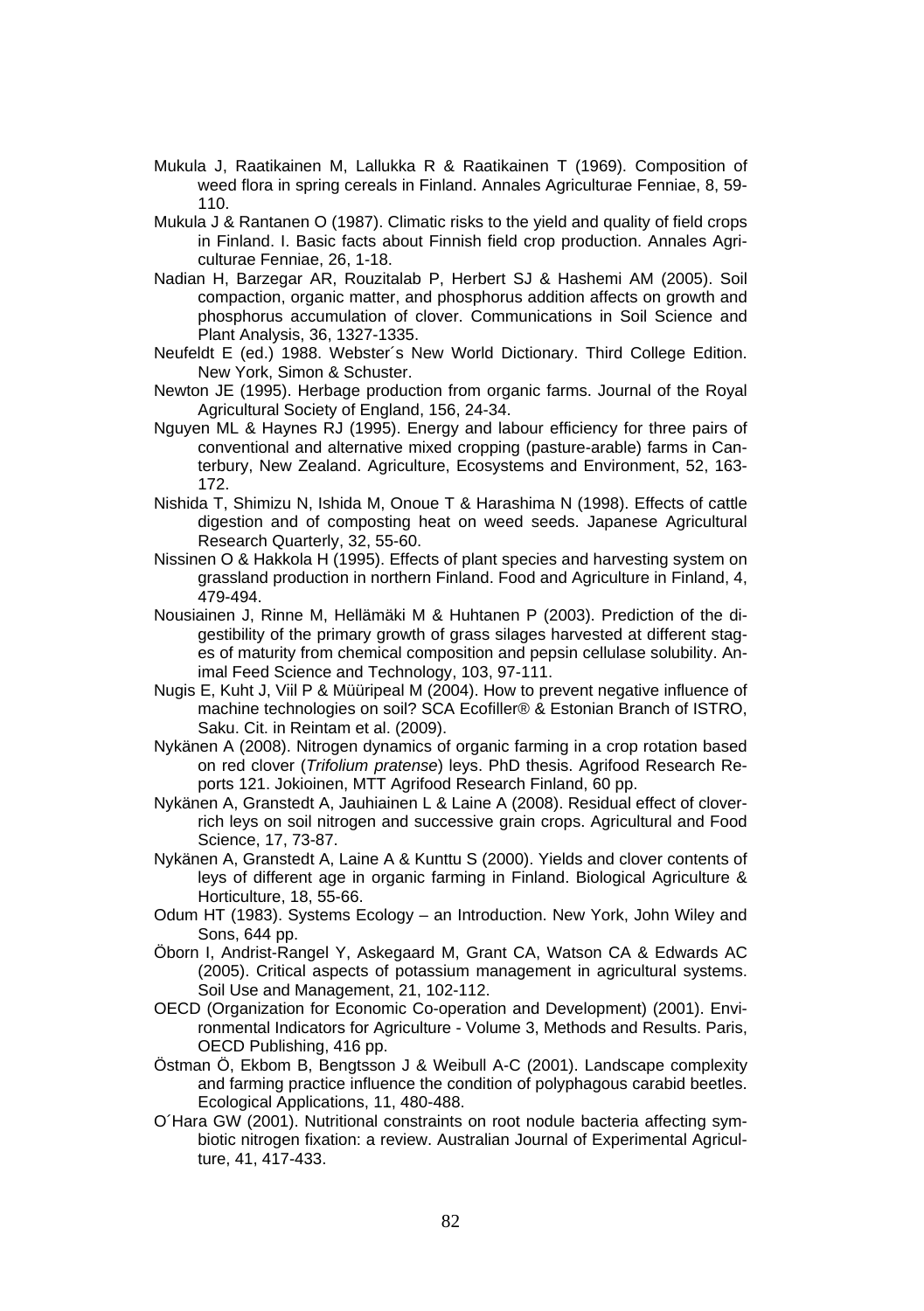- Olesen JE, Rasmussen IA, Askegaard M & Kristensen K (2002). Whole-rotation dry matter and nitrogen grain yields from the first course of an organic farming crop rotation experiment. Journal of Agricultural Science, 139, 361-370.
- Olesen JE, Askegaard M & Rasmussen IA (2009). Winter cereal yields as affected by animal manure and green manure in organic arable farming. European Journal of Agronomy, 30, 119-128.
- Omami EN, Haigh AM, Medd RW & Nicol HI (1999). Changes in germinability, dormancy and viability of *Amaranthus retroflexus* as affected by depth and duration of burial. Weed Research, 39, 345-354.
- Oomen GJM, Lantinga EA, Goewie EA & Van der Hoek KW (1998). Mixed farming systems as a way towards a more efficient use of nitrogen in European Union agriculture. Environmental Pollution, 102, 697-704.
- Orr DW (1994). Ecological Literacy. Albany, State University of New York Press, 210 pp.
- Ozores-Hampton M, Stoffella PJ, Bewick TA, Cantliffe DJ & Obreza TA (1999). Effect of age of cocomposted MSW and biosolids on weed seed germination. Compost Science and Utilization, 7, 51-57.
- Palojärvi A & Nuutinen V (2002). The soil quality concept and its importance in the study of Finnish arable soils. Agricultural and Food Science in Finland, 11, 329-342.
- Pant HK, Mislevy P & Rechcigl JE (2004). Effects of phosphorus and potassium on forage nutritive value and quantity: environmental implications. Agronomy Journal, 96, 1299-1305.
- Patterson DT (1995). Effects of environmental stress on weed/crop interactions. Weed Science, 43, 483-490.
- Pekrun C & Lutman PJW (1998). The influence of post-harvest cultivation on the persistence of volunteer oilseed rape. Aspects of Applied Biology, 51, 113- 118.
- Perry MJ, Venners SA, Barr DB & Xub X (2007). Environmental pyrethroid and organophosphorus insecticide exposures and sperm concentration. Reproductive Toxicology, 23, 113-118.
- Petersen S, Axelsen JA, Tybirk K, Aude E & Vestergaard P (2006). Effects of organic farming on field boundary vegetation in Denmark. Agriculture, Ecosystems and Environment, 113, 302-306.
- Pfiffner L & Luka H (2003). Effects of low-input farming systems on carabids and epigeal spiders – a paired farm approach. Basic and Applied Ecology, 4, 117-127.
- Piha M, Tiainen J, Holopainen J & Vepsäläinen V (2007). Effects of land-use and landscape characteristics on avian diversity and abundance in a boreal agricultural landscape with organic and conventional farms. Biological Conservation, 140, 50-61.
- Pilipavicius V & Lazauskas P 2000. Regulierung des Unkrautsamenausfalls in Getreide. Zeitschrift für Pflanzenkrankheiten und Pflanzenschutz, Sonderheft 17, 469-472.
- Pimentel D (1984). Energy flow in agroecosystems. In: R Lowrance, BR Stinner & GJ House (eds.), Agricultural Ecosystems. New York, John Wiley & Sons, p 121-132.
- Pimentel D, Hepperly P, Hanson J, Douds D & Seidel R (2005). Environmental, energetic, and economic comparisons of organic and conventional farming systems. BioScience, 55, 573-582.
- Pimentel D, Hurd LE, Bellotti AC, Forster MJ, Oka IN, Sholes OD & Whitman RJ (1973). Food production and the energy crisis. Science, 182, 443-449.
- Pires AL, Ahlrichs JL & Rhykerd CL (1992). Response of eleven forage species to treatment of acid soil with calcitic and dolomitic lime. Communications of Soil Science and Plant Analysis, 23, 541-558.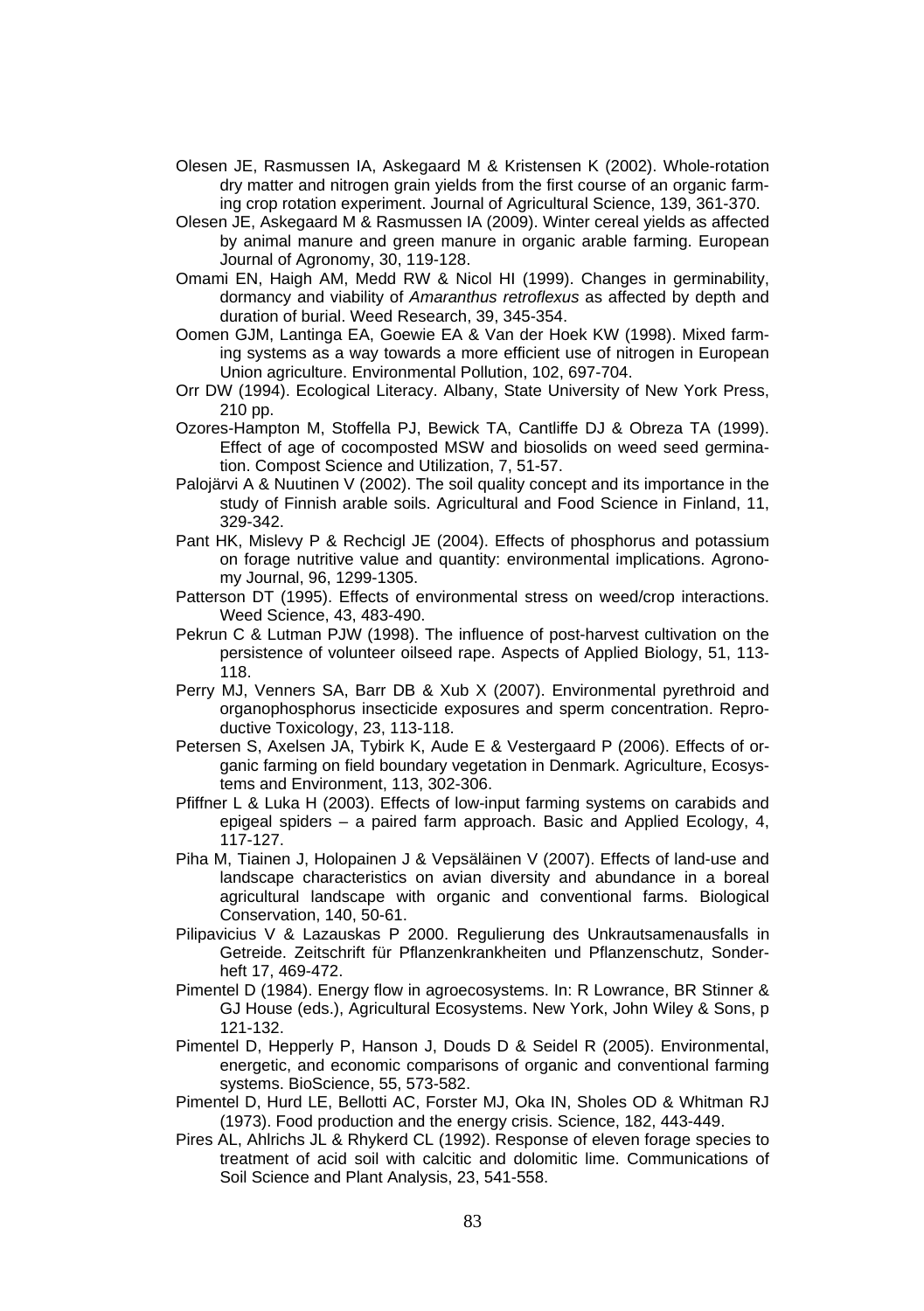- Pitkänen M & Tiainen J (2001). Biodiversity of agricultural landscapes in Finland. BirdLife Finland Conservation Series 3. Helsinki, Yliopistopaino, 93 pp.
- Posner JL, Baldock JO & Hedtcke JL (2008). Organic and conventional production systems in the Wisconsin integrated cropping systems trials: I. Productivity 1990–2002. Agronomy Journal, 100, 253-260.
- Pretty J (2003). Social capital and the collective management of resources. Science, 302, 1912-1914.
- Pretty JN, Brett C, Gee D, Hine RE, Mason CF, Morison JIL, Raven H, Rayment MD & van der Bijl G (2000). An assessment of the total external costs of UK agriculture. Agricultural Systems, 65, 113-136.
- Pretty JN, Morison JIL & Hine RE (2003). Reducing food poverty by increasing agricultural sustainability in developing countries. Agriculture, Ecosystems and Environment, 95, 217–234.
- Pretty JN, Noble AD, Bossio D, Dixon J, Hine RE, Penningdevries FWT & Morison JIL (2006). Resource-conserving agriculture increases yields in developing countries. Environmental Science & Technology, 40, 1114-1119.
- Pulleman MM, Bouma J, van Essen EA & Meijles EW (2000). Soil organic matter content as a function of different land use history. Soil Science Society of America Journal, 64, 689-693.
- Pulli S (1980). Growth factors and management technique used in relation to the developmental rhythm and yield formation pattern of a pure grass stand. Journal of the Scientific Agricultural Society of Finland, 52, 281-330.
- Pykälä J, Luoto M, Heikkinen RK & Kontula T (2005). Plant species richness and persistence of rare plants in abandoned semi-natural grasslands in northern Europe. Basic and Applied Ecology, 6, 25-33.
- Pyšek P & Lepš J (1991). Response of a weed community to nitrogen fertilisation: a multivariate analysis. Journal of Vegetation Science, 2, 237-244.
- Raatikainen M, Raatikainen T & Mukula J (1985). The biomass of weeds in winter cereal fields in Finland. Annales Agriculturae Fenniae, 24, 1-30.
- Raininko K (1968). The effects of nitrogen fertilisation, irrigation and number of harvestings upon leys established with various seed mixtures. Acta Agralia Fennica 112. Department of Plant Husbandry, University of Helsinki, 133 pp.
- Rantzau R, Freyer B & Vogtmann H (1990). Umstellung auf ökologischen Landbau. Schriftenreihe des Bundesministers für Ernährung, Landwirtschaft und Forsten. Reihe A, Angewandte Wissenschaft. Heft 389. Münster-Hiltrup, Landwirtschaftsverlag GmbH, 153 pp.
- Rasmussen J & Ascard J (1995). Weed control in organic farming systems. In: DM Glen, MP Greaves & HM Anderson (eds.), Ecology and Integrated Farming Systems. New York, John Wiley & Sons, p 49-67.
- Rasmussen IA, Askegaard M & Olesen JE (2005). Management of perennial weeds and nitrogen leaching in arable cropping systems. In: AK Loes (ed.), Organic farming for a new millennium – status and future challenges. NJF-Seminar 369. NJF Report 1/1. Alnarp, Swedish University of Agricultural Sciences.
- Rasmussen J, Eriksen J, Jensen ES, Esbensen KH & Høgh-Jensen H (2007). In situ carbon and nitrogen dynamics in ryegrass-clover mixtures: Transfers, deposition and leaching. Soil Biology and Biochemistry, 39, 804-815.
- Rasmussen K & Petersen J (1997). Gødningsplacerings inflydelse på mekanisk ukrudtsregulering i vårbyg. 14. Danske Planteværnskonference/Ukrudt. SPrapport, 7, 193-202.
- Rasmussen K, Rasmussen J & Petersen J (1996). Effects of fertilizer placement on weeds in weed harrowed spring barley. Acta Agriculturae Scandinavica Section B-Soil and Plant Science, 46, 192-196.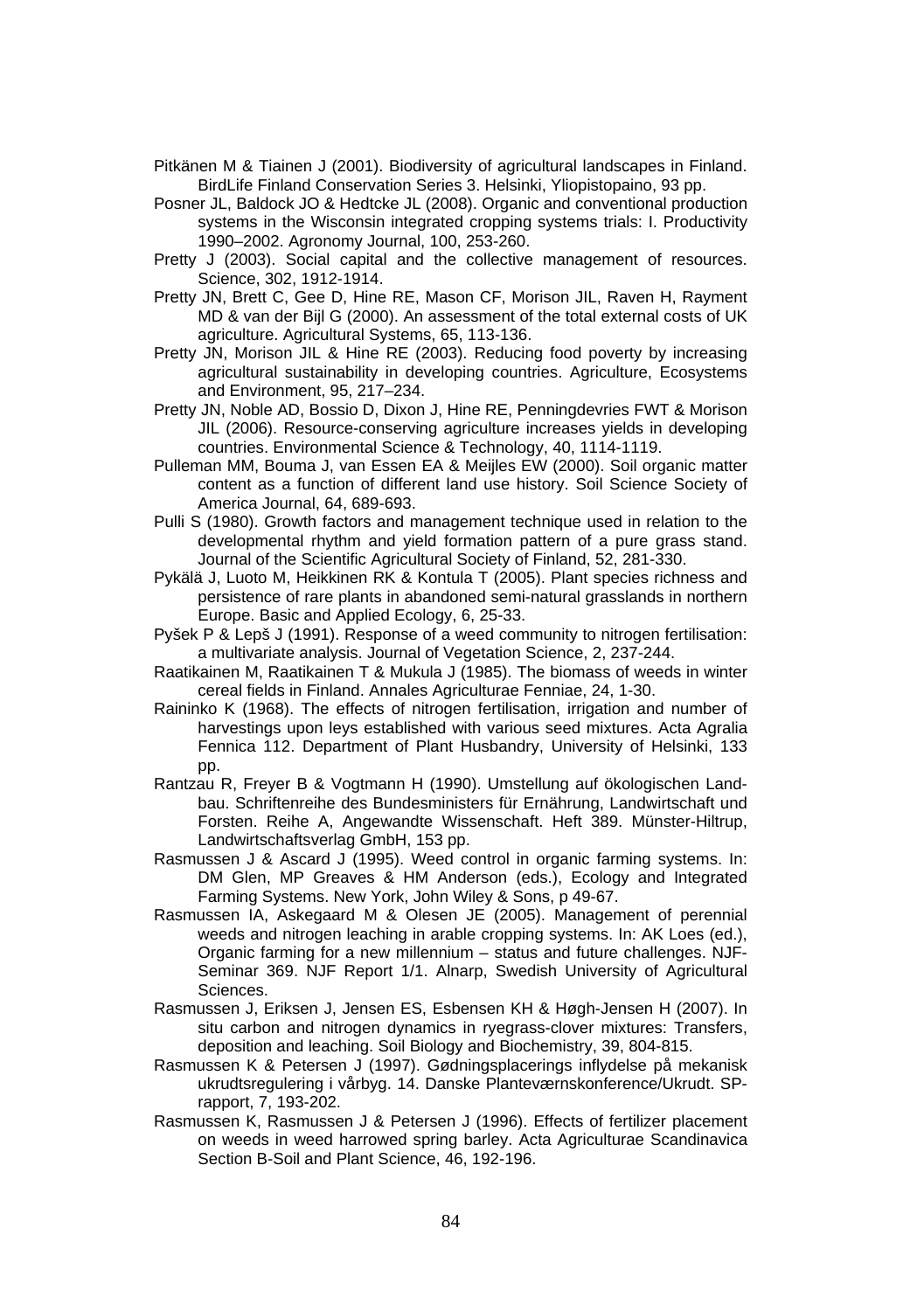- Reddy KN, Zablotowicz RM, Locke MA & Koger CH (2003). Cover crop, tillage, and herbicide effects on weeds, soil properties, microbial populations, and soybean yield. Weed Science, 51, 987-994.
- Reintam E, Trükmann K, Kuht J, Nugis E, Edesi L, Astover A, Noormets M, Kauer K, Krebstein K & Rannik K (2009). Soil compaction effects on soil bulk density and penetration resistance and growth of spring barley (*Hordeum vulgare* L.). Acta Agriculturae Scandinavica Section B-Soil and Plant Science, 59, 265-272.
- Rieder G (1966). Der Einfluss des Schwemmistes auf die Keimfähigkeit von Unkrautsamen. Zeitschrift für Pflanzenkrankheiten und Pflanzenschutz, 73, 670-685.
- Ritchey KD, Belesky DP & Halvorson JJ (2004). Soil properties and clover establishment six years after surface application of calcium-rich by-products. Agronomy Journal, 96, 1531-1539.
- Roberts HA & Dawkins PA (1967). Effect of cultivation on the numbers of viable weed seeds in soil. Weed Research, 7, 290-301.
- Roberts HA & Feast PM (1972). Fate of seeds in some annual weeds in different dephts of cultivated and undisturbed soil. Weed Research, 12, 316-324.
- Roberts JR, Peeper TF & Solie JB (2001). Wheat (*Triticum aestivum*) row spacing, seeding rate, and cultivar affect interference from rye (*Secale cereale*). Weed Technology, 15, 19-25.
- Roberts HA & Stokes FG (1965). Studies on the weeds of vegetable crops. V. Final observations on an experiment with different primary cultivations. Journal of Applied Ecology, 2, 307-315.
- Rufelt S (1986). Studies on *Fusarium* root rot of red clover (*Trifolium pratense* L.) and the potential for its control. PhD thesis. Department of Plant and Forest Protection. Uppsala, Swedish University of Agricultural Sciences. Plant protection reports 10, 33 pp.
- Rydberg NT & Milberg P (2000). A survey of weeds in organic farming in Sweden. Biological Agriculture and Horticulture, 18, 175-185.
- Salo T, Lemola R & Esala M (2007). National and regional net nitrogen balances in Finland in 1990-2005. Agricultural and Food Science, 16, 366-375.
- Salonen J (1993a). Weed infestation and factors affecting weed incidence in spring cereals in Finland – a multivariate approach. Agricultural Science Finland, 2, 525-536.
- Salonen J (1993b). Reducing herbicide use in spring cereal production. PhD thesis. Agricultural Science in Finland 2, Supplement 2. 42 p.
- Salonen J, Hyvönen T & Jalli H (2001a). Weed flora in organically grown spring cereals in Finland. Agricultural and Food Science in Finland, 10, 231-242.
- Salonen J, Hyvönen T & Jalli H (2001b). Weeds in spring cereal fields in Finland a third survey. Agricultural and Food Science in Finland, 10, 347-364.
- Schechtner G (1993). Wirksamkeit der Kalkdüngung auf Grünland. Bodenkultur, 44, 135-152.
- Schellhorn NA & Sork VL (1997). The impact of weed diversity on insect population dynamics and crop yield in collards, *Brassica oleraceae* (*Brassicae*). Oecologia, 111, 233-240.
- Schiere B & Grasman J (1997). Agro-ecosystem health: aggregation of systems in time and space. In: J van Bruchem (ed.), Agro-ecosystem health. Proceedings of a seminar held in Wageningen, 26 September 1996. NRLO-report 97/31. Den Haag, National Council for Agricultural Research, p 23-36.
- Schils R & Snijders P (2004). The combined effect of fertiliser nitrogen and phosphorus on herbage yield and changes in soil nutrients of a grass/clover and grass-only sward. Nutrient Cycling in Agroecosystems, 68, 165-179.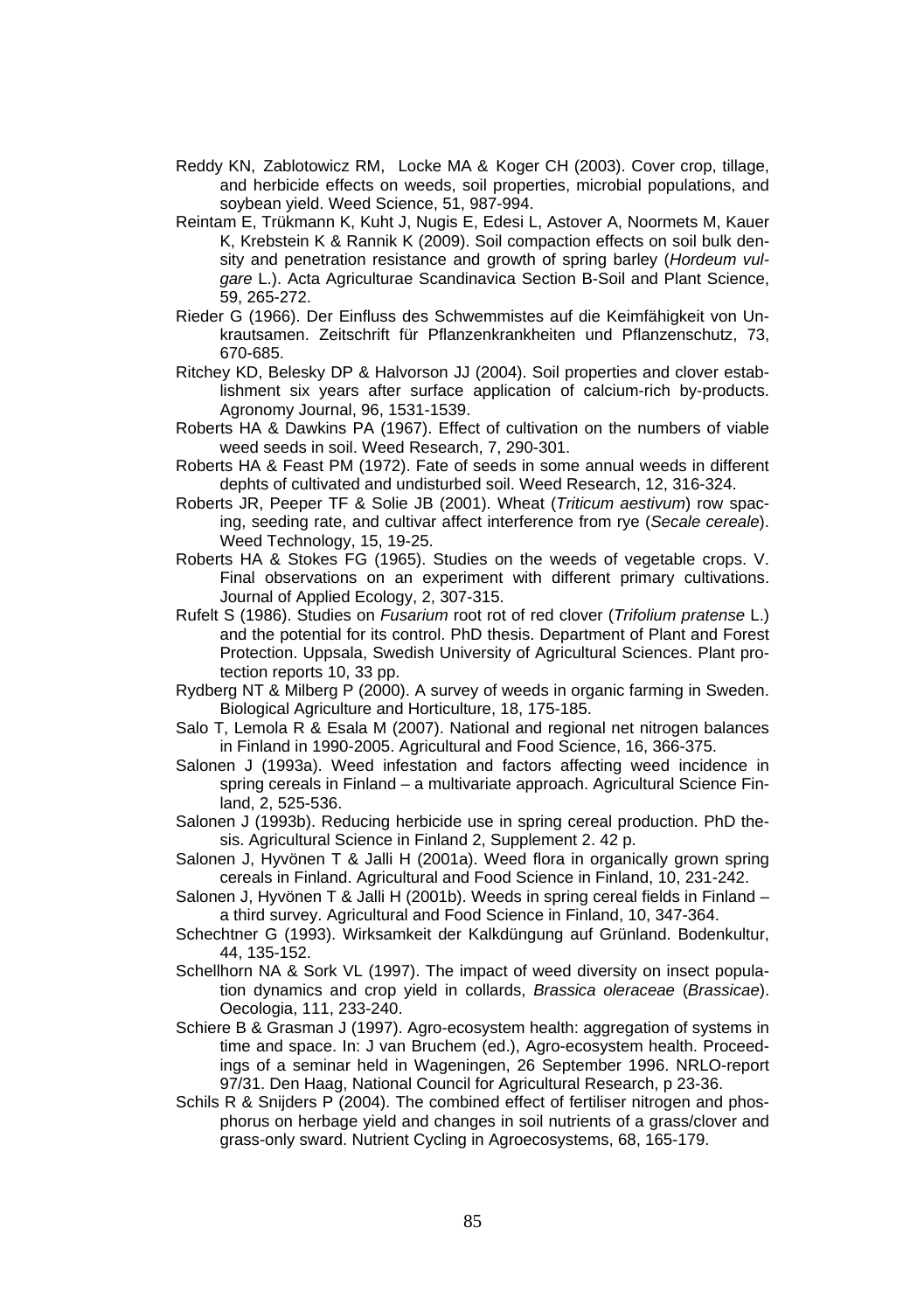- Schjønning P, Christensen BT & Carstensen B (1994). Physical and chemical properties of a sandy loam receiving animal manure, mineral fertilizer or no fertilizer for 90 years. European Journal of Soil Science, 45, 257-268.
- Schjønning P, Elmholt S, Munkholm LJ & Debosz K (2002). Soil quality aspects of humid sandy loams as influenced by organic and conventional long-term management. Agriculture, Ecosystems and Environment, 88, 195-214.
- Schmidt H, Philipps L, Welsh JP & von Fragstein P (1999). Legume breaks in stockless organic farming rotations: nitrogen accumulation and influence on the following crops. Biological Agriculture and Horticulture, 17, 159-170.
- Schriever CA & Liess M (2007). Mapping ecological risk of agricultural pesticide runoff. Science of the Total Environment, 384, 264-279.
- Schröder J (2005). Revisiting the agronomic benefits of manure: a correct assessment and exploitation of its fertilizer value spares the environment. Bioresource Technology, 96, 253-261.
- Seo J-H, Meisinger JJ & Lee H-J (2006). Recovery of nitrogen-15-labeled hairy vetch and fertilizer applied to corn. Agronomy Journal, 98, 245-254.
- Shi Z, Wang K, Bailey JS, Jordan C & Higgins AH (2002) Temporal changes in the spatial distributions of some soil properties on a temperate grassland site. Soil Use and Management, 18, 353-362.
- Siegrist S, Schaub D, Pfiffner L & Mäder P (1998). Does organic agriculture reduce soil erodibility? The results of a long-term field study on loess in Switzerland. Agriculture, Ecosystems and Environment, 69, 253-264.
- Simpson D, Wilman D & Adams WA (1988). Response of white clover and grass to applications of potassium and nitrogen on a potassium-deficient hill soil. Journal of Agricultural Science, 110, 159-167.
- Sjursen H (2001). Change of the weed seed bank during the first complete sixcourse crop rotation after conversion from conventional to organic farming. Biological Agriculture and Horticulture, 19, 71-90.
- Smil V (2002). Phosphorus: Global transfers. In: I Douglas (ed.), Causes and consequences of global environmental change, p 536-542. In: T Munn (ed.), Encyclopedia of Global Environmental Change. Chichester, John Wiley & Sons. Available at http://home.cc.umanitoba.ca/~vsmil/pdf\_pubs/EGEC-1.pdf . Accessed 16 February 2007.
- SPSS (2002). Linear mixed-effects modelling in SPSS. An introduction to the MIXED procedure. Technical report LMEMWP-1002. SPSS Inc., Chicago, Illinois.
- SPSS (2003). Statistical Package for the Social Sciences, Version 15.0. SPSS Inc. Chicago, Illinois.
- SPSS (2006). Statistical Package for the Social Sciences, Version 15.0. SPSS Inc. Chicago, Illinois.
- Stark C, Condron LM, Stewart A, Di HJ & O'Callaghan M (2007). Effects of past and current crop management on soil microbial biomass and activity. Biology and Fertility of Soils, 43, 531-540.
- Stoate C, Boatman ND, Borralho RJ, Rio Carvalho C, de Snoo GR & Eden P (2001). Ecological impacts of arable intensification in Europe. Journal of Environmental Management, 63, 337-365.
- Stoate C, Báldi A, Beja P, Boatman ND, Herzon I, van Doorn A, de Snoo GR, Rakosy L & Ramwell C (2009). Ecological impacts of early 21st century agricultural change in Europe – a review. Journal of Environmental Management. In press, doi: 10.1016/j.jenvman.2009.07.005.
- Stockdale EA, Lampkin NH, Hovi M, Keatinge R, Lennartsson EKM, Macdonald DW, Padel S, Tattersall FH, Wolfe MS & Watson CA (2001). Agronomic and environmental implications of organic farming systems. Advances in Agronomy, 70, 261-262.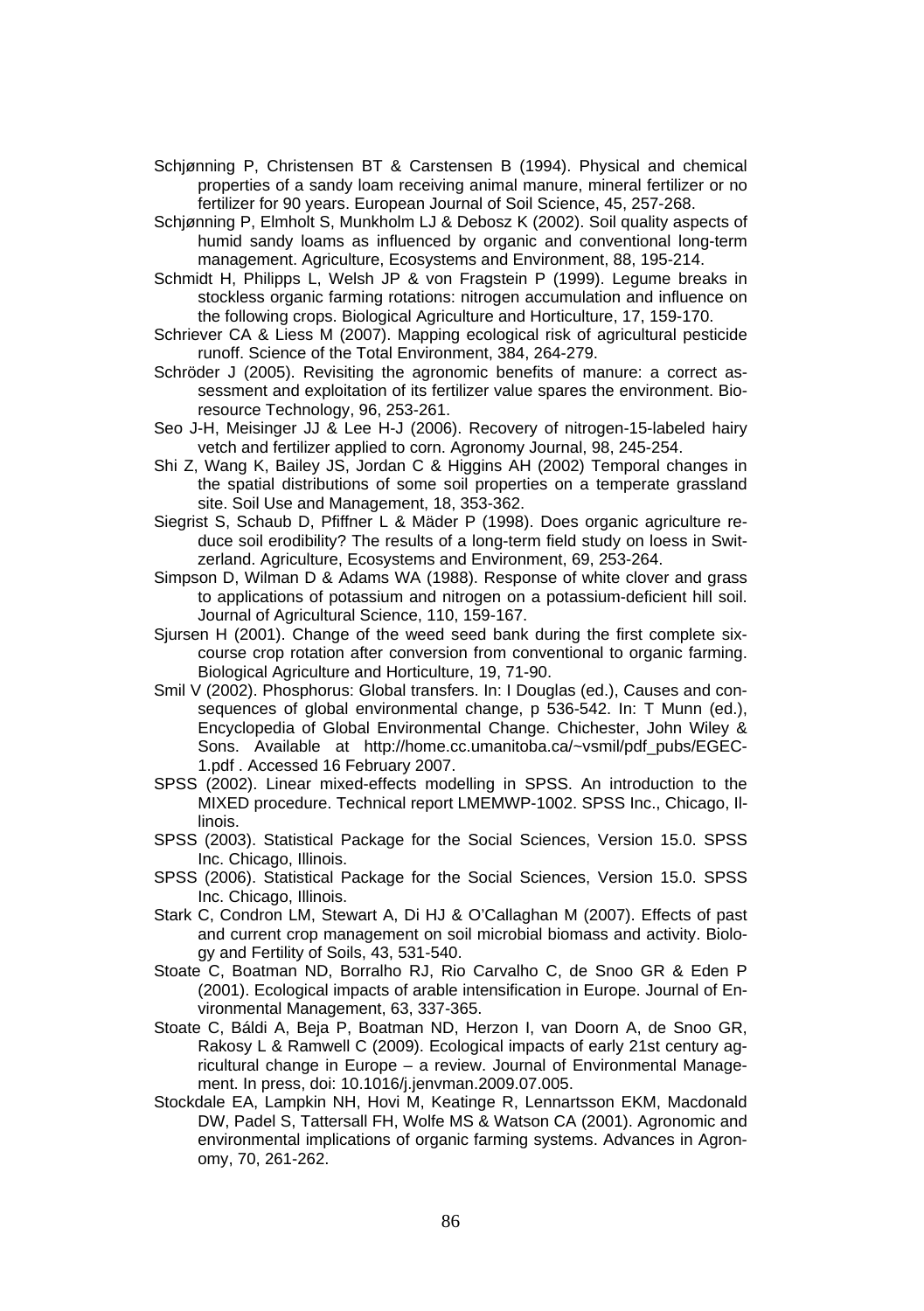- Stopes C, Millington S & Woodward L (1996). Dry matter and nitrogen accumulation by three leguminous green manure species and the yield of a following wheat crop in an organic production system. Agriculture, Ecosystems and Environment, 57, 189-196.
- Stopes C, Pearce B, Clarkson J & Kennedy R (2000). What is the scope for using acceptable biocides in organic plant production? In: T Alföldi, W Lockeretz & U Niggli (eds.), IFOAM 2000 – The World Grows Organic. Proceedings  $13<sup>th</sup>$ IFOAM Scientific Conference. Zürich, vdf Hochschulverlag AG an der ETH Zürich, p 602.
- Streeter J (1988). Inhibition of lequme nodule formation and  $N_2$  fixation by nitrate. Critical Reviews in Plant Science, 7, 1-23.
- Sturite I, Uleberg MV, Henriksen TM, Jørgensen M, Bakken AK & Breland TA (2006). Accumulation and loss of nitrogen in white clover (*Trifolium repens* L.) plant organs as affected by defoliation regime on two sites in Norway. Plant and Soil, 282, 165-182.
- Sumner ME & Yamada T (2002). Farming with acidity. Communications in Soil Science and Plant Analysis, 33, 2467-2496.
- Swanton CJ, Shrestha A, Roy RC, Ball-Coelho BR & Knezevic SZ (1999). Effect of tillage systems, N, and cover crop on the composition of weed flora. Weed Science, 47, 454-461.
- Swift MJ & Woomer P (1993). Organic matter and the sustainability of agricultural systems: Definition and measurement. In: K Mulongoy & R Merckx (eds.) Soil Organic Matter Dynamics and Sustainability of Tropical Agriculture. Leuven, IITA/K.U. & Wiley-Sayce, p 3-18.
- Tait J & Morris D (2000). Sustainable development of agricultural systems: competing objectives and critical limits. Futures, 32, 247-260.
- Talgre L, Lauringson E, Roostalu H, Astover A, Eremeev V & Selge A (2009). The effects of pure and undersowing green manures on yields of succeeding spring cereals. Acta Agriculturae Scandinavica Section B-Soil and Plant Science, 59, 70-76.
- Taylor DC (1990). On-farm sustainable agriculture research: lessons from the past, directions for the future. Journal of Sustainable Agriculture, 1, 127- 150.
- Taylor JC, Wood GA, Earl R & Godwin RJ (2003). Soil factors and their influence on within-field crop variability, part II: spatial analysis and determination of management zones. Biosystems Engineering, 84, 441-453.
- Taylor BR, Younie D, Matheson S, Coutts M, Mayer C, Watson CA & Walker RL (2006). Output and sustainability of organic ley/arable crop rotations at two sites in northern Scotland. Journal of Agricultural Science, 144, 435-447.
- ter Braak CJF & Šmilauer P (1998). CANOCO Reference Manual and User's Guide to Canoco for Windows: Software for Canonical Community Ordination (Version 4). Ithaca, New York, Microcomputer Power.
- Thomas VG & Kevan PG (1993). Basic principles of agroecology and sustainable agriculture. Journal of Agricultural and Environmental Ethics, 6, 1-19.
- Thomassen MA, van Calker KJ, Smits MCJ, Iepema GL & de Boer IJM (2008). Life cycle assessment of conventional and organic milk production in the Netherlands. Agricultural Systems, 96, 95-107.
- Thomsen IK, Schjønning P, Olesen JE & Christensen BT (2003). C and N turnover in structurally intact soils of different texture. Soil Biology & Biochemistry, 35, 765-774.
- Tisdell C (1996). Economic indicators to assess the sustainability of conservation farming projects: An evaluation. Agriculture, Ecosystems and Environment, 57, 117-131.
- Tivy J (1996). Agricultural Ecology. Longman, Essex, 288 pp.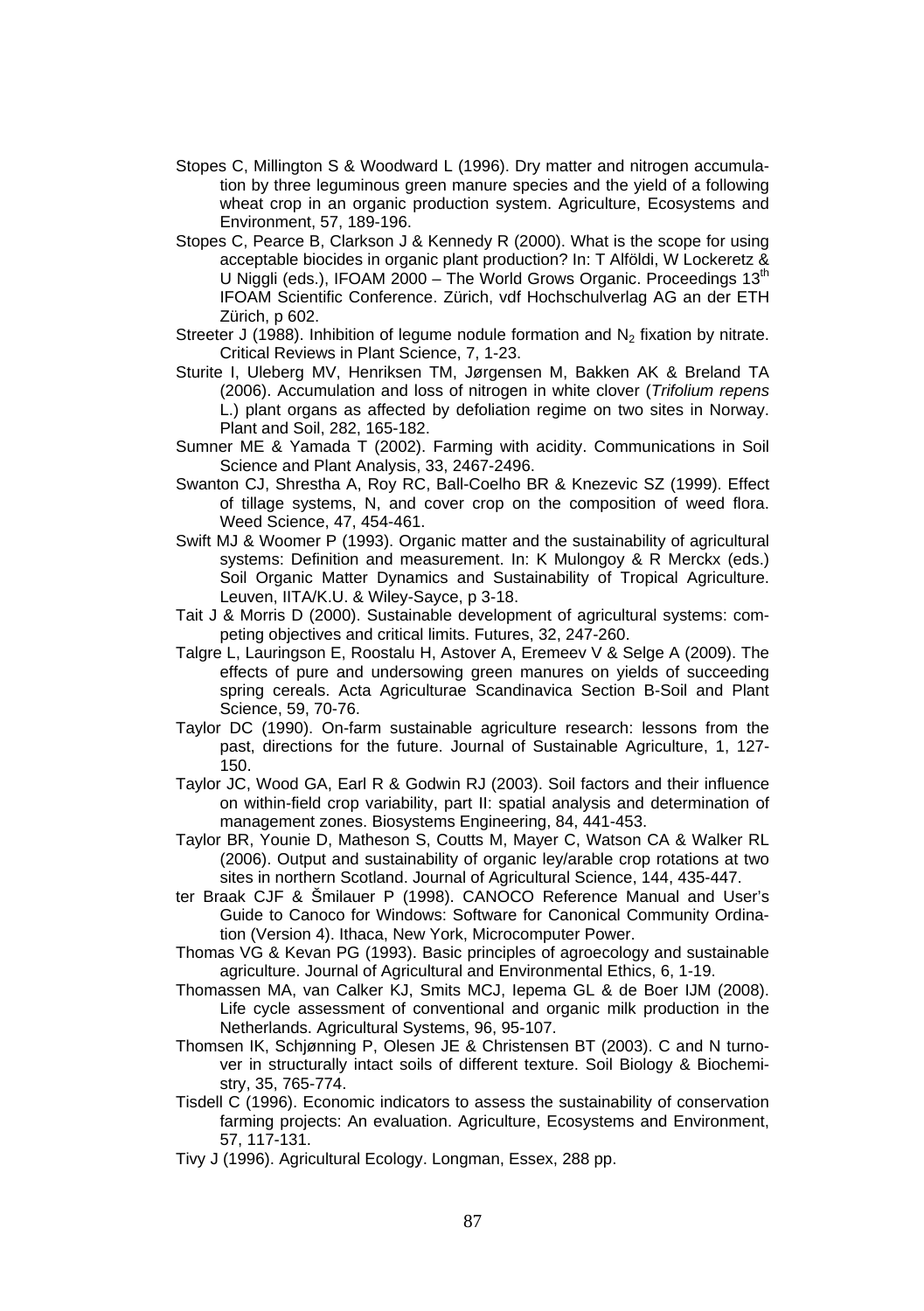- Tørresen KS (1998). Emergence and longevity of weeds in soil with different tillage treatments. Aspects of Applied Biology, 51, 197-204.
- Torssell BWR, Eckersten H, Kornher A & Nyman P (2007). Modelling carbon dynamics in mixed grass-red clover swards. Agricultural Systems, 94, 273- 280.
- Torstensson G (1998). Nitrogen delivery and utilization by subsequent crops after incorporation of leys with different plant composition. Biological Agriculture and Horticulture, 16, 129-143.
- Trewavas A (2004). A critical assessment of organic farming-and-food assertions with particular respect to the UK and the potential benefits of no-till agriculture. Crop Protection, 23, 757-781.
- Trydeman Knudsen M, Sillebak Kristensen IB, Berntsen J, Petersen BM & Kristensen ES (2006). Estimated N leaching losses for organic and conventional farming in Denmark. Journal of Agricultural Science, 144, 135-149.
- Tscharntke T, Klein AM, Kruess A, Steffan-Dewenter I & Thies C (2005). Landscape perspectives on agricultural intensification and biodiversity - ecosystem service management. Ecology Letters, 8, 857-874.
- Turtola E & Kemppainen E (1998). Nitrogen and phosphorus losses in surface runoff and drainage water after application of slurry and mineral fertilizer to perennial grass ley. Agricultural and Food Science in Finland, 7, 569-581.
- Turtola E & Yli-Halla M (1999). Fate of phosphorus applied in slurry and mineral fertilizer: accumulation in soil and release into surface runoff water. Nutrient Cycling in Agroecosystems, 55, 165-174.
- Tyson KC, Roberts DH, Clement CR & Garwood EA (1990). Comparison of crop yields and soil conditions during 30 years under annual tillage or grazed pasture. The Journal of Agricultural Science, 115, 29-40.
- UN (United Nations) (1948). The Declaration of Human Rights. New York, United Nations Department for Public Information, 2 pp. Available at http://www.un.org/events/humanrights/2007/hrphotos/declaration%20\_eng.p df. Accessed 15 July 2008.
- UNFPA (United Nations Population Fund) (2007). State of world population 2007. United Nations Population Fund, New York, 99 pp. Available at http://www. unfpa.org/swp/2007/presskit/pdf/sowp2007\_eng.pdf. Accessed 12 July 2008.
- Uusitalo R, Turtola E, Grönroos J, Kivistö J, Mäntylahti V, Turtola A, Lemola R & Salo T (2007). Finnish trends in phosphorus balances and soil test phosphorus. Agricultural and Food Science, 16, 301-316.
- Väisänen J (2000). Biological nitrogen fixation in organic and conventional grassclover svards and a model for its estimation. Licentiate thesis. University of Helsinki, 42 pp.
- Väisänen J, Forsman K & Kakriainen-Rouhiainen S (2003). Possibilities to improve yield of green manured spring barley crop by delayed sowing in organic production. In: O Niemeläinen & M Topi-Hulmi (eds.), Nordic Agriculture in Global Perspective, Proceedings of the Nordic Association of Agricultural Scientists's 22<sup>nd</sup> Congress. Tampere, Tampere University Print, p 217.
- Valpasvuo-Jaatinen P, Rekolainen S & Latostenmaa H (1997). Finnish agriculture and its sustainability: environmental impacts. Ambio, 7, 448-455.
- van Calker KJ, Berentsen PBM, de Boer IJM, Giesen GWJ & Huirne RBM (2007). Modelling worker physical health and societal sustainability at farm level: An application to conventional and organic dairy farming. Agricultural Systems, 94, 205–219.
- van Diepeningen AD, de Vos OJ, Korthals GW & van Bruggen AHC (2006). Effects of organic versus conventional management on chemical and biological parameters in agricultural soils. Applied Soil Ecology, 31, 120-135.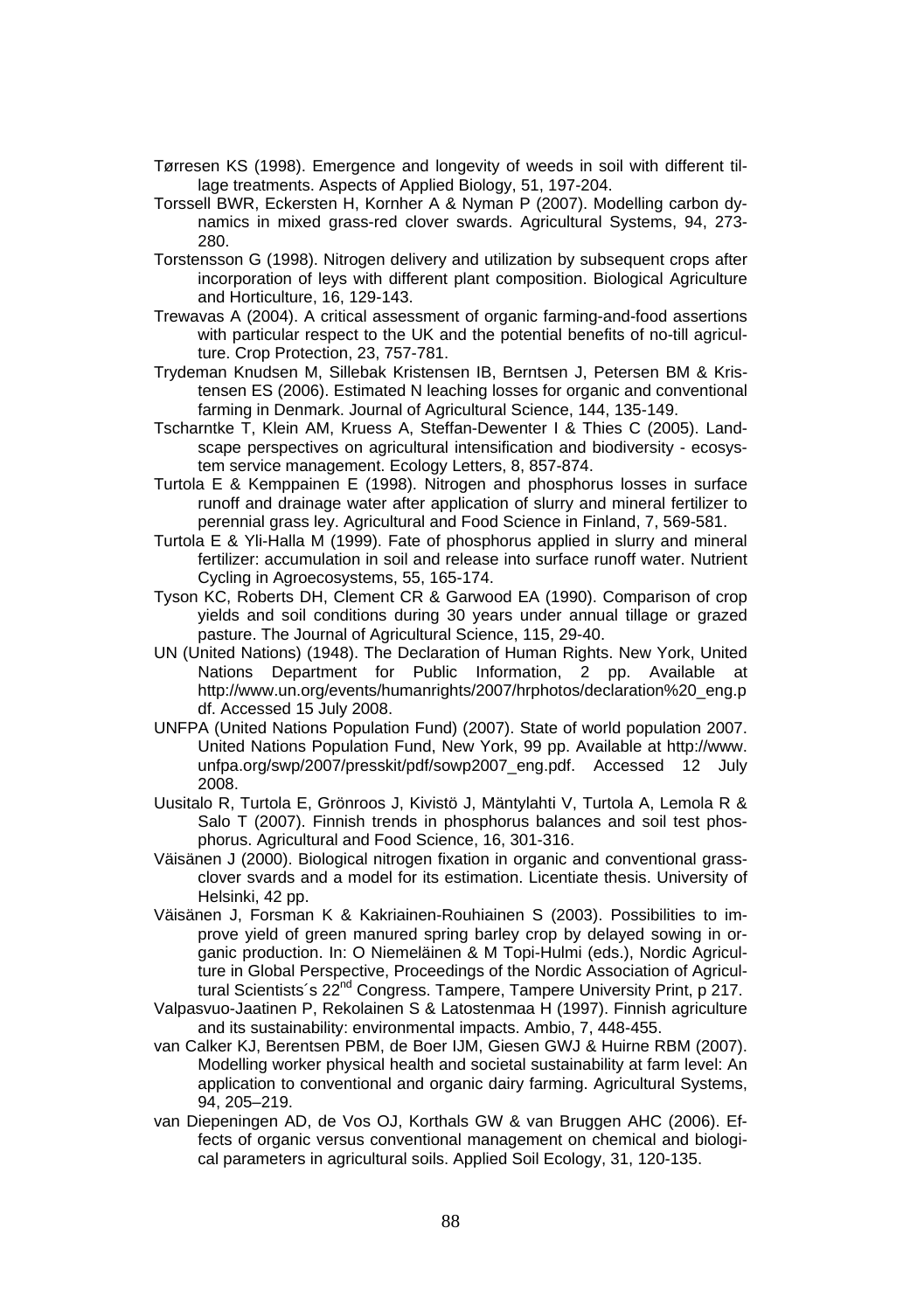- van Elsen T (2000). Species diversity as a task for organic agriculture in Europe. Agriculture, Ecosystems and Environment, 77, 101-109.
- Vereijken P (1992). A methodic way to more sustainable farming systems. Netherlands Journal of Agricultural Science, 40, 209-223.
- Verhagen A, Booltink HWG & Bouma J (1995). Site-specific management: balancing production and environmental requirements at farm level. Agricultural Systems, 49, 369-384.
- Virkajärvi P (2003). Effects of defoliation height on regrowth of timothy and meadow fescue in the generative and vegetative phases of growth. Agricultural and Food Science in Finland, 12, 177-193.
- Vogt G (2000). Entstehung und Entwicklung des ökologischen Landbaus im deutschsprachigen Raum. Ökologische Konzepte 99. Bad Dürkheim, Stiftung Ökologie & Landbau, 370 pp.
- von Borell E & Sørensen JT (2004). Organic livestock production in Europe: aims, rules and trends with special emphasis on animal health and welfare. Livestock Production Science, 90, 3-9.
- Vuorenmaa J, Rekolainen S, Lepistö A, Kenttämies K, Kauppila P (2002). Losses of nitrogen and phosphorus from agricultural and forest areas in Finland during the 1980s and 1990s. Environmental Monitoring Assessments, 76, 213-248.
- Wackernagel M, Kitzes J, Moran D, Goldfinger S & Thomas M (2006). The Ecological Footprint of cities and regions: comparing resource availability with resource demand. Environment & Urbanization, 18, 103-112.
- Waldon H, Gliessman S & Buchanan M (1998). Agroecosystem responses to organic and conventional management practices. Agricultural Systems, 51, 65-15.
- Walter AM, Christensen S & Simmelsgaard SE (2002). Spatial correlation between weed species densities and soil properties. Weed Research, 42, 26- 38.
- Watkin ELJ, O´Hara GW, Howieson JG & Glenn AR (2000). Identification of tolerance to soil acidity in inoculant strains of *Rhizobium leguminosarum* bv. *trifolii*. Soil Biology and Biochemistry, 32, 1393-1403.
- WCED (World Commission on Environment and Development) (1987). Our Common Future - Towards Sustainable Development. New York, Oxford University Press, 400 pp.
- Wheeler DM (1996). Solution concentrations required for near maximum yield in ryegrass and white clover when grown in a low ionic strength solution: preliminary results. Journal of Plant Nutrition, 19, 565-572.
- Whitehead DC & Lockyer DR (1989). Decomposing grass herbage as a source of ammonia in the atmosphere. Atmospheric Environment, 23, 1867-1869.
- Whitehead DC, Lockyer DR & Raistrick N (1988). The volatilization of ammonia from perennial ryegrass during decomposition, drying and induced senescence. Annals of Botany, 61, 567-571.
- Wilson SD & Tilman D (1991). Components of plant competition along an experimental gradient of nitrogen availability. Ecology, 72, 1050-1065.
- Withers PJA, Edwards AC & Foy RH (2001). Phosphorus cycling in UK agriculture and implications for phosphorus loss from soil. Soil Use and Management, 17, 139-149.
- Wivstad M (1997). Green Manure Crops as a Source of Nitrogen in Cropping Systems. PhD thesis. Acta Universitatis Agriculturae Sueciae. Agraria 34. Uppsala, Swedish University of Agricultural Sciences, 29 pp.
- Ylimäki A (1969). Clover rot as a cause of poor overwintering of clover in Finland. Journal of the Scientific Agricultural Society of Finland, 41, 222-242.